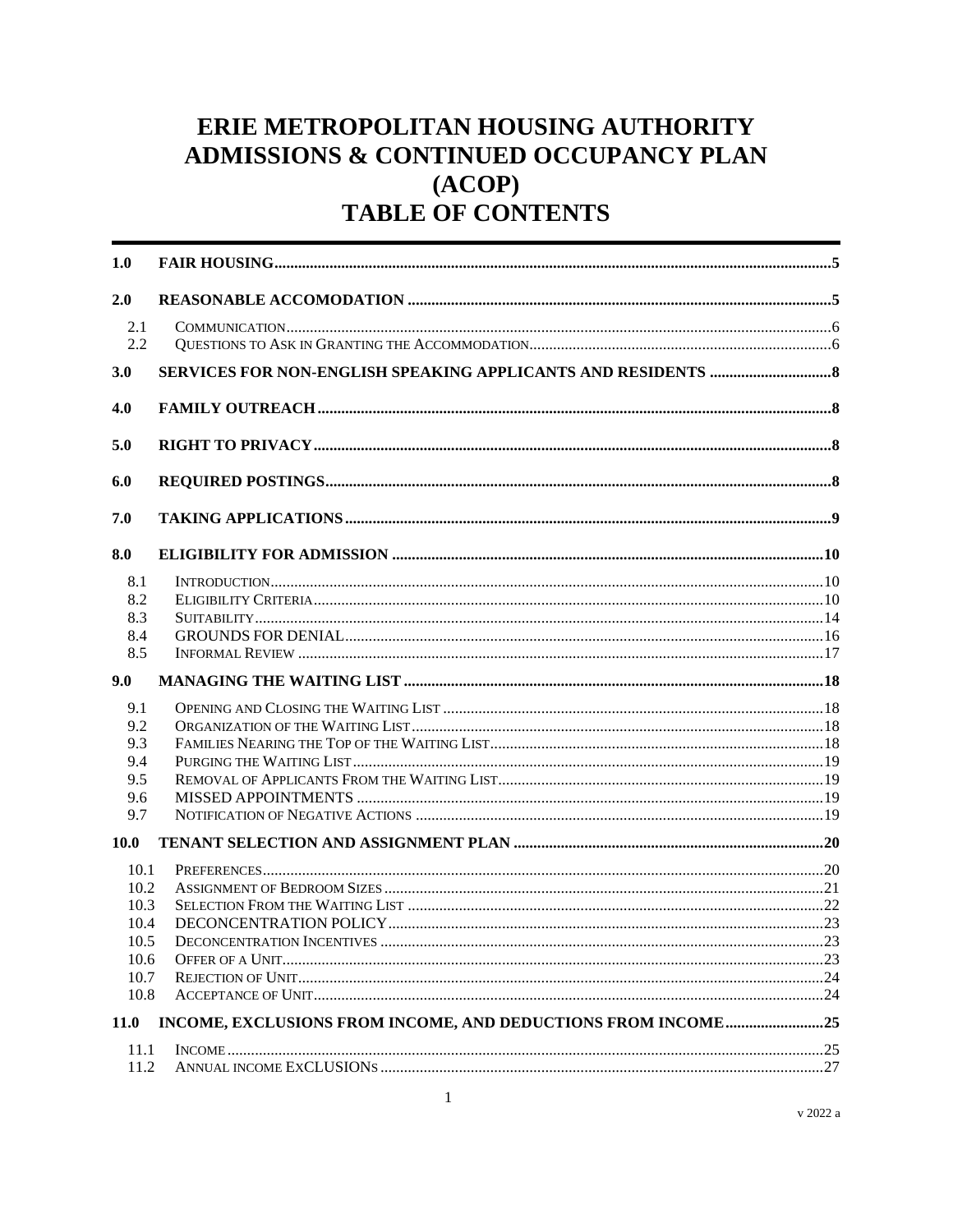| 11.3        |  |
|-------------|--|
| 12.0        |  |
| 12.1        |  |
| 12.2        |  |
| 12.3        |  |
| 12.4        |  |
| 12.5        |  |
| 12.6        |  |
| <b>13.0</b> |  |
| 13.1        |  |
| 13.2        |  |
| 13.3        |  |
| 13.4        |  |
| 13.5        |  |
| 13.6        |  |
| 13.7        |  |
| 13.8        |  |
| 13.9        |  |
| 14.0        |  |
|             |  |
| 14.1        |  |
| 14.2        |  |
| 14.3        |  |
| 14.4        |  |
| 14.5        |  |
| 14.6        |  |
| 14.7        |  |
|             |  |
| 15.0        |  |
| 15.1        |  |
| 15.2        |  |
| 15.3        |  |
| 15.4        |  |
| 15.5        |  |
| 15.6        |  |
| 15.7        |  |
| 15.8        |  |
| 15.9        |  |
| 16.0        |  |
| 16.1        |  |
| 16.2        |  |
| 16.3        |  |
| 16.4        |  |
| 16.5        |  |
| 16.6        |  |
| 16.7        |  |
| 16.8        |  |
| 16.9        |  |
| 17.0        |  |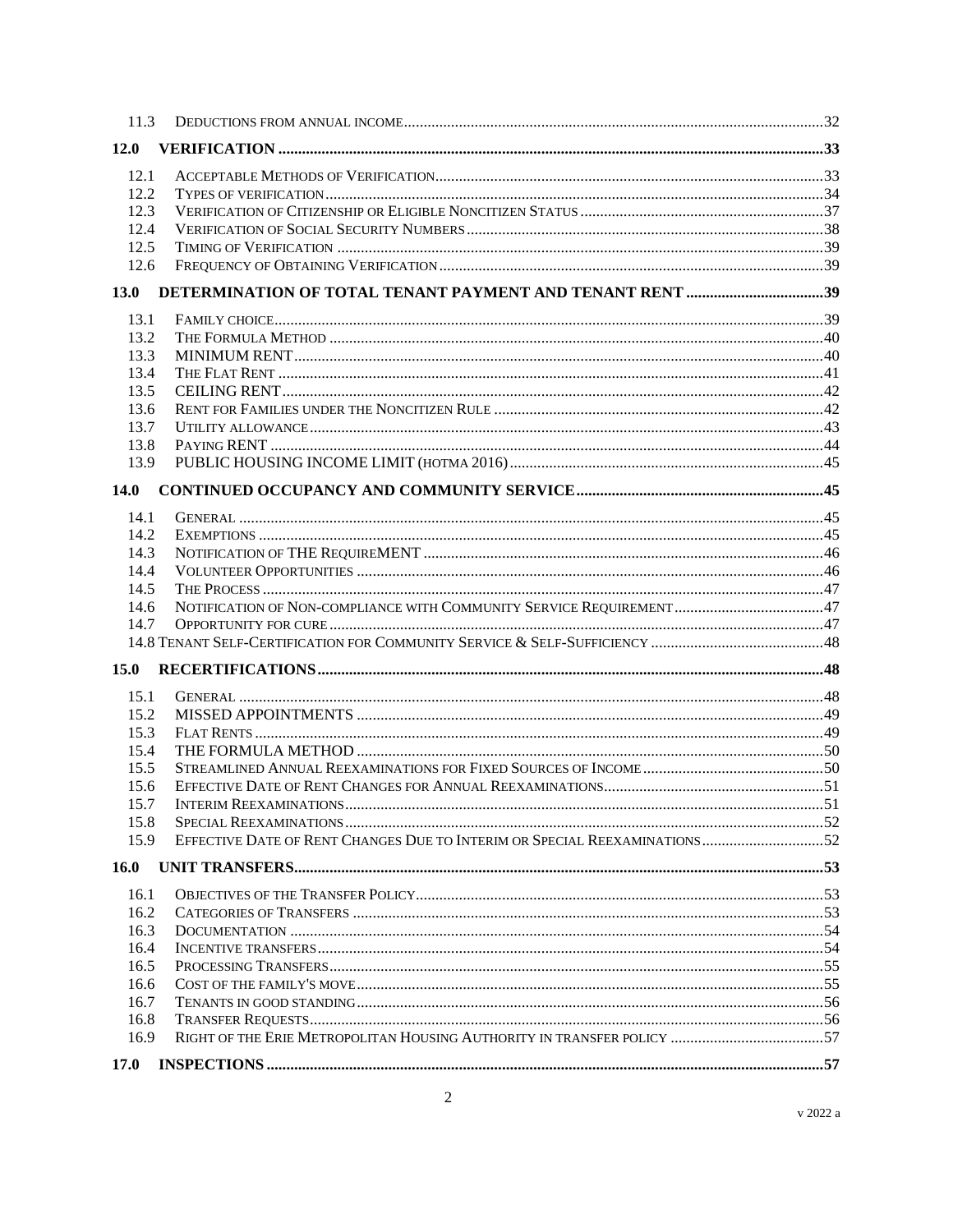| 17.1        |  |  |
|-------------|--|--|
| 17.2        |  |  |
| 17.3        |  |  |
| 17.4        |  |  |
| 17.5        |  |  |
| 17.6        |  |  |
| 17.7        |  |  |
| 17.8        |  |  |
| 17.9        |  |  |
|             |  |  |
| 18.1        |  |  |
| 18.2        |  |  |
| 18.3        |  |  |
| 18.4        |  |  |
| 18.5        |  |  |
| 18.6        |  |  |
| 18.7        |  |  |
| 18.8        |  |  |
| 18.9        |  |  |
|             |  |  |
|             |  |  |
| <b>19.0</b> |  |  |
| 19.1        |  |  |
| 19.2        |  |  |
| 20.0        |  |  |
|             |  |  |
| 21.0        |  |  |
| 21.1        |  |  |
| 21.2        |  |  |
| 21.3        |  |  |
| 21.4        |  |  |
|             |  |  |
|             |  |  |
|             |  |  |
|             |  |  |
|             |  |  |
|             |  |  |
|             |  |  |
|             |  |  |
|             |  |  |
|             |  |  |
|             |  |  |
|             |  |  |
|             |  |  |
|             |  |  |
|             |  |  |
|             |  |  |
|             |  |  |
|             |  |  |
|             |  |  |

v 2022 $\rm{a}$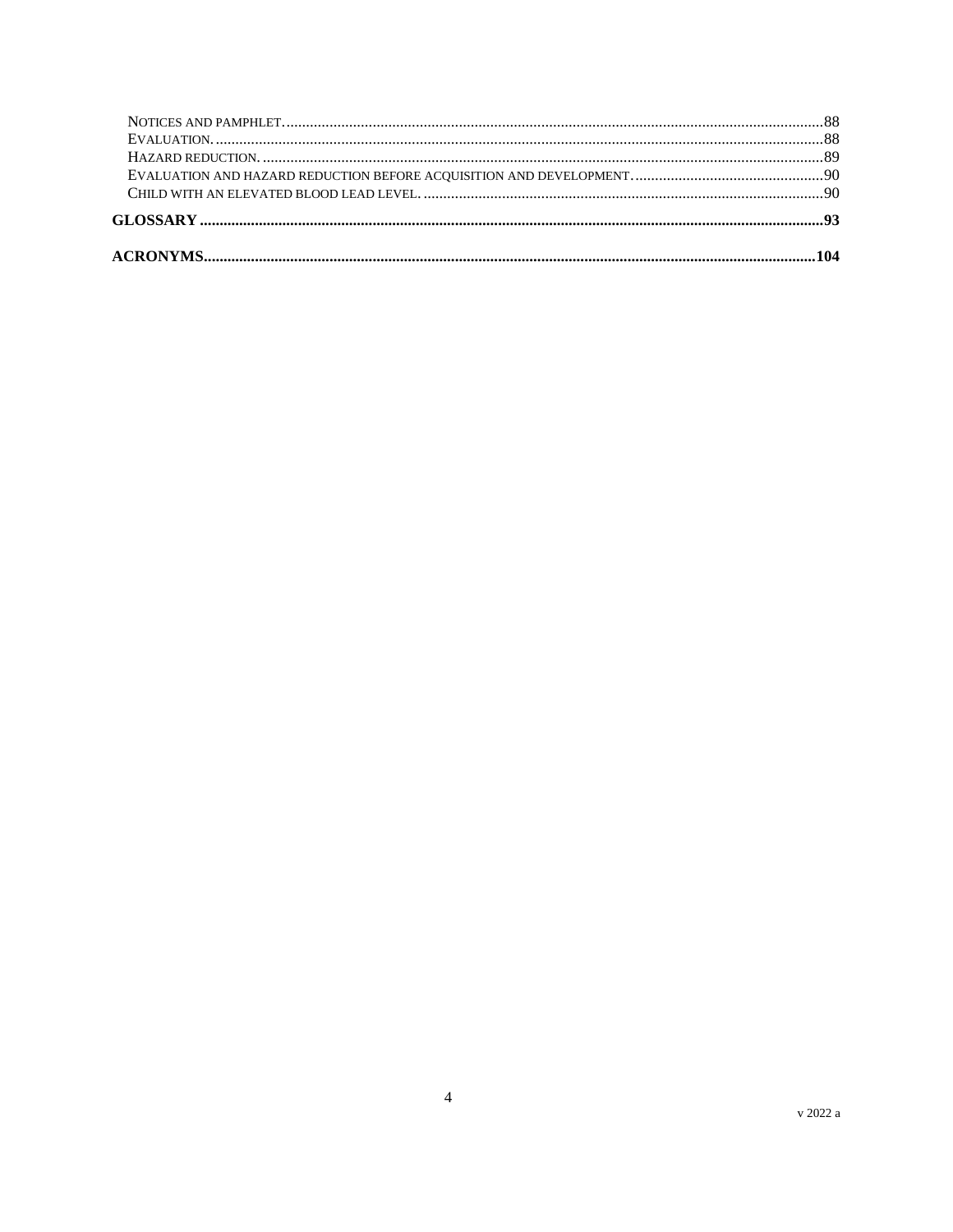# **ADMISSIONS AND CONTINUED OCCUPANCY POLICY**

This Admissions and Continued Occupancy Policy defines the Erie Metropolitan Housing Authority's policies for the operation of the Public Housing Program, incorporating Federal, State and local law. If there is any conflict between this policy and laws or regulations, the laws and regulations will prevail.

# **1.0 FAIR HOUSING**

It is the policy of the Erie Metropolitan Housing Authority to fully comply with all Federal, State and local nondiscrimination laws; the Americans with Disabilities Act; and the U. S. Department of Housing and Urban Development regulations governing Fair Housing and Equal Opportunity.

No person shall, on the grounds of race, color, sex, religion, national or ethnic origin, familial status, or disability be excluded from participation in, be denied the benefits of, or be otherwise subjected to discrimination under the Erie Metropolitan Housing Authority's programs.

To further its commitment to full compliance with applicable Civil Rights laws, the Erie Metropolitan Housing Authority will provide Federal/State/local information to applicants/tenants of the Public Housing Program regarding discrimination and any recourse available to them if they believe they may be victims of discrimination. Such information will be made available with the application, and all applicable Fair Housing Information and Discrimination Complaint Forms will be made available at the Erie Metropolitan Housing Authority office. In addition, all written information and advertisements will contain the appropriate Equal Opportunity language and logo.

The Erie Metropolitan Housing Authority will assist any family that believes they have suffered illegal discrimination by providing them copies of the appropriate housing discrimination forms. The Erie Metropolitan Housing Authority will also assist them in completing the forms if requested, and will provide them with the address of the nearest HUD office of Fair Housing and Equal Opportunity.

## **2.0 REASONABLE ACCOMODATION**

Sometimes people with disabilities may need a reasonable accommodation in order to take full advantage of the Erie Metropolitan Housing Authority housing programs and related services. When such accommodations are granted, they do not confer special treatment or advantage for the person with a disability; rather, they make the program accessible to them in a way that would otherwise not be possible due to their disability. This policy clarifies how people can request accommodations and the guidelines the Erie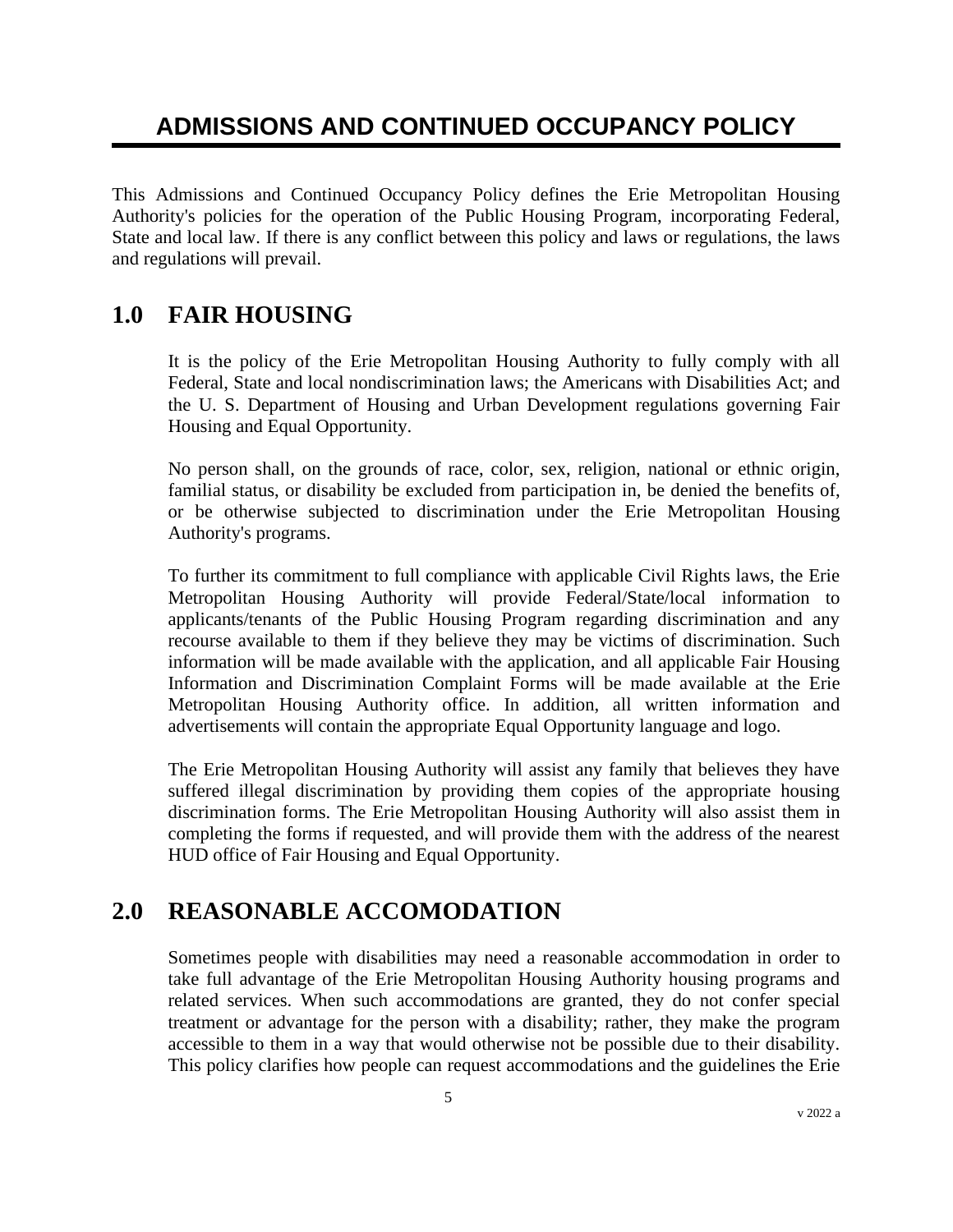Metropolitan Housing Authority will follow in determining whether it is reasonable to provide a requested accommodation. Because disabilities are not always apparent, the Erie Metropolitan Housing Authority will ensure that all applicants/tenants are aware of the opportunity to request reasonable accommodations.

#### *2.1 COMMUNICATION*

Anyone requesting an application will also receive a Request for Reasonable Accommodation form.

Notifications of reexamination, inspection, appointment, or eviction will include information about requesting a reasonable accommodation. Any notification requesting action by the tenant will include information about requesting a reasonable accommodation.

All decisions granting or denying requests for reasonable accommodations will be in writing.

#### *2.2 QUESTIONS TO ASK IN GRANTING THE ACCOMMODATION*

A. Is the requestor a person with disabilities? For this purpose the definition of person with disabilities is different than the definition used for admission. The Fair Housing definition used for this purpose is:

> A person with a physical or mental impairment that substantially limits one or more major life activities, has a record of such impairment, or is regarded as having such impairment. (The disability may not be apparent to others, i.e., a heart condition).

If the disability is apparent or already documented, the answer to this question is yes. It is possible that the disability for which the accommodation is being requested is a disability other than the apparent disability. If the disability is not apparent or documented, the Erie Metropolitan Housing Authority will obtain verification that the person is a person with a disability.

B. Is the requested accommodation related to the disability? If it is apparent that the request is related to the apparent or documented disability, the answer to this question is yes. If it is not apparent, the Erie Metropolitan Housing Authority will obtain documentation that the requested accommodation is needed due to the disability. The Erie Metropolitan Housing Authority will not inquire as to the nature of the disability.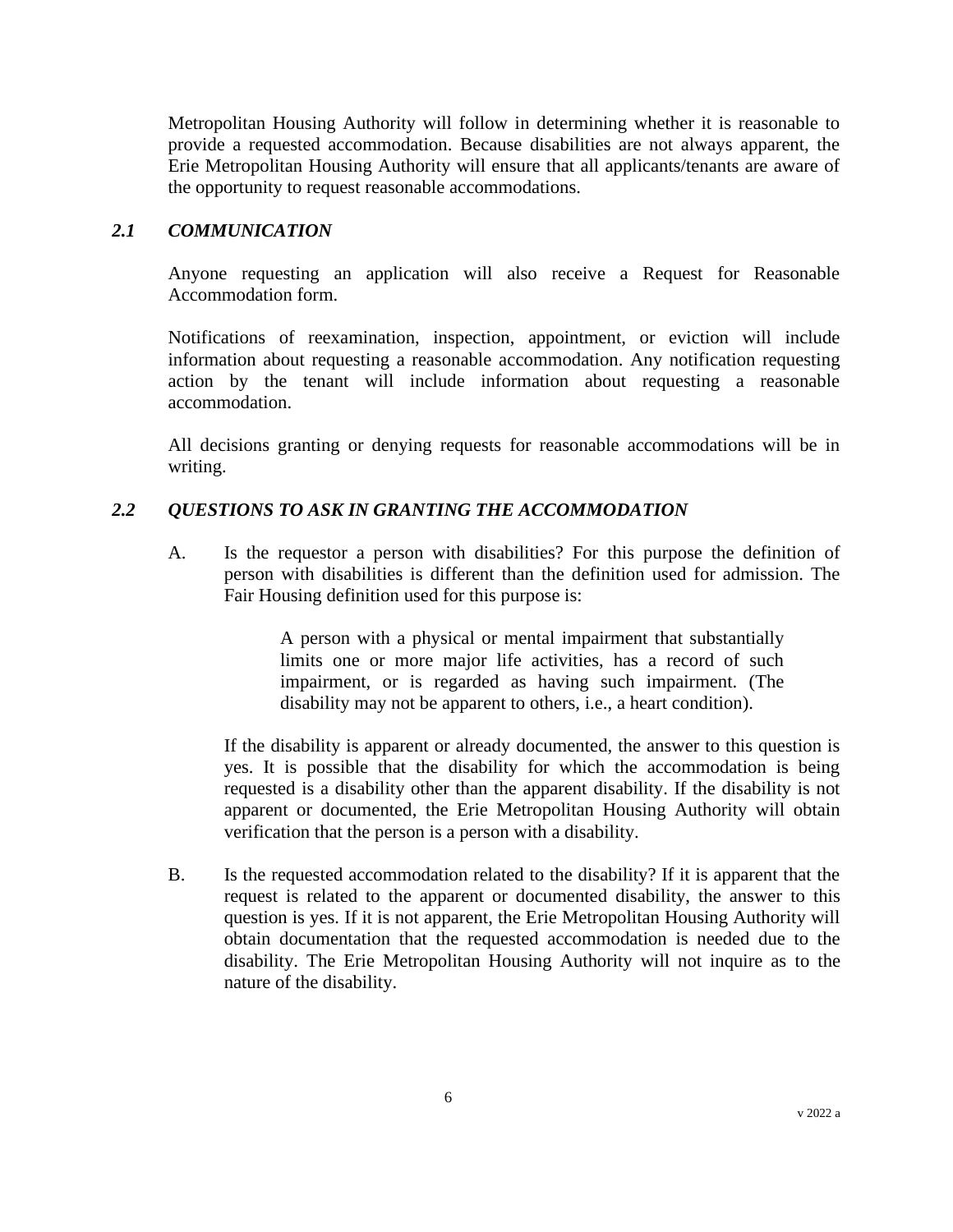- C. Is the requested accommodation reasonable? In order to be determined reasonable, the accommodation must meet two criteria:
	- 1. Would the accommodation constitute a fundamental alteration? The Erie Metropolitan Housing Authority's business is housing. If the request would alter the fundamental business that the Erie Metropolitan Housing Authority conducts, that would not be reasonable. For instance, the Erie Metropolitan Housing Authority would deny a request to have the Erie Metropolitan Housing Authority do grocery shopping for a person with disabilities.
	- 2. Would the requested accommodation create an undue financial hardship or administrative burden? Frequently the requested accommodation costs little or nothing. If the cost would be an undue burden, the Erie Metropolitan Housing Authority may request a meeting with the individual to investigate and consider equally effective alternatives.
- D. Generally the individual knows best what it is they need; however, the Erie Metropolitan Housing Authority retains the right to be shown how the requested accommodation enables the individual to access or use the Erie Metropolitan Housing Authority's programs or services.

If more than one accommodation is equally effective in providing access to the Erie Metropolitan Housing Authority's programs and services, the Erie Metropolitan Housing Authority retains the right to select the most efficient or economic choice.

The cost necessary to carry out approved requests, including requests for physical modifications, will be borne by the Erie Metropolitan Housing Authority if there is no one else willing to pay for the modifications. If another party pays for the modification, the Erie Metropolitan Housing Authority will seek to have the same entity pay for any restoration costs.

If the tenant requests permission to make reasonable physical modifications at their own expense, the Erie Metropolitan Housing Authority will generally approve such request if it does not violate codes or affect the structural integrity of the unit.

Any request for an accommodation that would enable a tenant to materially violate essential lease terms will not be approved, i.e. allowing nonpayment of rent, destruction of property, disturbing the peaceful enjoyment of others, etc.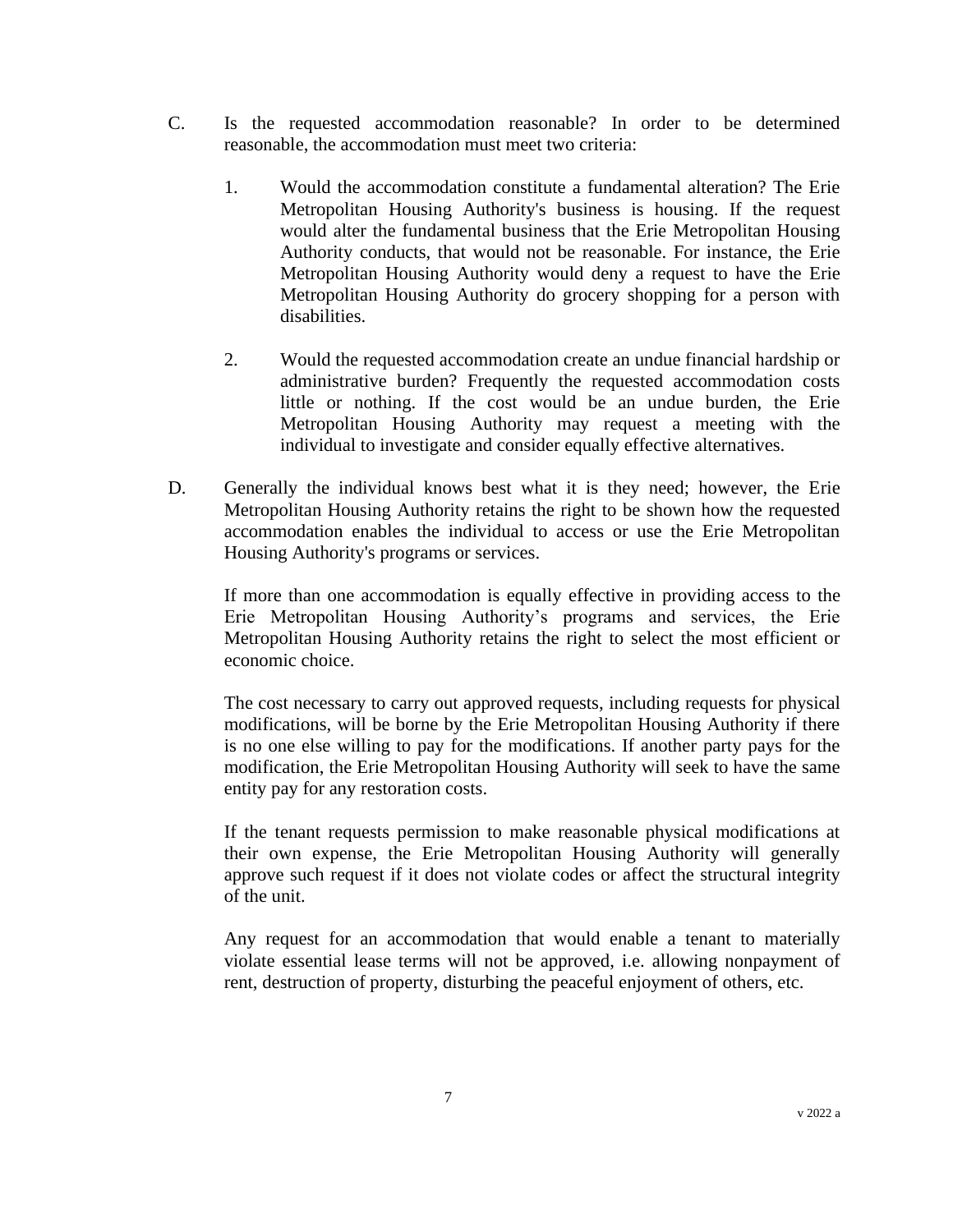# **3.0 SERVICES FOR NON-ENGLISH SPEAKING APPLICANTS AND RESIDENTS**

The Erie Metropolitan Housing Authority will endeavor to have bilingual staff or access to people who speak languages other than English in order to assist non-English speaking families.

## **4.0 FAMILY OUTREACH**

The Erie Metropolitan Housing Authority will publicize the availability and nature of the Public Housing Program for extremely low-income, very low and low-income families in a newspaper of general circulation, minority media, and by other suitable means.

To reach people who cannot or do not read the newspapers, the Erie Metropolitan Housing Authority will distribute fact sheets to the broadcasting media and initiate personal contacts with members of the news media and community service personnel. The Erie Metropolitan Housing Authority will also try to utilize public service announcements.

The Erie Metropolitan Housing Authority will communicate the status of housing availability to other service providers in the community and inform them of housing eligibility factors and guidelines so they can make proper referrals for the Public Housing Program.

# **5.0 RIGHT TO PRIVACY**

All adult members of both applicant and tenant households are required to sign HUD Form 9886, Authorization for Release of Information and Privacy Act Notice. The Authorization for Release of Information and Privacy Act Notice states how family information will be released and includes the Federal Privacy Act Statement.

Any request for applicant or tenant information will not be released unless there is a signed release of information request from the applicant or tenant.

### **6.0 REQUIRED POSTINGS**

In each of its offices, the Erie Metropolitan Housing Authority will post, in a conspicuous place and at a height easily read by all persons including persons with mobility disabilities, the following information:

A. Statement of Policies and Procedures governing Admission and Continued **Occupancy**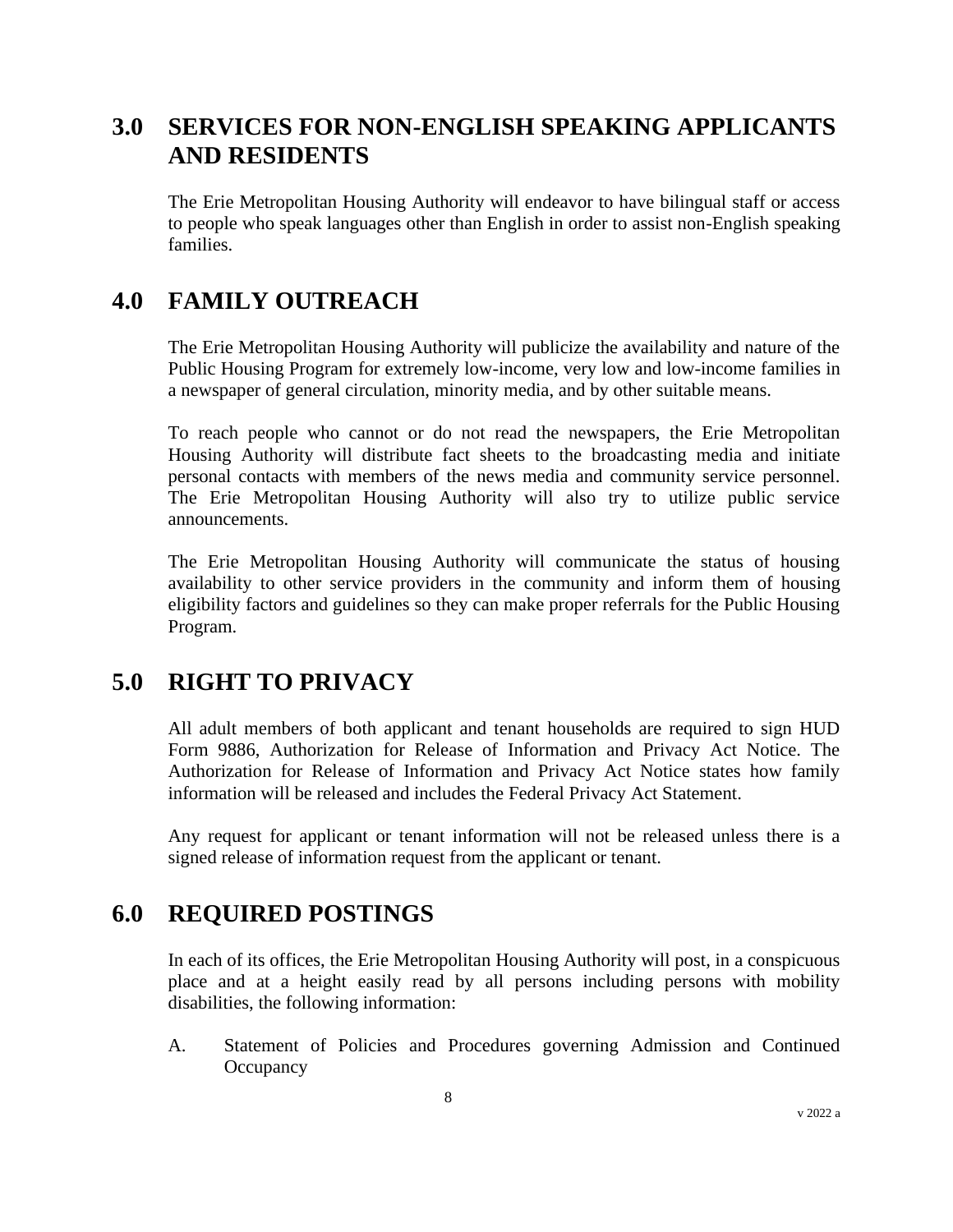- B. Notice of the status of the waiting list (opened or closed)
- C. A listing of all the developments by name, number of units, units designed with special accommodations, address of all project offices, office hours, telephone numbers, TDD numbers, and Resident Facilities and operation hours
- D. Income Limits for Admission
- E. Excess Utility Charges
- F. Utility Allowance Schedule
- G. Current Schedule of Routine Maintenance Charges
- H. Dwelling Lease
- I. Grievance Procedure
- J. Fair Housing Poster
- K. Equal Opportunity in Employment Poster
- L. Any current Erie Metropolitan Housing Authority Notices

# **7.0 TAKING APPLICATIONS**

Families wishing to apply for the Public Housing Program will be required to complete an application for housing assistance. Applications will be accepted during regular business hours at 322 Warren Street, Sandusky, Ohio. Applications can be mailed to elderly, disabled upon request.

Applications are taken to compile a waiting list. Due to the demand for housing in the Erie Metropolitan Housing Authority's jurisdiction, the Erie Metropolitan Housing Authority may take applications on an open enrollment basis, depending on the length of the waiting list.

Completed applications will be accepted for all applicants and the Erie Metropolitan Housing Authority will verify the information.

The completed application will be dated and time stamped upon its return to the Erie Metropolitan Housing Authority.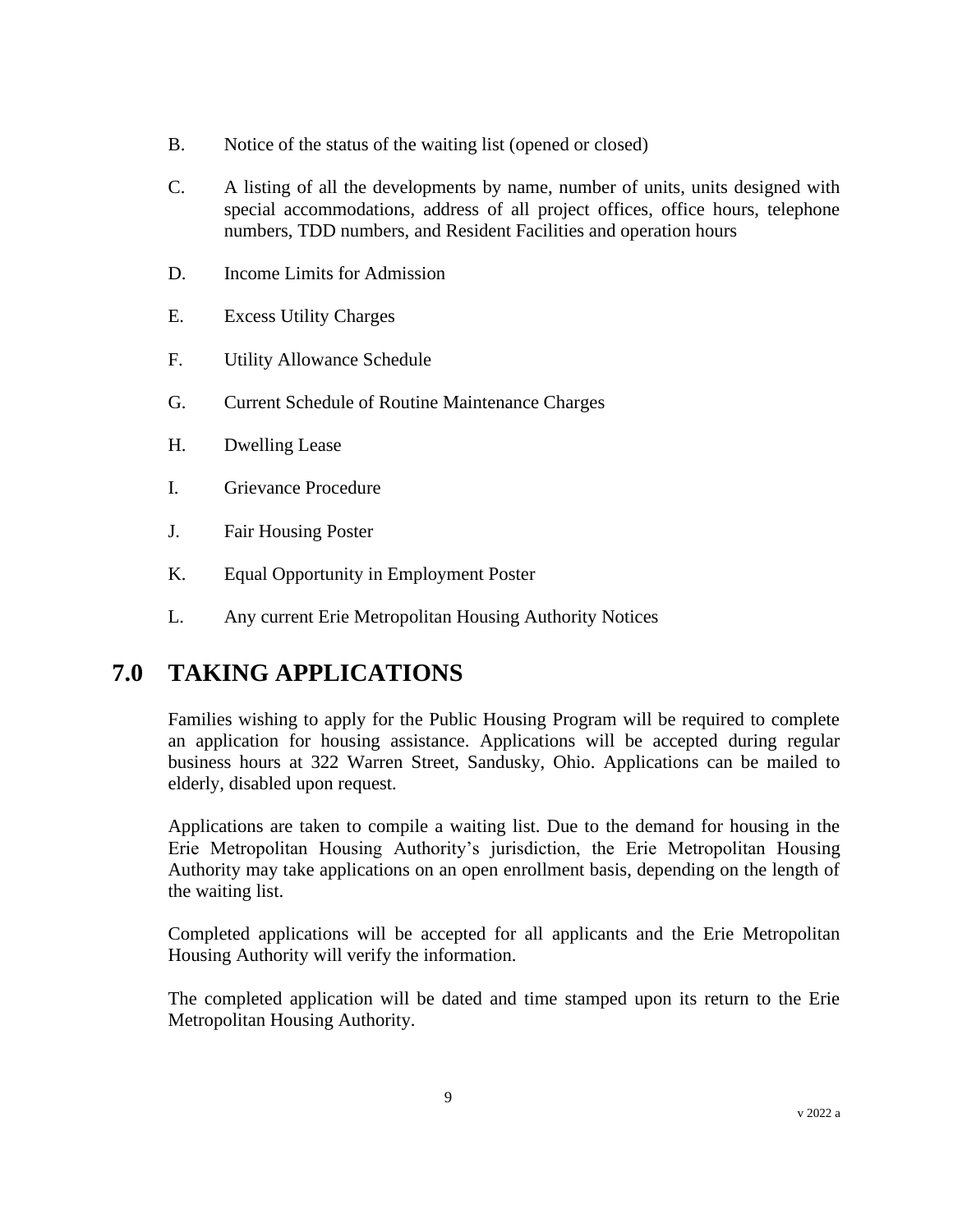The application process will involve two phases. The first phase is the initial application for housing assistance or the pre-application. The pre-application requires the family to provide limited basic information establishing any preferences to which they may be entitled. This first phase results in the family's placement on the waiting list.

Upon receipt of the family's pre-application, the Erie Metropolitan Housing Authority will make a preliminary determination of eligibility. The Erie Metropolitan Housing Authority will notify the family in writing of the date and time of placement on the waiting list. If the Erie Metropolitan Housing Authority determines the family to be ineligible, the notice will state the reasons therefore and will offer the family the opportunity of an informal review of the determination.

The applicant may at any time report changes in their applicant status including changes in family composition, income, or preference factors. The Erie Metropolitan Housing Authority will annotate the applicant's file and will update their place on the waiting list. Confirmation of the changes will be confirmed with the family in writing.

The second phase is the final determination of eligibility, referred to as the full application. The full application takes place when the family nears the top of the waiting list. The Erie Metropolitan Housing Authority will ensure that verification of all preferences, eligibility, suitability and selection factors are current in order to determine the family's final eligibility for admission into the Public Housing Program.

# **8.0 ELIGIBILITY FOR ADMISSION**

### *8.1 INTRODUCTION*

There are five eligibility requirements for admission to public housing: qualifies as a family, has an income within the income limits, meets citizenship/eligible immigrant criteria, provides documentation of Social Security numbers, and signs consent authorization documents. In addition to the eligibility criteria, families must also meet the Erie Metropolitan Housing Authority screening criteria in order to be admitted to public housing.

### *8.2 ELIGIBILITY CRITERIA*

- A. Family status.
	- 1. A **family with or without children**. Such a family is defined as a group of people related by blood, marriage, adoption or affinity that live together in a stable family relationship.
		- a. Children temporarily absent from the home due to placement in foster care are considered family members.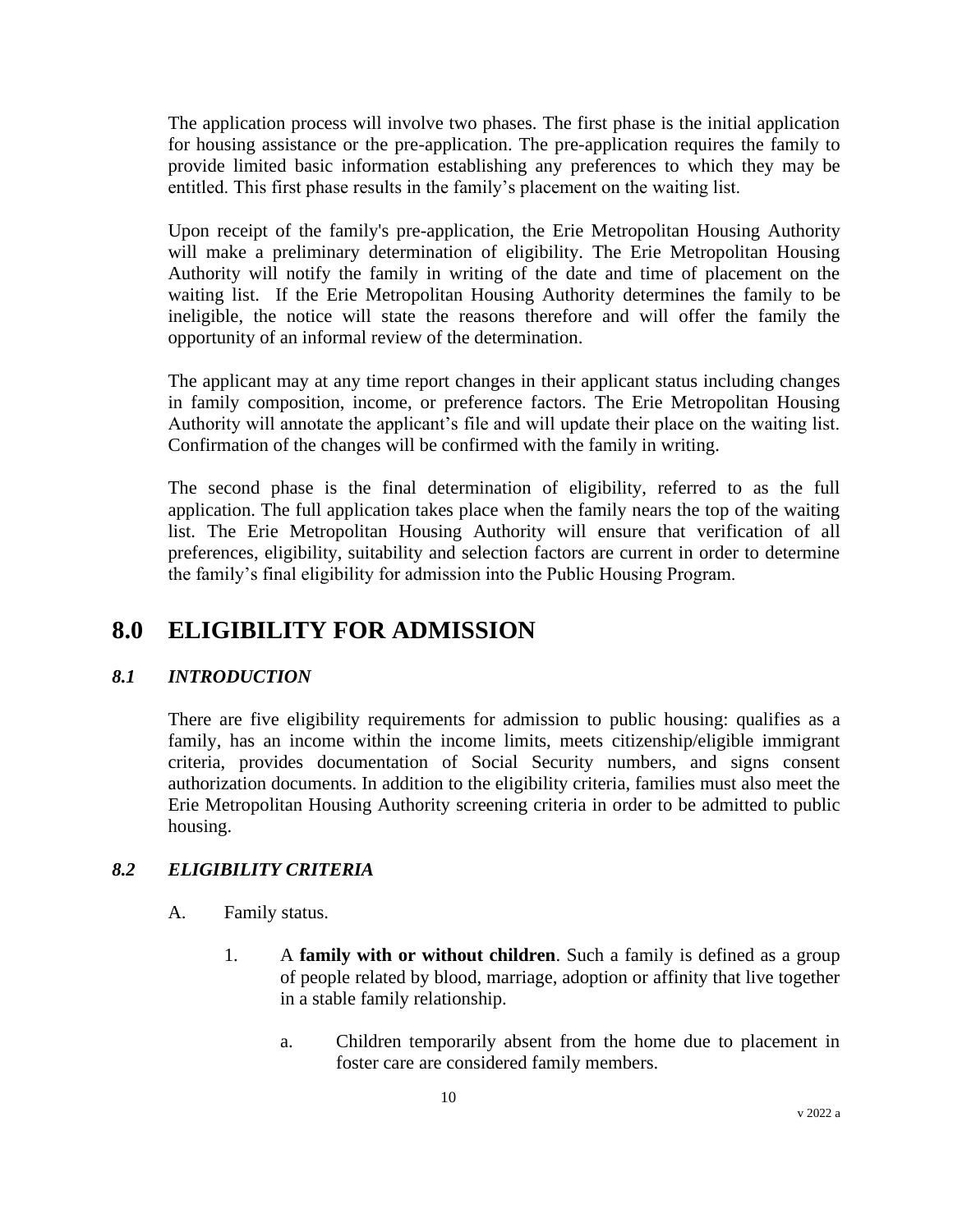b. Unborn children and children in the process of being adopted are considered family members for the purpose of determining bedroom size but are not considered family members for determining income limit.

### 2. An **elderly family**, which is:

- a. A family whose head, spouse, or sole member is a person who is at least 62 years of age;
- b. Two or more persons who are at least 62 years of age living together; or
- c. One or more persons who are at least 62 years of age living with one or more live-in aides.

### 3. A **near-elderly family**, which is:

- a. A family whose head, spouse, or sole member is a person who is at least 50 years of age but below the age of 62;
- b. Two or more persons, who are at least 50 years of age but below the age of 62, living together; or
- c. One or more persons, who are at least 50 years of age but below the age of 62, living with one or more live-in aides.

### 4. A **disabled family**, which is:

- a. A family whose head, spouse, or sole member is a person with disabilities;
- b. Two or more persons with disabilities living together; or
- c. One or more persons with disabilities living with one or more livein aides.
- 5. A **displaced family**, which is a family in which each member, or whose sole member, has been displaced by governmental action, or whose dwelling has been extensively damaged or destroyed as a result of a disaster declared or otherwise formally recognized pursuant to Federal disaster relief laws.
- 6. A **remaining member of a tenant family**.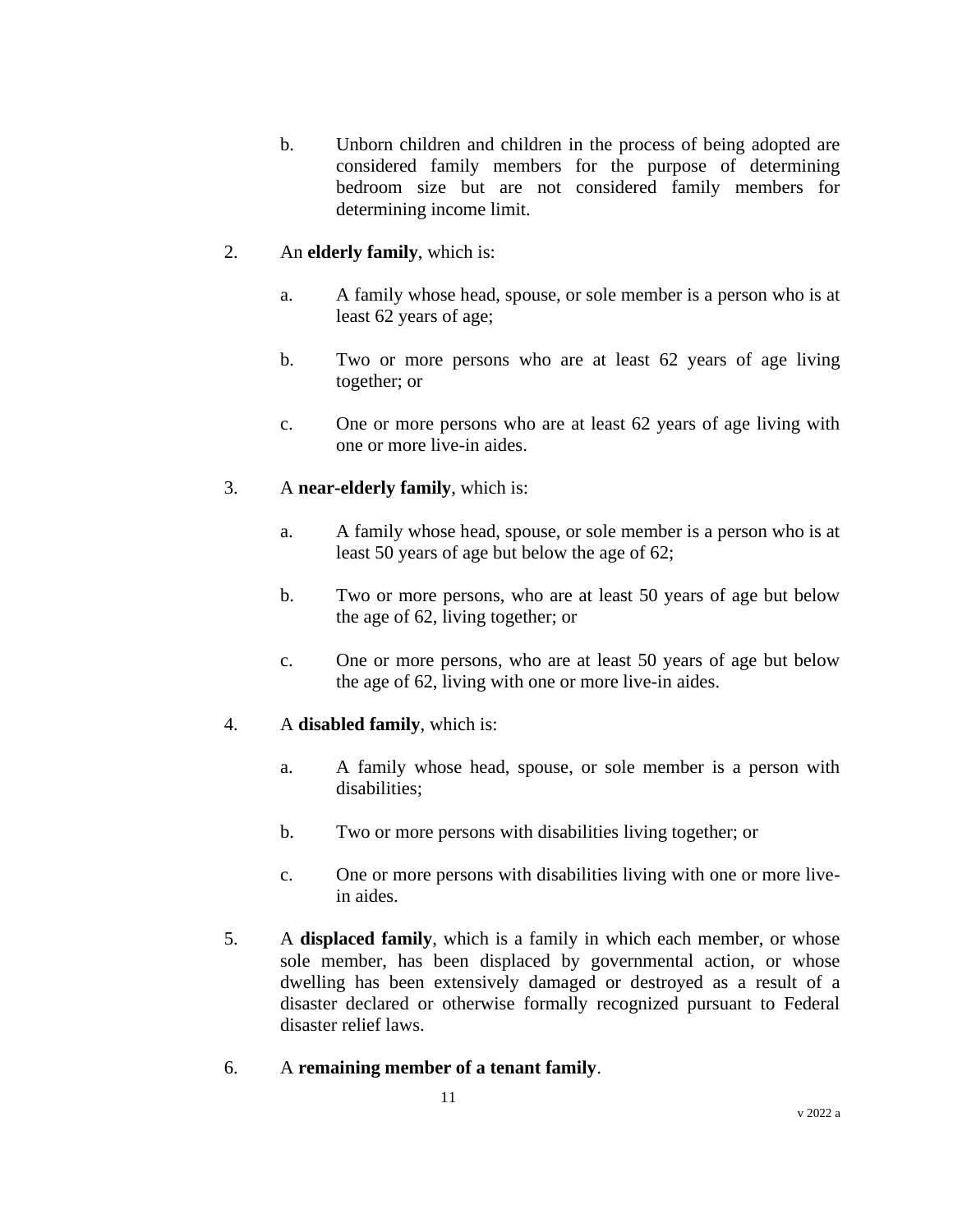- 7. A **single person** who is not an elderly or displaced person, a person with disabilities, or the remaining member of a tenant family.
- B. Income eligibility
	- 1. To be eligible for admission to developments or scattered-site units that were available for occupancy before 10/1/81, the family's annual income must be within the low-income limit set by HUD. This means the family income cannot exceed 80 percent of the median income for the area.
	- 2. To be eligible for admission to developments or scattered-site units that became available on or after 10/1/81, the family's annual income must be within the very low-income limit set by HUD, unless HUD grants an exception. This means that without a HUD exception, the family income cannot exceed 50 percent of the median income for the area.
	- 3. Normal Eligibility Income limits apply only at admission; however, if after March 24, 2019 in accordance with Section 103 of HOTMA, a family has income greater than 120% of the area median income or 2.4 times the Very Low Income Limit, they will only be permitted to reside in public housing for 24 months from the effective date of the interim or annual recertification which determined the family's over-income status with regard to Section 103 of HOTMA or be subject to increased rent amounts as determined and to be promulgated by HUD. If one year after the initial over-income finding by the PHA, the family's income continues to exceed the over-income limit, the PHA will provide written notification to the family informing the family that their income has exceeded the over-income limit for one (1) year, and if the family income continues to exceed the over-income limit for the next 12 (twelve) consecutive months, the family will be subject to either a higher rent or termination of public housing assistance. If the initial over-income determination was made during an interim reexamination, the PHA must conduct a second interim income reexamination on that date one (1) year later. However, if the PHA discovers through an annual or interim reexamination that a previously over-income family has income that is now below the overincome limits with respect to Section 103 of HOTMA, the family is no longer subject to these provisions. A previously over-income family would be entitled to a new two-year grace period if the family's income once again exceeds the over-income limit.
	- 4. A family may not be admitted to the public housing program from another assisted housing program (e.g., tenant-based Section 8) or from a public housing program operated by another housing authority without meeting the income requirements of the Erie Metropolitan Housing Authority.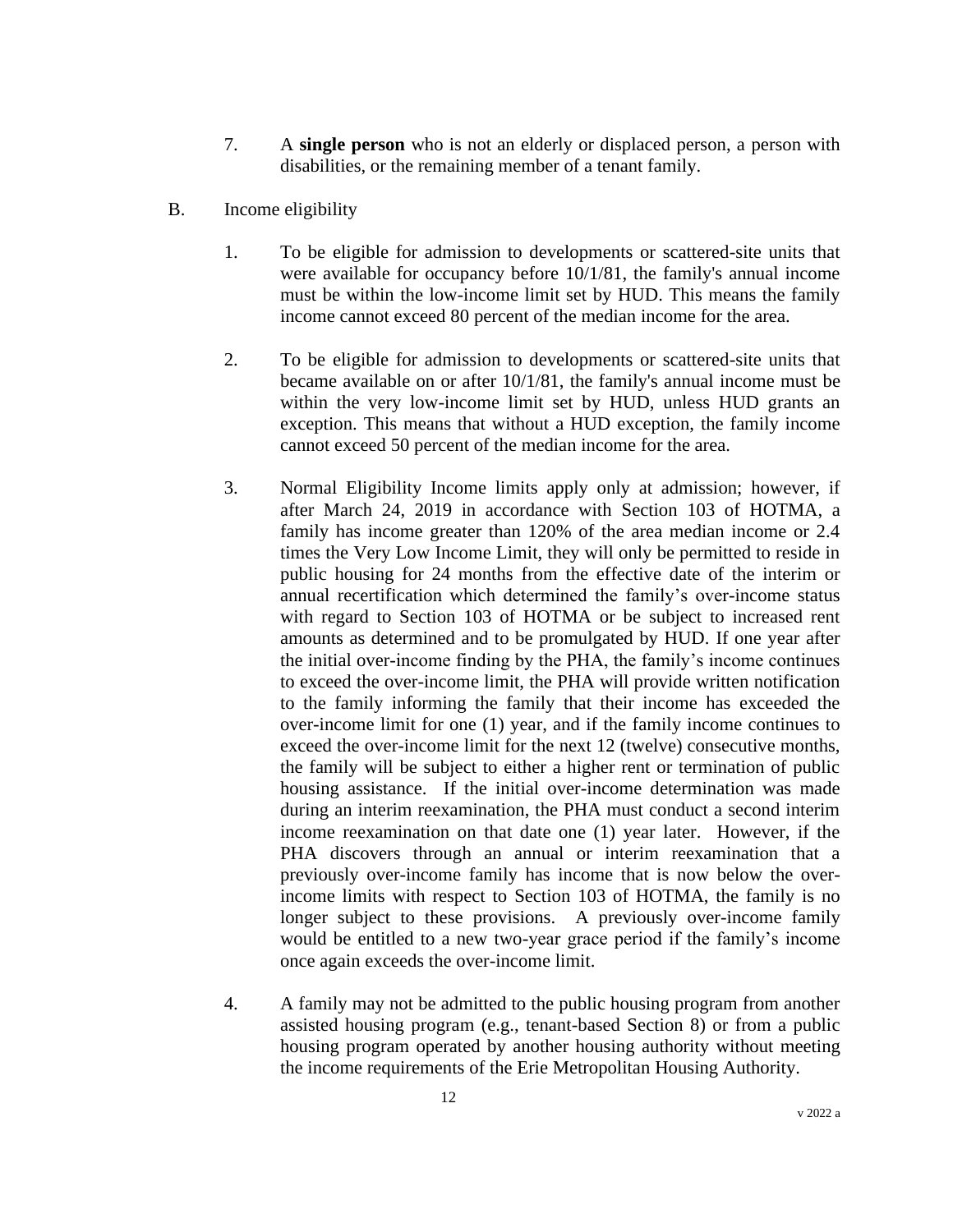- 5. If the Erie Metropolitan Housing Authority acquires a property for federal public housing purposes, the families living there must have incomes within the low-income limit in order to be eligible to remain as public housing tenants.
- 6. Income limit restrictions do not apply to families transferring within our Public Housing Program.
- C. Citizenship/Eligibility Status
	- 1. To be eligible each member of the family must be a citizen, national, or a non-citizen who has eligible immigration status under one of the categories set forth in Section 214 of the Housing and Community Development Act of 1980 (see 42 U.S.C. 1436a(a)).
	- 2. Family eligibility for assistance.
		- a. A family shall not be eligible for assistance unless every member of the family residing in the unit is determined to have eligible status, with the exception noted below.
		- b. Despite the ineligibility of one or more family members, a mixed family may be eligible for one of three types of assistance. (See Section 13.6 for calculating rents under the non-citizen rule)
		- c. A family without any eligible members and receiving assistance on June 19, 1995 may be eligible for temporary deferral of termination of assistance.
- D. Social Security Number Documentation

To be eligible, all family members 6 years of age and older must provide a Social Security number or certify that they do not have one.

- E. Signing Consent Forms
	- 1. In order to be eligible, each member of the family who is at least 18 years of age, and each family head and spouse regardless of age, shall sign one or more consent forms.
	- 2. The consent form must contain, at a minimum, the following:
		- a. A provision authorizing HUD or the Erie Metropolitan Housing Authority to obtain from State Wage Information Collection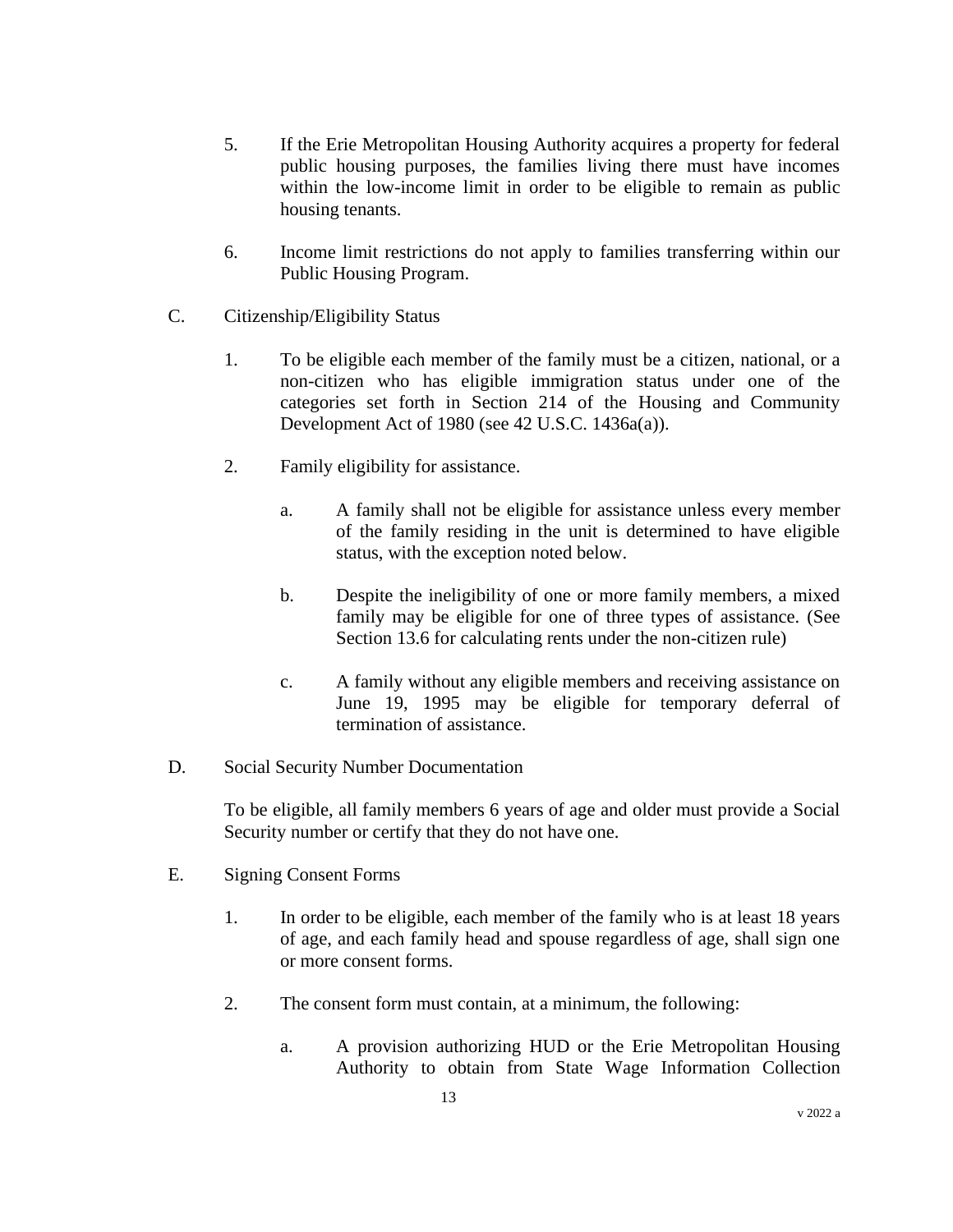Agencies (SWICAs) any information or materials necessary to complete or verify the application for participation or for eligibility for continued occupancy; and

- b. A provision authorizing HUD or the Erie Metropolitan Housing Authority to verify with previous or current employers income information pertinent to the family's eligibility for or level of assistance;
- c. A provision authorizing HUD to request income information from the IRS and the SSA for the sole purpose of verifying income information pertinent to the family's eligibility or level of benefits; and
- d. A statement that the authorization to release the information requested by the consent form expires 15 months after the date the consent form is signed.
- F. Occupancy by Police Officers

For the purpose of increasing security for residents of a public housing development, Erie Metropolitan Housing Authority may allow police officers who would not otherwise be eligible for occupancy in public housing, to reside in a public housing dwelling unit. One unit may be designated for this purpose in the Bayshore Tower development; the resident police officer must comply with the same terms and conditions of the lease with the exception of the one full year occupancy requirement. The lease for the resident police officer shall run month to month.

#### *8.3 SUITABILITY*

- A. Applicant families will be evaluated to determine whether, based on their recent behavior, such behavior could reasonably be expected to result in noncompliance with the public housing lease. The Erie Metropolitan Housing Authority will look at past conduct as an indicator of future conduct. If no charges of bad conduct or criminal activity have been made within 3 years, the applicant will be considered for the waiting list. Emphasis will be placed on whether a family's admission could reasonably be expected to have a detrimental effect on the development environment, other tenants, Erie Metropolitan Housing Authority employees, or other people residing in the immediate vicinity of the property. Otherwise eligible families will be denied admission if they fail to meet the suitability criteria.
- B. The Erie Metropolitan Housing Authority will consider objective and reasonable aspects of the family's background, including the following: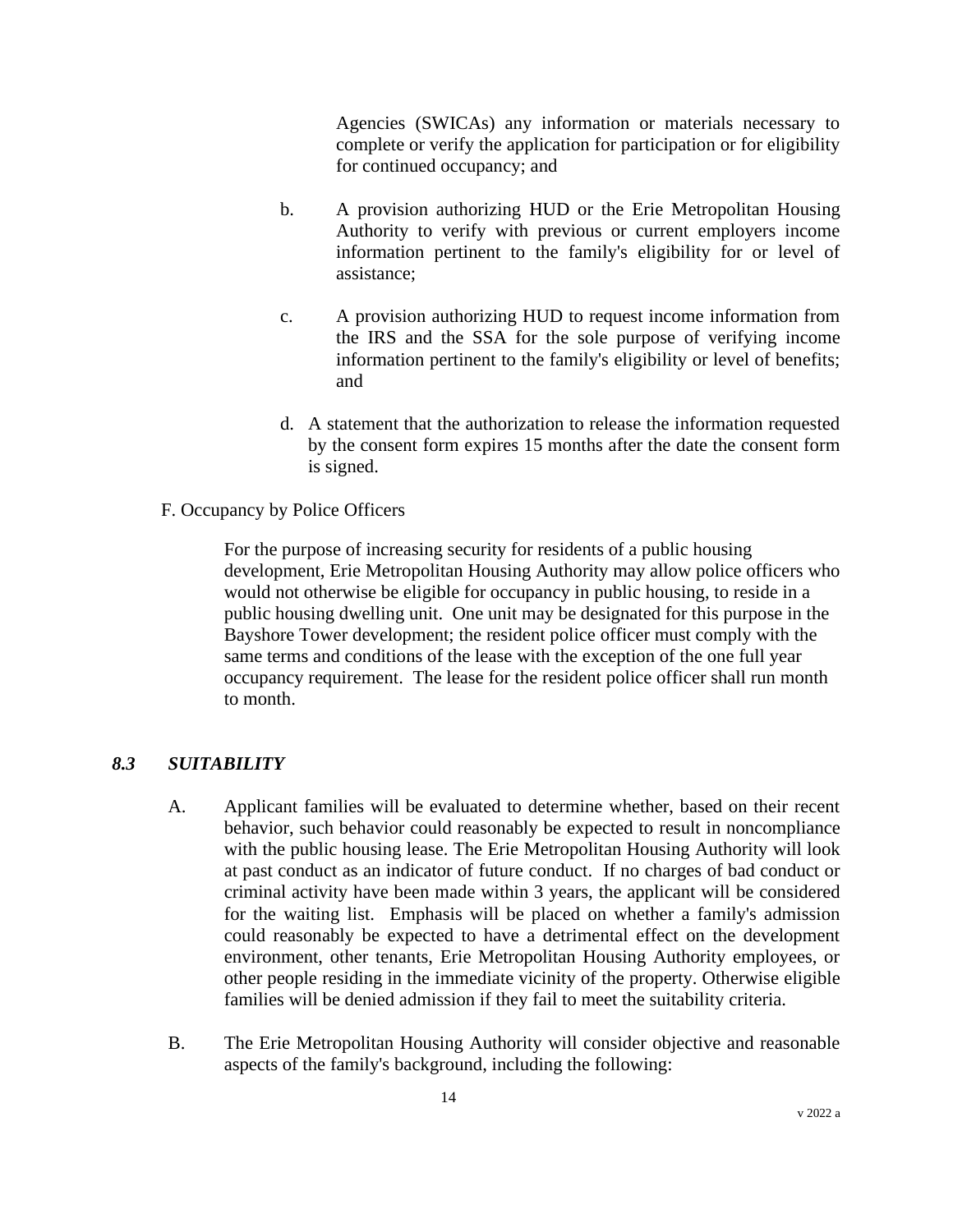- 1. History of meeting financial obligations, especially rent; care will be taken to establish whether or not the applicants financial obligations, especially rent were due to his/her being low income.
- 2. Ability to maintain (or with assistance would have the ability to maintain) their housing in a decent and safe condition based on living or housekeeping habits and whether such habits could adversely affect the health, safety, or welfare of other tenants;
- 3. History of criminal activity by any household member involving crimes of physical violence against persons or property and any other criminal activity including drug-related criminal activity that would adversely affect the health, safety, or well-being of other tenants or staff or cause damage to the property;
- 4. History of disturbing neighbors or destruction of property;
- 5. Having committed fraud in connection with any Federal housing assistance program, including the intentional misrepresentation of information related to their housing application or benefits derived there from; and
- 6. History of abusing alcohol in a way that may interfere with the health, safety, or right to peaceful enjoyment by others.
- C. The Erie Metropolitan Housing Authority will ask applicants to provide information demonstrating their ability to comply with the essential elements of the lease. The Erie Metropolitan Housing Authority will verify the information provided. Such verification may include but may not be limited to the following:
	- 1. A credit check of the head, spouse and co-head;
	- 2. A rental history check of all adult family members;
	- 3. A criminal background check on all adult household members, including live-in aides. This check will be made through State or local law enforcement or court records in those cases where the household member has lived in the local jurisdiction for the last three years. Where the individual has lived outside the local area, the Erie Metropolitan Housing Authority may contact law enforcement agencies where the individual had lived or request a check through the FBI's National Crime Information Center (NCIC);
	- 4. A home visit. The home visit provides the opportunity for the family to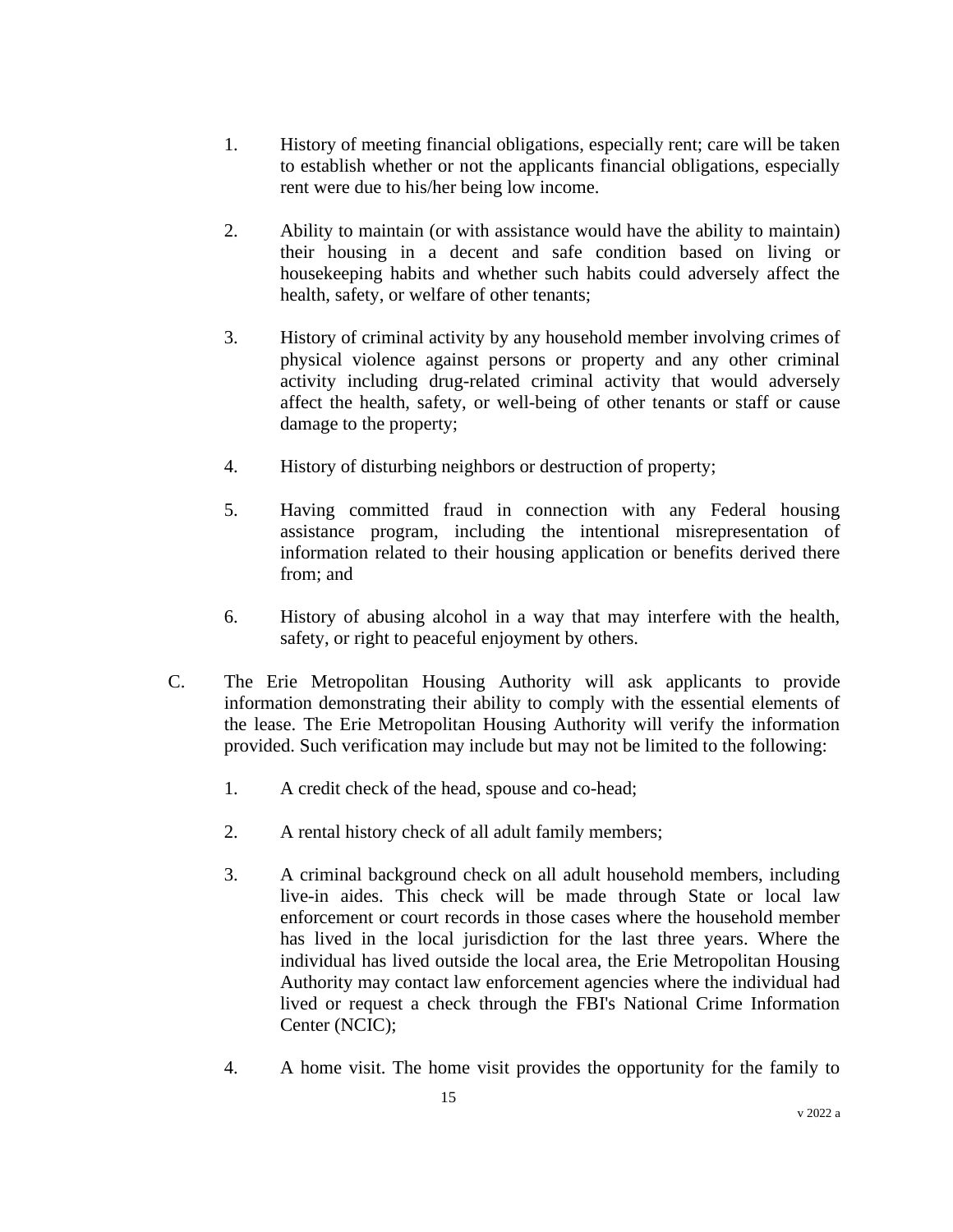demonstrate their ability to maintain their home in a safe and sanitary manner. This inspection considers cleanliness and care of rooms, appliances. The inspection may also consider any evidence of criminal activity; and

5. A check of the State's lifetime sex offender registration program for each adult household member, including live-in aides. No individual registered with this program will be admitted to public housing.

#### *8.4 GROUNDS FOR DENIAL*

The Erie Metropolitan Housing Authority is not required or obligated to assist applicants who:

- A. Do not meet any one or more of the eligibility criteria;
- B. Do not supply information or documentation required by the application process;
- C. Have failed to respond to a written request for information or a request to declare their continued interest in the program;
- D. Have a history of not meeting financial obligations, especially rent;
- E. Do not have the ability to maintain (with assistance) their housing in a decent and safe condition where such habits could adversely affect the health, safety, or welfare of other tenants;
- F. Have a history of criminal activity by any household member involving crimes of physical violence against persons or property and any other criminal activity including drug-related criminal activity that would adversely affect the health, safety, or well-being of other tenants or staff or cause damage to the property;
- G. Have a history of disturbing neighbors or destruction of property;
- H. Currently owes rent or other amounts to any housing authority in connection with their public housing or Section 8 programs;
- I. Have committed fraud, bribery or any other corruption in connection with any Federal housing assistance program, including the intentional misrepresentation of information related to their housing application or benefits derived there from;
- J. Were evicted from assisted housing within three years of the projected date of admission because of drug-related criminal activity involving the personal use or possession for personal use;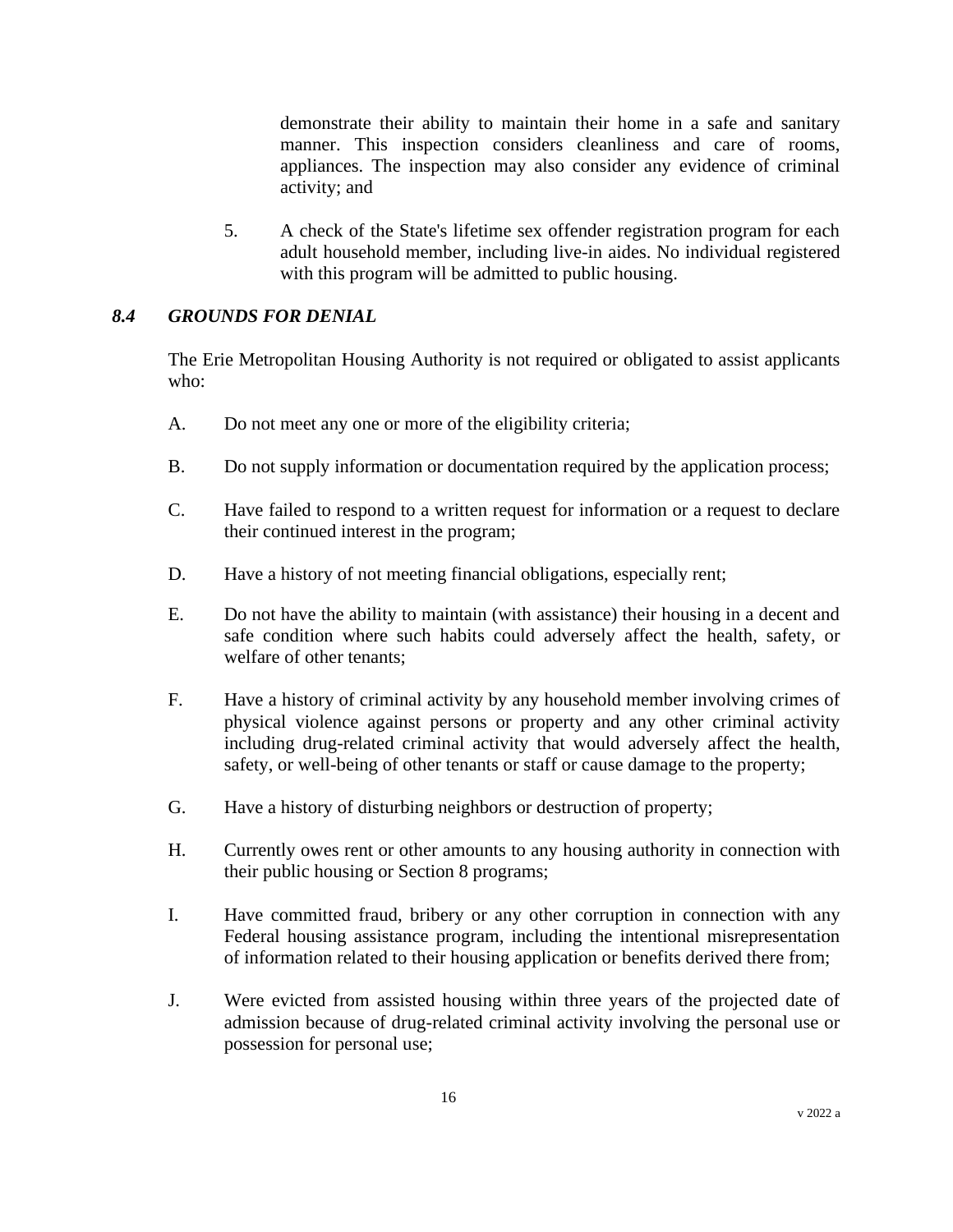- K. Were evicted from assisted housing within five years of the projected date of admission because of drug-related criminal activity involving the illegal manufacture, sale, distribution, or possession with the intent to manufacture, sell, distribute a controlled substance as defined in Section 102 of the Controlled Substances Act, 21 U.S.C. 802;
- L. Are illegally using a controlled substance or are abusing alcohol in a way that may interfere with the health, safety, or right to peaceful enjoyment of the premises by other residents.
- M. Have engaged in or threatened abusive or violent behavior towards any Erie Metropolitan Housing Authority staff or residents;
- N. Have a household member who has ever been evicted from public housing;
- O. Have a family household member who has been terminated under the certificate or voucher program;

**Denied for Life:** If any family member has been convicted of manufacturing or producing methamphetamine (speed) in a public housing development or in a Section 8 assisted property;

**Denied for Life:** Has a lifetime registration under a State sex offender registration program.

### *8.5 INFORMAL REVIEW*

A. If the Erie Metropolitan Housing Authority determines that an applicant does not meet the criteria for receiving public housing assistance, the Erie Metropolitan Housing Authority will promptly provide the applicant with written notice of the determination. The notice must contain a brief statement of the reason(s) for the decision and state that the applicant may request an informal review of the decision within 10 business days of the denial. The Erie Metropolitan Housing Authority will describe how to obtain the informal review.

The informal review may be conducted by any person designated by the Erie Metropolitan Housing Authority, other than a person who made or approved the decision under review or subordinate of this person. The applicant must be given the opportunity to present written or oral objections to the Erie Metropolitan Housing Authority's decision. The Erie Metropolitan Housing Authority must notify the applicant of the final decision within 14 calendar days after the informal review, including a brief statement of the reasons for the final decision.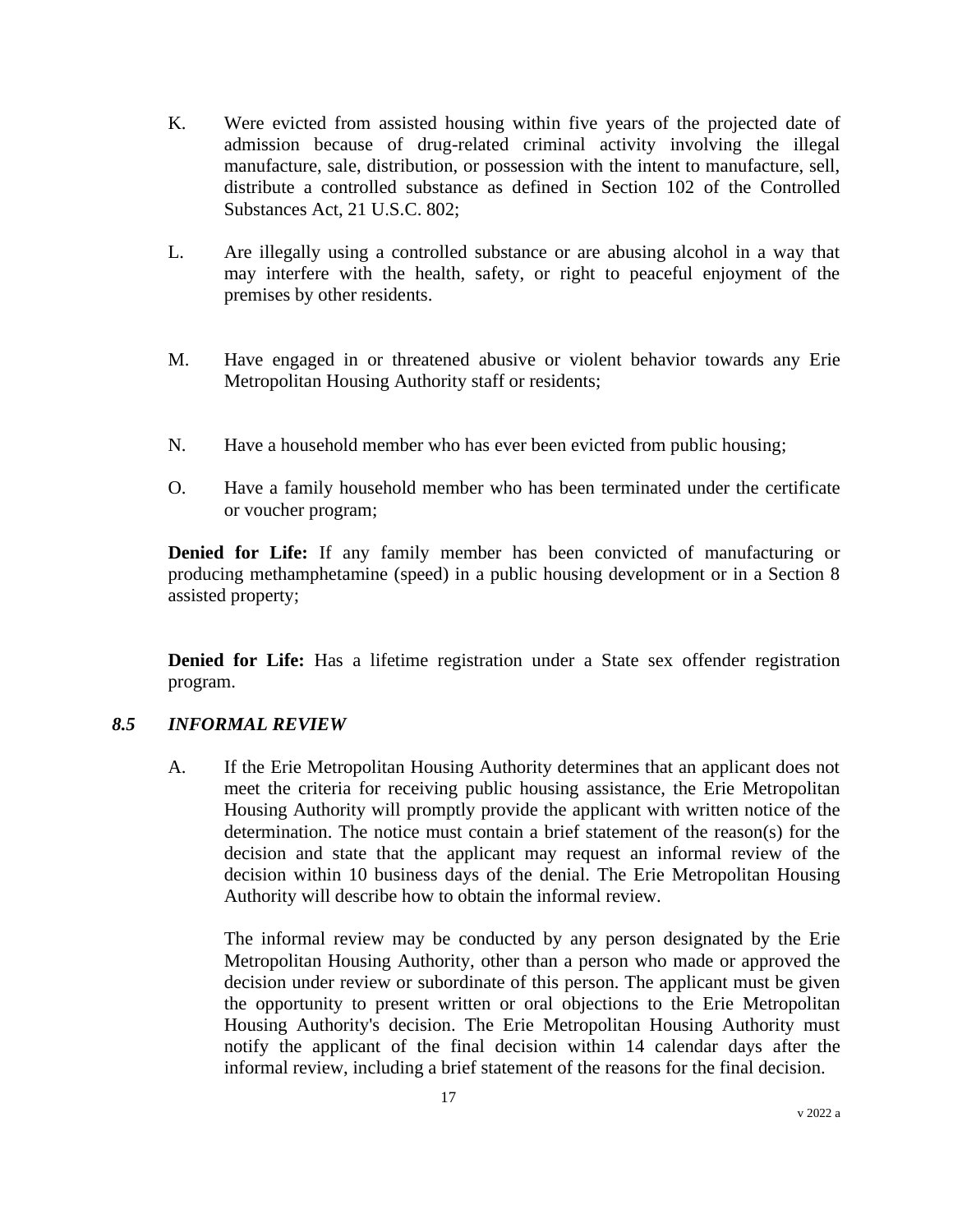B. The participant family may request that the Erie Metropolitan Housing Authority provide for an Informal Hearing after the family has notification of an INS decision on their citizenship status on appeal, or in lieu of request of appeal to the INS. The participant family must make this request within 30 days of receipt of the Notice of Denial or Termination of Assistance, or within 30 days of receipt of the INS appeal decision.

For the participant families, the Informal Hearing Process above will be utilized with the exception that the participant family will have up to 30 days of receipt of the Notice of Denial or Termination of Assistance, or of the INS appeal decision.

## **9.0 MANAGING THE WAITING LIST**

### *9.1 OPENING AND CLOSING THE WAITING LIST*

Opening of the waiting list will be announced with a public notice stating that applications for public housing will again be accepted. The public notice will state where, when, and how to apply. The notice will be published in a local newspaper of general circulation and also by any available minority media. The public notice will state any limitations to who may apply. The notice will also state the closing date and for what bedroom sizes.

The notice will state that applicants already on waiting lists for other housing programs must apply separately for this program and such applicants will not lose their place on other waiting lists when they apply for public housing. The notice will include the Fair Housing logo and slogan and will be in compliance with Fair Housing requirements.

### *9.2 ORGANIZATION OF THE WAITING LIST*

The waiting list will be maintained in accordance with the following guidelines:

- A. The application will be a permanent file;
- B. All applications will be maintained in order of bedroom size, preference, and then in order of date and time of application; and
- C. Any contacts between the Erie Metropolitan Housing Authority and the applicant will be documented in the applicant file.

### *9.3 FAMILIES NEARING THE TOP OF THE WAITING LIST*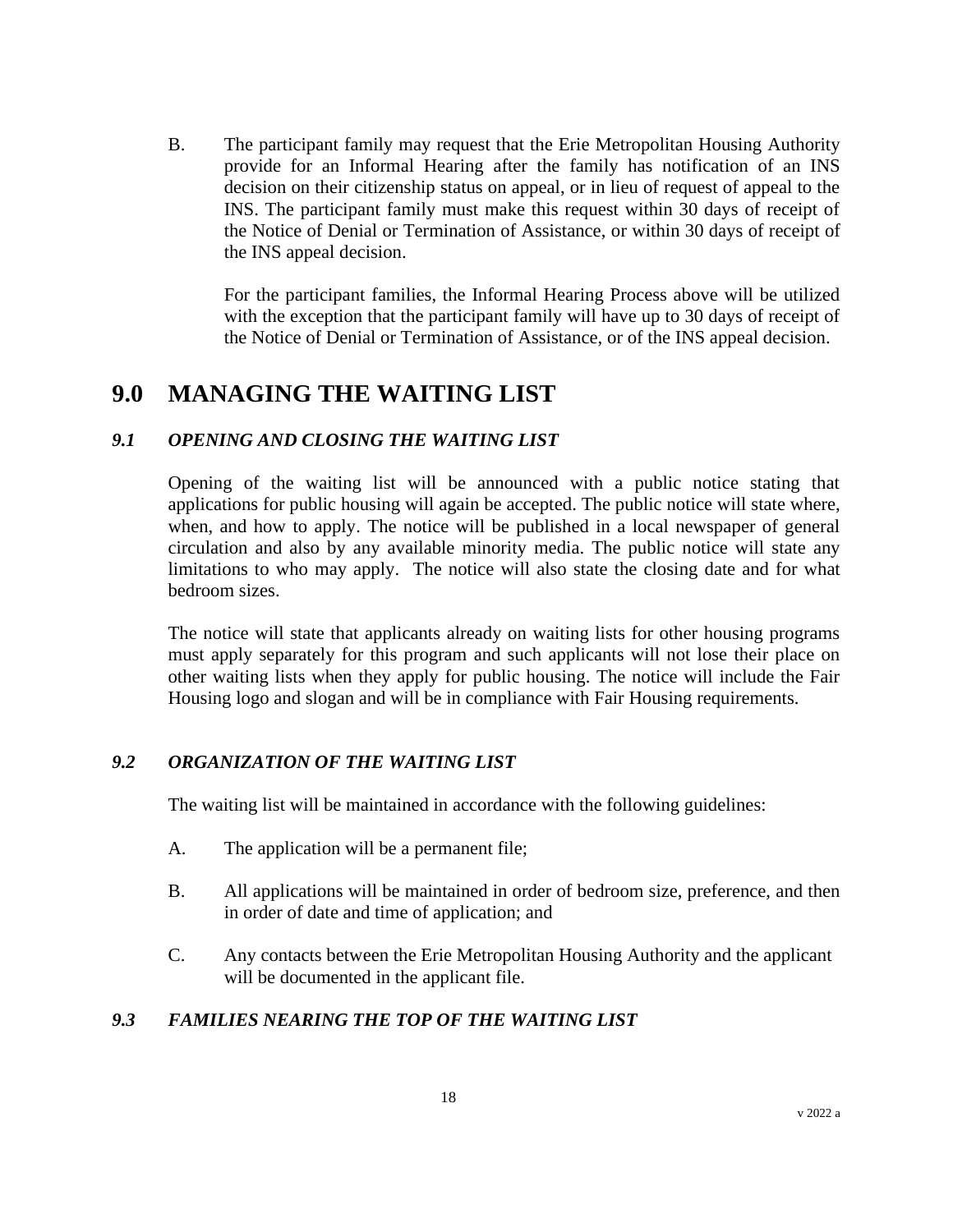When a family is at the top of the waiting list, the family will be invited to an interview and the verification process will begin. It is at this point in time that the family's waiting list preference will be verified. If the family no longer qualifies to be near the top of the list, the family's name will be returned to the appropriate spot on the waiting list. The Erie Metropolitan Housing Authority must notify the family in writing of this determination and give the family the opportunity for an informal review.

Once the preference has been verified, the family will complete a full application, present Social Security number information, citizenship/eligible immigrant information, and sign the Consent for Release of Information forms.

### *9.4 PURGING THE WAITING LIST*

The Erie Metropolitan Housing Authority will update and purge its waiting list at least annually to ensure that the pool of applicants reasonably represents the interested families for whom the Erie Metropolitan Housing Authority has current information, i.e. applicant's address, family composition, income category, and preferences.

#### *9.5 REMOVAL OF APPLICANTS FROM THE WAITING LIST*

The Erie Metropolitan Housing Authority will not remove an applicant's name from the waiting list unless:

- A. The applicant requests in writing that the name be removed;
- B. The applicant fails to respond to a written request for information or a request to declare their continued interest in the program; or
- C. The applicant does not meet either the eligibility or suitability criteria for the program.

### *9.6 MISSED APPOINTMENTS*

All applicants who fail to keep a scheduled appointment with the Erie Metropolitan Housing Authority will be sent a notice of termination of the process for eligibility.

The Erie Metropolitan Housing Authority will allow the family to reschedule for good cause. Generally, no more than one opportunity will be given to reschedule without good cause, and no more than two opportunities will be given for good cause. When good cause exists for missing an appointment, the Erie Metropolitan Housing Authority will work closely with the family to find a more suitable time. Applicants will be offered the right to an informal review before being removed from the waiting list.

### *9.7 NOTIFICATION OF NEGATIVE ACTIONS*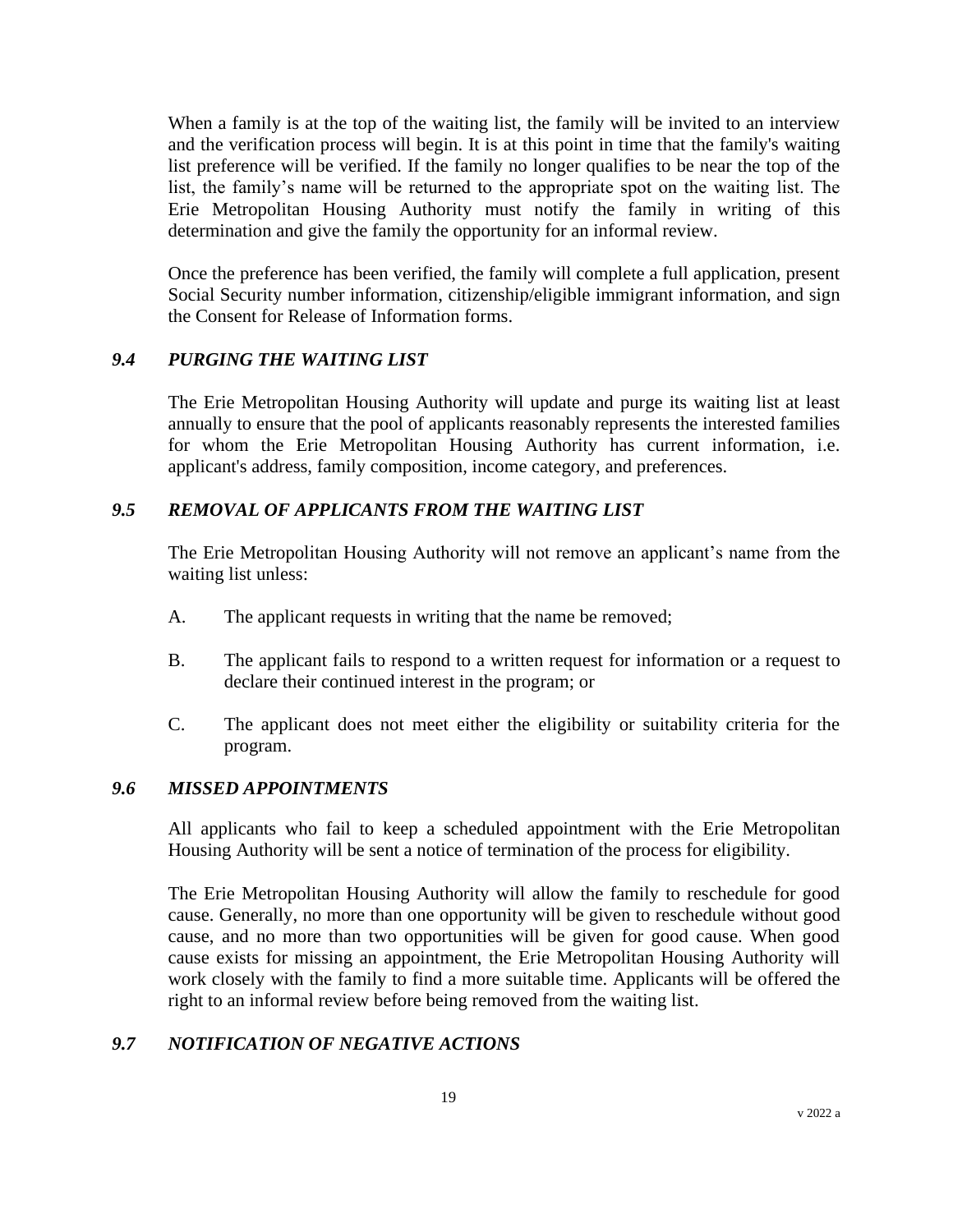Any applicant whose name is being removed from the waiting list will be notified by the Erie Metropolitan Housing Authority, in writing, that they have ten (10) calendar days from the date of the written correspondence to present mitigating circumstances or request an informal review. The letter will also indicate that their name will be removed from the waiting list if they fail to respond within the timeframe specified. The Erie Metropolitan Housing Authority system of removing applicant names from the waiting list will not violate the rights of persons with disabilities. If an applicant claims that their failure to respond to a request for information or updates was caused by a disability, the Erie Metropolitan Housing Authority will verify that there is in fact a disability and the disability caused the failure to respond, and provide a reasonable accommodation. An example of a reasonable accommodation would be to reinstate the applicant on the waiting list based on the date and time of the original application.

## **10.0 TENANT SELECTION AND ASSIGNMENT PLAN**

#### *10.1 PREFERENCES*

The Erie Metropolitan Housing Authority will select families based on the following preferences within each bedroom size category:

A. Victim of Domestic Violence (which includes domestic violence, dating violence, sexual assault, or stalking) [7 points]

- B. Displaced by governmental action [20 points]
- C. Working family/Disabled family [4 points]
- D. Veteran [7 points]

Based on the above preferences, families' preference points will accumulate to determine the sequence in which families will be offered housing. Families with the same amount of accumulated preference points will use the earliest date and time of application to determine the sequence in which families will be offered housing.

**Building Designed for the Elderly and Disabled:** Preference will be given to elderly and disabled families. If there are no elderly or disabled families on the list, preference will then be given to near-elderly families. If there are no near-elderly families on the waiting list, units will be offered to families who qualify for the appropriate bedroom size using these priorities. All such families will be selected from the waiting list using the preferences as outlined above.

**Accessible Units:** Accessible units will be first offered to families who may benefit from the accessible features. Applicants for these units will be selected utilizing the same preference system as outlined above. If there are no applicants who would benefit from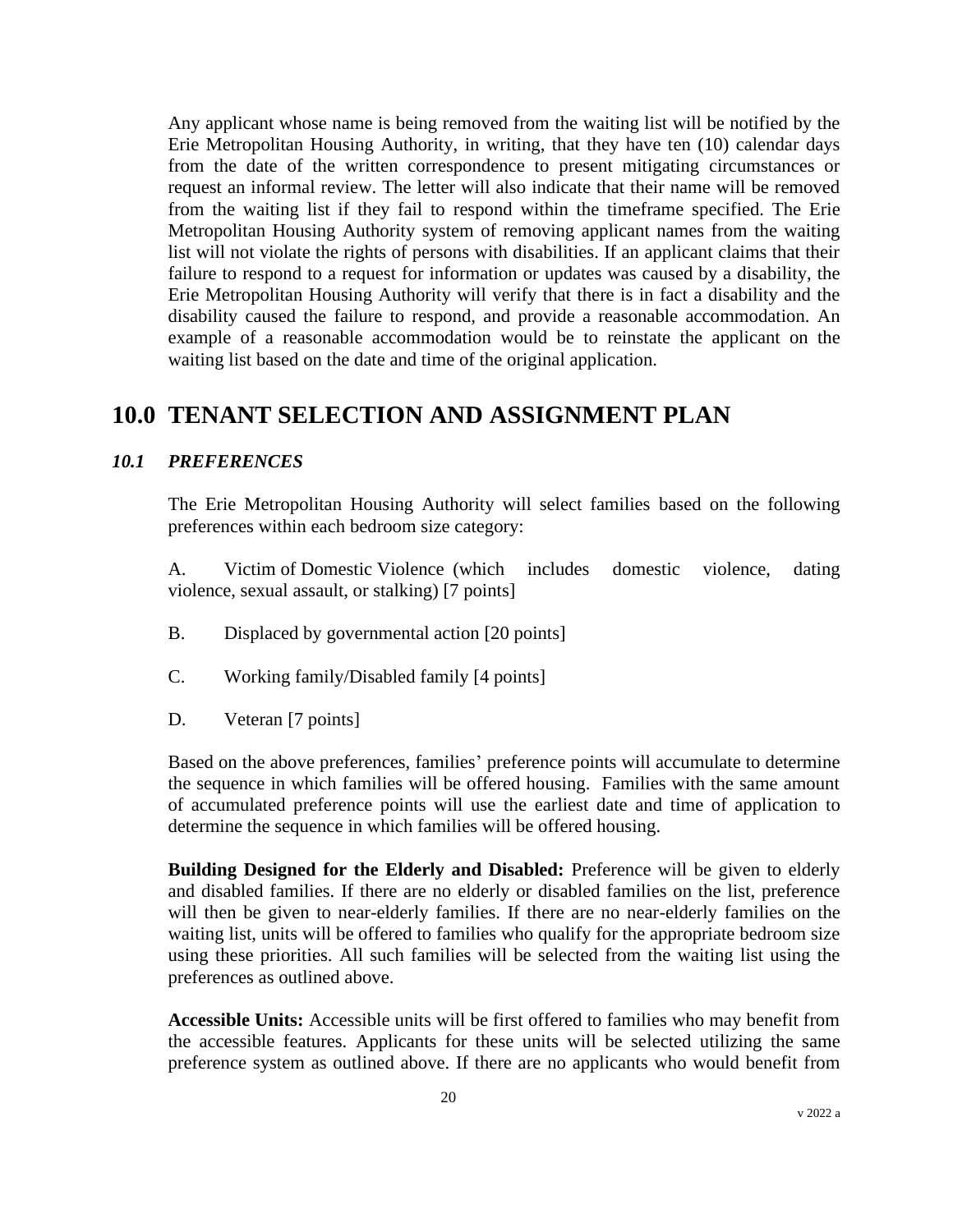the accessible features, the units will be offered to other applicants in the order that their names come to the top of the waiting list. Such applicants, however, must sign a release form stating they will accept a transfer (at their own expense) if, at a future time, a family requiring an accessible feature applies. Any family required to transfer will be given a 30-day notice.

#### *10.2 ASSIGNMENT OF BEDROOM SIZES*

The following guidelines will determine each family's unit size without overcrowding or over-housing:

| Number of Bedrooms | <b>Number of Persons</b> |                             |
|--------------------|--------------------------|-----------------------------|
|                    | Minimum                  | Maximum                     |
|                    |                          |                             |
|                    |                          | $\mathcal{D}_{\mathcal{L}}$ |
| ി                  | 2                        |                             |
| $\mathcal{R}$      | 3                        | 6                           |
|                    |                          | 8                           |

These standards are based on the assumption that each bedroom will accommodate no more than two (2) persons. Zero bedroom units will only be assigned to one-person families.

In determining bedroom size, the Erie Metropolitan Housing Authority will include the presence of children to be born to a pregnant woman, children who are in the process of being adopted, children whose custody is being obtained, children who are temporarily away at school, or children who are temporarily in foster-care.

In addition, the following considerations may be taken in determining bedroom size:

- A. Children of the same sex will not share a bedroom except children of the opposite sex; both under the age of 5 may share a bedroom.
- B. Adults and children will not be required to share a bedroom.
- C. Foster adults and/or foster children will not be required to share a bedroom with family members.
- D. Live-in aides will get a separate bedroom.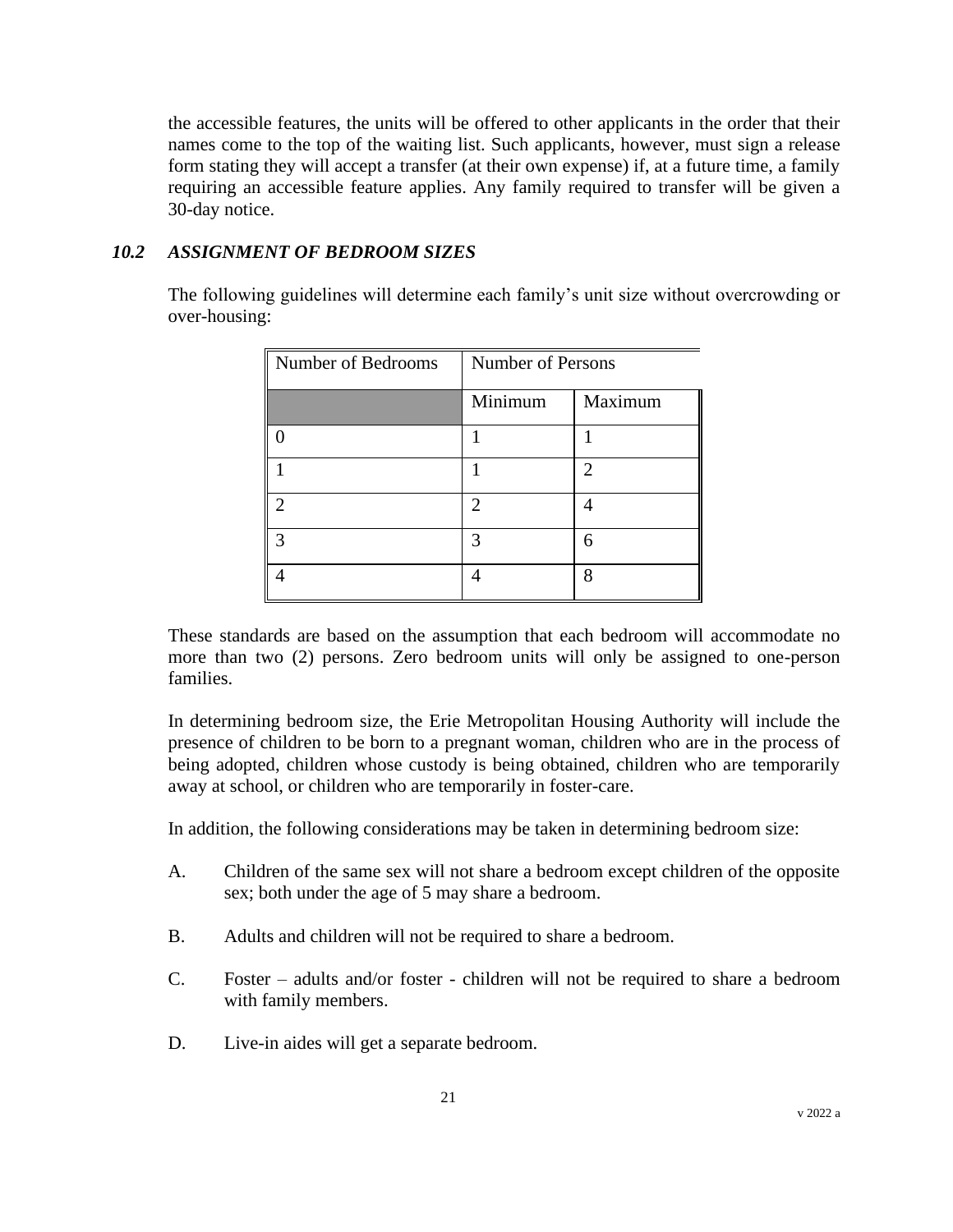E. Children of the same sex will share a bedroom unless there is a seven or greater year difference in age.

Exceptions to normal bedroom size standards include the following:

- A. Units smaller than assigned through the above guidelines A family may request a smaller unit size than the guidelines allow. The Erie Metropolitan Housing Authority will allow the smaller size unit so long as generally no more than two (2) people per bedroom are assigned. In such situations, the family will sign a certification stating they understand they will be ineligible for a larger size unit for 1 year or until the family size changes, whichever may occur first.
- B. Units larger than assigned through the above guidelines A family may request a larger unit size than the guidelines allow. The Erie Metropolitan Housing Authority will allow the larger size unit if the family provides a verified medical need that the family be housed in a larger unit.
- C. If there are no families on the waiting list for a larger size, smaller families may be housed if they sign a release form stating they will transfer (at the family's own expense) to the appropriate size unit when an eligible family needing the larger unit applies. The family transferring will be given a 30-day notice before being required to move.
- D. Larger units may be offered in order to improve the marketing of a development suffering a high vacancy rate.

### *10.3 SELECTION FROM THE WAITING LIST*

The Erie Metropolitan Housing Authority shall follow the statutory requirement that at least 40% of newly admitted families in any fiscal year be families whose annual income is at or below 30% of the area median income. To insure this requirement is met we shall quarterly monitor the incomes of newly admitted families and the incomes of the families on the waiting list. If it appears that the requirement to house extremely low-income families will not be met, we will skip higher income families on the waiting list to reach extremely low-income families.

If there are not enough extremely low-income families on the waiting list we will conduct outreach on a non-discriminatory basis to attract extremely low-income families to reach the statutory requirement.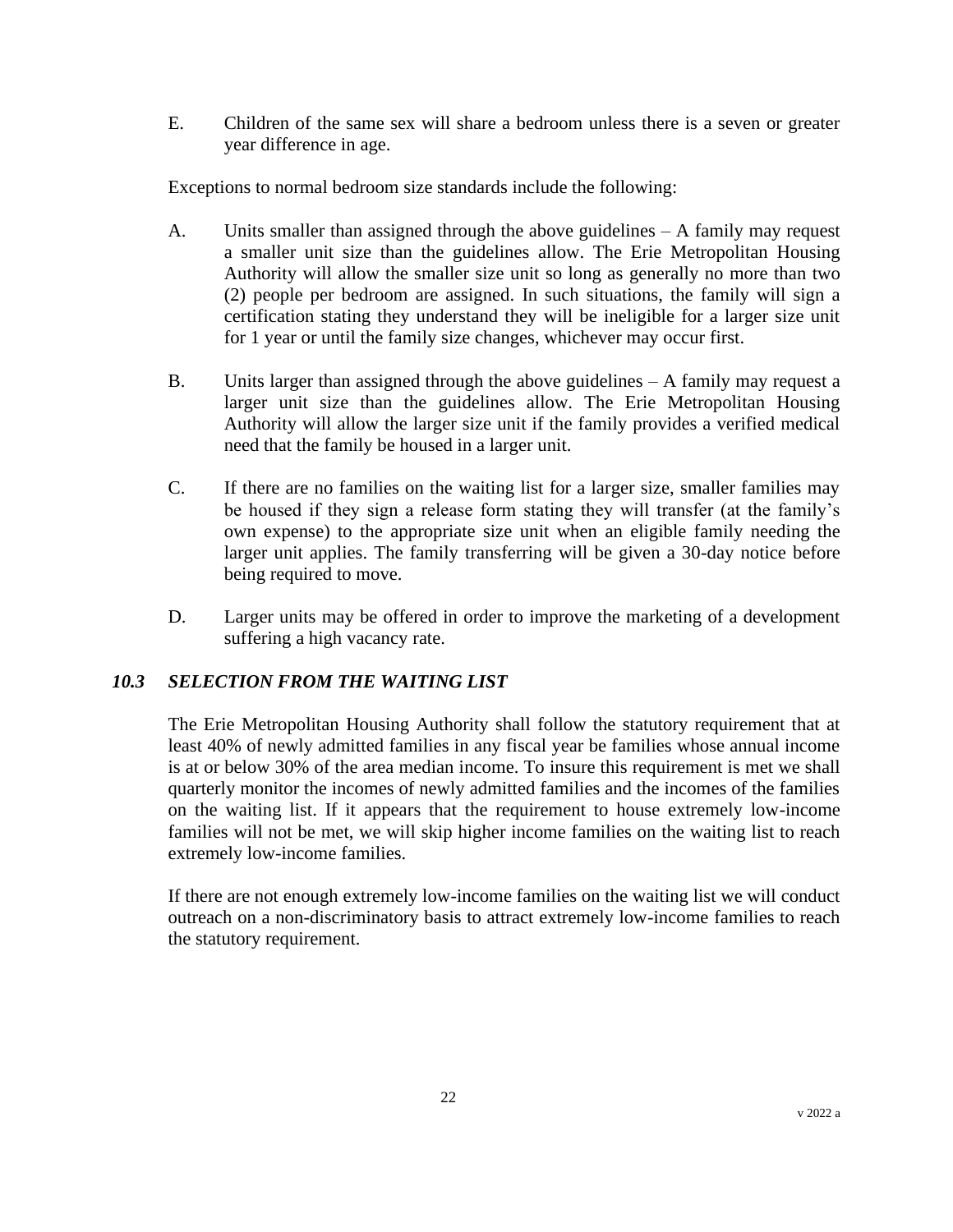#### *10.4 DECONCENTRATION POLICY*

It is Erie Metropolitan Housing Authority's policy to provide for deconcentration of poverty and encourage income mixing by bringing higher income families into lower income developments and lower income families into higher income developments. Toward this end, we will skip families on the waiting list to reach other families with a lower or higher income. We will accomplish this in a uniform and non-discriminating manner.

The Erie Metropolitan Housing Authority will affirmatively market our housing to all eligible income groups. Lower income residents will not be steered toward lower income developments and higher income people will not be steered toward higher income developments.

Prior to the beginning of each fiscal year, we will analyze the income levels of families residing in each of our developments, the income levels of census tracts in which our developments are located, and the income levels of the families on the waiting list. Based on this analysis, we will determine the level of marketing strategies and deconcentration incentives to implement.

#### *10.5 DECONCENTRATION INCENTIVES*

The Erie Metropolitan Housing Authority may offer one or more incentives to encourage applicant families whose income classification would help to meet the deconcentration goals of a particular development. Various incentives may be used at different times, or under different conditions, but will always be provided in a consistent and nondiscriminatory manner.

#### *10.6 OFFER OF A UNIT*

When the Erie Metropolitan Housing Authority discovers that a unit will become available, we will contact the first family on the waiting list who has the highest priority for this type of unit or development and whose income category would help to meet the deconcentration goal and/or the income targeting goal.

The Erie Metropolitan Housing Authority will contact the family first by telephone to make the unit offer. If the family cannot be reached by telephone, the family will be notified of a unit offer via first class mail. The family will be given five (5) business days from the date the letter was mailed to contact the Erie Metropolitan Housing Authority regarding the offer.

The family will be offered the opportunity to view the unit. After the opportunity to view the unit, the family will have two (2) business days to accept or reject the unit. This verbal offer and the family's decision must be documented in the tenant file. If the family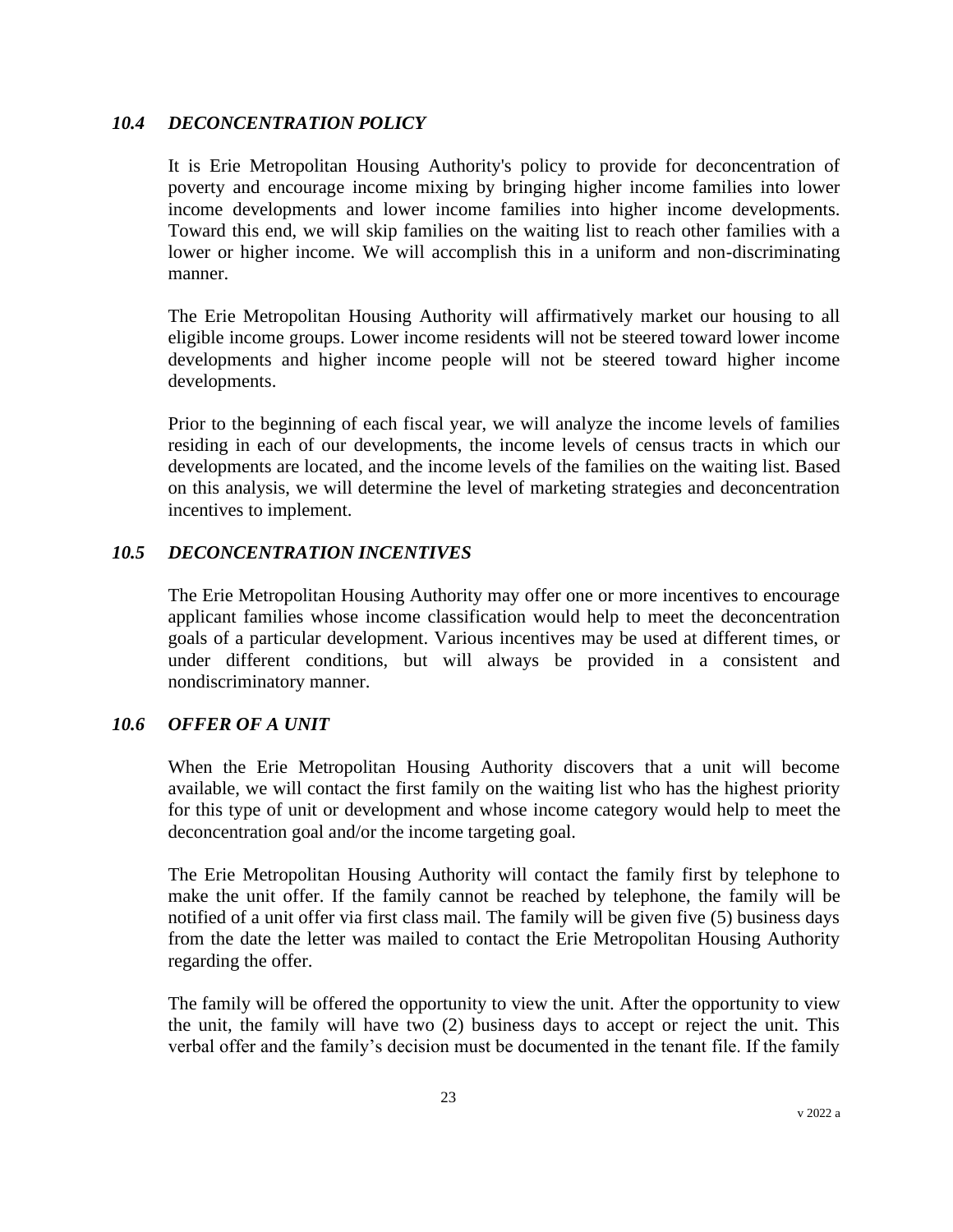rejects the offer of the unit, the Erie Metropolitan Housing Authority will send the family a letter documenting the offer and the rejection.

### *10.7 REJECTION OF UNIT*

If in making the offer to the family the Erie Metropolitan Housing Authority skipped over other families on the waiting list in order to meet their deconcentration goal or offered the family any other deconcentration incentive and the family rejects the unit, the family will not lose their place on the waiting list and will not be otherwise penalized.

If the Erie Metropolitan Housing Authority did not skip over other families on the waiting list to reach this family, did not offer any other deconcentration incentive, and the family rejects the unit without good cause, the family will forfeit their application's date and time. The family will keep their preferences, but the date and time of application will be changed to the date and time the unit was rejected.

If the family rejects with good cause any unit offered, they will not lose their place on the waiting list. Good cause includes reasons related to health, proximity to work, school, and childcare (for those working or going to school). The family will be offered the right to an informal review of the decision to alter their application status.

### *10.8 ACCEPTANCE OF UNIT*

The family will be required to sign a lease that will become effective no later than three (3) business days after the date of acceptance or the business day after the day the unit becomes available, whichever is later.

Prior to signing the lease all families (head of household) and other adult family members will be required to attend the Lease and Occupancy Orientation when they are initially accepted for occupancy. The family will not be housed if they have not attended the orientation. Applicants who provide prior notice of an inability to attend the orientation will be rescheduled. Failure of an applicant to attend the orientation, without good cause, may result in the cancellation of the occupancy process.

The applicant will be provided a copy of the lease, the grievance procedure, utility allowances, utility charges, the current schedule of routine maintenance charges, and a request for reasonable accommodation form. These documents will be explained in detail. The applicant will sign a certification that they have received these documents and that they have reviewed them with Housing Authority personnel. The certification will be filed in the tenant's file.

The signing of the lease and the review of financial information are to be privately handled. The head of household and all adult family members will be required to execute the lease prior to admission. One executed copy of the lease will be furnished to the head of household and the Erie Metropolitan Housing Authority will retain the original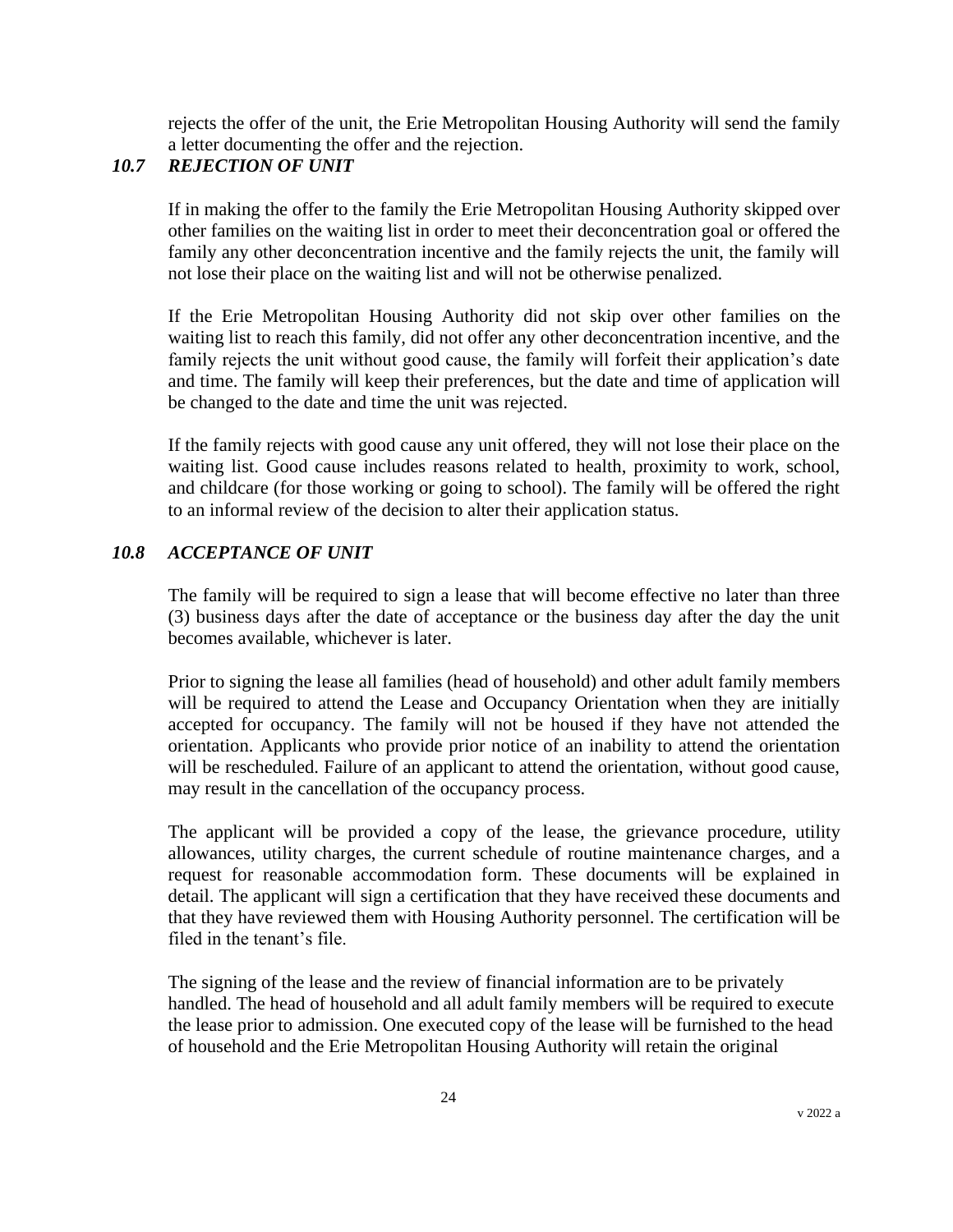executed lease in the tenant's file. A copy of the grievance procedure will be given to the resident.

The family will pay a security deposit at the time of lease signing. The security deposit will be equal to 150 for Scattered Sites and \$50.00 for Bayshore Tower.

In exceptional situations, the Erie Metropolitan Housing Authority reserves the right to allow a new resident to pay their security deposit in up to three (3) payments. One third shall be paid in advance, one third with the second rent payment, and one-third with the third rent payment. This shall be at the sole discretion of the Housing Authority.

In the case of a move within public housing, the security deposit for the first unit will be transferred to the second unit. Additionally, if the security deposit for the second unit is greater than that for the first, the difference will be collected from the family. Conversely, if the security deposit is less, the difference will be refunded to the family.

In the event there are costs attributable to the family for bringing the first unit into condition for re-renting, the family shall be billed for these charges.

# **11.0 INCOME, EXCLUSIONS FROM INCOME, AND DEDUCTIONS FROM INCOME**

To determine annual income, the Erie Metropolitan Housing Authority counts the income of all family members, excluding the types and sources of income that are specifically excluded. Once the annual income is determined, the Erie Metropolitan Housing Authority subtracts all allowable deductions (allowances) to determine the Total Tenant Payment. Since there is no minimum income requirement, families who report zero income are required as instructed to complete a written certification regarding their means of basic subsistence, the family's accessible resources, and the family's requirement to report changes.

### *11.1 INCOME*

Annual income means all amounts, food stamps:

- A. Go to (or on behalf of) the family head or spouse (even if temporarily absent) or to any other family member; or
- B. Are anticipated to be received from a source outside the family during the 12 month period following admission or annual reexamination effective date; and
- C. Are not specifically excluded from annual income.

Annual income includes, but is not limited to: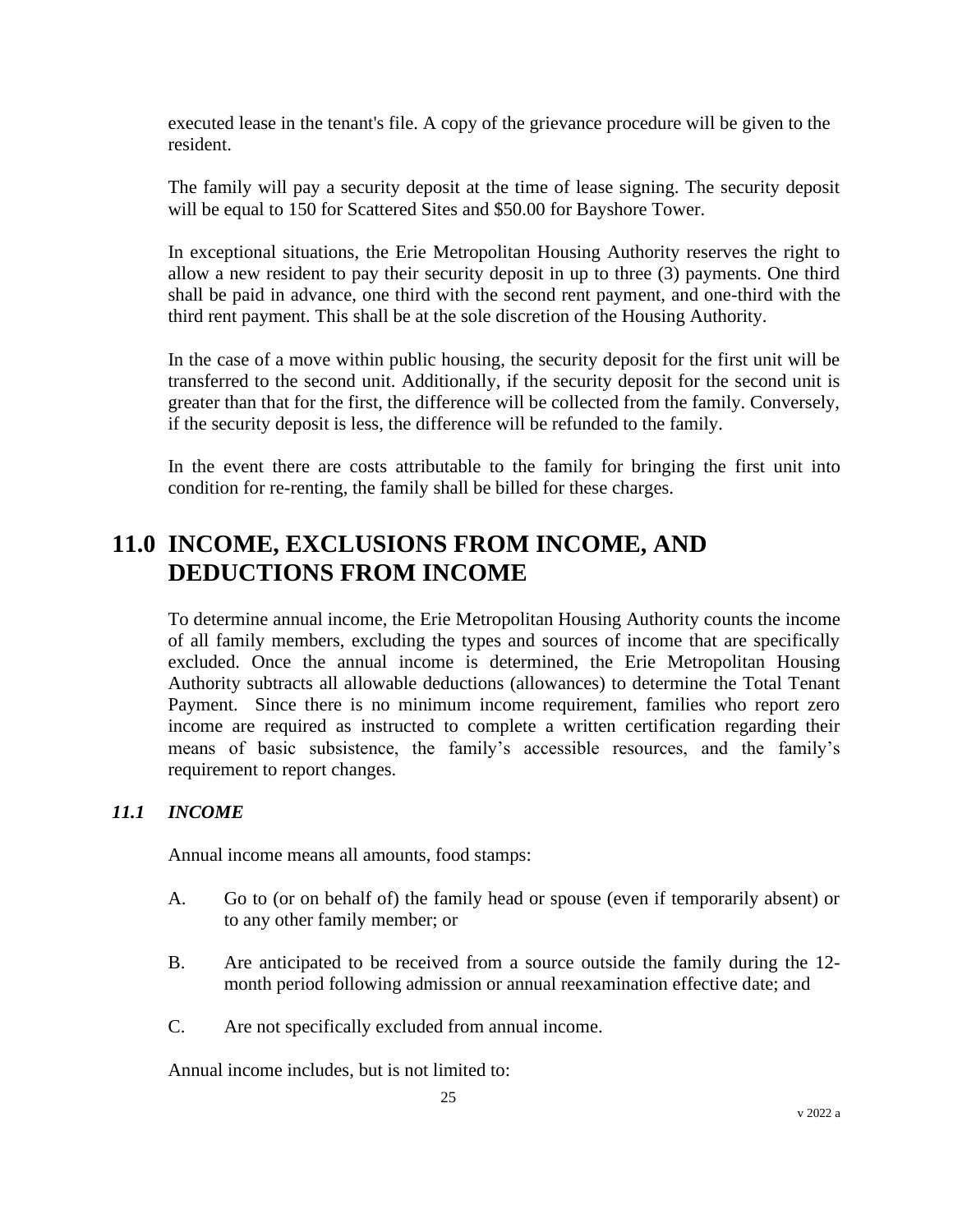- A. The full amount, before any payroll deductions, of wages and salaries, overtime pay, commissions, fees, tips and bonuses, and other compensation for personal services.
- B. The net income from the operation of a business or profession. Expenditures for business expansion or amortization of capital indebtedness are not used as deductions in determining net income. An allowance for depreciation of assets used in a business or profession may be deducted, based on straight-line depreciation, as provided in Internal Revenue Service regulations. Any withdrawal of cash or assets from the operation of a business or profession is included in income, except to the extent the withdrawal is a reimbursement of cash or assets invested in the operation by the family.
- C. Interest, dividends, and other net income of any kind from real or personal property. Expenditures for amortization of capital indebtedness are not used as deductions in determining net income. An allowance for depreciation of assets used in a business or profession may be deducted, based on straight-line depreciation, as provided in Internal Revenue Service regulations. Any withdrawal of cash or assets from an investment is included in income, except to the extent the withdrawal is reimbursement of cash or assets invested by the family. Where the family has net family assets in excess of \$5,000, annual income includes the greater of the actual income derived from all net family assets or a percentage of the value of such assets based on the current passbook savings rate, as determined by HUD.
- D. The full amount of periodic amounts received from Social Security, annuities, insurance policies, retirement funds, pensions, disability or death benefits, and other similar types of periodic receipts, including a lump-sum amount or prospective monthly amounts for the delayed start of a periodic amount. (However, deferred periodic amounts from supplemental security income and Social Security benefits that are received in a lump sum amount or in prospective monthly amounts are excluded.)
- E. Payments in lieu of earnings, such as unemployment and disability compensation, worker's compensation, and severance pay. (However, lump sum additions such as insurance payments from worker's compensation are excluded.)
- F. Welfare assistance.
	- 1. If the amount of welfare is reduced due to an act of fraud by a family member or because of any family member's failure to comply with requirements to participate in an economic self-sufficiency program or work activity, the amount of rent required to be paid by the family will not be decreased. In such cases, the amount of income attributable to the family will include what the family would have received had they complied with the welfare requirements and/or had not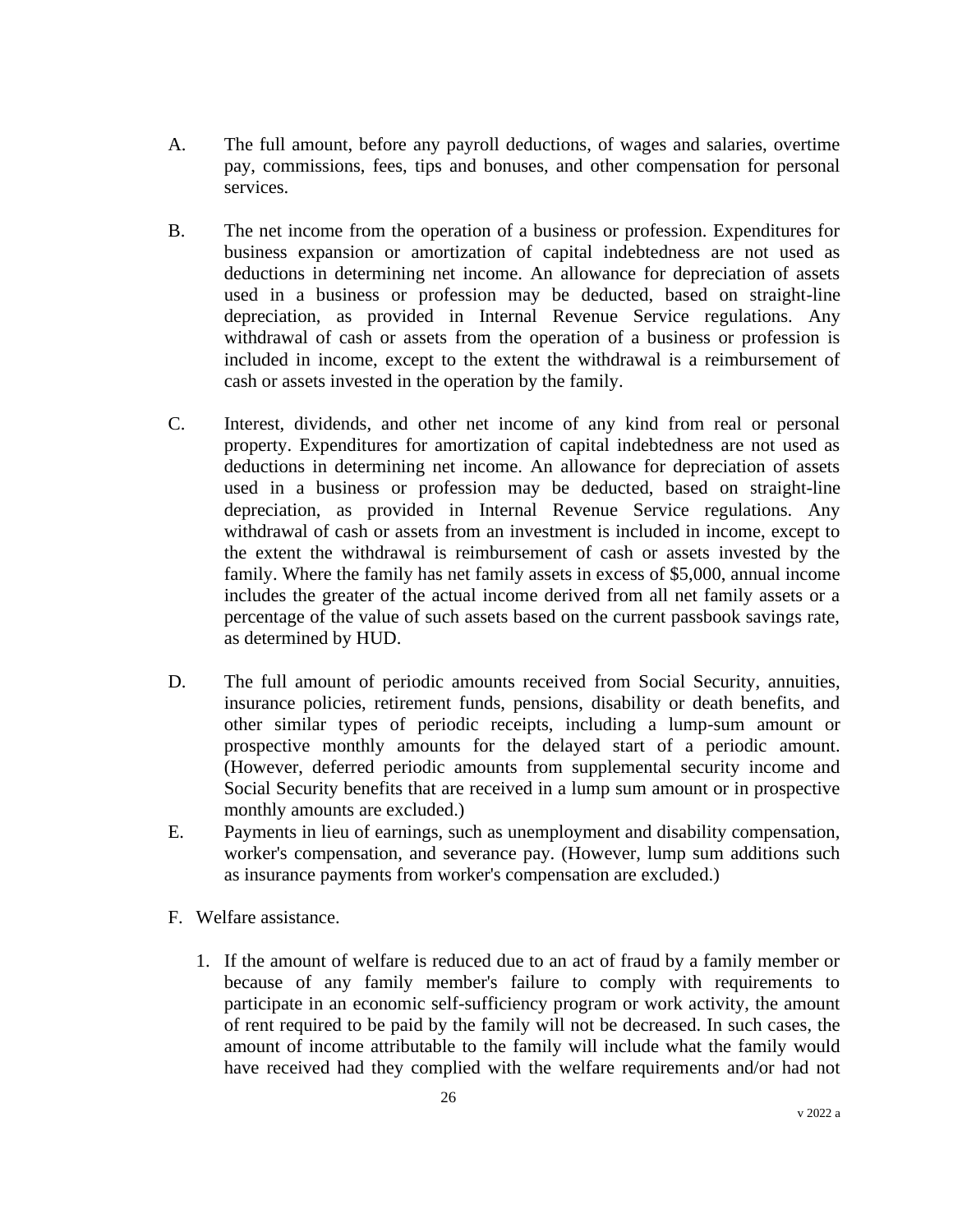committed an act of fraud.

- 2. If the amount of welfare assistance is reduced as a result of a lifetime time limit, the reduced amount will not be counted as income.
- G. Periodic and determinable allowances, such as alimony, child support payments, residing in the dwelling.
- H. All regular pay, special pay, and allowances of a member of the Armed Forces. (Special pay to a member exposed to hostile fire is excluded.)

### *11.2 ANNUAL INCOME EXCLUSIONS*

Annual income does not include the following:

- A. Income from employment of children (including foster children) under the age of 18 years;
- B. Payments received for the care of foster children or foster adults (usually persons with disabilities, unrelated to the tenant family, who are unable to live alone);
- C. Lump-sum additions to family assets, such as inheritances, insurance payments (including payments under health and accident insurance and worker's compensation), capital gains, and settlement for personal or property losses;
- D. Amounts received by the family that are specifically for, or in reimbursement of, the cost of medical expenses for any family member;
- E. Income of a live-in aide;
- F. The full amount of student financial assistance paid directly to the student or to the educational institution;
- G. The special pay to a family member serving in the Armed Forces who is exposed to hostile fire;
- H. Financial Assistance received for mandatory education fees and charges (in addition to tuition, such as student service fees, student association fees, student activities fees, and laboratory fees)(PIH Notice 2016-05; 24 CFR 5.609(b)(9); PIH Notice 2015-21);
- I. The amounts received from the following programs: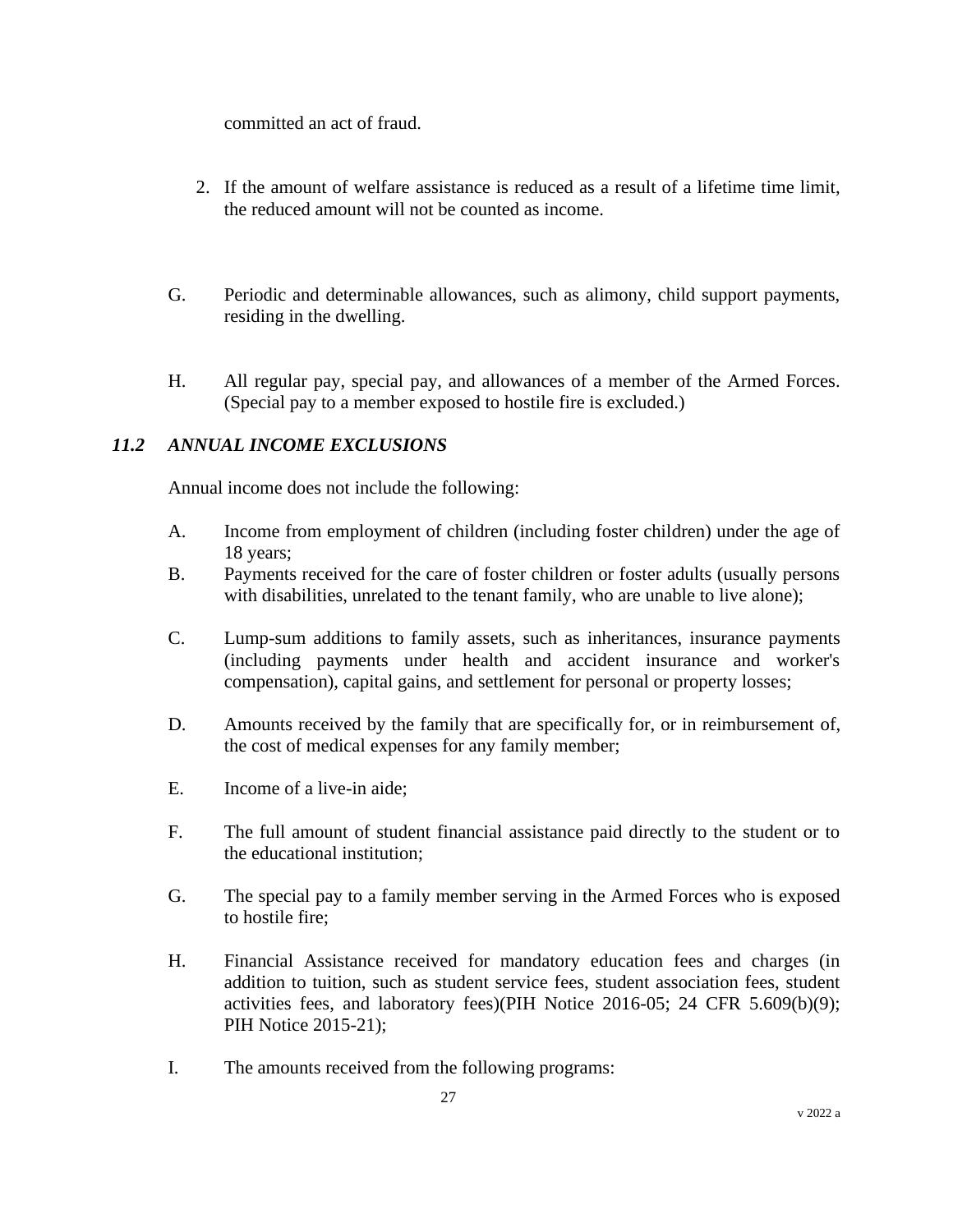- 1. Amounts received under training programs funded by HUD;
- 2. Amounts received by a person with a disability that are disregarded for a limited time for purposes of Supplemental Security Income eligibility and benefits because they are set aside for use under a Plan to Attain Self-Sufficiency (PASS);
- 3. Amounts received by a participant in other publicly assisted programs that are specifically for or in reimbursement of out-of-pocket expenses incurred (special equipment, clothing, transportation, child care, etc.) and that are made solely to allow participation in a specific program;
- 4. Amounts received under a resident service stipend. A resident service stipend is a modest amount (not to exceed \$200 per month) received by a resident for performing a service for the Housing Authority or owner, on a part-time basis, that enhances the quality of life in the development. Such services may include, but are not limited to, fire patrol, hall monitoring, lawn maintenance, and resident initiative's coordination. No resident may receive more than one such stipend during the same period of time;
- 5. Incremental earnings and benefits resulting to any family member from participation in qualifying State or local employment training programs (including training programs not affiliated with a local government) and training of a family member as resident management staff. Amounts excluded by this provision must be received under employment training programs with clearly defined goals and objectives and are excluded only for the period during which the family member participates in the employment training program;
- 6. Temporary, nonrecurring or sporadic income (including gifts);
- 7. Reparation payments paid by a foreign government pursuant to claims filed under the laws of that government by persons who were persecuted during the Nazi era;
- 8. Earnings in excess of \$480 for each full-time student 18 years old or older (excluding the head of household and spouse);
- 9. Adoption assistance payments in excess of \$480 per adopted child;
- 10. For family members who enrolled in certain training programs prior to 10/1/99, the earnings and benefits resulting from the participation if the program provides employment training and supportive services in accordance with the Family Support Act of 1988, Section 22 of the 1937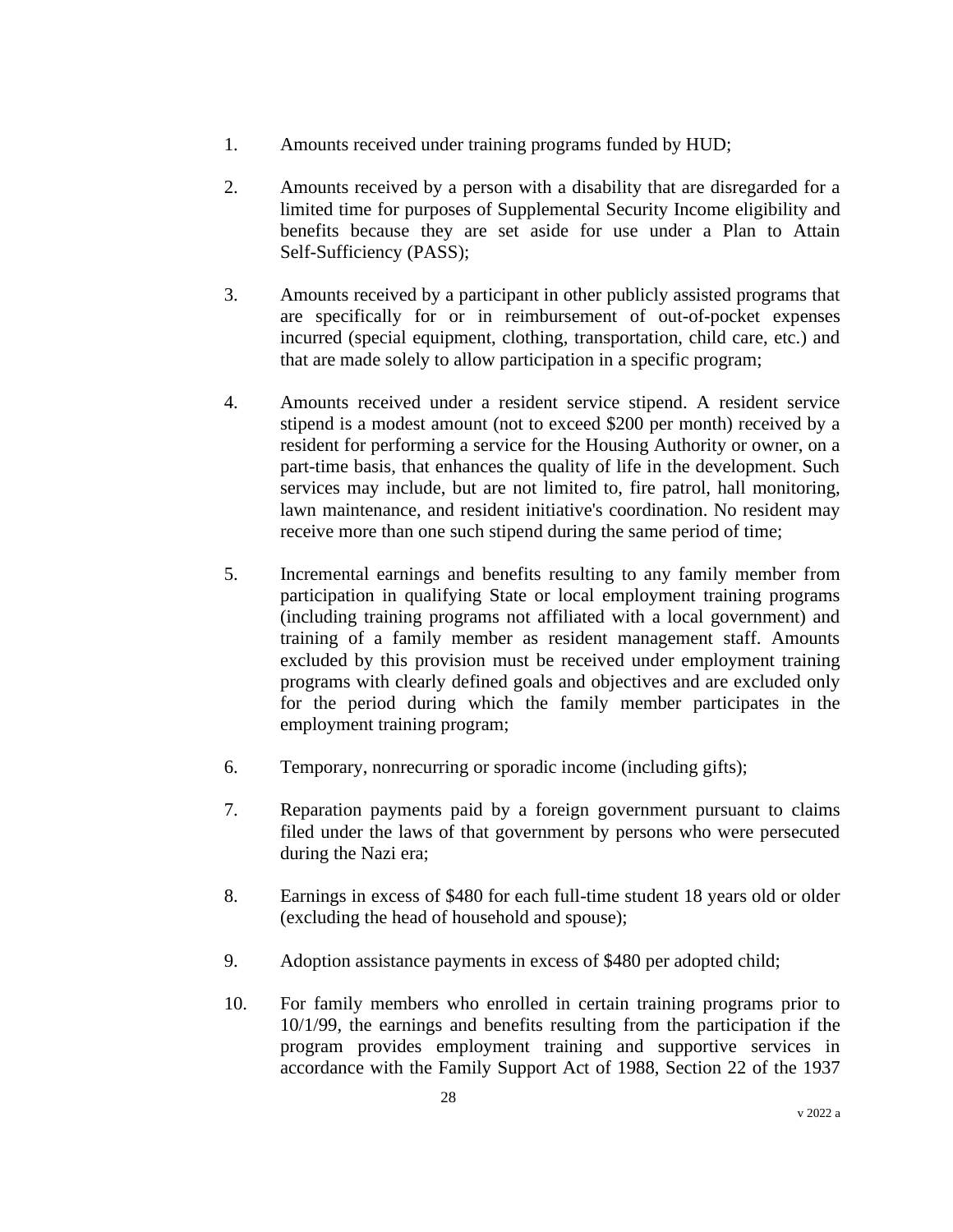Act (42 U.S.C. 1437t), or any comparable Federal, State, or local law during the exclusion period. For purposes of this exclusion the following definitions apply:

- a. Comparable Federal, State or local law means a program providing employment training and supportive services that:
	- i. Is authorized by a Federal, State or local law;
	- ii. Is funded by the Federal, State or local government;
	- iii. Is operated or administered by a public agency; and
	- iv. Has as its objective to assist participants in acquiring employment skills.
- b. Exclusion period means the period during which the family member participates in a program described in this section, plus 18 months from the date the family member begins the first job acquired by the family member after completion of such program that is not funded by public housing assistance under the 1937 Act. If the family member is terminated from employment with good cause, the exclusion period shall end.
- c. Earnings and benefits mean the incremental earnings and benefits resulting from a qualifying employment training program or subsequent job.
- 11. The incremental earnings due to employment during the 12-month period following date of hire shall be excluded. This exclusion (paragraph 11) will not apply for any family who concurrently is eligible for exclusion #10. Additionally, this exclusion is only available to the following families:
	- a. Families whose income increases as a result of employment of a family member who was previously unemployed for one or more years.
	- b. Families whose income increases during the participation of a family member in any family self-sufficiency program.
	- c. Families who are or were, within 6 months, assisted under a State TANF program.
- 12. Deferred periodic amounts from supplemental security income and Social Security benefits that are received in a lump sum amount or in prospective monthly amounts;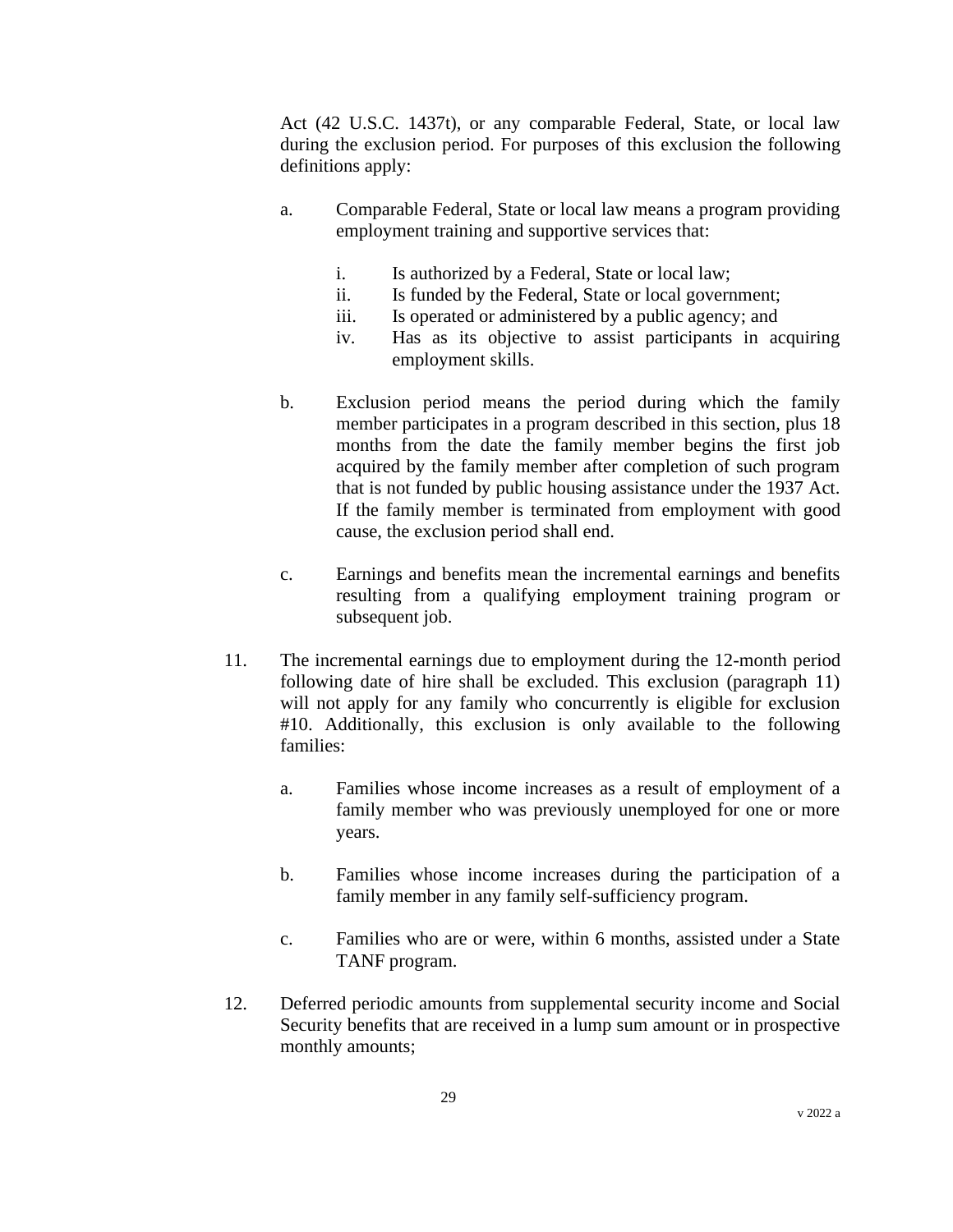- 13. Amounts received by the family in the form of refunds or rebates under State or local law for property taxes paid on the dwelling unit;
- 14. Amounts paid by a State agency to a family with a member who has a developmental disability and is living at home to offset the cost of services and equipment needed to keep the developmentally disabled family member at home; or
- 15. Amounts specifically excluded by any other Federal statute from consideration as income for purposes of determining eligibility or benefits. These exclusions include:
	- a. The value of the allotment of food stamps
	- b. Payments to volunteers under the Domestic Volunteer Services Act of 1973
	- c. Payments received under the Alaska Native Claims Settlement Act
	- d. Income from sub-marginal land of the U.S. that is held in trust for certain Indian tribes
	- e. Payments made under HHS's Low-Income Energy Assistance Program
	- f. Payments received under the Job Training Partnership Act
	- g. Income from the disposition of funds of the Grand River Band of Ottawa Indians
	- h. The first \$2000 per capita received from judgment funds awarded for certain Indian claims
	- i. Amount of scholarships awarded under Title IV including Work-Study
	- j. Payments received under the Older Americans Act of 1965
	- k. Payments from Agent Orange Settlement
	- l. Payments received under the Maine Indian Claims Act
	- m. The value of child care under the Child Care and Development Block Grant Act of 1990
	- n. Earned income tax credit refund payments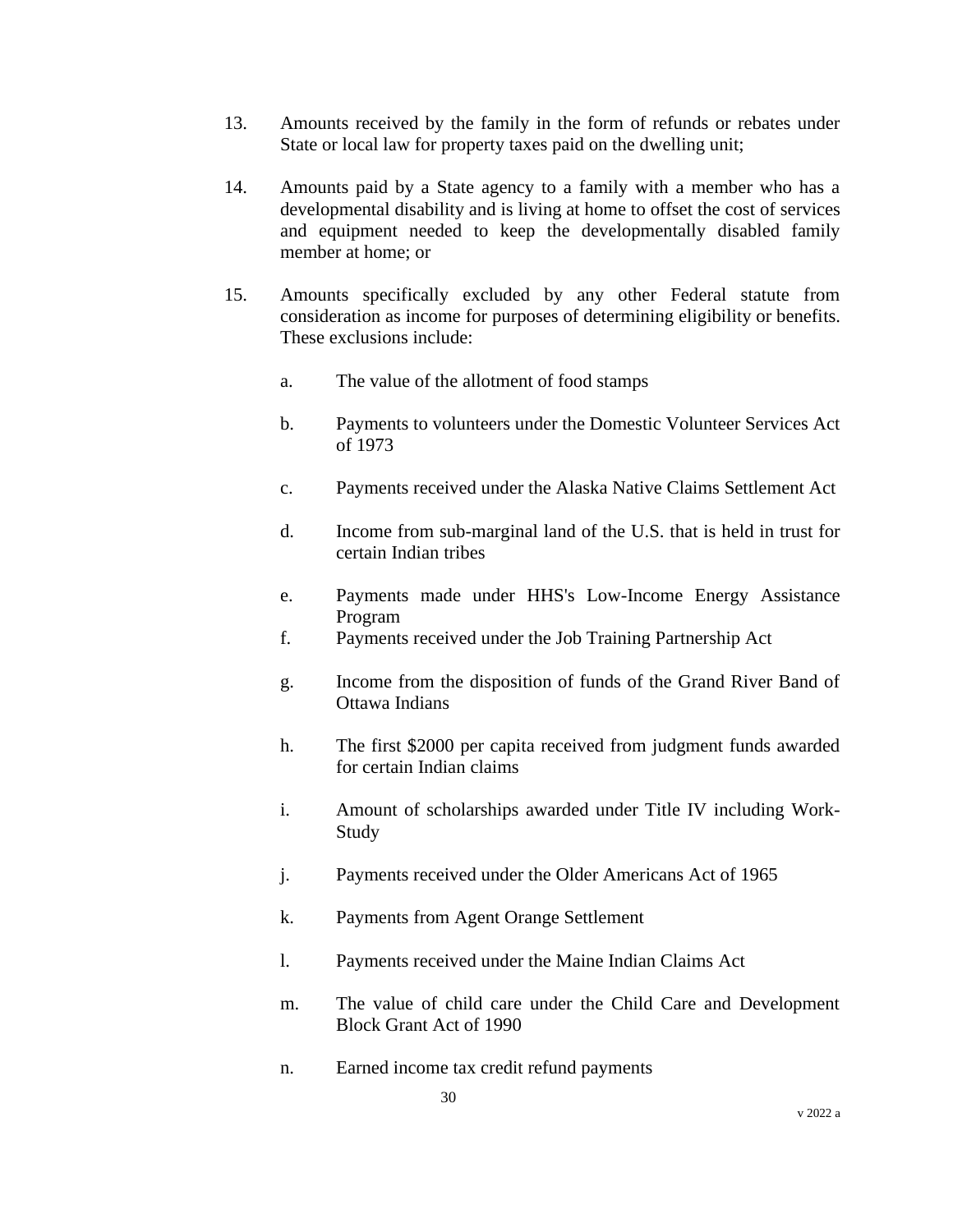- o. Payments for living expenses under the Americorps Program
- p. Additional income exclusions provided by and funded by the Erie Metropolitan Housing Authority

The Erie Metropolitan Housing Authority will not provide exclusions from income in addition to those already provided for by HUD.

J. Self-sufficiency incentives—Disallowance of increase in annual income. (PIH Notice 2016-05; **960.255)** 

**(a)** *Definitions.* The following definitions apply for purposes of this section. *Baseline income.* The annual income immediately prior to implementation of the disallowance described in paragraph  $(c)(1)$  of this section of a person who is a member of a [qualified family.](https://www.law.cornell.edu/definitions/index.php?width=840&height=800&iframe=true&def_id=ad14767f870746fc72e733c064fa0725&term_occur=999&term_src=Title:24:Subtitle:B:Chapter:IX:Part:960:Subpart:C:960.255)

*Disallowance.* Exclusion from annual income.

*Previously unemployed* includes a person who has earned, in the twelve months previous to employment, no more than would be received for 10 hours of work per week for 50 weeks at the established minimum wage.

*Qualified family.* A family residing in public housing:

**(i)** Whose annual income increases as a result of employment of a family member who was unemployed for one or more years previous to employment;

**(ii)** Whose annual income increases as a result of increased earnings by a family member during participation in any economic self-sufficiency or other job training program; or

**(iii)** Whose annual income increases, as a result of new employment or increased earnings of a family member, during or within six months after receiving assistance, benefits or services under any state program for temporary assistance for needy families funded under Part A of Title IV of the [Social Security Act,](https://www.law.cornell.edu/topn/old_age_pension_act) as determined by the PHA in consultation with the local agencies administering temporary assistance for needy families (TANF) and Welfare-to-Work (WTW) programs. The TANF program is not limited to monthly income maintenance, but also includes such benefits and services as one-time payments, wage subsidies and transportation assistance - provided that the total amount over a six-month period is at least \$500.

#### **(b)** *Disallowance of earned income* -

**(1)** *Initial 12-month exclusion.* During the 12-month period beginning on the date on which a member of a [qualified family](https://www.law.cornell.edu/definitions/index.php?width=840&height=800&iframe=true&def_id=ad14767f870746fc72e733c064fa0725&term_occur=999&term_src=Title:24:Subtitle:B:Chapter:IX:Part:960:Subpart:C:960.255) is first employed or the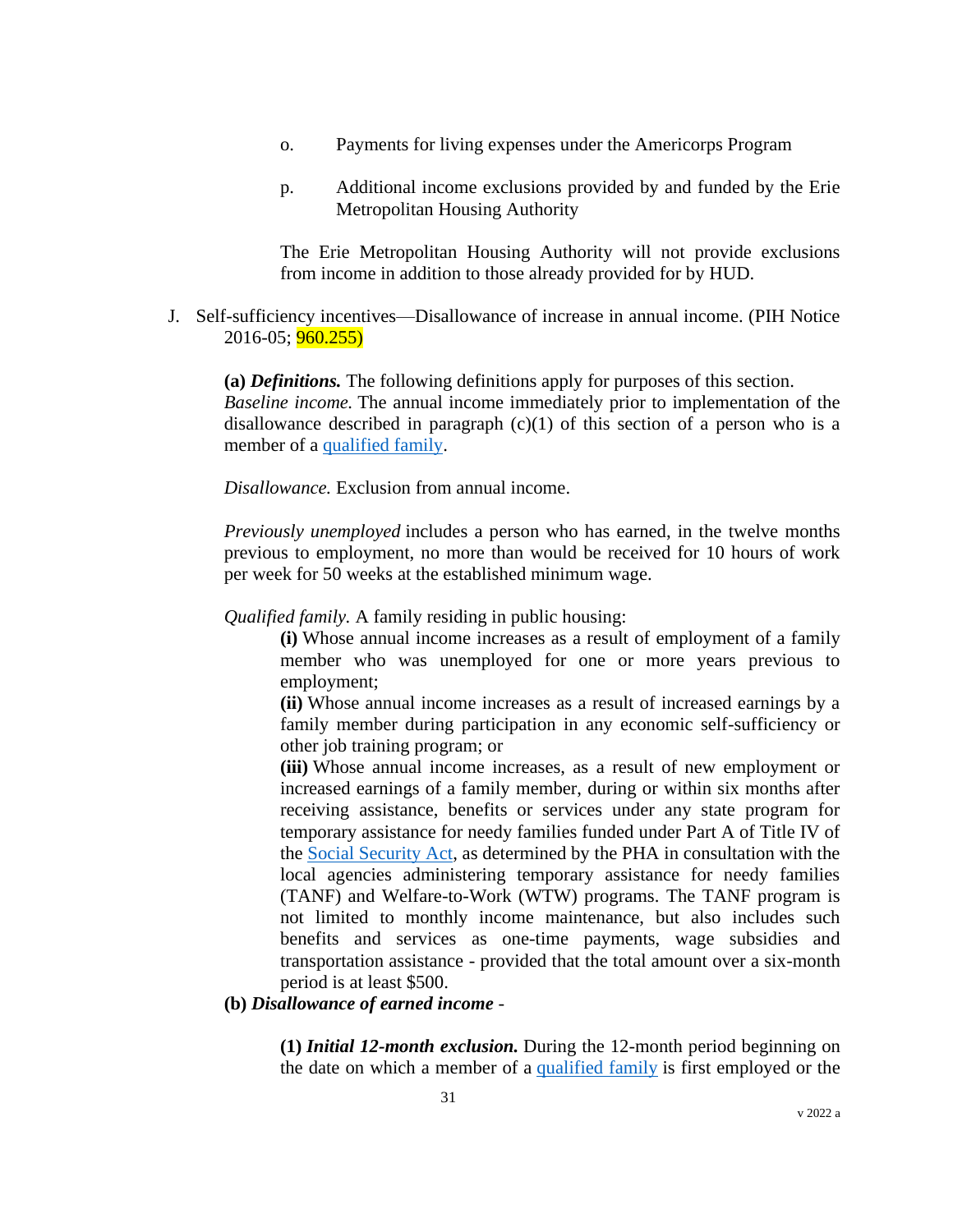family first experiences an increase in annual income attributable to employment, the PHA must exclude from the annual income (as defined in [§ 5.609](https://www.law.cornell.edu/cfr/text/24/5.609) of this title) of a [qualified family](https://www.law.cornell.edu/definitions/index.php?width=840&height=800&iframe=true&def_id=ad14767f870746fc72e733c064fa0725&term_occur=999&term_src=Title:24:Subtitle:B:Chapter:IX:Part:960:Subpart:C:960.255) any increase in the income of the family member as a result of employment over the baseline income of that family member.

**(2)** *Phase-in of rent increase.* Upon the expiration of the 12-month period defined in paragraph  $(b)(1)$  of this section and for the subsequent 12month period, the PHA must exclude from the annual income of a [qualified family](https://www.law.cornell.edu/definitions/index.php?width=840&height=800&iframe=true&def_id=ad14767f870746fc72e733c064fa0725&term_occur=999&term_src=Title:24:Subtitle:B:Chapter:IX:Part:960:Subpart:C:960.255) at least 50 percent of any increase in income of such family member as a result of employment over the family member's baseline income.

**(3)** *Maximum 2-year disallowance.* The disallowance of increased income of an individual family member as provided in paragraph  $(b)(1)$  or  $(b)(2)$ of this section is limited to a lifetime 24-month period. It applies for a maximum of 12 months for disallowance under paragraph  $(b)(1)$  of this section and a maximum of 12 months for disallowance under [paragraph](https://www.law.cornell.edu/cfr/text/24/960.255#b_2)   $(b)(2)$  of this section, during the 24-month period starting from the initial exclusion under paragraph  $(b)(1)$  of this section.

**(4)** Effect of changes on currently participating families. Families eligible for and participating in the disallowance of earned income under this section prior to May 9, 2016 will continue to be governed by this section in effect as it existed immediately prior to that date.

**(c)** *Inapplicability to admission.* The disallowance of increases in income as a result of employment under this section does not apply for purposes of admission to the program (including the determination of income eligibility and income targeting).

- Once a family member is determined to be eligible for the EID, the 24-calendar month period starts;
- If the family member discontinues the employment that initially qualified the family for the EID, the 24-calendar month period continues;
- EID benefit is limited to a lifetime 24-month period for the qualifying family member;
- At the end of the 24 months, the EID ends regardless of how many months were used.

### *11.3 DEDUCTIONS FROM ANNUAL INCOME*

The following deductions will be made from annual income:

A. \$480 for each dependent;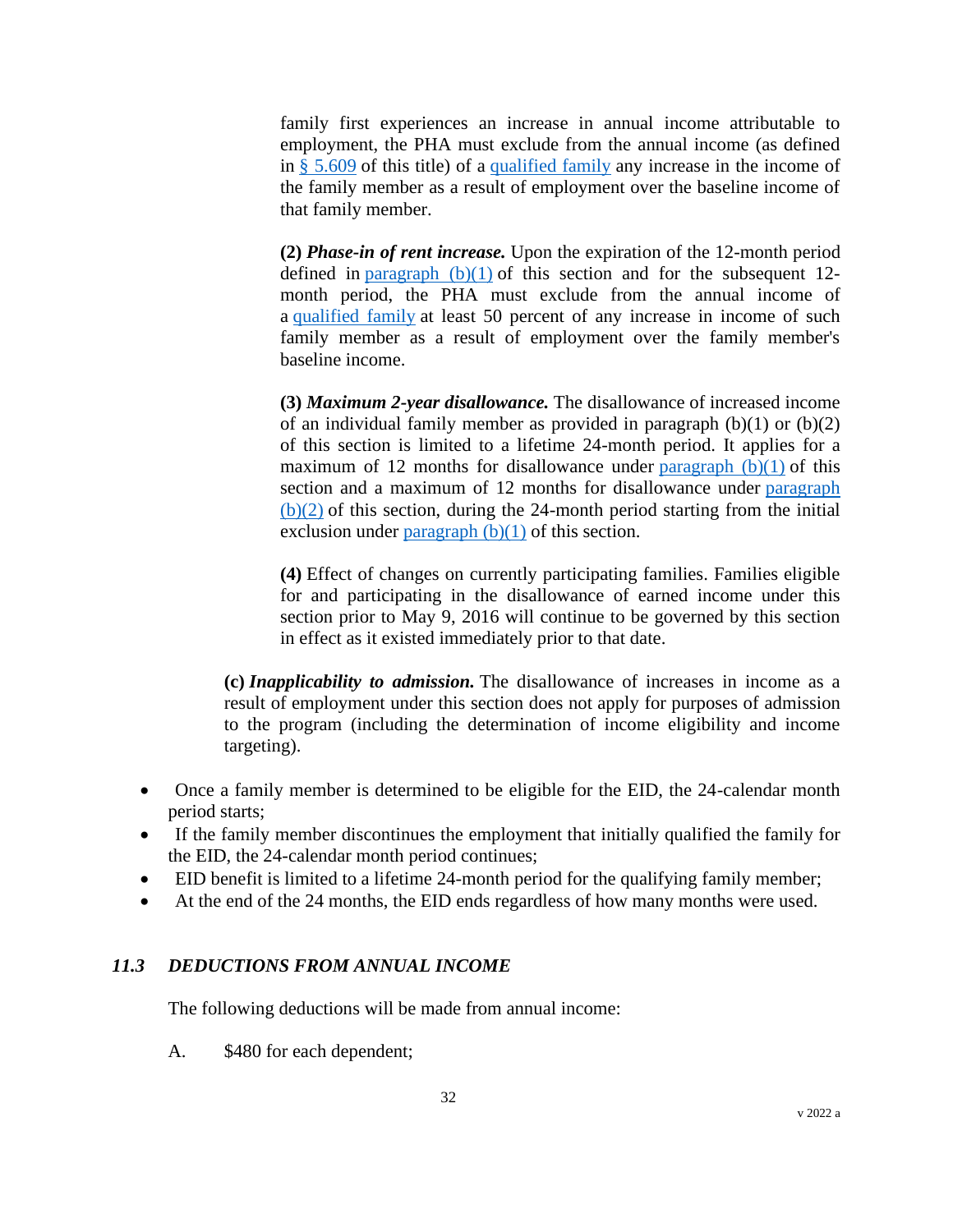- B. \$400 for any elderly family or disabled family;
- C. For any family that is not an elderly or disabled family but has a member (other than the head or spouse) who is a person with a disability, disability assistance expenses in excess of 3% of annual income. This allowance may not exceed the employment income received by family members who are 18 years of age or older as a result of the assistance to the person with disabilities.
- D. For any elderly or disabled family:
	- 1. That has no disability assistance expenses, an allowance for medical expenses equal to the amount by which the medical expenses exceed 3% of annual income;
	- 2. That has disability expenses greater than or equal to 3% of annual income, an allowance for disability assistance expenses computed in accordance with paragraph C, plus an allowance for medical expenses that equal the family's medical expenses;
	- 3. That has disability assistance expenses that are less than 3% of annual income, an allowance for combined disability assistance expenses and medical expenses that is equal to the total of these expenses less 3% of annual income.
- E. Child care expenses.

## **12.0 VERIFICATION**

The Erie Metropolitan Housing Authority will verify information related to waiting list preferences, eligibility, admission, and level of benefits prior to admission. Periodically during occupancy, items related to eligibility and rent determination shall also be reviewed and verified. Income, assets, and expenses will be verified, as well as disability status, need for a live-in aide and other reasonable accommodations; full time student status of family members 18 years of age and older; Social Security numbers; and citizenship/eligible non-citizen status. Age and relationship will only be verified in those instances where needed to make a determination of level of assistance.

### *12.1 ACCEPTABLE METHODS OF VERIFICATION*

Age, relationship, U.S. citizenship, and Social Security numbers will generally be verified with documentation provided by the family. For citizenship, the family's certification will be accepted. (Or for citizenship documentation such as listed below will be required.) Verification of these items will include photocopies of the Social Security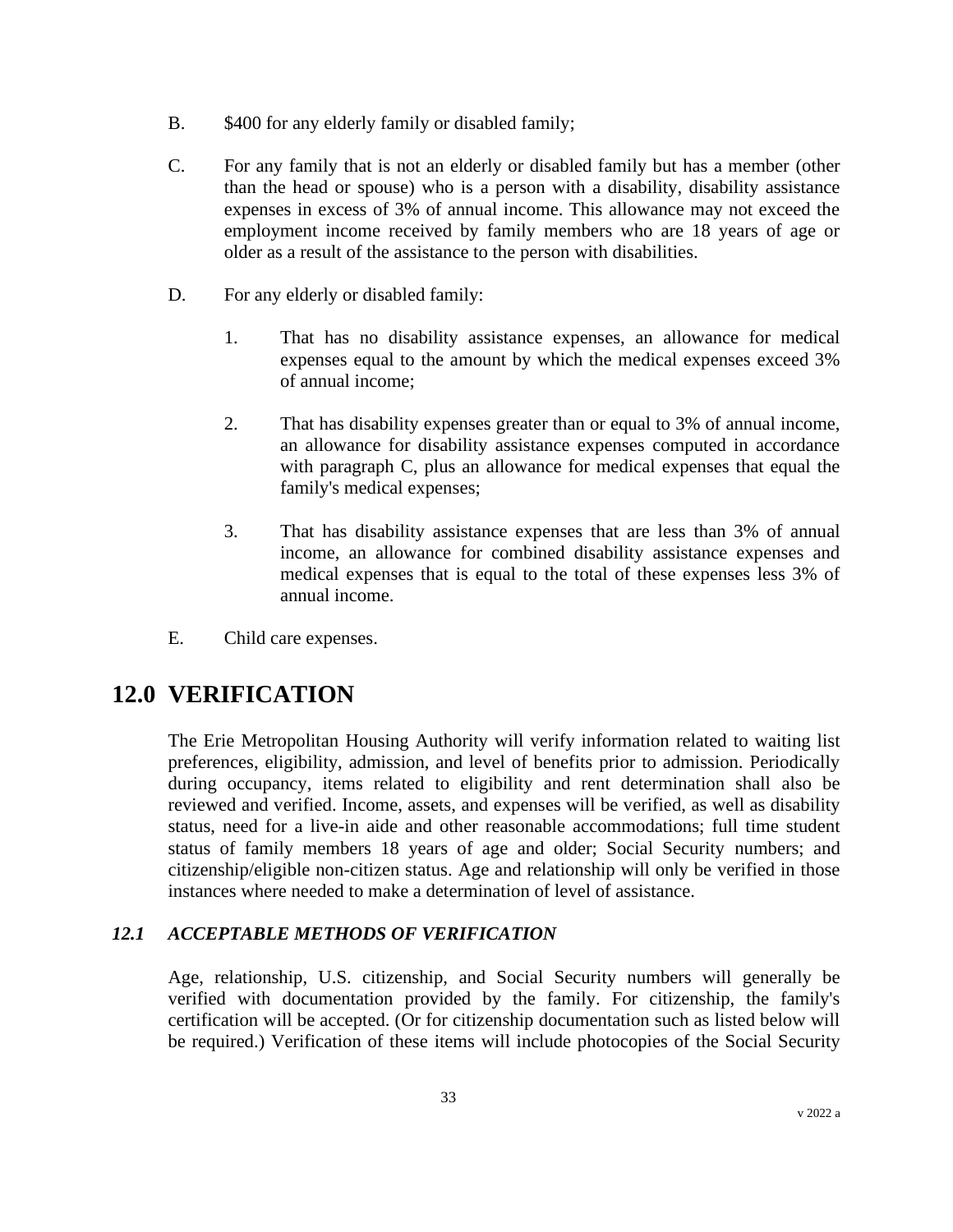cards and other documents presented by the family, the INS SAVE approval code, and forms signed by the family.

Other information will be verified by third party verification. This type of verification includes written documentation with forms sent directly to and received directly by a source, not passed through the hands of the family. This verification may also be direct contact with the source, in person or by telephone. It may also be a report generated by a request from the Erie Metropolitan Housing Authority or automatically by another government agency, i.e. the Social Security Administration. Verification forms and reports received will be contained in the applicant/tenant file. Oral third party documentation will include the same information as if the documentation had been written, i.e. name date of contact, amount received, etc.

When third party verification cannot be obtained, the Erie Metropolitan Housing Authority will accept documentation received from the applicant/tenant. Hand-carried documentation will be accepted if the Erie Metropolitan Housing Authority has been unable to obtain third party verification in a 4-week period of time. Photocopies of the documents provided by the family will be maintained in the file.

When neither third party verification nor hand-carried verification can be obtained, the Erie Metropolitan Housing Authority will accept a notarized statement signed by the head spouse or co-head. Such documents will be maintained in the file.

#### **12.1.1 Family Declaration of Assets under \$5,000**

EMHA **reserves the option to implement** the ability to accept a family declaration of that it has total net assets equal to or less than \$5,000, without taking additional steps to verify the accuracy of the declaration. **If implemented,** EMHA must initially verify the asset value through third-party verification, and also must obtain third-party verification at least every three years thereafter. All family members 18 years of age and older must sign the family's declaration of total assets. Whenever a family member is added, EMHA must obtain third-party verification of that family member's assets. (PIH Notice 2016-05; 24 CFR 960.259, 982.516)

### *12.2 TYPES OF VERIFICATION*

The chart below outlines the factors that may be verified and gives common examples of the verification that will be sought. To obtain written third party verification, the Erie Metropolitan Housing Authority will send a request form to the source along with a release form signed by the applicant/tenant via first class mail.

| Verification Requirements for Individual Items |                                                 |                                  |  |
|------------------------------------------------|-------------------------------------------------|----------------------------------|--|
| <b>Item to Be Verified</b>                     | <sup>1</sup> 3 <sup>rd</sup> party verification | <b>Hand-carried verification</b> |  |
| <b>General Eligibility Items</b>               |                                                 |                                  |  |
|                                                |                                                 |                                  |  |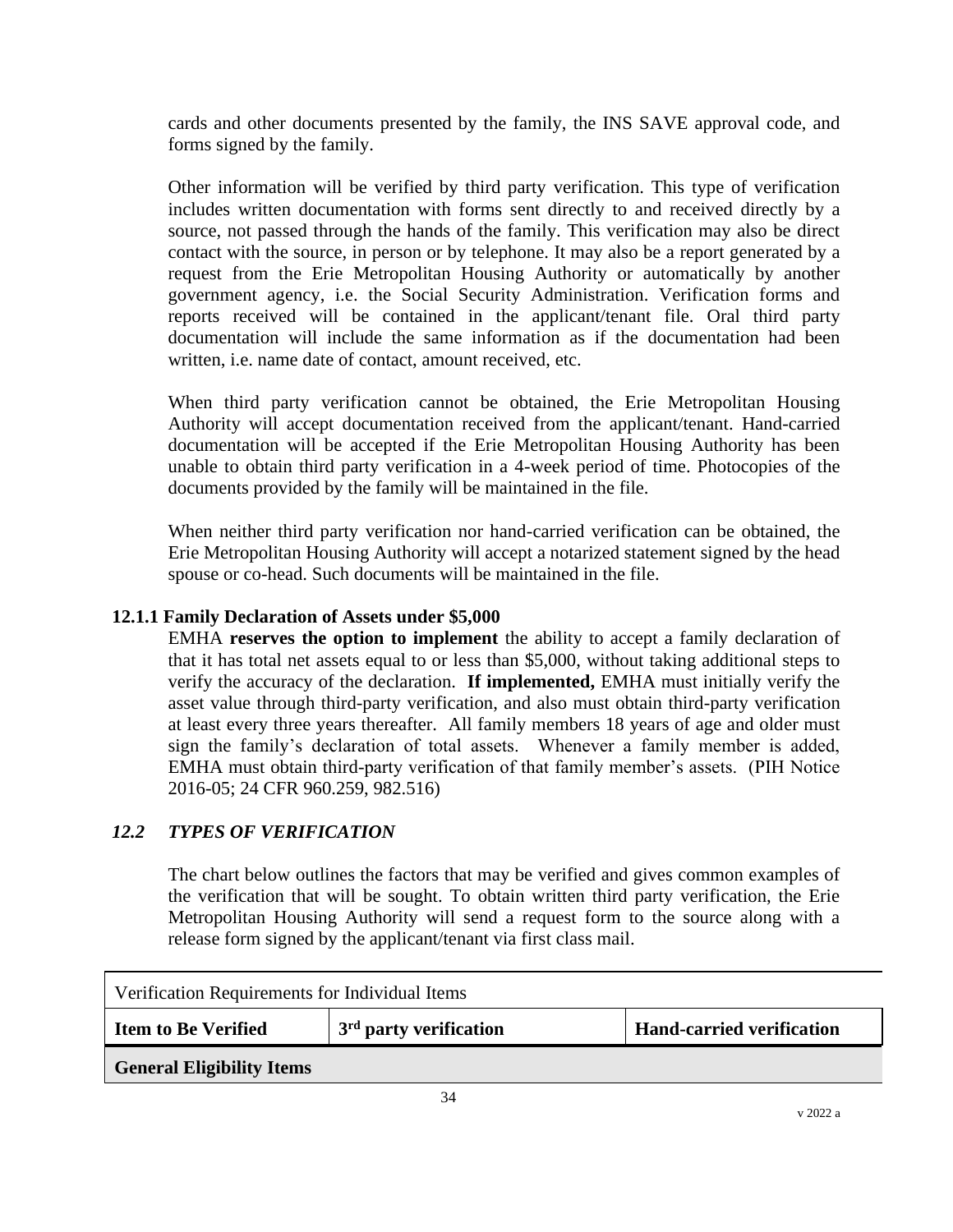| Verification Requirements for Individual Items |                                                                                                                                                         |                                                                                                         |  |
|------------------------------------------------|---------------------------------------------------------------------------------------------------------------------------------------------------------|---------------------------------------------------------------------------------------------------------|--|
| <b>Item to Be Verified</b>                     | $3rd$ party verification                                                                                                                                | <b>Hand-carried verification</b>                                                                        |  |
| Social Security Number                         | Letter from Social Security,<br>electronic reports                                                                                                      | Social Security card                                                                                    |  |
| Citizenship                                    | N/A                                                                                                                                                     | Signed certification, voter's<br>registration card, birth<br>certificate, etc.                          |  |
| Eligible immigration status                    | <b>INS SAVE confirmation #</b>                                                                                                                          | <b>INS</b> card                                                                                         |  |
| Disability                                     | Letter from medical professional,<br>SSI, etc.                                                                                                          | Proof of SSI or Social Security<br>disability payments                                                  |  |
| Full time student status (if<br>>18            | Letter from school                                                                                                                                      | For high school students, any<br>document evidencing<br>enrollment                                      |  |
| Need for a live-in aide                        | Letter from doctor or other<br>professional knowledgeable of<br>condition                                                                               | N/A                                                                                                     |  |
| Child care costs                               | Letter from care provider                                                                                                                               | Bills and receipts                                                                                      |  |
| Disability assistance<br>expenses              | Letters from suppliers, care givers,<br>etc.                                                                                                            | Bills and records of payment                                                                            |  |
| Medical expenses                               | Letters from providers,<br>prescription record from pharmacy,<br>medical professional's letter stating<br>assistance or a companion animal is<br>needed | Bills, receipts, records of<br>payment, dates of trips,<br>mileage log, receipts for fares<br>and tolls |  |
| <b>Value of and Income from Assets</b>         |                                                                                                                                                         |                                                                                                         |  |
| Savings, checking<br>accounts                  | Letter from institution                                                                                                                                 | Passbook, most current<br>statements                                                                    |  |
| CDS, bonds, etc.                               | Letter from institution                                                                                                                                 | Tax return, information<br>brochure from institution, the<br>CD, the bond                               |  |
| Stocks                                         | Letter from broker or holding<br>company                                                                                                                | Stock or most current<br>statement, price in newspaper                                                  |  |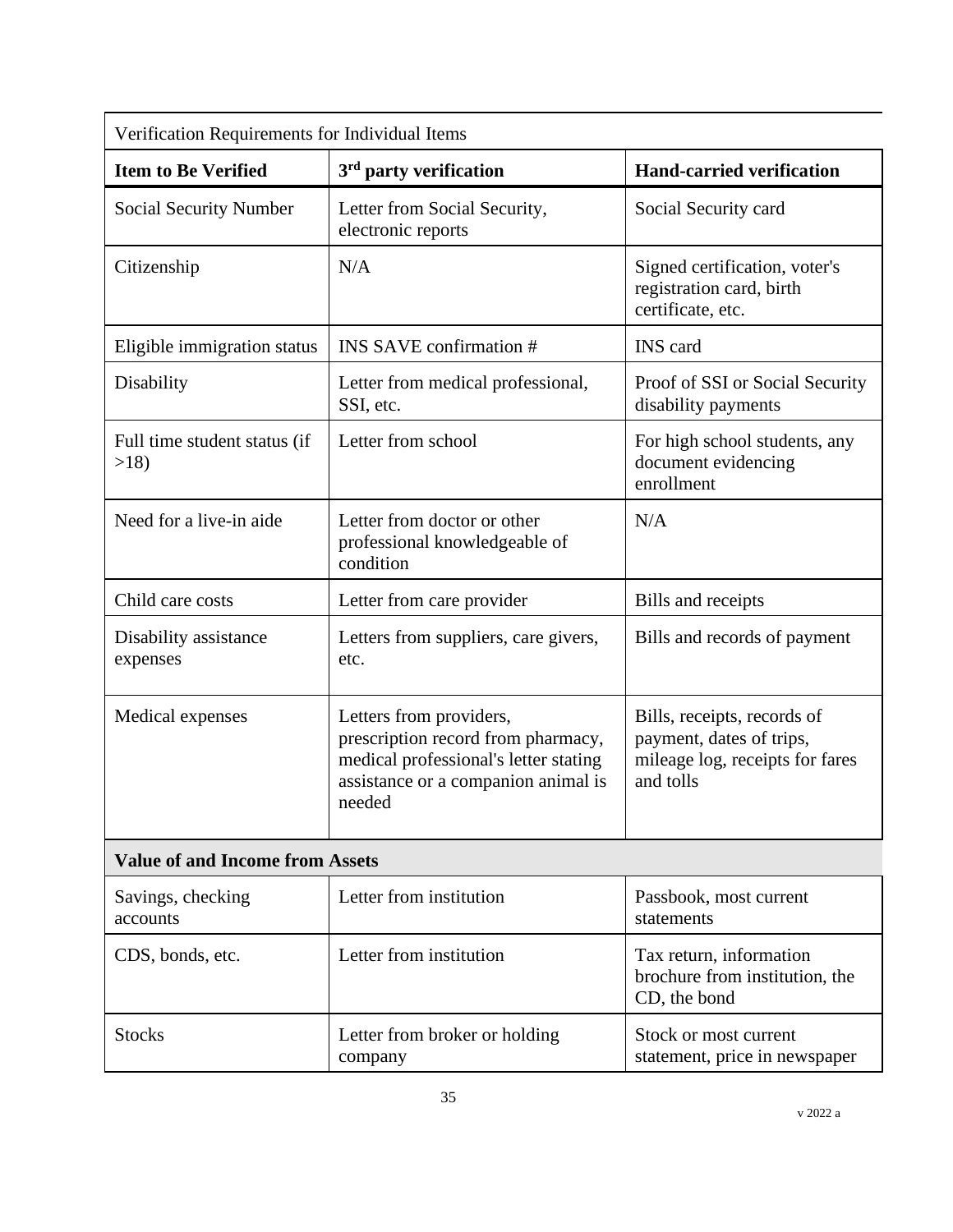| Verification Requirements for Individual Items                                                               |                                                                                                                                                                                 |                                                                                                             |  |
|--------------------------------------------------------------------------------------------------------------|---------------------------------------------------------------------------------------------------------------------------------------------------------------------------------|-------------------------------------------------------------------------------------------------------------|--|
| <b>Item to Be Verified</b>                                                                                   | $3rd$ party verification                                                                                                                                                        | <b>Hand-carried verification</b>                                                                            |  |
|                                                                                                              |                                                                                                                                                                                 | or through Internet                                                                                         |  |
| Real property                                                                                                | Letter from tax office, assessment,<br>etc.                                                                                                                                     | Property tax statement (for<br>current value), assessment,<br>records or income and<br>expenses, tax return |  |
| Personal property                                                                                            | Assessment, bluebook, etc.                                                                                                                                                      | Receipt for purchase, other<br>evidence of worth                                                            |  |
| Cash value of life<br>insurance policies                                                                     | Letter from insurance company                                                                                                                                                   | <b>Current statement</b>                                                                                    |  |
| Assets disposed of for less<br>than fair market value                                                        | N/A                                                                                                                                                                             | Original receipt and receipt at<br>disposition, other evidence of<br>worth                                  |  |
| <b>Income</b>                                                                                                |                                                                                                                                                                                 |                                                                                                             |  |
| Earned income                                                                                                | Letter from employer                                                                                                                                                            | Multiple pay stubs                                                                                          |  |
| Self-employed                                                                                                | N/A                                                                                                                                                                             | Tax return from prior year,<br>books of accounts                                                            |  |
| Regular gifts and<br>contributions                                                                           | Letter from source, letter from<br>organization receiving gift (i.e., if<br>grandmother pays day care provider,<br>the day care provider could so state)                        | Bank deposits, other similar<br>evidence                                                                    |  |
| Alimony/child support                                                                                        | Court order, letter from source, letter<br>from Human Services                                                                                                                  | Record of deposits, divorce<br>decree                                                                       |  |
| Periodic payments (i.e.,<br>social security, welfare,<br>pensions, workers<br>compensation,<br>unemployment) | Letter or electronic reports from the<br>source                                                                                                                                 | Award letter, letter announcing<br>change in amount of future<br>payments                                   |  |
| Training program<br>participation                                                                            | Letter from program provider<br>indicating<br>- whether enrolled or completed<br>- whether training is HUD-funded<br>- whether Federal, State, local govt.,<br>or local program | N/A                                                                                                         |  |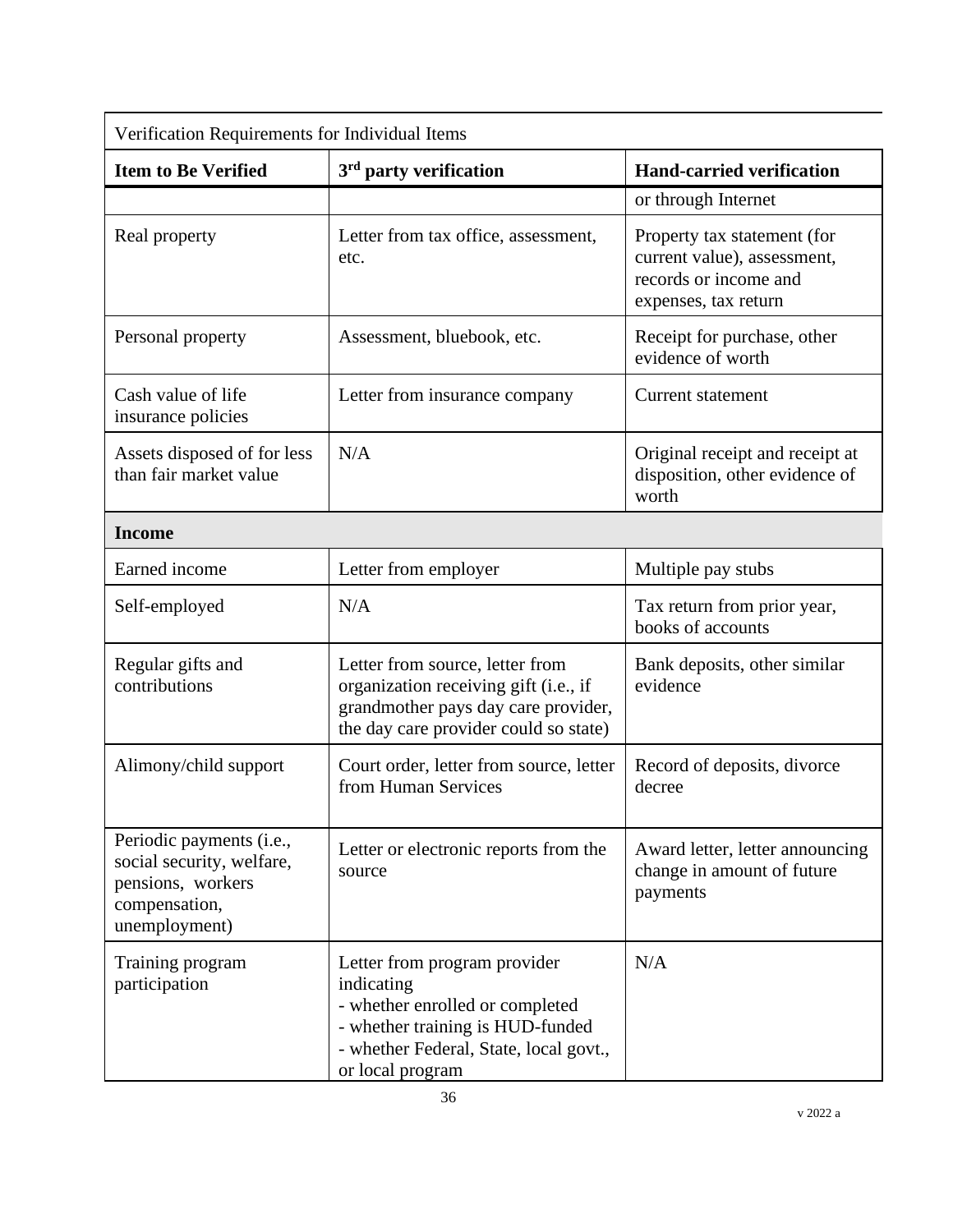| Verification Requirements for Individual Items |                                                                                                                                                                                                                                                                                                              |                                  |
|------------------------------------------------|--------------------------------------------------------------------------------------------------------------------------------------------------------------------------------------------------------------------------------------------------------------------------------------------------------------|----------------------------------|
| <b>Item to Be Verified</b>                     | $3rd$ party verification                                                                                                                                                                                                                                                                                     | <b>Hand-carried verification</b> |
|                                                | - whether it is employment training<br>- whether it has clearly defined goals<br>and objectives<br>- whether program has supportive<br>services<br>- whether payments are for out-of-<br>pocket expenses incurred in order to<br>participate in a program<br>- date of first job after program<br>completion | Evidence of job start            |

# *12.3 VERIFICATION OF CITIZENSHIP OR ELIGIBLE NONCITIZEN STATUS*

The citizenship/eligible non-citizen status of each family member regardless of age must be determined.

Prior to being admitted, or at the first reexamination, all citizens and nationals will be required to sign a declaration under penalty of perjury. They will be required to show proof of their status by such means as a Social Security card, birth certificate, military ID, or military DD 214 Form.

Prior to being admitted or at the first reexamination, all eligible non-citizens who are 62 years of age or older will be required to sign a declaration under penalty of perjury. They will also be required to show proof of age.

Prior to being admitted or at the first reexamination, all eligible non-citizens must sign a declaration of their status and a verification consent form and provide their original INS documentation. The Erie Metropolitan Housing Authority will make a copy of the individual's INS documentation and place the copy in the file. The Erie Metropolitan Housing Authority will also verify their status through the INS SAVE system. If the INS SAVE system cannot confirm eligibility, the Erie Metropolitan Housing Authority will mail information to the INS in order that a manual check can be made of INS records.

Family members who do not claim to be citizens, nationals, or eligible non-citizens must be listed on a statement of non-eligible members and the head of the household must sign the list.

Non-citizen students on student visas, though in the country legally, are not eligible to be admitted to public housing.

Any family member who does not choose to declare their status must be listed on the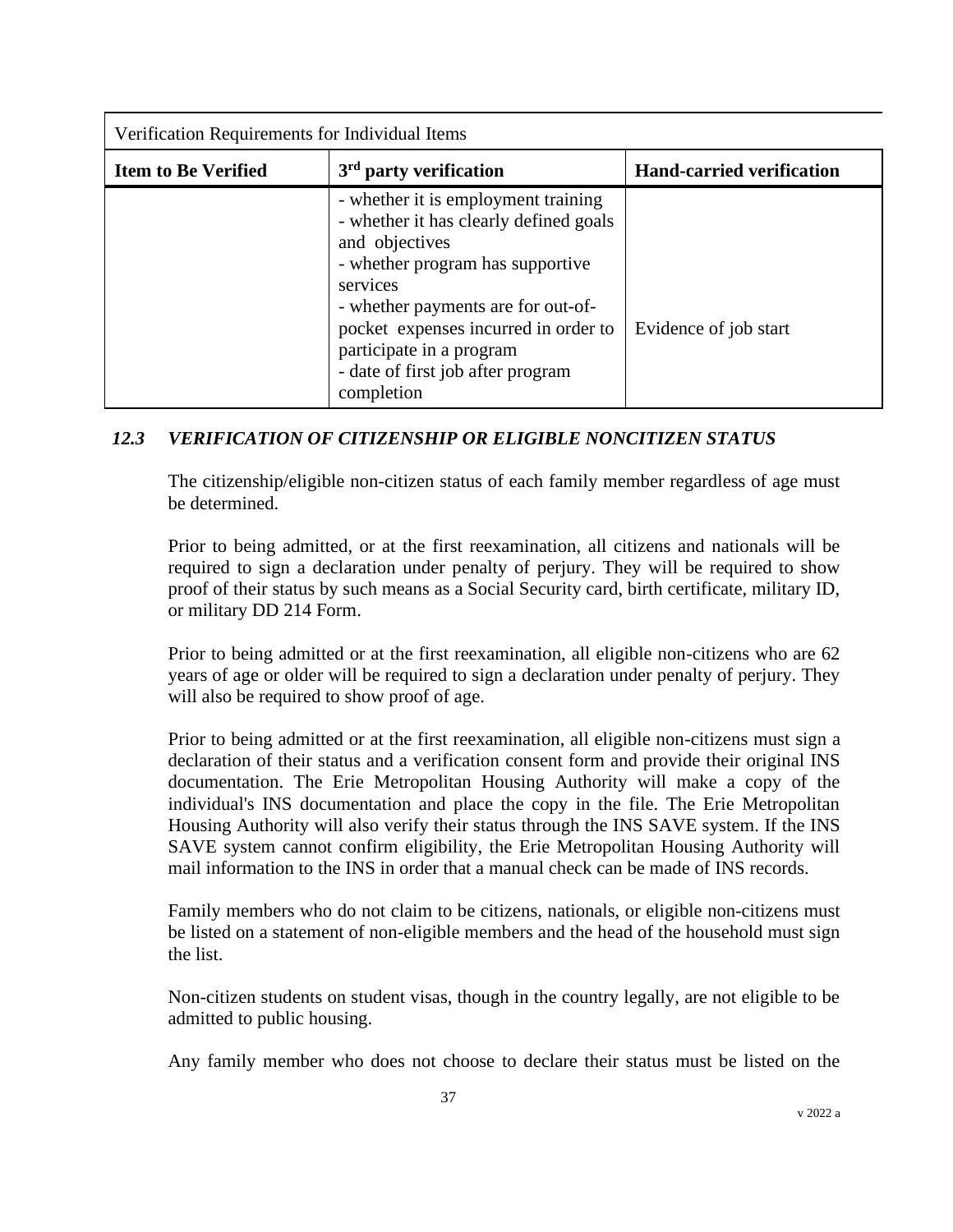statement of non-eligible members.

If no family member is determined to be eligible under this section, the family's eligibility will be denied.

The family's assistance will not be denied, delayed, reduced, or terminated because of a delay in the process of determining eligible status under this section, except to the extent that the delay is caused by the family.

If the Erie Metropolitan Housing Authority determines that a family member has knowingly permitted an ineligible non-citizen (other than any ineligible non-citizens listed on the lease) to permanently reside in their public housing unit, the family will be evicted. Such family will not be eligible to be readmitted to public housing for a period of 24 months from the date of eviction or termination.

# *12.4 VERIFICATION OF SOCIAL SECURITY NUMBERS*

Prior to admission, each family member who has a Social Security number and who is at least 6 years of age must provide verification of their Social Security number. New family members at least 6 years of age must provide this verification prior to being added to the lease. Children in assisted households must provide this verification at the first regular reexamination after turning six. An applicant family may become a program participant for up to ninety (90) days, even if the family lacks the documentation necessary to verify the Social Security Number (SSN) of a family member under the age of 6 years. An extension of one (1) additional ninety (90) day period must be granted if the PHA determines that the applicant's failure to comply was due to circumstances that could not reasonably have been foreseen and were outside of the control of the applicant. If an extension is not merited, EMHA must follow the provision of 24 CFR 5.218. If a 90-day extension is merited, EMHA must either verify the SSN for the child by the end of the 90-day extension period or follow the provisions of 24 CFR5.218. (PIH Notice 2016-05; 24 CFR 5.216)

The best verification of the Social Security number is the original Social Security card. If the card is not available, the Erie Metropolitan Housing Authority will accept letters from the Social Security Agency that establishes and states the number. Documentation from other governmental agencies will also be accepted that establishes and states the number. Driver's licenses, military IDs, passports, or other official documents that establish and state the number are also acceptable.

If an individual states that they do not have a Social Security number, they will be required to sign a statement to this effect. The Erie Metropolitan Housing Authority will not require any individual who does not have a Social Security number to obtain a Social Security number.

If a member of an applicant family indicates they have a Social Security number, but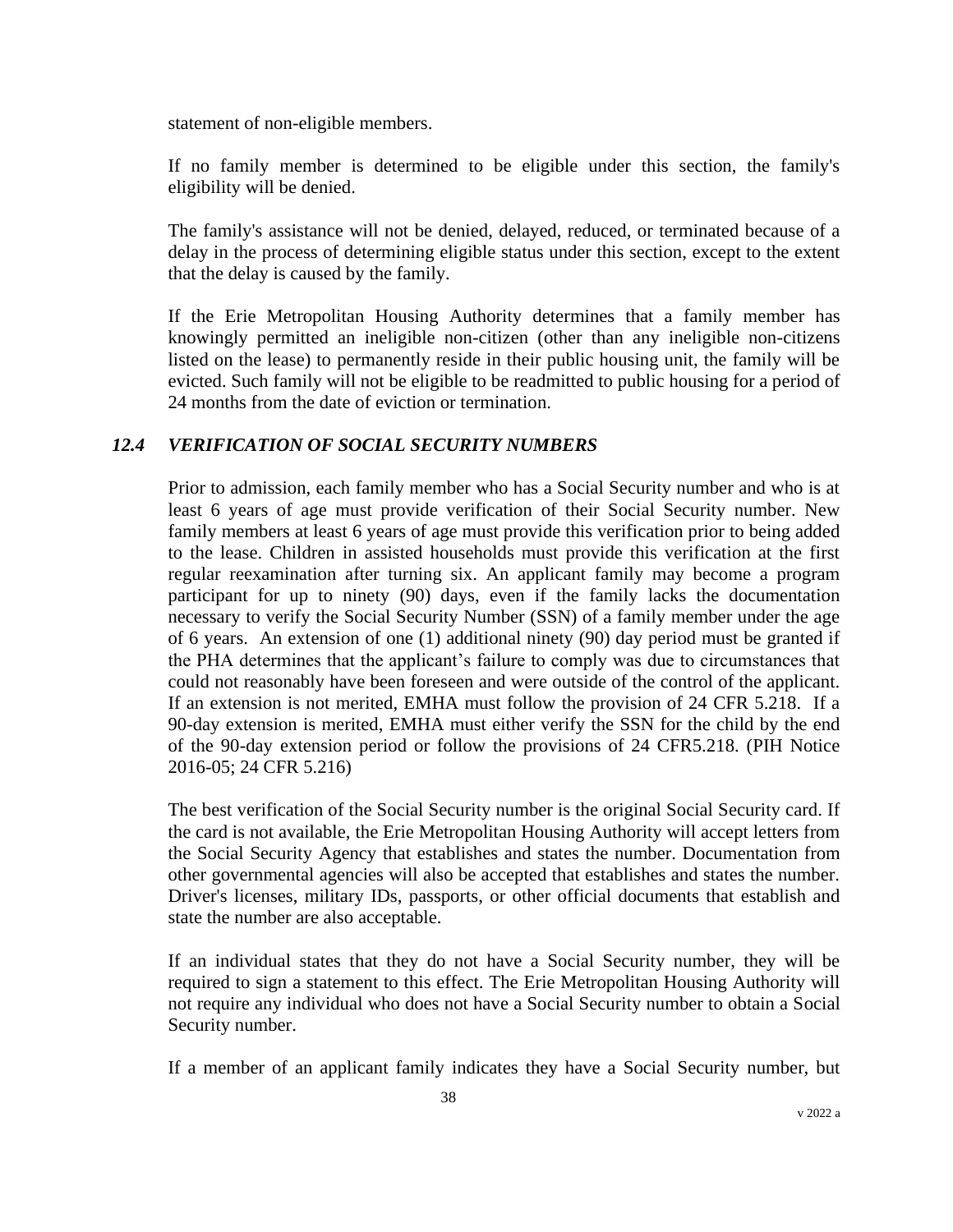cannot readily verify it, the family cannot be housed until verification is provided.

If a member of a tenant family indicates they have a Social Security number, but cannot readily verify it, they shall be asked to certify to this fact and shall have up to sixty (60) days to provide the verification. If the individual is at least 62 years of age, they will be given one hundred and twenty (120) days to provide the verification. If the individual fails to provide the verification within the time allowed, the family will be evicted.

## *12.5 TIMING OF VERIFICATION*

Verification information must be dated within ninety (90) days of certification or reexamination. If the verification is older than this, the source will be contacted and asked to provide information regarding any changes.

When an interim reexamination is conducted, the Housing Authority will verify and update all information related to family circumstances and level of assistance. (Or, the Housing Authority will only verify and update those elements reported to have changed.)

## *12.6 FREQUENCY OF OBTAINING VERIFICATION*

For each family member, citizenship/eligible non-citizen status will be verified only once. This verification will be obtained prior to admission. If the status of any family member was not determined prior to admission, verification of their status will be obtained at the next regular reexamination. Prior to a new member joining the family, their citizenship/eligible non-citizen status will be verified.

For each family member age 6 and above, verification of Social Security number will be obtained only once. This verification will be accomplished prior to admission. When a family member who did not have a Social Security number at admission receives a Social Security number, that number will be verified at the next regular reexamination. Likewise, when a child turns six, their verification will be obtained at the next regular reexamination.

# **13.0 DETERMINATION OF TOTAL TENANT PAYMENT AND TENANT RENT**

# *13.1 FAMILY CHOICE*

At admission and each year in preparation for their annual reexamination, each family is given the choice of having their rent determined under the formula method or having their rent set at the flat rent amount.

A. Families who opt for the flat rent will be required to go through the income reexamination process every three years, rather than the annual review they would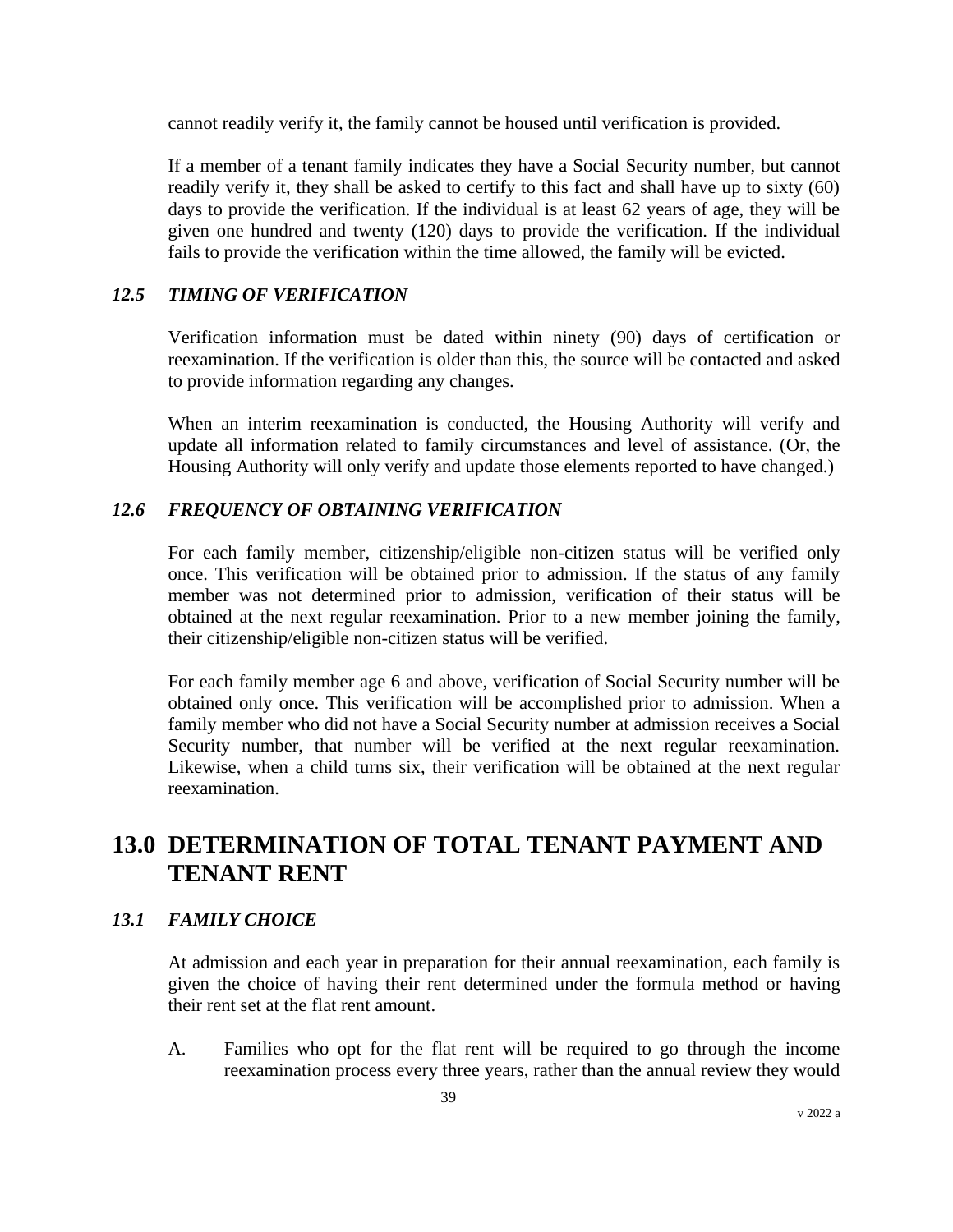otherwise undergo.

- B. Families who opt for the flat rent may request to have a reexamination and return to the formula based method at any time for any of the following reasons:
	- 1. The family's income has decreased.
	- 2. The family's circumstances have changed increasing their expenses for child care, medical care, etc.
	- 3. Other circumstances creating a hardship on the family such that the formula method would be more financially feasible for the family.

# *13.2 THE FORMULA METHOD*

The total tenant payment is equal to the highest of:

- A. 10% of monthly income;
- B. 30% of adjusted monthly income; or

The family will pay the greater of the total tenant payment or the minimum rent of \$25, but never more than the ceiling rent.

In the case of a family who has qualified for the income exclusion at Section 11.2(I)(11), upon the expiration of the 12-month period described in that section, an additional rent benefit accrues to the family. If the family member's employment continues, then for the 12-month period following the 12-month period of disallowance, the resulting rent increase will be capped at 50 percent of the rent increase the family would have otherwise received.

# *13.3 MINIMUM RENT*

The Erie Metropolitan Housing Authority has set the minimum rent at \$**25**. However if the family requests a hardship exemption, the Erie Metropolitan Housing Authority will immediately suspend the minimum rent for the family until the Housing Authority can determine whether the hardship exists and whether the hardship is of a temporary or longterm nature.

- A. A hardship exists in the following circumstances:
	- 1. When the family has lost eligibility for or is waiting an eligibility determination for a Federal, State, or local assistance program;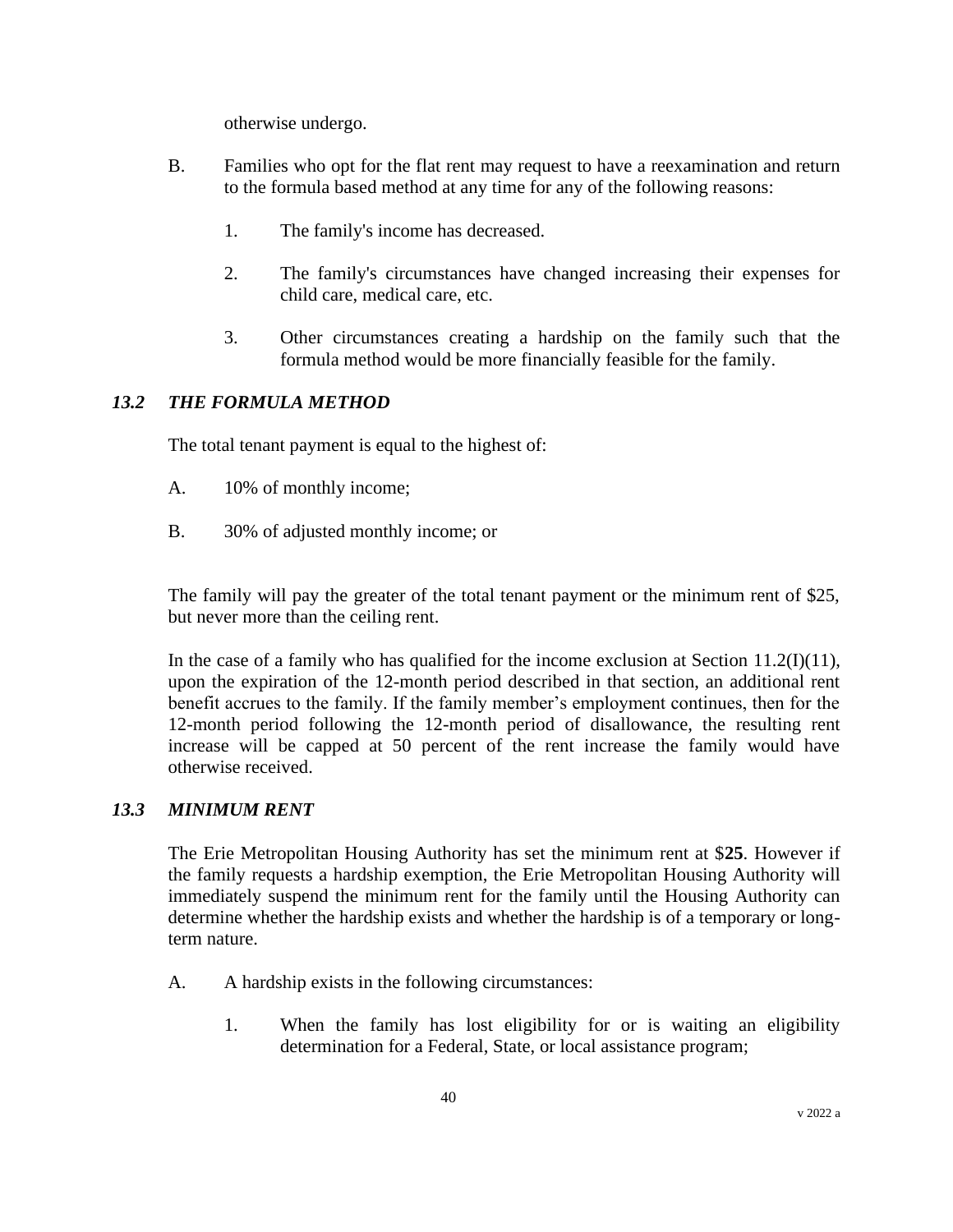- 2. When the family would be evicted as a result of the imposition of the minimum rent requirement;
- 3. When the income of the family has decreased because of changed circumstances, including loss of employment;
- 4. When the family has an increase in expenses because of changed circumstances, for medical costs, childcare, transportation, education, or similar items;
- 5. When a death has occurred in the family.
- B. No hardship. If the Housing Authority determines there is no qualifying hardship, the minimum rent will be reinstated, including requiring back payment of minimum rent for the time of suspension.
- C. Temporary hardship. If the Housing Authority reasonably determines that there is a qualifying hardship but that it is of a temporary nature, the minimum rent will be not be imposed for a period of 90 days from the date of the family's request. At the end of the 90-day period, the minimum rent will be imposed retroactively to the time of suspension. The Housing Authority will offer a repayment agreement in accordance with the Section 19 of this policy for any rent not paid during the period of suspension. During the suspension period the Housing Authority will not evict the family for nonpayment of the amount of tenant rent owed for the suspension period.
- D. Long-term hardship. If the Housing Authority determines there is a long-term hardship, the family will be exempt from the minimum rent requirement until the hardship no longer exists.
- E. Appeals. The family may use the grievance procedure to appeal the Housing Authority's determination regarding the hardship. No escrow deposit will be required in order to access the grievance procedure.

# *13.4 THE FLAT RENT*

The Erie Metropolitan Housing Authority has set a flat rent for each public housing development. In doing so, it considered the number of bedrooms size. The Erie Metropolitan Housing Authority determined the market value of the unit and set the rent at the market value. The amount of the flat rent will be reevaluated annually and adjustments applied. Affected families will be given a 30-day notice of any rent change. Adjustments are applied on the anniversary date for each affected family (for more information on flat rents, see Section 15.3). The Erie Metropolitan Housing Authority will post the flat rents at the public housing office.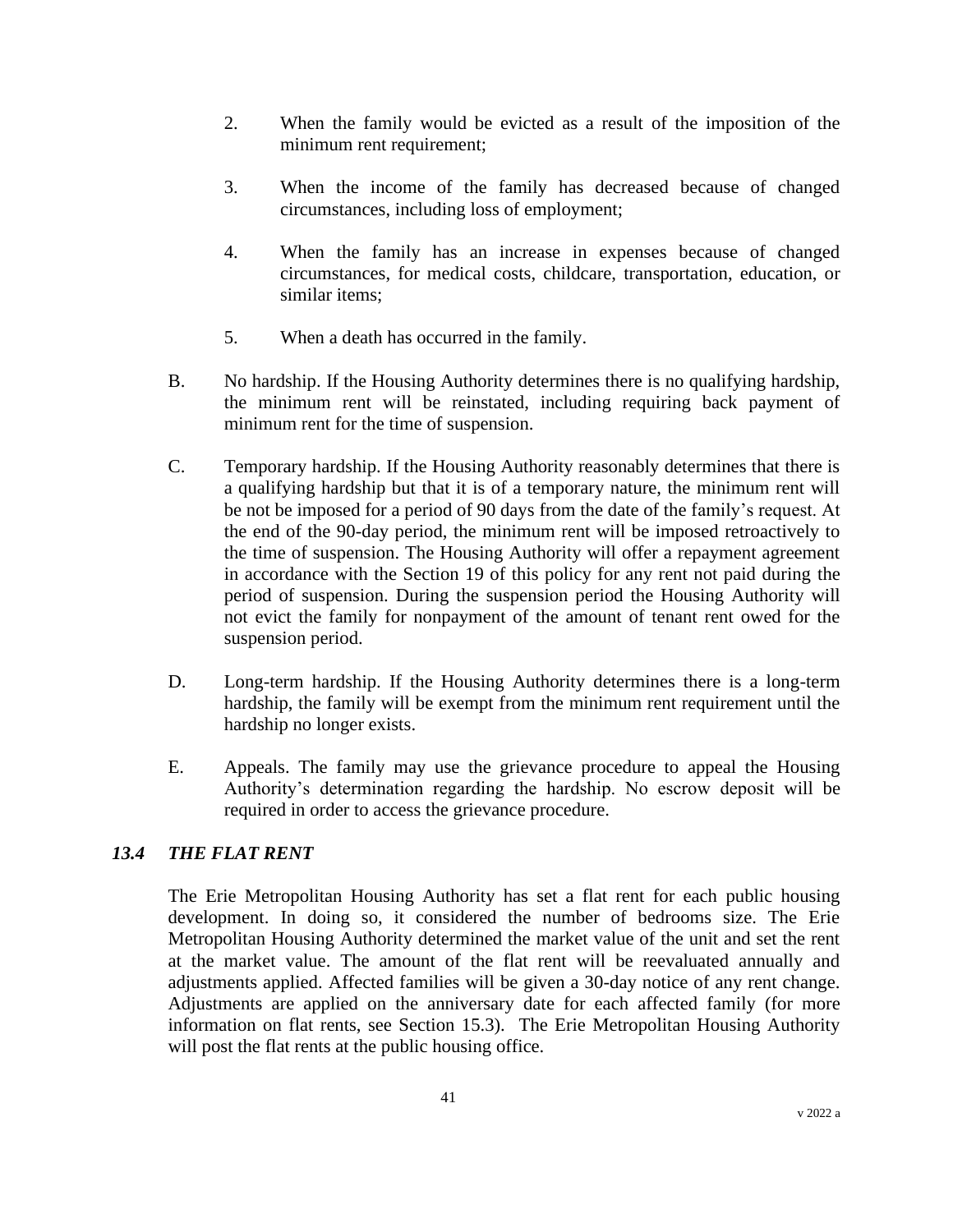#### *13.5 CEILING RENT*

The Erie Metropolitan Housing Authority has set a ceiling rent for each public housing unit. The amount of the ceiling rent will be reevaluated annually and the adjustments applied. Affected families will be given a 30-day notice of any rent change. Adjustments are applied on the anniversary date for each affected family.

The Erie Metropolitan Housing Authority will post the ceiling rents at the public housing office and at the central office.

# *13.6 RENT FOR FAMILIES UNDER THE NONCITIZEN RULE*

A mixed family will receive full continuation of assistance if all of the following conditions are met:

- A. The family was receiving assistance on June 19, 1995;
- B. The family was granted continuation of assistance before November 29, 1996;
- C. The family's head or spouse has eligible immigration status; and
- D. The family does not include any person who does not have eligible status other than the head of household, the spouse of the head of household, any parent of the head or spouse, or any child (under the age of 18) of the head or spouse.

If a mixed family qualifies for prorated assistance but decides not to accept it, or if the family has no eligible members, the family may be eligible for temporary deferral of termination of assistance to permit the family additional time for the orderly transition of some or all of its members to locate other affordable housing. Under this provision, the family receives full assistance. If assistance is granted under this provision prior to November 29, 1996, it may last no longer than three (3) years. If granted after that date, the maximum period of time for assistance under the provision is eighteen (18) months. The Erie Metropolitan Housing Authority will grant each family a period of six (6) months to find suitable affordable housing. If the family cannot find suitable affordable housing, the Erie Metropolitan Housing Authority will provide additional search periods up to the maximum time allowable.

Suitable housing means housing that is not substandard and is of appropriate size for the family. Affordable housing means that it can be rented for an amount not exceeding the amount the family pays for rent, plus utilities, plus 25%.

The family's assistance is prorated in the following manner: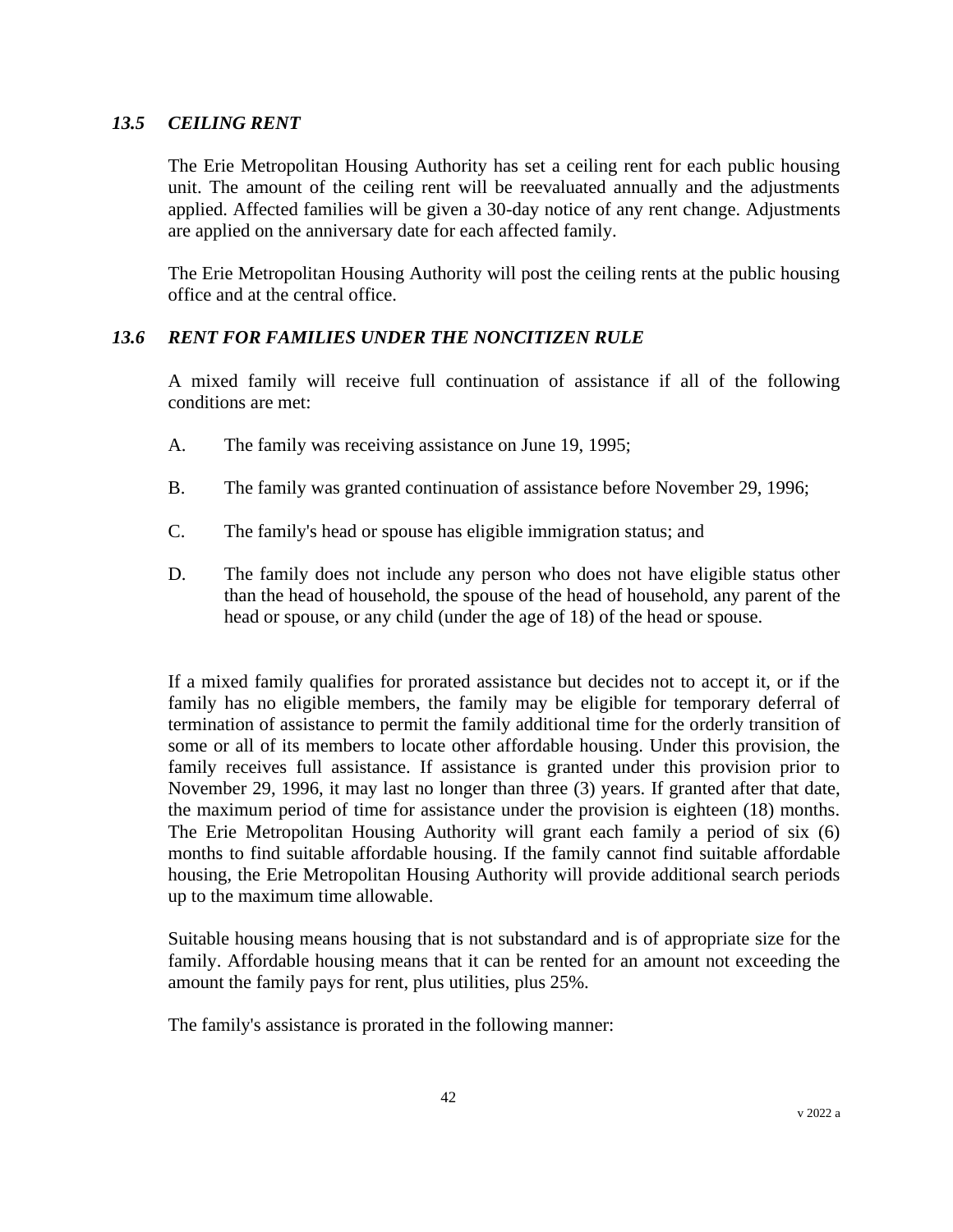- Step 1. Determine the total tenant payment in accordance with 24 CFR §5.628. (Annual income includes income of all family members, including any family member who has not established eligible immigration status.)
- Step 2. Family maximum rent is equal to the applicable flat rent for the unit size to be occupied by the family.
- Step 3. Subtract the total tenant payment from the family maximum rent. The result is the maximum subsidy for which the family could qualify if all members were eligible ("family maximum subsidy").
- Step 4. Divide the family maximum subsidy by the number of persons in the family (all persons) to determine the maximum subsidy per each family member who has citizenship or eligible immigration status ("eligible family member"). The subsidy per eligible family member is the "member maximum subsidy."
- Step 5. Multiply the member maximum subsidy by the number of family members who have citizenship or eligible immigration status ("eligible family members"). The product of this calculation is the "eligible subsidy."
- Step 6. The mixed family TTP is the maximum rent minus the amount of the eligible subsidy.
- Step 7. Subtract any applicable utility allowance from the mixed family TTP. The result of this calculation is the mixed family tenant rent.

When the mixed family's TTP is greater than the maximum rent, the PHA must use the TTP as the mixed family TTP. . Note: A warning message will appear when the family's TTP is entered into field 10p of PIC. This warning message is a workaround for purposes of implementing this provision.

This method of prorating assistance applies to new admissions and annual reexaminations after the effective date of the regulation.  $(24 \text{ CFR } 5.520(d))$ 

#### *13.7 UTILITY ALLOWANCE*

The Erie Metropolitan Housing Authority shall establish a utility allowance for all checkmetered utilities and for all tenant-paid utilities. The allowance will be based on a reasonable consumption of utilities by an energy-conservative household of modest circumstances consistent with the requirements of a safe, sanitary, and healthful environment. In setting the allowance, the Erie Metropolitan Housing Authority will review the actual consumption of tenant families as well as changes made or anticipated due to modernization (weatherization efforts, installation of energy-efficient appliances, etc.). Allowances will be evaluated at least annually as well as any time utility rate changes by 10% or more since the last revision to the allowances.

The utility allowance will be subtracted from the family's formula or flat rent to determine the amount of the Tenant Rent. The Tenant Rent is the amount the family owes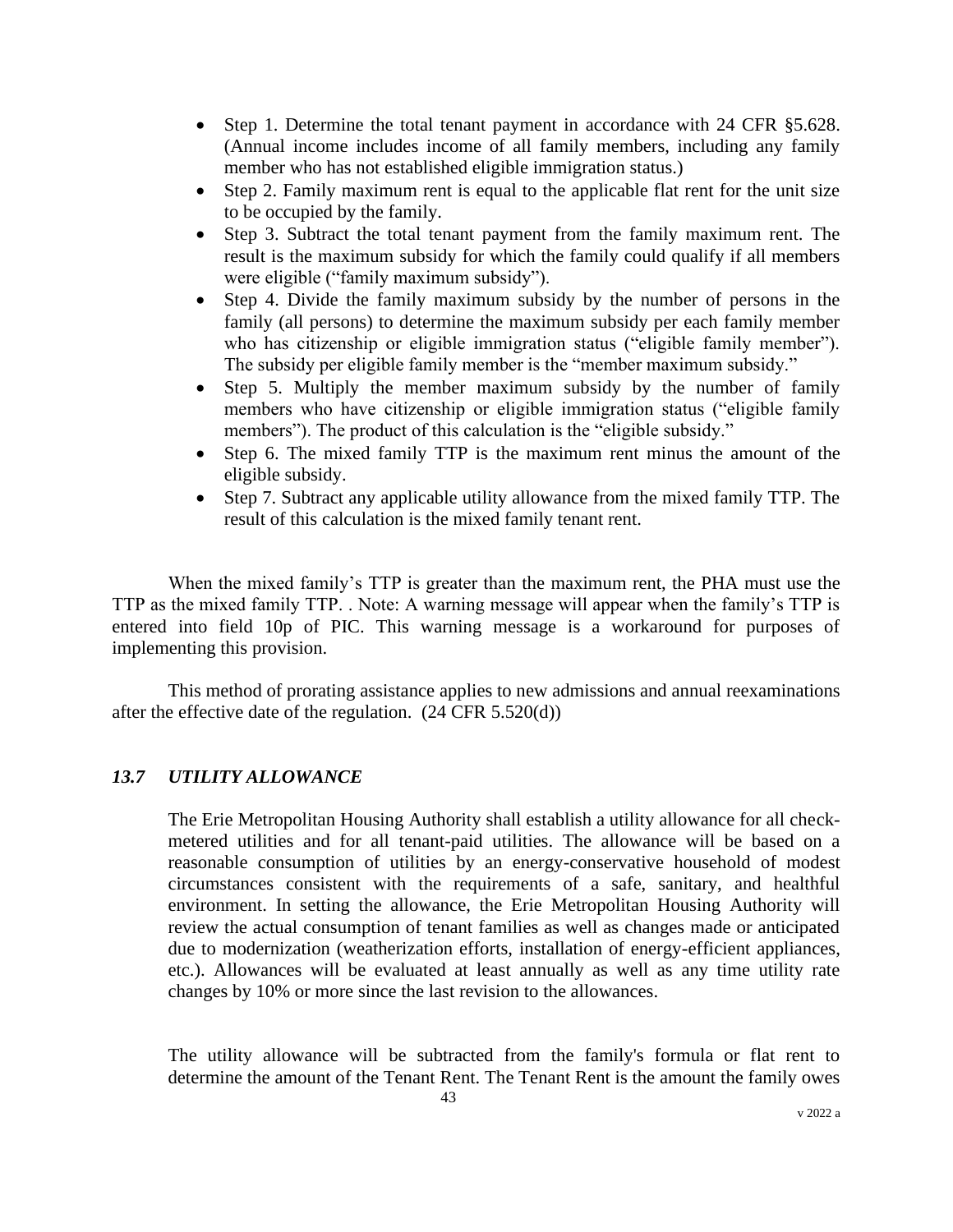each month to the Erie Metropolitan Housing Authority. The amount of the utility allowance is then still available to the family to pay the cost of their utilities. Any utility cost above the allowance is the responsibility of the tenant. Any savings resulting from utility costs below the amount of the allowance belongs to the tenant.

For Erie Metropolitan Housing Authority paid utilities, the Erie Metropolitan Housing Authority will monitor the utility consumption of each household. Any consumption in excess of the allowance established by the Erie Metropolitan Housing Authority will be billed to the tenant monthly.

Utility allowance revisions based on rate changes shall be effective retroactively to the first day of the month following the month in which the last rate change took place. Revisions based on changes in consumption or other reasons shall become effective at each family's next annual reexamination.

Families with high utility costs are encouraged to contact the Erie Metropolitan Housing Authority for an energy analysis. The analysis may identify problems with the dwelling unit that once corrected will reduce energy costs. The analysis can also assist the family in identifying ways they can reduce their costs.

Requests for relief from surcharges for excess consumption of Erie Metropolitan Housing Authority purchased utilities or from payment of utility supplier billings in excess of the utility allowance for tenant-paid utility costs may be granted by the Erie Metropolitan Housing Authority on reasonable grounds. Requests shall be granted to families that include an elderly member or a member with disabilities. Requests by the family shall be submitted under the Reasonable Accommodation Policy. Families shall be advised of their right to individual relief at admission to public housing and at time of utility allowance changes.

EMHA **reserves the option to implement** retroactive quarterly disbursement of reimbursement payments due to a family if the amount is equal to or less than \$45 per quarter; a hardship exemption may be allowed in accordance with 24 CFR5.630(b)(2) to allow monthly disbursement. If implemented, EMHA shall make retroactive quarterly payments in accordance with PIH Notice 2016-05; 24CFR 960.253, 982.514. Families leaving the program with retroactive credit for utility reimbursement will have the credit issued at the time of the end of program participation/expiration or termination of the lease. (PIH Notice 2016-05; 24CFR 960.253, 982.514)

#### *13.8 PAYING RENT*

Rent and other charges are due and payable on the first day of the month. All rents should be paid at the approved banks. Reasonable accommodations for this requirement will be made for persons with disabilities. As a safety measure, no cash shall be accepted as a rent payment at the offices.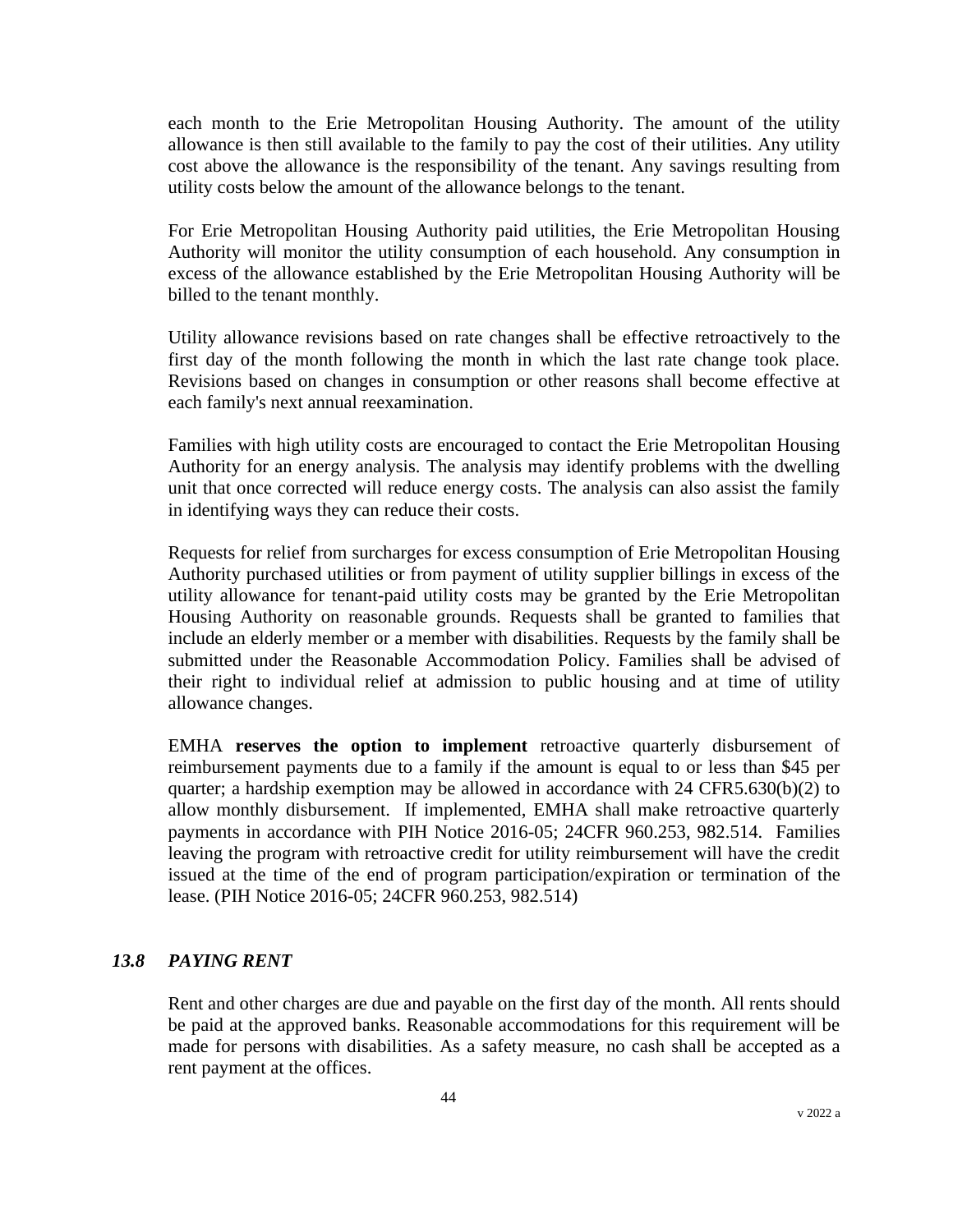If the rent is not paid by the fifth of the month, a Notice to Vacate will be issued to the tenant. If rent is paid by a personal check and the check is returned for insufficient funds, this shall be considered a non-payment of rent. In the future no personal checks will be accepted.

#### *13.9 PUBLIC HOUSING INCOME LIMIT (HOTMA 2016)*

In accordance with the Housing Opportunity Through Modernization Act of 2016 as published in the Federal Register for final implementation on July 26, 2018, Erie MHA incorporates an income limit for continued occupancy in the public housing program. Families that have an income that exceed the applicable income limit for two (2) consecutive years will be subject to termination or be required to pay a higher rental payment. The higher rental payment shall be established and incorporated by regulation as promulgated through the U.S. Department of Housing and Urban Development (HUD). Erie MHA must begin tracking the two (2) year period for families at the annual or interim reexamination that determines the family's income has exceeded the limit. The applicable income limit is equal to the effective Very-Low Income level multiplied by 2.4. (HUD updates these income limits annually.)

# **14.0 CONTINUED OCCUPANCY AND COMMUNITY SERVICE**

## *14.1 GENERAL*

In order to be eligible for continued occupancy, each adult family member must either (1) contribute eight hours per month of community service (not including political activities) within the community in which the public housing development is located, or  $(2)$ participate in an economic self-sufficiency program unless they are exempt from this requirement

### *14.2 EXEMPTIONS*

The following adult family members of tenant families are exempt from this requirement.

- A. Family members who are 62 or older
- B. Family members who are blind or disabled
- C. Family members who are the primary care giver for someone who is blind or disabled
- D. Family members engaged in work activity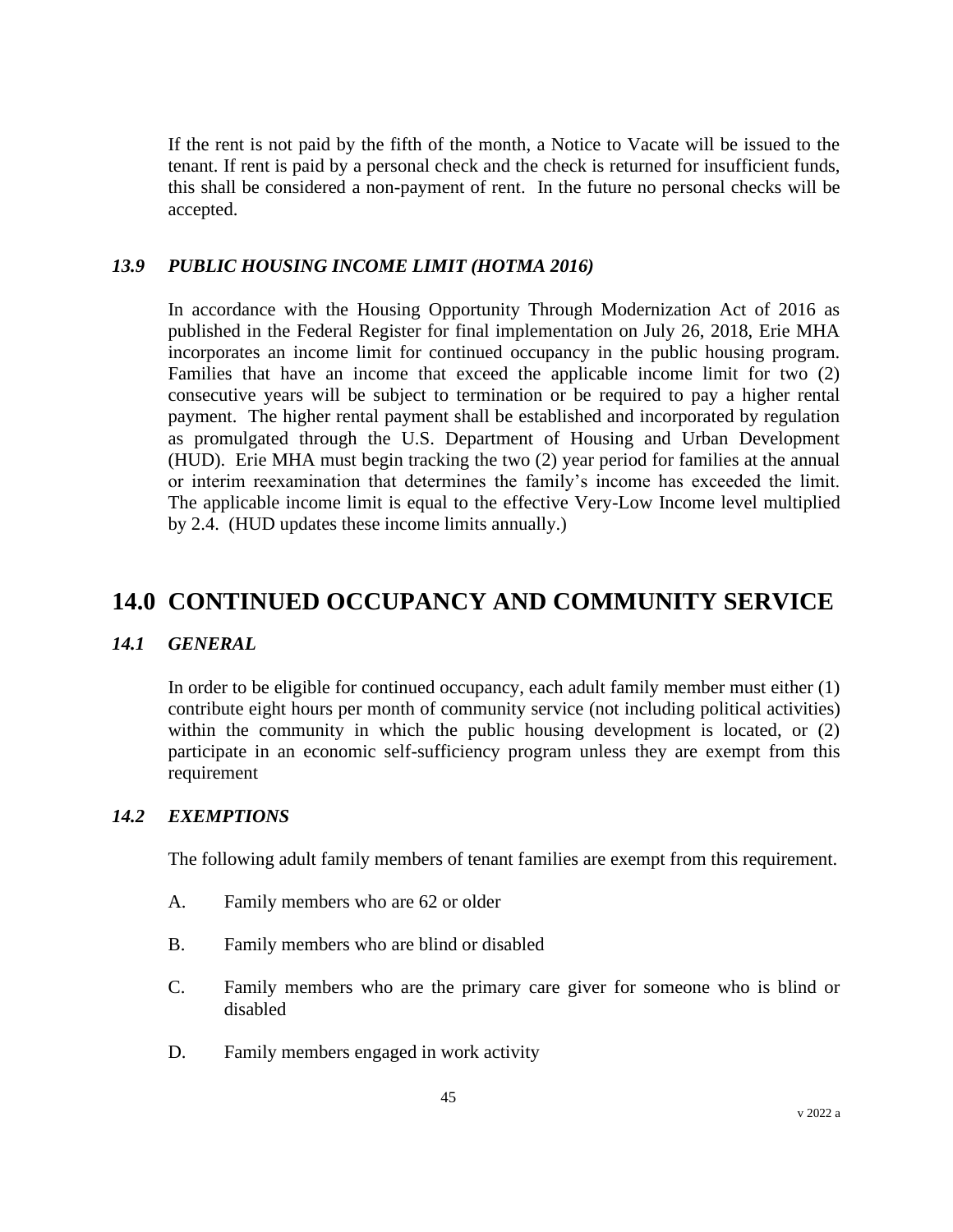- E. Family members who are exempt from work activity under part A title IV of the Social Security Act or under any other State welfare program, including the welfare-to-work program
- F. Family members receiving assistance under a State program funded under part A title IV of the Social Security Act or under any other State welfare program, including welfare-to-work and who are in compliance with that program

## *14.3 NOTIFICATION OF THE REQUIREMENT*

The Erie Metropolitan Housing Authority shall identify all adult family members who are apparently not exempt from the community service requirement.

The Erie Metropolitan Housing Authority shall notify all such family members of the community service requirement and of the categories of individuals who are exempt from the requirement. The notification will provide the opportunity for family members to claim and explain an exempt status. The Erie Metropolitan Housing Authority shall verify such claims.

The notification will advise families that their community service obligation will begin upon the effective date of their first annual reexamination on or after 10/1/99. For family's paying a flat rent, the obligation begins on the date their annual reexamination would have been effective had an annual reexamination taken place. It will also advise them that failure to comply with the community service requirement will result in ineligibility for continued occupancy at the time of any subsequent annual reexamination.

#### *14.4 VOLUNTEER OPPORTUNITIES*

Community service includes performing work or duties in the public benefit that serve to improve the quality of life and/or enhance resident self-sufficiency, and/or increase the self-responsibility of the resident within the community.

An economic self-sufficiency program is one that is designed to encourage, assist, train or facilitate the economic independence of participants and their families or to provide work for participants. These programs may include programs for job training, work placement, basic skills training, education, English proficiency, work fare, financial or household management, apprenticeship, and any program necessary to ready a participant to work (such as substance abuse or mental health treatment).

The Erie Metropolitan Housing Authority will coordinate with social service agencies, local schools, and the Human Resources Office in identifying a list of volunteer community service positions.

Together with the resident advisory councils, the Erie Metropolitan Housing Authority may create volunteer positions such as hall monitoring, litter patrols, and supervising and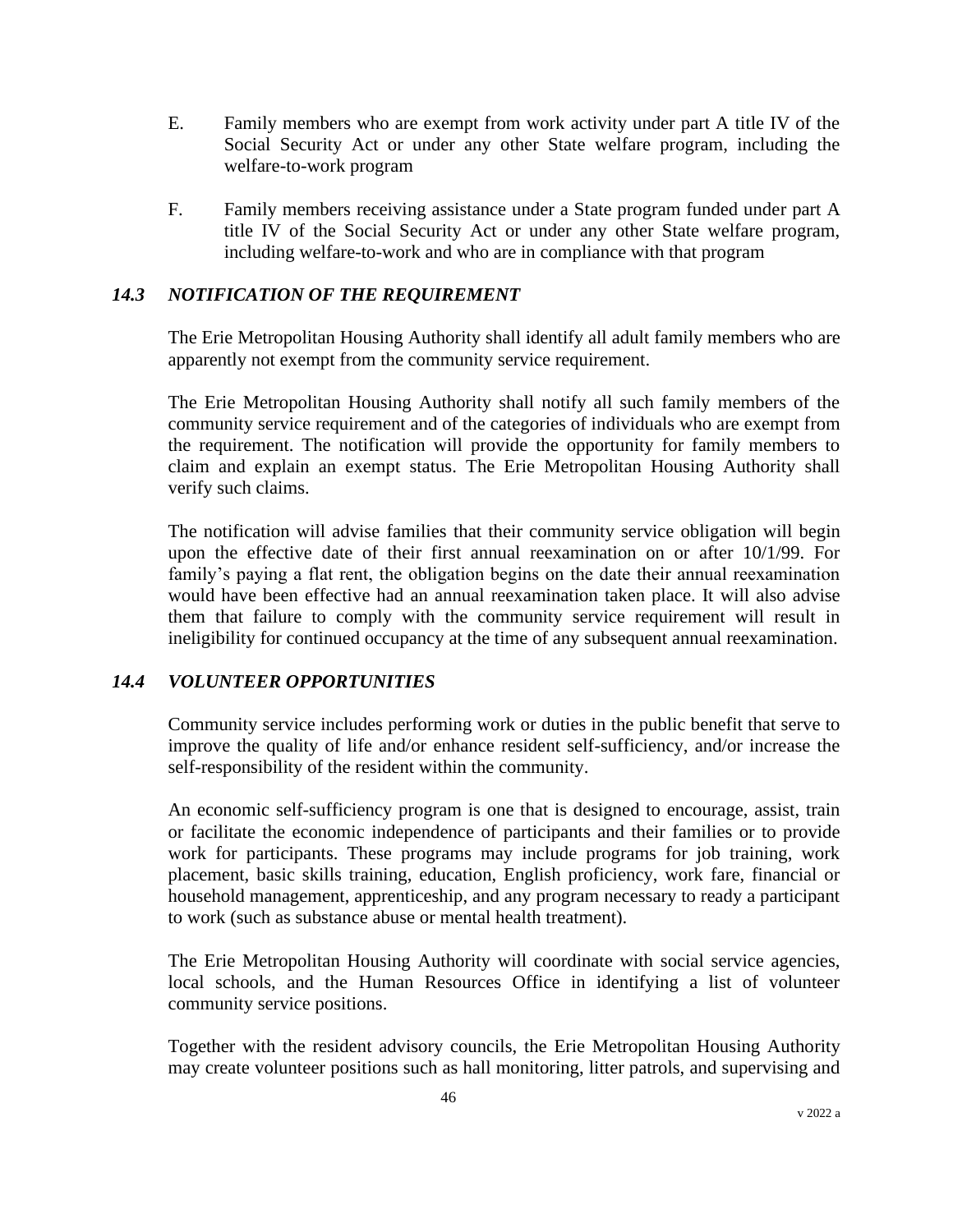record keeping for volunteers.

#### *14.5 THE PROCESS*

At the first annual reexamination on or after October 1, 1999, and each annual reexamination thereafter, the Erie Metropolitan Housing Authority will do the following:

- A. Provide a list of volunteer opportunities to the family members.
- B. Provide information about obtaining suitable volunteer positions.
- C. Provide a volunteer time sheet to the family member. Instructions for the time sheet require the individual to complete the form and have a supervisor date and sign for each period of work.
- D. Assign family members to a volunteer coordinator who will assist the family members in identifying appropriate volunteer positions and in meeting their responsibilities. The volunteer coordinator will track the family member's progress monthly and will meet with the family member as needed to best encourage compliance.
- E. Thirty (30) days before the family's next lease anniversary date, the volunteer coordinator will advise the Erie Metropolitan Housing Authority whether each applicable adult family member is in compliance with the community service requirement.

# *14.6 NOTIFICATION OF NON-COMPLIANCE WITH COMMUNITY SERVICE REQUIREMENT*

The Erie Metropolitan Housing Authority will notify any family found to be in noncompliance of the following:

- A. The family member(s) has been determined to be in noncompliance;
- B. That the determination is subject to the grievance procedure; and
- C. That, unless the family member(s) enter into an agreement to comply, the lease will not be renewed or will be terminated:

#### *14.7 OPPORTUNITY FOR CURE*

The Erie Metropolitan Housing Authority will offer the family member(s) the opportunity to enter into an agreement prior to the anniversary of the lease. The agreement shall state that the family member(s) agrees to enter into an economic self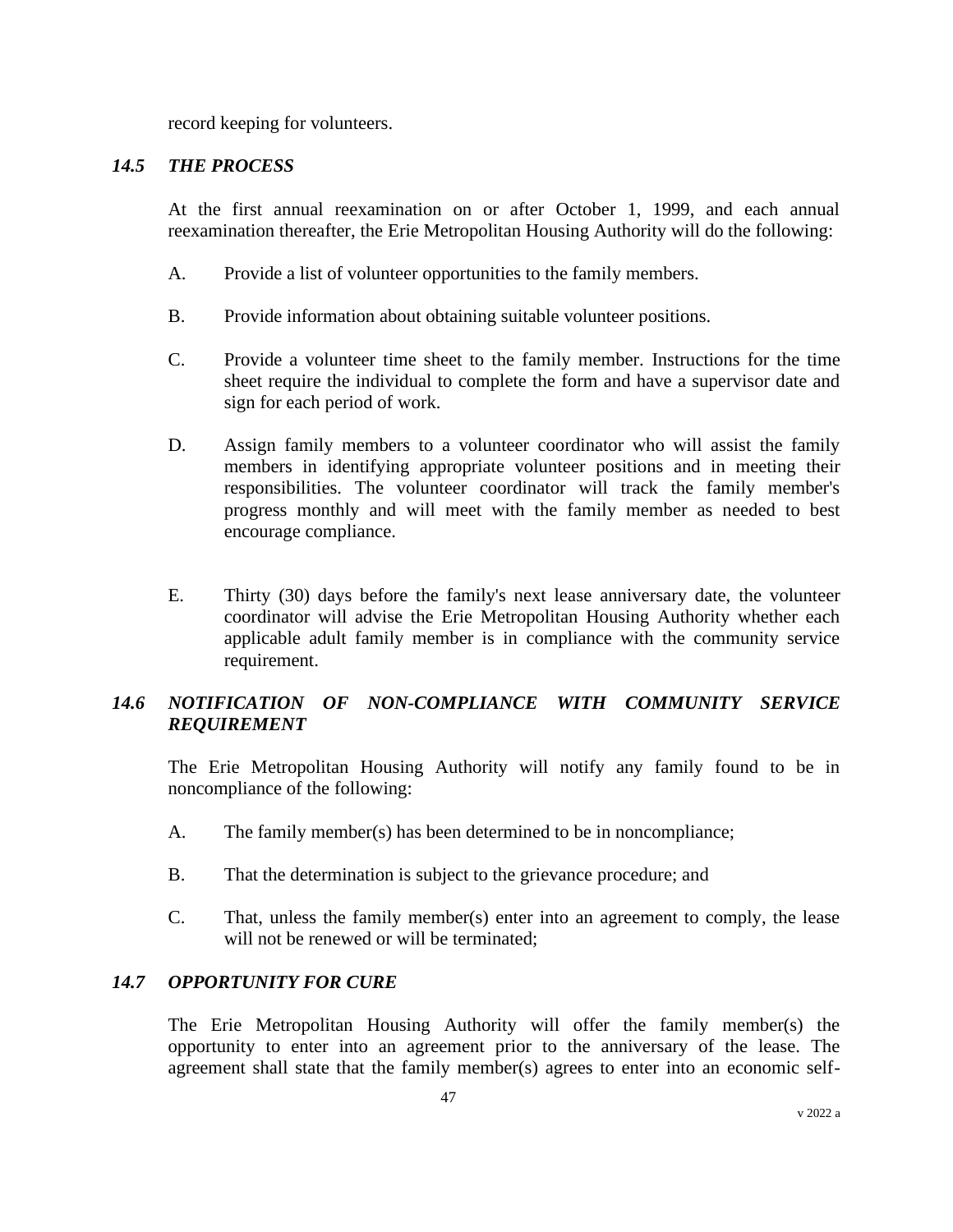sufficiency program or agrees to contribute to community service for as many hours as needed to comply with the requirement over the past 12-month period. The cure shall occur over the 12-month period beginning with the date of the agreement and the resident shall at the same time stay current with that year's community service requirement. The first hours a resident earns goes toward the current commitment until the current year's commitment is made.

The volunteer coordinator will assist the family member in identifying volunteer opportunities and will track compliance on a monthly basis.

If any applicable family member does not accept the terms of the agreement, does not fulfill their obligation to participate in an economic self-sufficiency program, or falls behind in their obligation under the agreement to perform community service by more than three (3) hours after three (3) months, the Erie Metropolitan Housing Authority shall take action to terminate the lease.

# *14.8 TENANT SELF-CERTIFICATION FOR COMMUNITY SERVICE & SELF-SUFFICIENCY*

EMHA **reserves the option to implement** Self-Certification flexibility when verifying Community Service and Self-Sufficiency Requirement (CSSR) Compliance in accordance with PIH Notice 2016-06 & 24 CFR 960.605, 960.607.

# **15.0 RECERTIFICATIONS**

At least annually, the Erie Metropolitan Housing Authority will conduct a reexamination of family income and circumstances. The results of the reexamination determine (1) the rent the family will pay, and (2) whether the family is housed in the correct unit size.

#### *15.1 GENERAL*

The Erie Metropolitan Housing Authority will send a notification letter to the family letting them know that it is time for their annual reexamination, giving them the option of selecting either the flat rent or formula method, and scheduling an appointment if they are currently paying a formula rent. If the family thinks they may want to switch from a flat rent to a formula rent, they should request an appointment. At the appointment, the family can make their final decision regarding which rent method they will choose. The letter also includes, for those families paying the formula method, forms for the family to complete in preparation for the interview. The letter includes instructions permitting the family to reschedule the interview if necessary. The letter tells families who may need to make alternate arrangements due to a disability that they may contact staff to request an accommodation of their needs.

During the appointment, the Erie Metropolitan Housing Authority will determine whether family composition may require a transfer to a different bedroom size unit, and if so, the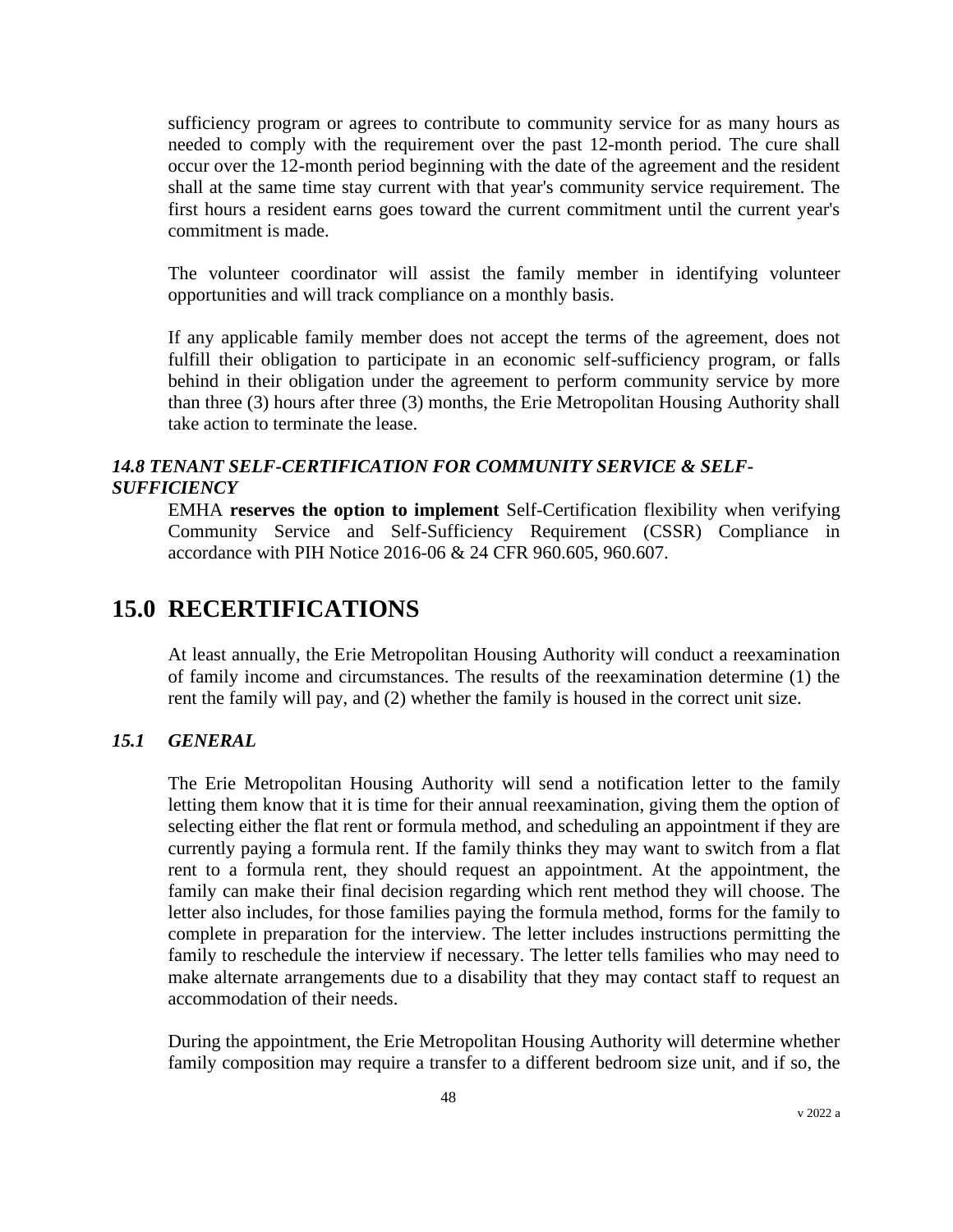family's name will placed on the transfer list.

# *15.2 MISSED APPOINTMENTS*

If the family fails to respond to the letter and fails to attend the interview, a second letter will be mailed. The second letter will advise of a new time and date for the interview, allowing for the same considerations for rescheduling and accommodation as above. The letter will also advise that failure by the family to attend the second scheduled interview will result in the Erie Metropolitan Housing Authority taking eviction actions against the family.

# *15.3 FLAT RENTS*

The annual letter to flat rent payers regarding the reexamination process will state the following:

- A. Each year at the time of the annual reexamination, the family has the option of selecting a flat rent amount in lieu of completing the reexamination process and having their rent based on the formula amount.
- B. The amount of the flat rent
- C. A fact sheet about formula rents that explains the types of income counted, the most common types of income excluded, and the categories allowances that can be deducted from income.
- D. Families who opt for the flat rent will be required to go through the income reexamination process every three years, rather than the annual review they otherwise would undergo.
- E. Families who opt for the flat rent may request to have a reexamination and return to the formula-based method at any time for any of the following reasons:
	- 1. The family's income has decreased.
	- 2. The family's circumstances have changed increasing their expenses for child care, medical care, etc.
	- 3. Other circumstances creating a hardship on the family such that the formula method would be more financially feasible for the family.
- F. The dates upon which the Erie Metropolitan Housing Authority expects to review the amount of the flat rent, the approximate rent increase the family could expect, and the approximate date upon which a future rent increase could become effective.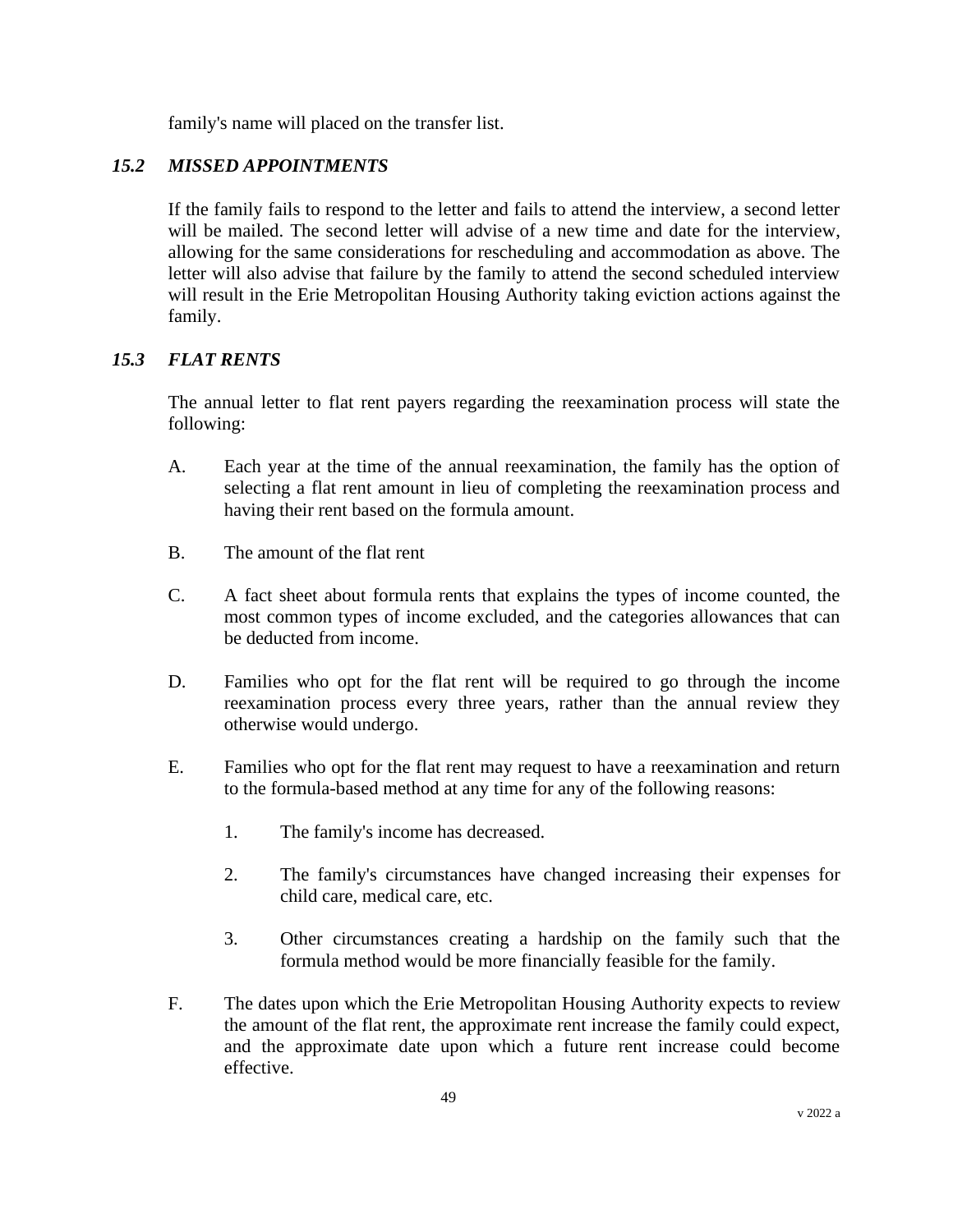- G. The name and phone number of an individual to call to get additional information or counseling concerning flat rents.
- H. A certification for the family to sign accepting or declining the flat rent.

Each year prior to their anniversary date, Erie Metropolitan Housing Authority will send a reexamination letter to the family offering the choice between a flat and a formula rent. The opportunity to select the flat rent is available only at this time. At the appointment, the Erie Metropolitan Housing Authority may assist the family in identifying the rent method that would be most advantageous for the family. If the family wishes to select the flat rent method without meeting with the Erie Metropolitan Housing Authority representative; they may make the selection on the form and return the form to the Erie Metropolitan Housing Authority. In such case, the Erie Metropolitan Housing Authority will cancel the appointment.

# *15.4 THE FORMULA METHOD*

During the interview, the family will provide all information regarding income, assets, expenses, and other information necessary to determine the family's share of rent. The family will sign the HUD consent form and other consent forms that later will be mailed to the sources that will verify the family circumstances.

Upon receipt of verification, the Erie Metropolitan Housing Authority will determine the family's annual income and will calculate their rent as follows.

The total tenant payment is equal to the highest of:

- A. 10% of monthly income;
- B. 30% of adjusted monthly income; or
- C. The welfare rent.

The family will pay the greater of the total tenant payment or the minimum rent of \$25, but never more than the ceiling rent.

# *15.5 STREAMLINED ANNUAL REEXAMINATIONS FOR FIXED SOURCES OF INCOME*

EMHA **reserves the option to implement** a streamlined income determination for any family member with a fixed source of income. (Non-fixed sources of income remain subject to third-party verification.) **If implemented,** fixed-income includes income from: Social Security Payments (SSI & SSDI); Federal, state, local & private pension plans; and other periodic payments received from annuities, insurance policies, retirement funds, disability or death benefits, and other similar types of periodic payments. The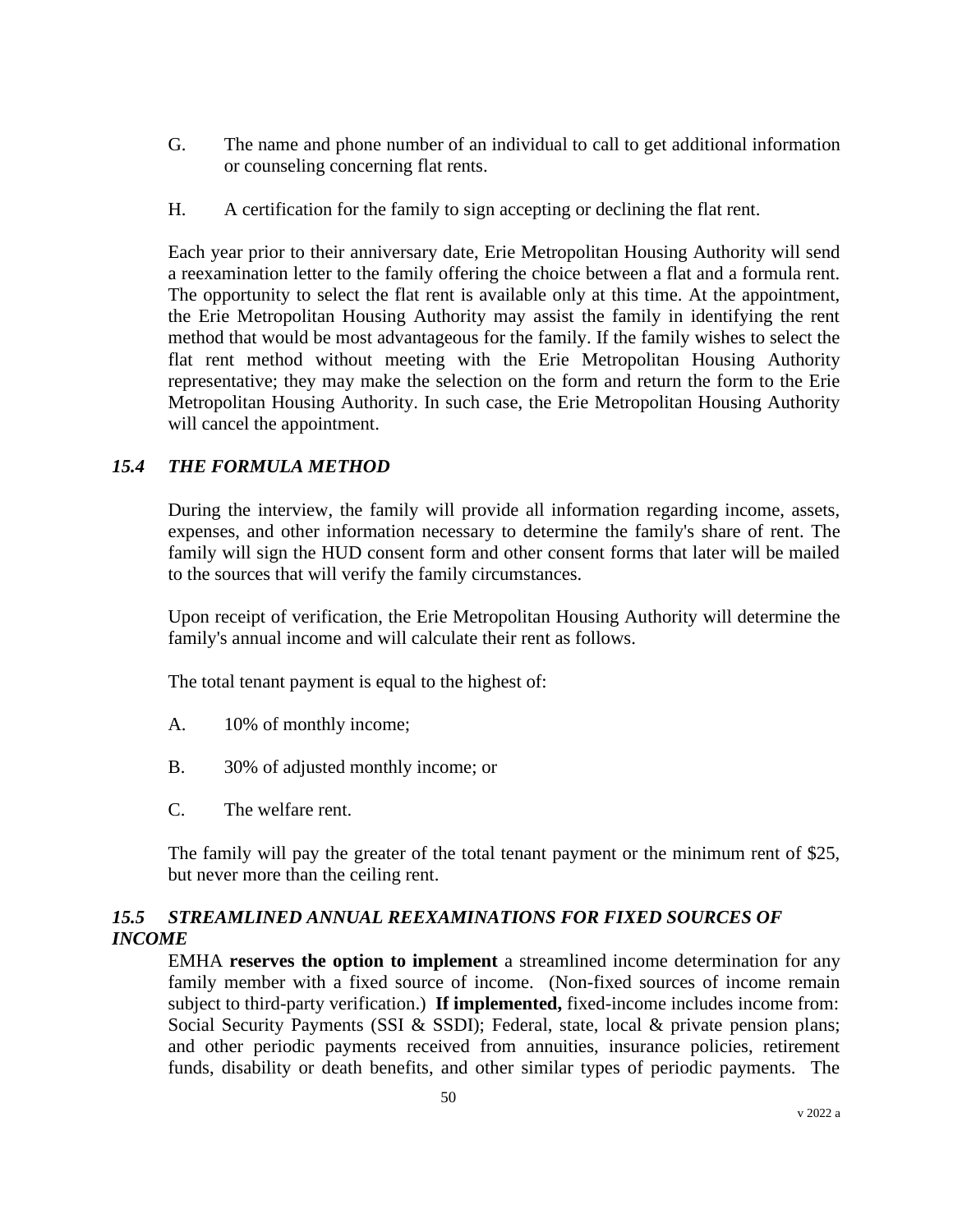streamlined determination will be made by applying a verified cost of living adjustment (COLA) or current rate of interest to the previously verified or adjusted income amount. The COLA or current interest rate applicable to each source of fixed income must be obtained either from a public source or from tenant-provided, third-party generated documentation. EMHA must document how the determination was made that a source of income is fixed. Third-party verification of all income amounts for all family members must be performed at least every three (3) years. All family members' signatures on consent forms required by 24 CFR 5.230 must still be obtained by EMHA. (This implementation option is made available as detailed in PIH Notice 2016-05 and 24 CFR 960.257, 982.516)

## *15.6 EFFECTIVE DATE OF RENT CHANGES FOR ANNUAL REEXAMINATIONS*

The new rent will generally be effective upon the anniversary date with thirty- (30) days' notice of any rent increase to the family.

If the rent determination is delayed due to a reason beyond the control of the family, then any rent increase will be effective the first of the month after the month in which the family receives a 30-day notice of the amount. If the new rent is a reduction and the delay is beyond the control of the family, the reduction will be effective as scheduled on the anniversary date.

If the family caused the delay, then any increase will be effective on the anniversary date. Any reduction will be effective the first of the month after the rent amount is determined.

# *15.7 INTERIM REEXAMINATIONS*

During an interim reexamination, only the information affected by the changes being reported will be reviewed and verified.

Families will not be required to report any increase in income or decreases in allowable expenses between annual reexaminations, if they qualify for exclusion in Section 11.2 (I) (11). Timely reporting of income is considered within ten (10) days.

Families are required to report the following changes to the Erie Metropolitan Housing Authority between regular reexaminations. If the family's rent is being determined under the formula method, these changes will trigger an interim reexamination. The family shall report these changes within ten (10) days of their occurrence.

- A. A member has been added to the family through birth or adoption or courtawarded custody.
- B. A household member is leaving or has left the family unit.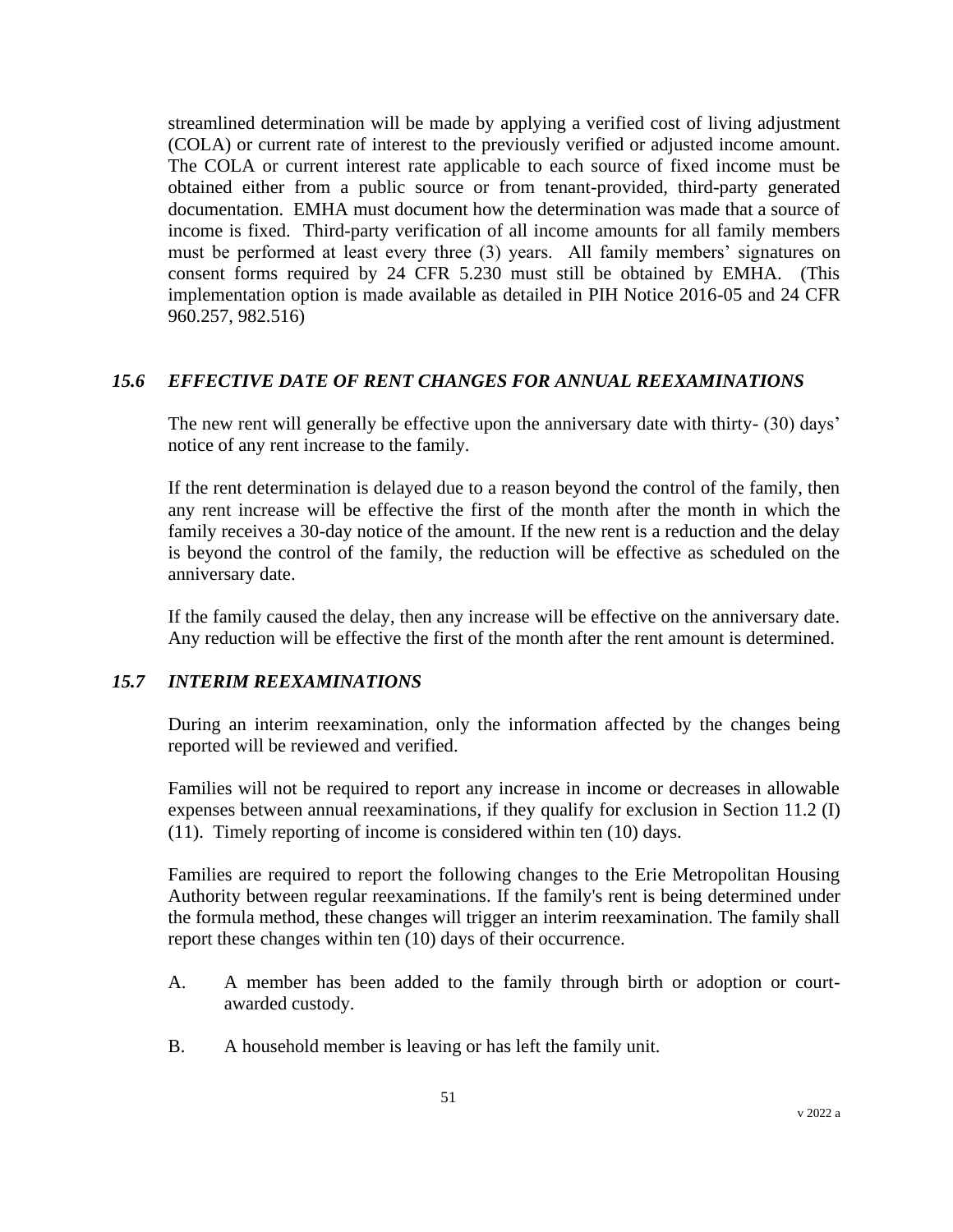In order to add a household member other than through birth or adoption (including a live-in aide), the family must request that the new member be added to the lease. Before adding the new member to the lease, the individual must complete an application form stating their income, assets, and all other information required of an applicant. The individual must provide their Social Security number if they have one and must verify their citizenship/eligible immigrant status. (Their housing will not be delayed due to delays in verifying eligible immigrant status other than delays caused by the family.) The new family member will go through the screening process similar to the process for applicants. The Erie Metropolitan Housing Authority will determine the eligibility of the individual before adding them to the lease. If the individual is found to be ineligible or does not pass the screening criteria, they will be advised in writing and given the opportunity for an informal review. If they are found to be eligible and do pass the screening criteria, their name will be added to the lease. At the same time, if the family's rent is being determined under the formula method, the family's annual income will be recalculated taking into account the circumstances of the new family member. The effective date of the new rent will be in accordance with paragraph below 15.8.

Families are not required to, but may at any time, request an interim reexamination based on a decrease in income, an increase in allowable expenses, or other changes in family circumstances. Upon such request, the Erie Metropolitan Housing Authority will take timely action to process the interim reexamination and recalculate the tenant's rent.

#### *15.8 SPECIAL REEXAMINATIONS*

If a family's income is too unstable to project for twelve (12) months, including families that temporarily have no income (0 renters) or have a temporary decrease in income, the Erie Metropolitan Housing Authority may schedule special reexaminations every sixty (60) days until the income stabilizes and an annual income can be determined.

### *15.9 EFFECTIVE DATE OF RENT CHANGES DUE TO INTERIM OR SPECIAL REEXAMINATIONS*

Unless there is a delay in reexamination processing caused by the family, any rent increase will be effective the first of the second month after the month in which the family receives notice of the new rent amount, as long as the necessary documentation is provided to Erie MHA by the fifteenth  $(15<sup>th</sup>)$  of the month. (Timeliness of documentation submission to be effective the 1st of the following month for an interim re-examination must be provided by the 15th of the month, and documentation submitted after the 15th of the month may delay the effective date beyond the 1st of the following month to the next month.) If the family causes a delay, then the rent increase will be effective on the date it would have been effective had the process not been delayed (even if this means a retroactive increase).

If the new rent is a reduction and any delay is beyond the control of the family, the reduction will be effective the first of the month after the interim reexamination should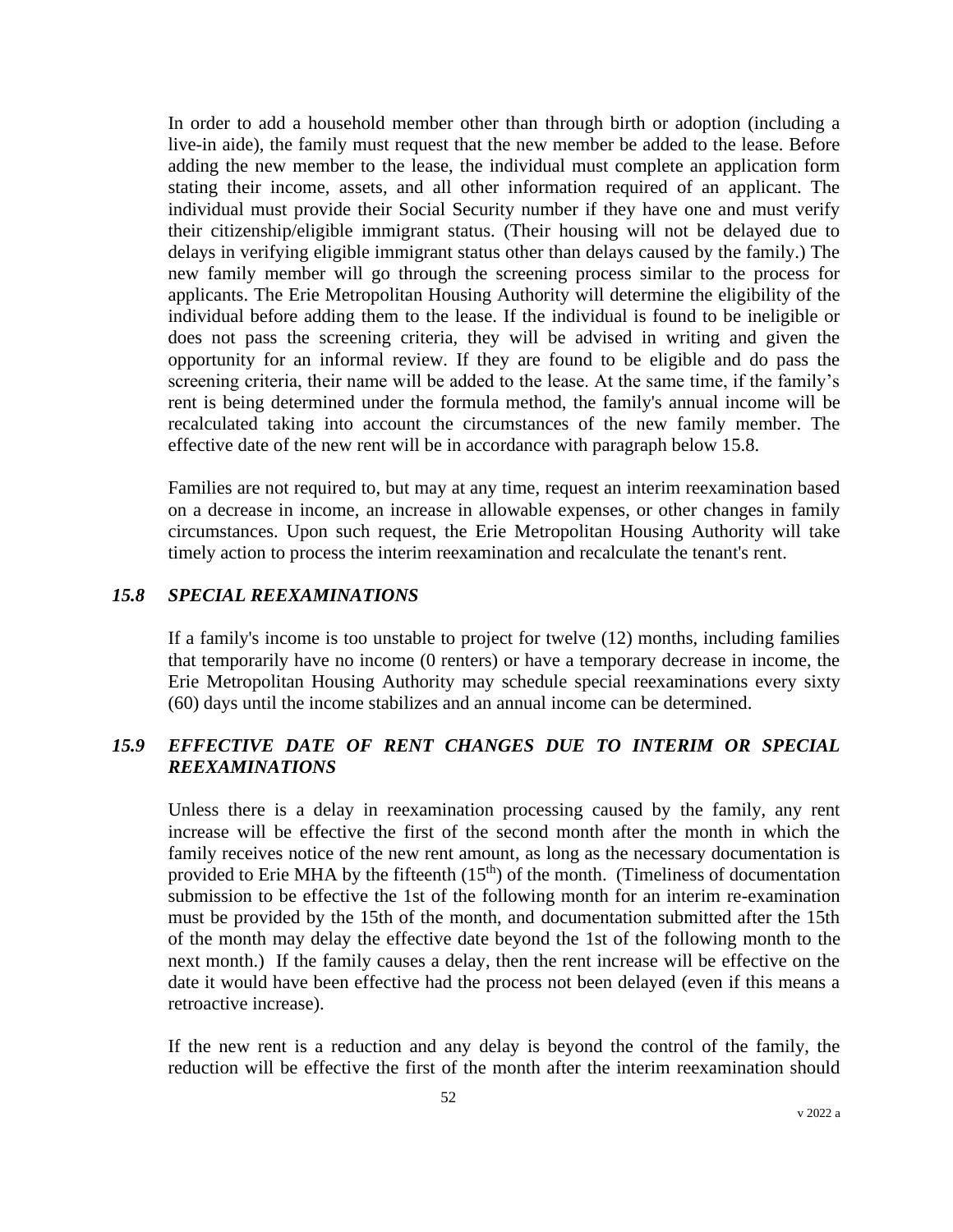have been completed.

If the new rent is a reduction and the family caused the delay or did not report the change in a timely manner, the change will be effective the first of the month after the rent amount is determined. Timely reporting of income and family composition changes is considered within ten (10) days.

# **16.0 UNIT TRANSFERS**

# *16.1 OBJECTIVES OF THE TRANSFER POLICY*

The objectives of the Transfer Policy include the following:

- A. To address emergency situations.
- B. To fully utilize available housing resources while avoiding overcrowding by insuring that each family occupies the appropriate size unit.
- C. To facilitate relocation when required for modernization or other management purposes.
- D. To facilitate relocation of families with inadequate housing accommodations.
- E. To provide an incentive for families to assist in meeting the Erie Metropolitan Housing Authority's deconcentration goal.
- F. To eliminate vacancy loss and other expense due to unnecessary transfers.

# *16.2 CATEGORIES OF TRANSFERS*

Category 1: Emergency transfers. These transfers are necessary when conditions pose an immediate threat to the life, health, or safety of a family or one of its members. Such situations may involve those under VAWA protections, defects of the unit or the building in which it is located, the health condition of a family member, a hate crime, the safety of witnesses to a crime, or a law enforcement matter particular to the neighborhood.

Category 2: Immediate administrative transfers. These transfers are necessary in order to permit a family needing accessible features to move to a unit with such a feature or to enable modernization work to proceed.

Category 3: Regular administrative transfers. These transfers are made to offer incentives to families willing to help meet certain Erie Metropolitan Housing Authority occupancy goals, to correct occupancy standards where the unit size is inappropriate for the size and composition of the family, to allow for non-emergency but medically advisable transfers,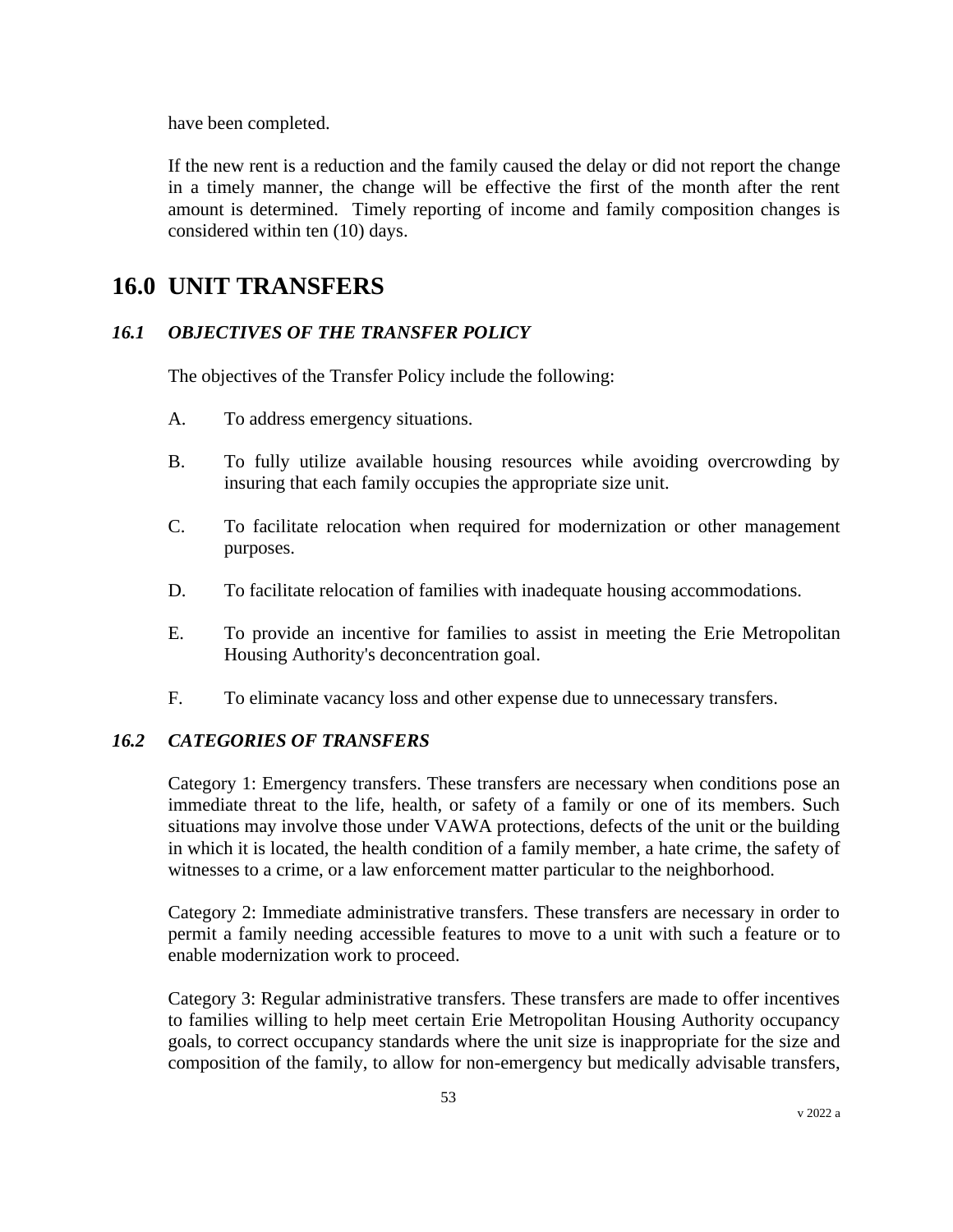and other transfers approved by the Erie Metropolitan Housing Authority when a transfer is the only or best way of solving a serious problem. These transfers are also made to accommodate working families who need to be close to their place of employment.

## *16.3 DOCUMENTATION*

When the transfer is at the request of the family, the family may be required to provide third party verification of the need for the transfer.

## *16.4 INCENTIVE TRANSFERS*

Transfer requests will be encouraged and approved for families who live in a development where their income category (below or above 30% of area median) predominates and wish to move to a development where their income category does not predominate.

Families living in multifamily developments have the opportunity to transfer to scatteredsite housing. Families approved for such transfers will meet the following eligibility criteria:

- A. Have been a tenant for three years;
- B. For a minimum of one year, at least one adult family member is enrolled in an economic self-sufficiency program or is working at least thirty-five (35) hours per week, the adult family members are 62 years of age or older or are disabled or are the primary care givers to others with disabilities;
- C. Adult members who are required to perform community service have been current in these responsibilities since the inception of the requirement or for one year whichever is less;
- D. The family is current in the payment of all charges owed the Erie Metropolitan Housing Authority and has not paid late rent for at least one year;
- E. The family passes a current housekeeping inspection and does not have any record of housekeeping problems during the last year;
- F. The family has not materially violated the lease over the past two years by disturbing the peaceful enjoyment of their neighbors, by engaging in criminal or drug-related activity, or by threatening the health or safety of tenants or Housing Authority staff.
- G. Participates in a series of classes conducted by the Erie Metropolitan Housing Authority on basic home and yard care.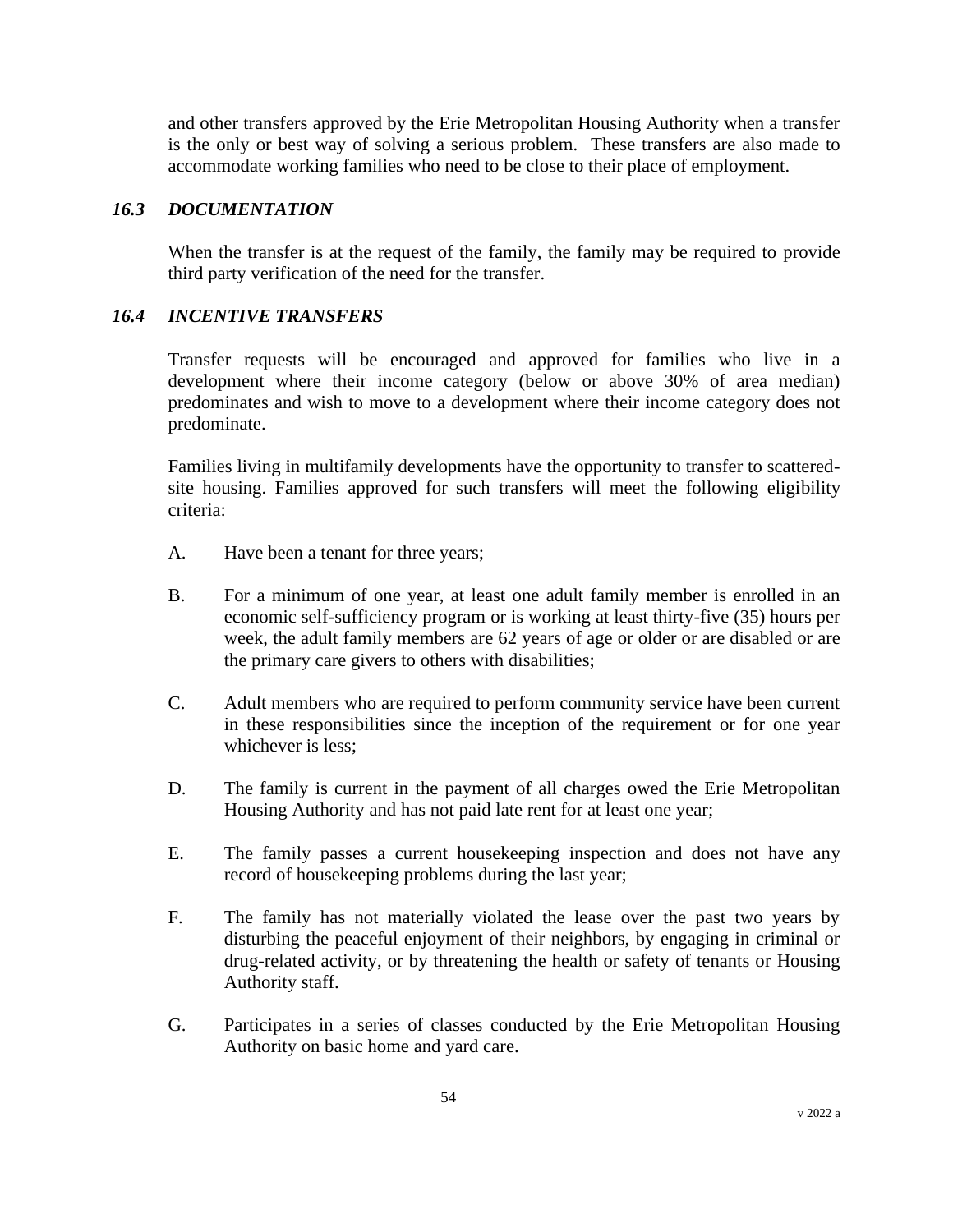#### *16.5 PROCESSING TRANSFERS*

Transfers on the waiting list will be sorted by the above categories and within each category by date and time.

Transfers in Category 1 and 2 will be housed ahead of any other families, including those on the applicant waiting list. Transfers in Category 1 will be housed ahead of transfers in Category 2.

Transfers in Category 3 will be housed along with applicants for admission at a ratio of one transfer for every seven admissions.

Upon offer and acceptance of a unit, the family will execute all leasing documents and pay any rent and/or security deposit within two (2) days of being informed the unit is ready to rent. The family will be allowed seven (7) days to complete a transfer. The family will be responsible for paying rent at the old unit as well as the new unit for any period of time they have possession of both. The prorated rent and other charges (key deposit and any additional security deposit owing) must be paid at the time of lease execution.

The following is the policy for the rejection of an offer to transfer:

- A. If the family rejects with good cause any unit offered they would not lose their place on the transfer waiting list.
- B. If the transfer is being made at the request of the Erie Metropolitan Housing Authority and the family rejects two offers without good cause, the Erie Metropolitan Housing Authority will take action to terminate their tenancy. If the reason for the transfer is that the current unit is too small to meet the Erie Metropolitan Housing Authority's optimum occupancy standards, the family may request in writing to stay in the unit without being transferred so long as their occupancy will not exceed two people per living/sleeping room.
- C. If the transfer is being made at the family's request and the rejected offer provides deconcentration incentives, the family will maintain their place on the transfer list and will not otherwise be penalized.
- D. If the transfer is being made at the family's request, the family may, without good cause and without penalty, turn down one offer that does not include deconcentration incentives. After turning down a second such offer without good cause, the family's name will be removed from the transfer list.

#### *16.6 COST OF THE FAMILY'S MOVE*

The cost of the transfer generally will be borne by the family in the following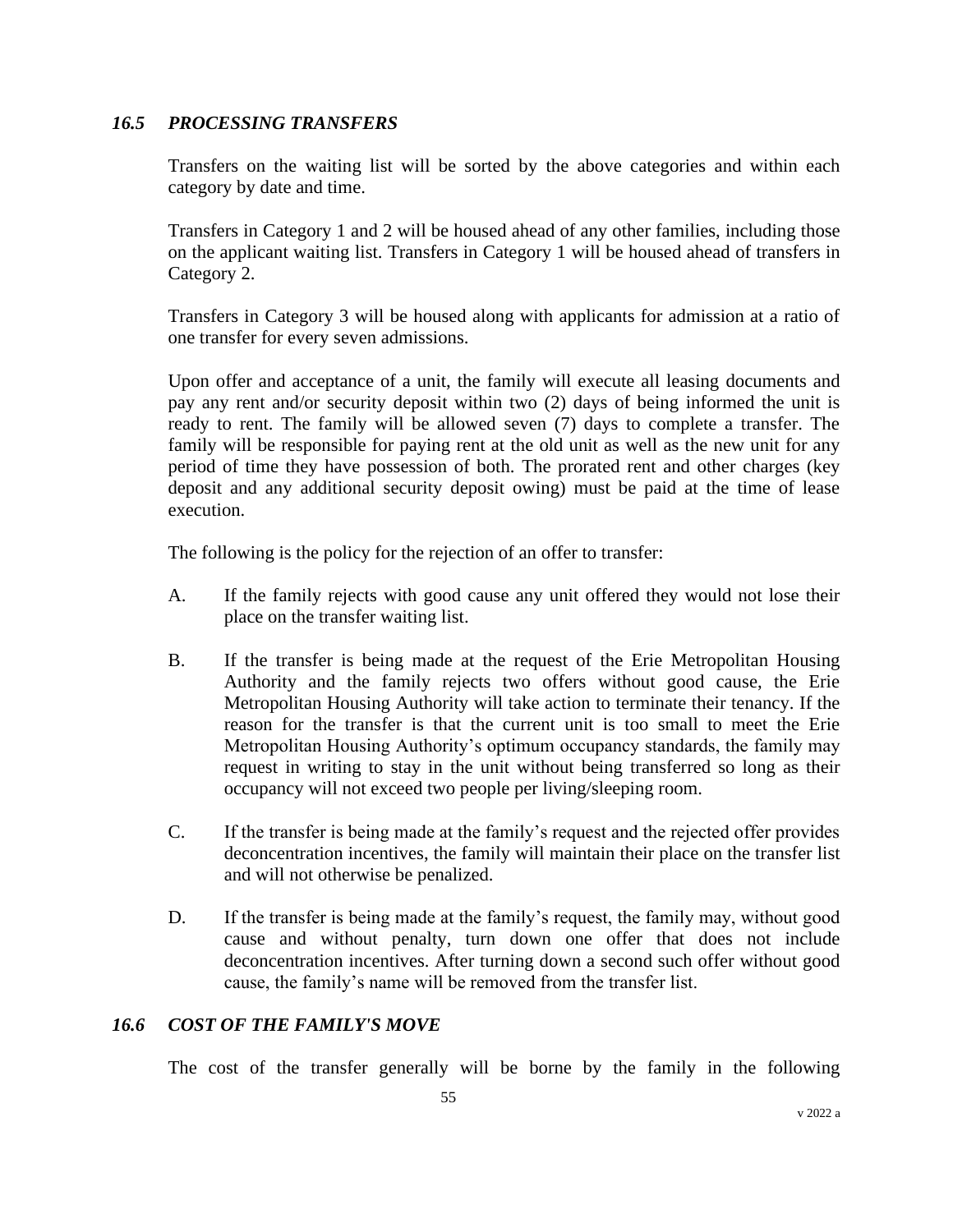circumstances:

- A. When the transfer is made at the request of the family or by others on behalf of the family (i.e. by the police);
- B. When the transfer is needed to move the family to an appropriately sized unit, either larger or smaller;
- C. When the transfer is necessitated because a family with disabilities needs the accessible unit into which the transferring family moved (The family without disabilities signed a statement to this effect prior to accepting the accessible unit); or
- D. When the transfer is needed because action or inaction by the family caused the unit to be unsafe or uninhabitable.
- E. When the transfer is needed because of the tenant's request for an emergency transfer related to VAWA 2013 protections.

The cost of the transfer will be borne by the Erie Metropolitan Housing Authority in the following circumstances:

- A. When the transfer is needed in order to carry out rehabilitation activities; or
- B. When action or inaction by the Erie Metropolitan Housing Authority has caused the unit to be unsafe or inhabitable.

The responsibility for moving costs in other circumstances will be determined on a case by case basis.

#### *16.7 TENANTS IN GOOD STANDING*

When the transfer is at the request of the family, it will not be approved unless the family is in good standing with the Erie Metropolitan Housing Authority. This means the family must be in compliance with their lease, current in all payments to the Housing Authority, not have paid late rent for at least one year , and must pass a housekeeping inspection.

#### *16.8 TRANSFER REQUESTS*

A tenant may request a transfer at any time by completing a transfer request form. In considering the request, the Erie Metropolitan Housing Authority may request a meeting with the tenant to better understand the need for transfer and to explore possible alternatives. The Erie Metropolitan Housing Authority will review the request in a timely manner and if a meeting is desired, it shall contact the tenant within ten (10) business days of receipt of the request to schedule a meeting.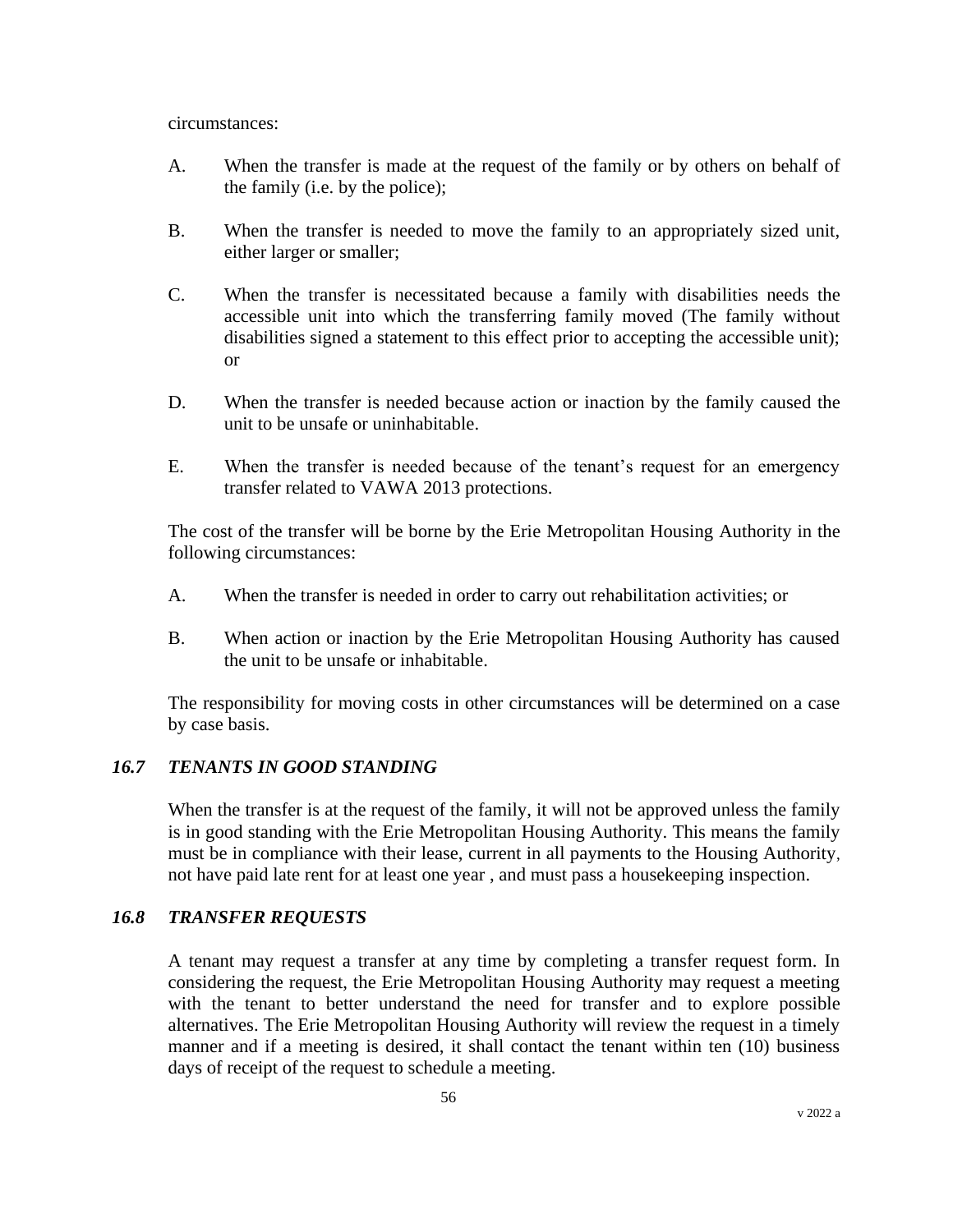The Erie Metropolitan Housing Authority will grant or deny the transfer request in writing within ten (10) business days of receiving the request or holding the meeting, whichever is later.

If the transfer is approved, the family's name will be added to the transfer waiting list.

If the transfer is denied, the denial letter will advise the family of their right to utilize the grievance procedure.

# *16.9 RIGHT OF THE ERIE METROPOLITAN HOUSING AUTHORITY IN TRANSFER POLICY*

The provisions listed above are to be used as a guide to insure fair and impartial means of assigning units for transfers. It is not intended that this policy will create a property right or any other type of right for a tenant to transfer or refuse to transfer.

# **17.0 INSPECTIONS**

An authorized representative of the Erie Metropolitan Housing Authority and an adult family member will inspect the premises prior to commencement of occupancy. A written statement of the condition of the premises will be made, all equipment will be provided, and the statement will be signed by both parties with a copy retained in the Erie Metropolitan Housing Authority file and a copy given to the family member. An authorized Erie Metropolitan Housing Authority representative will inspect the premises at the time the resident vacates and will furnish a statement of any charges to be made provided the resident turns in the proper notice under State law. The resident's security deposit can be used to offset against any Erie Metropolitan Housing Authority damages to the unit.

#### *17.1 MOVE-IN INSPECTIONS*

The Erie Metropolitan Housing Authority and an adult member of the family will inspect the unit prior to signing the lease. Both parties will sign a written statement of the condition of the unit. A copy of the signed inspection will be given to the family and the original will be placed in the tenant file.

#### *17.2 ANNUAL INSPECTIONS*

The Erie Metropolitan Housing Authority will inspect each public housing unit annually to ensure that each unit meets the Erie Metropolitan Housing Authority's housing standards. Work orders will be submitted and completed to correct any deficiencies.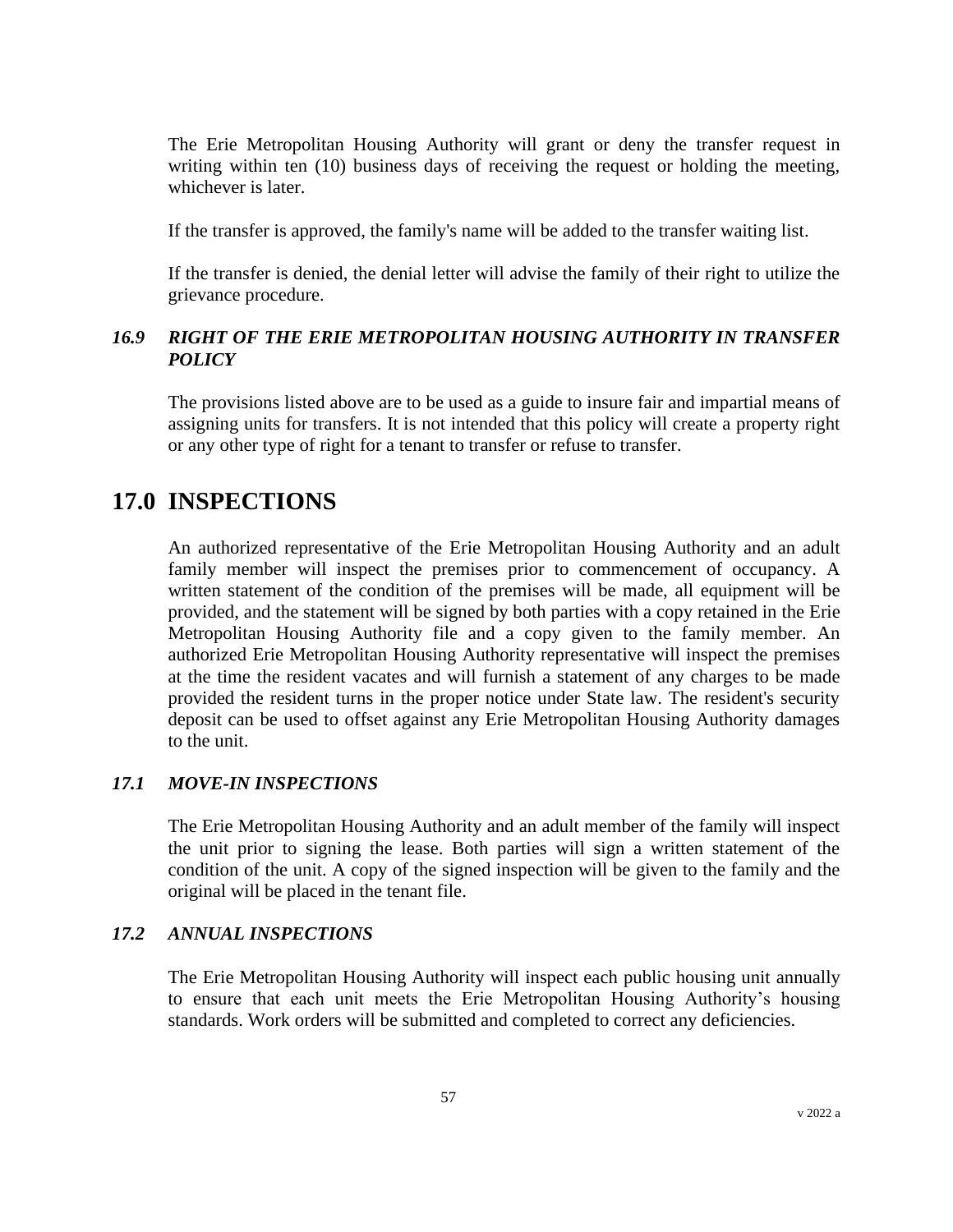#### *17.3 PREVENTATIVE MAINTENANCE INSPECTIONS*

This is generally conducted along with the annual inspection. This inspection is intended to keep items in good repair. It checks weatherization; checks the condition of the smoke detectors, water heaters, furnaces, automatic thermostats and water temperatures; checks for leaks; and provides an opportunity to change furnace filters and provide other minor servicing that extends the life of the unit and its equipment.

#### *17.4 SPECIAL INSPECTIONS*

A special inspection may be scheduled to enable HUD or others to inspect a sample of the housing stock maintained by the Erie Metropolitan Housing Authority.

#### *17.5 HOUSEKEEPING INSPECTIONS*

Generally, at the time of annual reexamination, or at other times as necessary, the Erie Metropolitan Housing Authority will conduct a housekeeping inspection to ensure the family is maintaining the unit in a safe and sanitary condition.

#### *17.6 NOTICE OF INSPECTION*

For inspections defined as annual inspections, preventative maintenance inspections, special inspections, and housekeeping inspections the Erie Metropolitan Housing Authority will give the tenant at least twenty-four (24) hours written notice.

#### *17.7 EMERGENCY INSPECTIONS*

If any employee and/or agent of the Erie Metropolitan Housing Authority have reason to believe that an emergency exists within the housing unit, the unit can be entered without notice. The person(s) that enters the unit will leave a written notice to the resident that indicates the date and time the unit was entered and the reason why it was necessary to enter the unit.

#### *17.8 PRE-MOVE-OUT INSPECTIONS*

When a tenant gives notice that they intend to move, the Erie Metropolitan Housing Authority will offer to schedule a pre-move-out inspection with the family. The inspection allows the Erie Metropolitan Housing Authority to help the family identify any problems which, if left uncorrected, could lead to vacate charges. This inspection is a courtesy to the family and has been found to be helpful both in reducing costs to the family and in enabling the Erie Metropolitan Housing Authority to ready units more quickly for the future occupants.

#### *17.9 MOVE-OUT INSPECTIONS*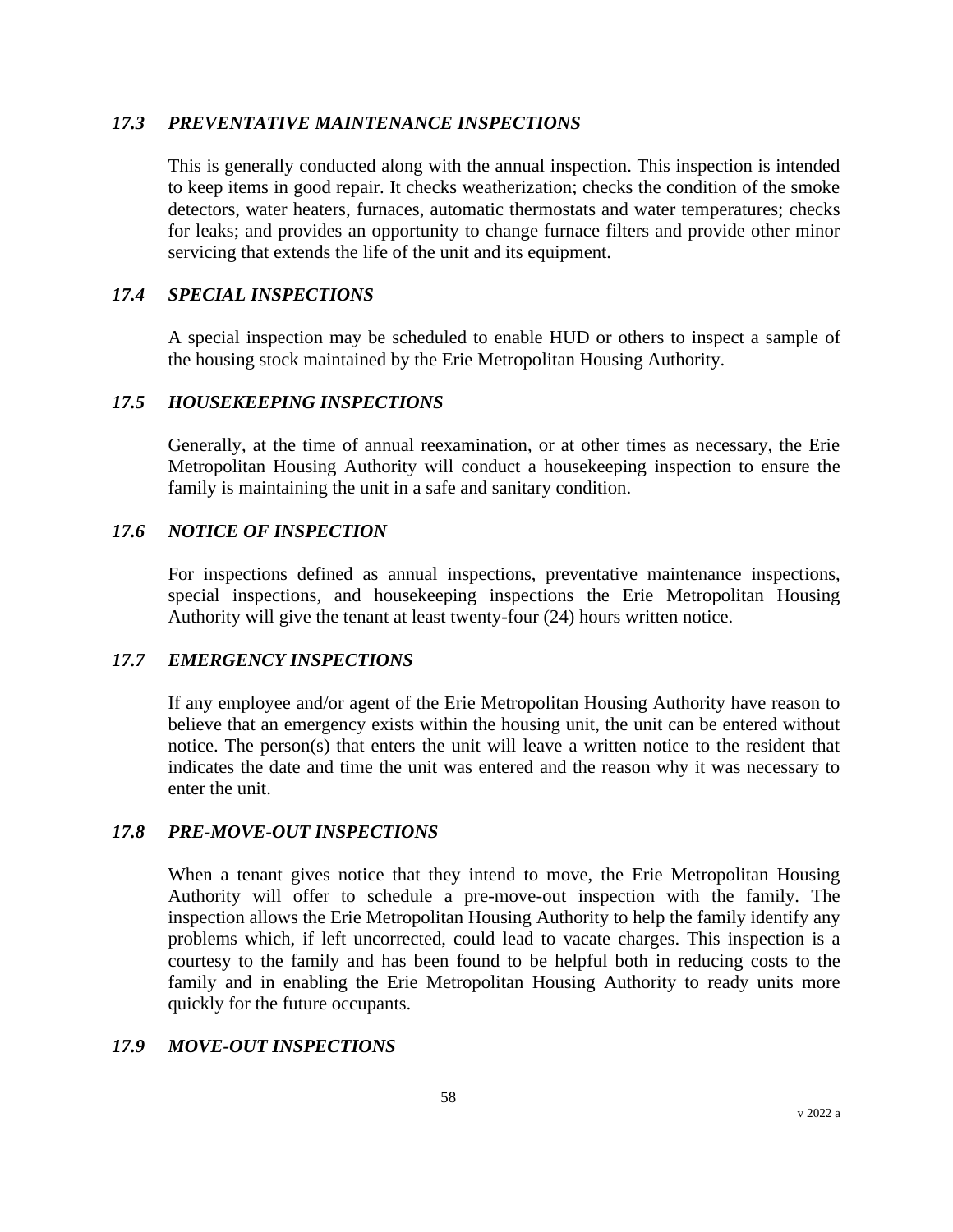The Erie Metropolitan Housing Authority conducts the move-out inspection after the tenant vacates to assess the condition of the unit and determine responsibility for any needed repairs. When possible, the tenant is notified of the inspection and is encouraged to be present. This inspection becomes the basis for any claims that may be assessed against the security deposit.

# **18.0 PET POLICY**

#### *18.1 EXCLUSIONS*

This policy does not apply to animals that are used to assist persons with disabilities. Assistive animals are allowed in all public housing facilities with no restrictions other than those imposed on all tenants to maintain their units and associated facilities in a decent, safe, and sanitary manner and to refrain from disturbing their neighbors.

The rules regarding pets only apply to residents and resident pet owners. These rules are not to be construed as changing in any way the policy of visiting animals or animals that assist handicapped residents. Persons visiting residents shall, if they bring a pet, be the responsibility of the resident.

#### *18.2 DEFINITION OF "PET"*

A pet is defined as a smaller domesticated animal, such as a dog, cat, bird, rodent, fish or other animal that is traditionally kept in the home for pleasure rather than commercial purposes. Reptiles, except turtles, are excluded from this definition.

#### *18.3 APPROVAL*

All residents residing in public housing shall be permitted to own or keep a pet but must register the pet with the Housing Authority before moving a pet into their unit. The resident must show evidence of both the physical and mental ability to care for the pet.

Dogs and cats must be neutered or spayed with a Veterinarian report supplied verifying the operation. All pets must have all County and/or City licenses and records of vaccinations and inoculations. These are to be renewed annually and copies to be kept in the resident's file.

#### *18.4 TYPES AND NUMBER OF PETS*

Residents shall be permitted to keep only one dog or cat that when fully matured shall not exceed twenty (20) pounds, birds in cages not to exceed 10 cubic feet, or fish in an aquarium not to exceed thirty gallons.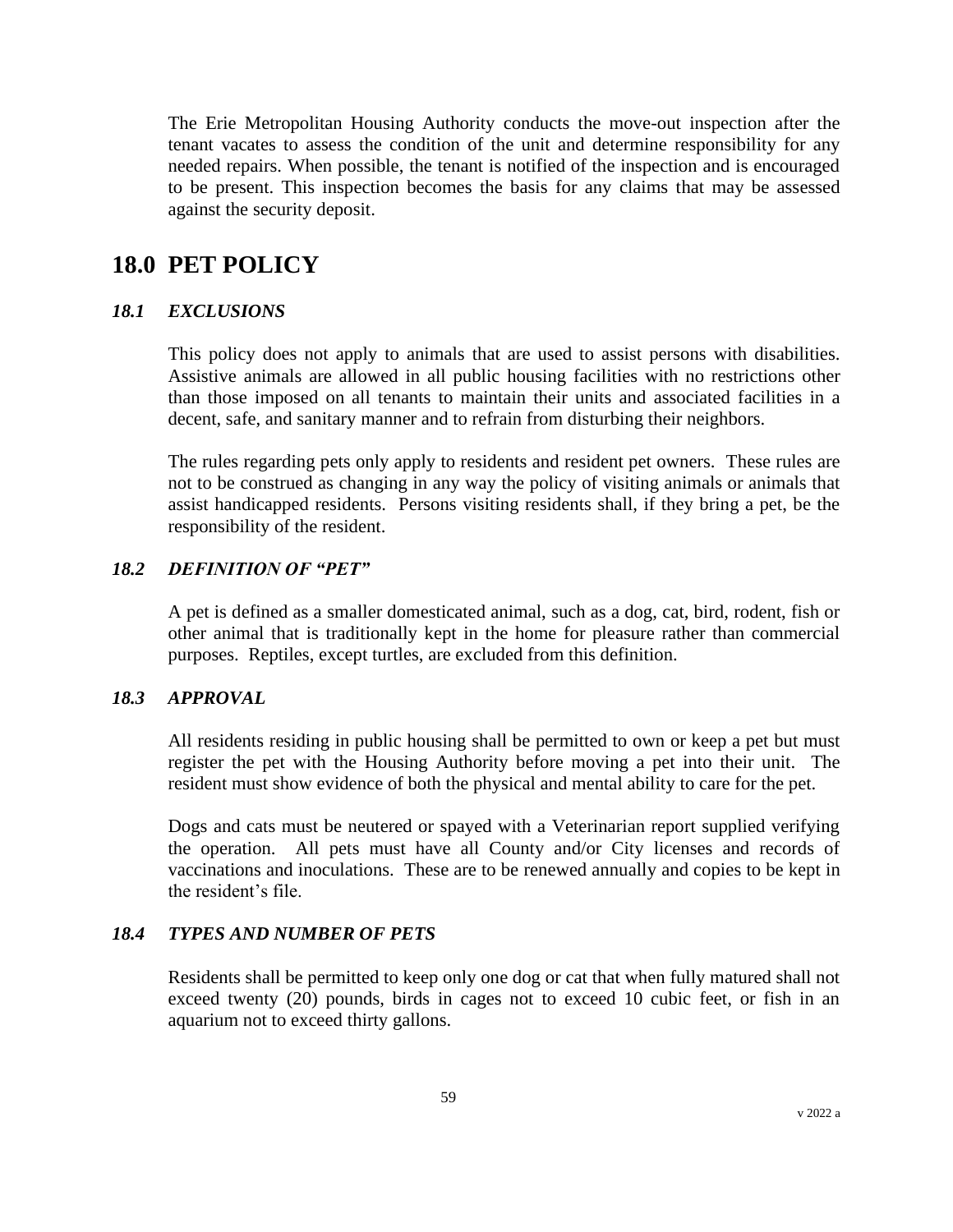Animals deemed to be potentially harmful to the health or safety of others, including attack or fight trained dogs, will not be allowed.

# *18.5 NUISANCE OR THREAT TO HEALTH OR SAFETY*

Residents shall keep their pet inside their apartment at all times except as necessary to take the pet out. When outside of their apartment, residents shall keep their pet on a leash or in an appropriate container and the pet shall be accompanied by and under the direct control of the resident at all times.

The pet and its living quarters must be maintained in a manner to prevent odors and any other unsanitary conditions in the owner's unit and surrounding areas.

# *18.6 PET SECURITY DEPOSIT*

The resident must provide a pet security deposit of \$200 at the time of registering a pet. This amount may be periodically revised by Management, if necessary, but will never exceed \$300. If the deposit is increased, the increase will be charged at \$10 per month until paid in full. In addition should damage be done to the residence or to any public area of the Housing Authority, other than those designated by Management for pet use, shall be the responsibility of the resident. The deposit is refundable when the pet or the family vacates the unit, less any amounts owed due to damage beyond normal wear and tear.

# *18.7 EXERCISE AREAS (WHERE APPLICABLE)*

Management will designate space to be used exclusively for the purpose of walking pets. A curb rule shall be in effect at all times. Pet owners shall be responsible for immediate clean-up after exercising their pet. A scoop for that purpose is to be owned by each resident pet owner. Management will place a receptacle in the exercise areas where pet waste is to be placed after bagged and tied in a plastic bag.

Should an accident occur in any area other than an exercise area, the resident shall be responsible for immediately cleaning up after the pet and shall notify Management immediately after the accident had been cleaned.

# *18.8 HOUSEKEEPING*

Litter is to be stirred, cleaned and replaced on a basis frequently enough that odor does not occur. No pet feces is to be put in the toilet. It must be bagged and placed in the dumpster (It is not to be thrown down the garbage chute at the high-rise).

All apartments having pets must be sprayed for fleas on a monthly basis at the expense of the owner. In addition to spraying the apartment for fleas, the pet is to be dipped periodically to rid it of fleas.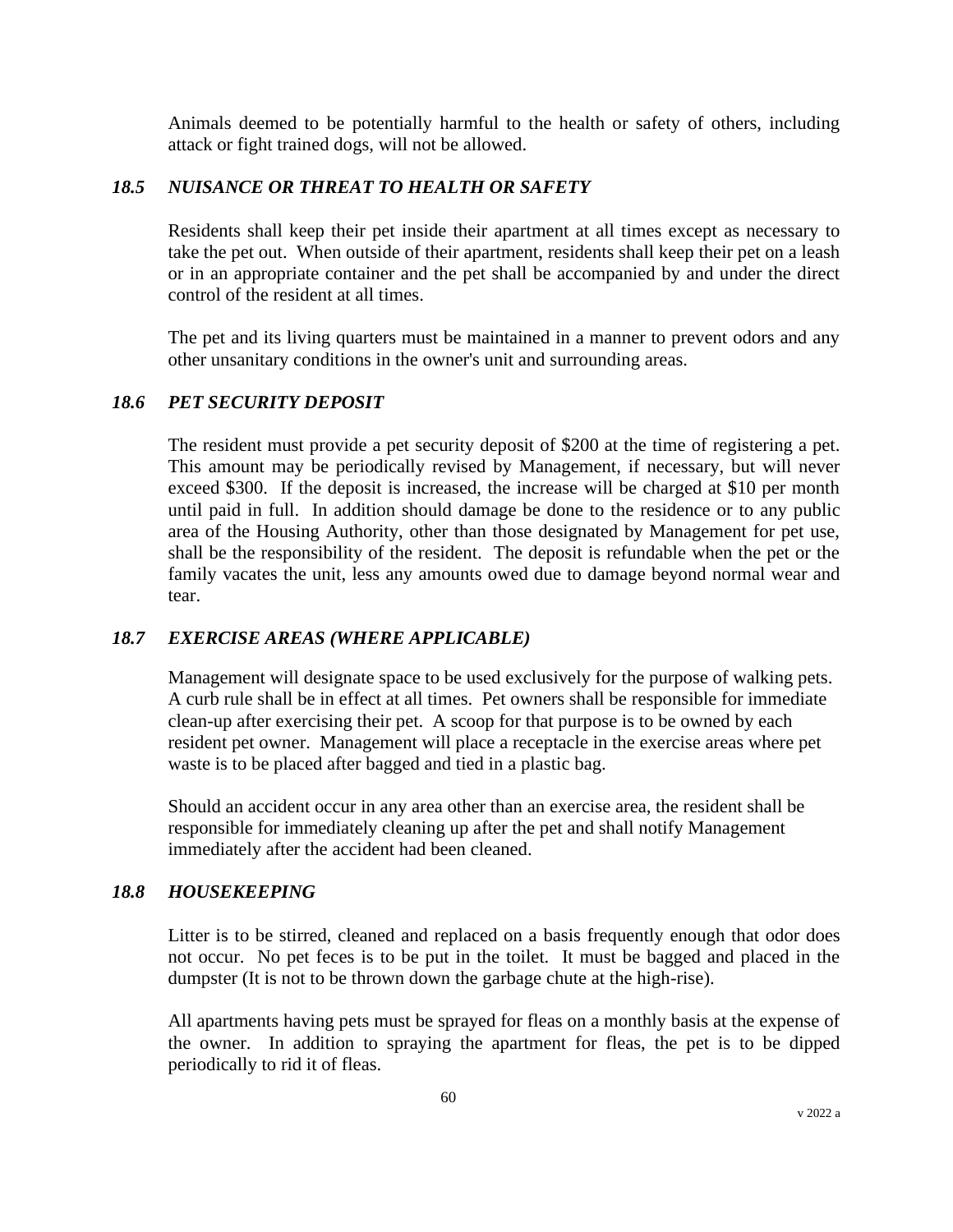### *18.9 EMERGENCY CARE OF ANIMALS*

Pets must supply to Management an affidavit of agreement, with the names of two people who will be willing to assume immediate responsibility for the pet in case of emergency. In cases of emergencies where Management is unable to reach one of the back-up persons, pet owner agrees to allow Management to have the pet removed by the City of Sandusky animal control officer or other public or quasi-public authority to a Veterinarian of Management's choice. All fees and costs shall be borne by the pet owner.

In such cases of an emergency, the owner/resident, his or her agent, estate, or family, within five days, make arrangements with holder of said pet as to its disposition and shall be responsible for all obligations, financial or other, for actions taken on behalf of the pet owner or for the well-being of the pet.

## *18.10 PET VIOLATION NOTICE*

If a pet becomes annoying or in any other way a nuisance to other residents or to the apartment operations, or if a pet becomes a safety, welfare or health hazard to other residents or the owner, Management will sent a pet violation notice to the owner. The notice will have a statement requiring the pet owner to correct the violation (including removal of the pet, if appropriate), or to request a meeting within ten days and a statement indicating that failure to act within ten days or to appear at a scheduled meeting may result in pet removal or termination of the tenancy procedures. The resident will have the right to have a third party of his/her choice at the pet violation meeting.

If the pet owner and housing manager are unable to resolve the pet violation or if Management determines that the pet owner has failed to correct the pet rule violation within the time specified, Management may serve written notice on the pet owner. The notice will contain a summary of the facts, a statement that the pet must be removed within ten days of the notice and a statement indicating that failure to remove the pet may result in institution of proceedings to terminate the pet owner's tenancy.

#### *18.11 COOPERATION OF RESIDENT PET OWNER AND MANAGEMENT*

For this program to work effectively, there must be full cooperation and understanding of all rules and regulations by both pet owner and Management. To this end, copies of these rules shall be given to each resident and a lease addendum will be executed by the resident indicating that they agree to comply with the rules.

# **19.0 SMOKE-FREE HOUSING POLICY**

Erie Metropolitan Housing Authority's Board approved the smoke free housing policy as of April 5, 2017, following the public meeting regarding the agency's annual plan. Erie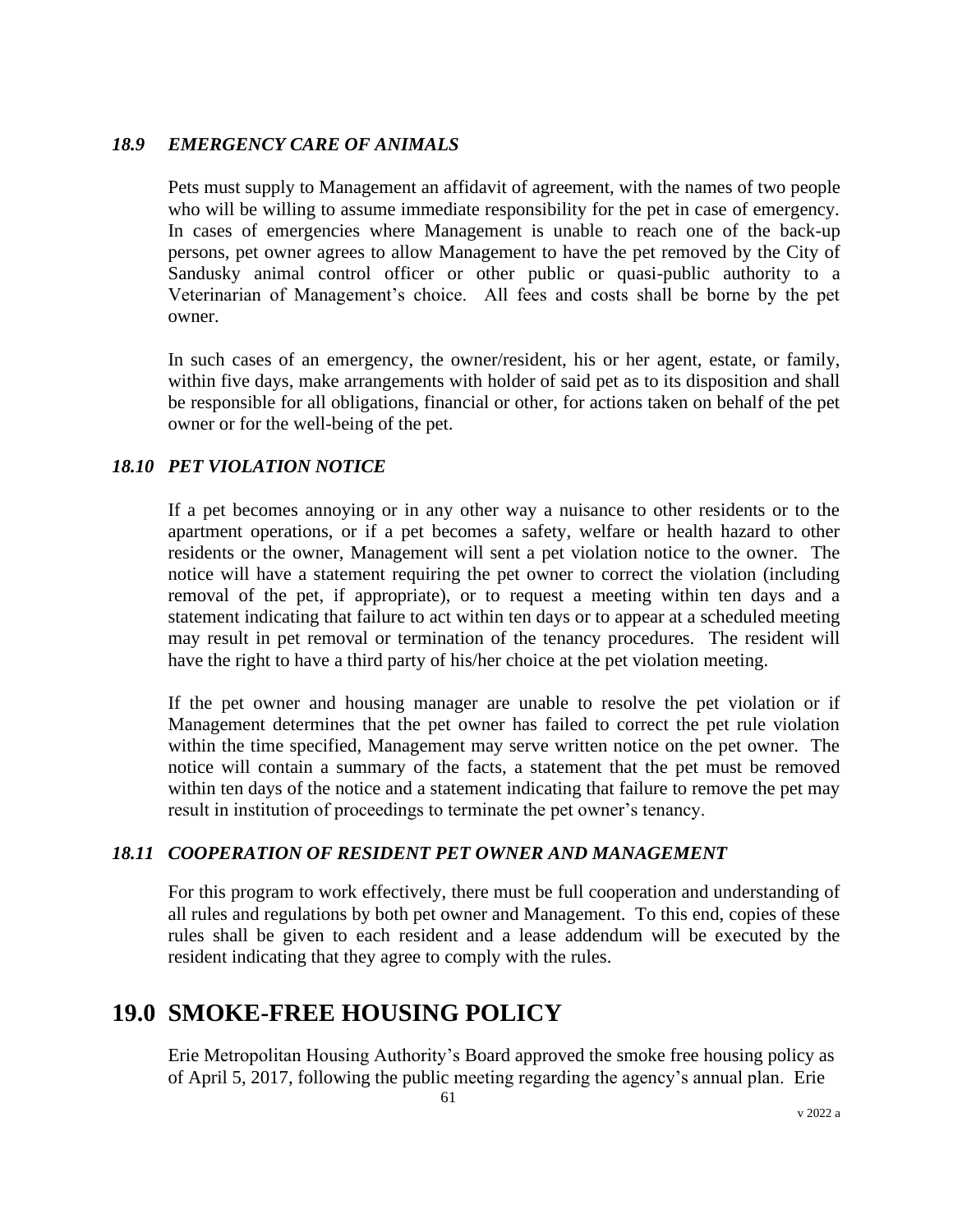MHA (Property Manager / Owner) incorporates the following addendum into its lease to maintain compliance with the Final Rule published by the United States Department of Housing and Urban Development in the Federal Register on December 5, 2016, and bars the use of prohibited tobacco products (items that involve the ignition and burning of tobacco leaves such as cigarettes, cigars, pipes and water pipes aka hookahs) in all public housing living units, interior common areas and outdoor areas of public housing and administrative office buildings aka restricted areas. [Reference: §965.653 Smoke-free public housing.]

## *19.1 LEASE ADDENDUM*

This lease amendment must be completed by all residents housed as a condition of their continuing occupancy. This lease shall incorporate the requirement that residents in public housing, members of a resident's household, resident's guest, or other person under the resident's control must not engage in any smoking of specified prohibited tobacco products in restricted areas.

This lease amendment is issued at least 60 days before the lease revision is to take place which shall be July 1, 2018, after which time enforcement of this addendum shall take place.

The Housing Authority is obligated to enforce smoke–free policies when a resident is violating the policy, but the agency will not evict for a single incident of smoking in violation of the policy. Erie MHA has adopted a graduated enforcement framework that includes escalating warnings and fines with documentation to the tenant file. The first incident shall result in a warning and \$25 fine. The second incident shall result in increased inspection of the unit and a \$50 fine. The third incident shall result in further increased inspection of the unit and a \$75 fine. The fourth incident shall result in a \$100 fine. Any additional incidents of violation of the policy will result in the termination of tenancy and then pursuit of eviction action against the tenant for repeated violation of the lease.

Property Manager/Owner Not a Guarantor of Smoke Free Environment: Resident acknowledges that Property Manager/Owner's adoption of a smoke-free living environment, and the efforts to designate the rental complex as smoke free, do not make the Property Manager/Owner or any of its managing agents the guarantor of Resident's health or of the smoke-free condition of the Resident's unit and the common areas. However, Property Manager/Owner shall take reasonable steps to enforce the smoke-free terms of its Leases/House Rules and to make the (designated areas of the) complex smoke-free. Property Manager/Owner is not required to take steps in response to smoking unless Property Manager/Owner knows of said smoking or has been given a report of said smoking.

Resident acknowledges that Property Manager/Owner's adoption of a smoke-free living environment, and the efforts to designate the rental complex as smoke-free, does not in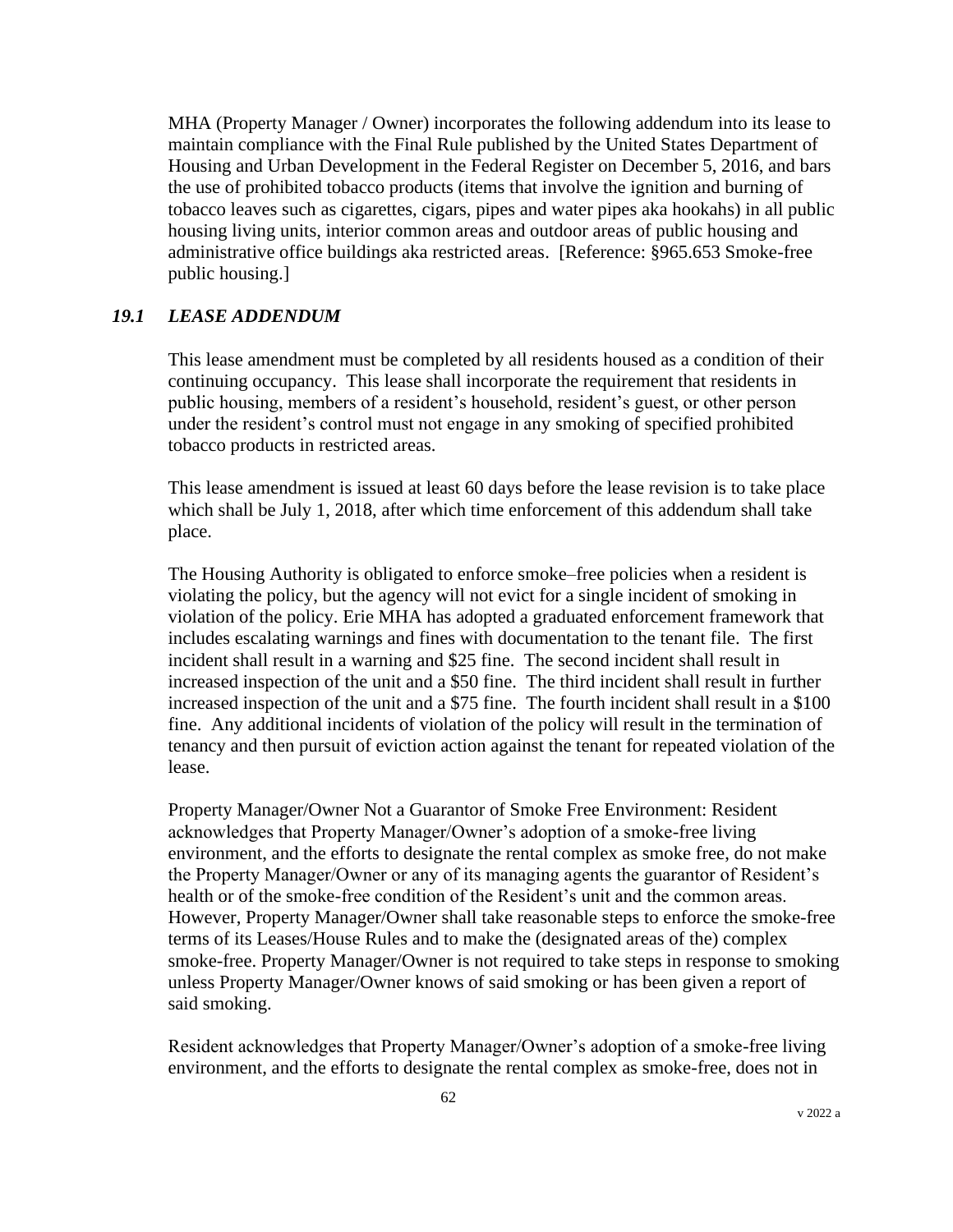any way change the standard of care that the Property Manager/Owner would have to a Resident household to render buildings and premises designated as smoke-free any safer, more habitable, or improved in terms of air quality standards than any other rental premises. Property Manager/Owner specifically disclaims any implied or express warranties that the building, common areas, or Resident's premises will have any higher or improved air quality standards than any other rental property. Property Manager/Owner cannot and does not warranty or promise that the rental premises or common areas will be free from secondhand smoke. Resident acknowledges that Property Manager/Owner's ability to police, monitor, or enforce the agreements of the Addendum is dependent in significant part on voluntary compliance by Resident and Resident's guests. Residents with respiratory ailments, allergies, or any other physical or mental condition relating to smoke are put on notice that Property Manager/Owner does not assume any higher duty of care to enforce this Lease Addendum/House Rules than any other Property Manager/Owner obligation under the Lease.

[**Reference: § 966.4 Lease Requirements**. \* \* \* \* \* (f) \* \* \* (12) \* \* \* (i) To assure that no tenant, member of the tenant's household, or guest engages in: (A) Criminal activity. (1) Any criminal activity that threatens the health, safety or right to peaceful enjoyment of the premises by other residents; (2) Any drug-related criminal activity on or off the premises; or (B) Civil activity. For any units covered by 24 CFR part 965, subpart G, any smoking of prohibited tobacco products in restricted areas, as defined by 24 CFR 965.653(a), or in other outdoor areas that the PHA has designated as smoke-free. (ii) To assure that no other person under the tenant's control engages in: (A) Criminal activity. (1) Any criminal activity that threatens the health, safety or right to peaceful enjoyment of the premises by other residents; (2) Any drug-related criminal activity on the premises; or 55 (B) Civil activity. For any units covered by 24 CFR part 965, subpart G, any smoking of prohibited tobacco products in restricted areas, as defined by 24 CFR 965.653(a), or in other outdoor areas that the PHA has designated as smoke-free.]

#### *19.2 SMOKING CESSATION RESOURCES*

The Erie County Health Department may have resources available or referrals to assist tenants with smoking cessation.

HUD acknowledges the importance of connecting residents interested in quitting smoking to cessation resources, preferably at no cost. Although HUD does not directly provide cessation assistance, HUD has resources available on Healthy Homes Web site (http://portal.hud.gov/hudportal/HUD?src./program\_offices/healthy homes/hhi) for residents interested in cessation. Medicaid covers the cost of tobacco cessation services and prescription smoking cessation medications for recipients, and although Medicaid coverage varies by state, all 50 states offer at least some smoking cessation coverage. Residents of all states also have access to "quitlines," which are free evidence-based cessation services that residents can access by calling 1-800—QUIT—NOW.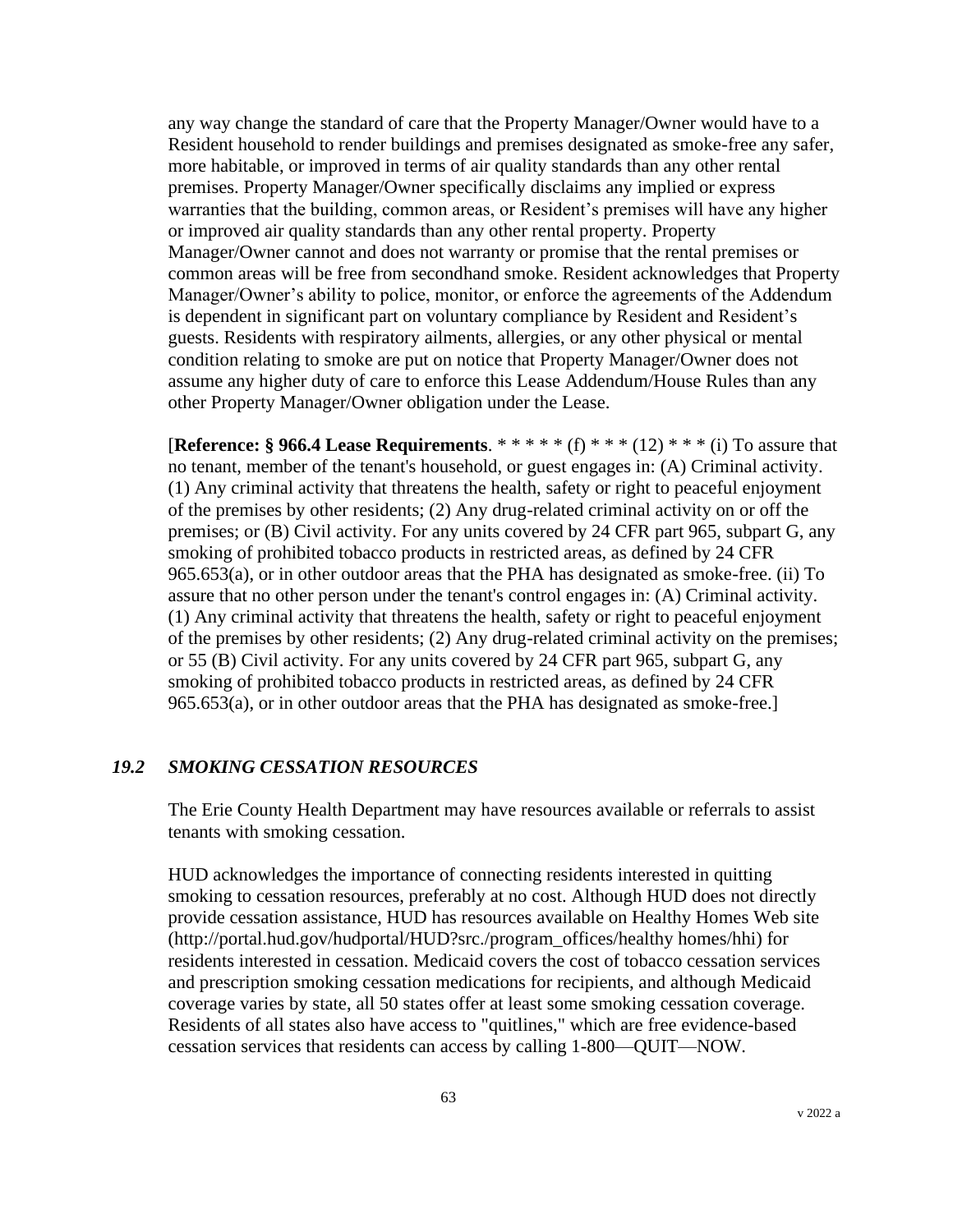# **20.0 REPAYMENT AGREEMENTS**

When a resident owes the Erie Metropolitan Housing Authority back charges and is unable to pay the balance by the due date, the resident may request that the Erie Metropolitan Housing Authority allow them to enter into a Repayment Agreement. The Erie Metropolitan Housing Authority has the sole discretion of whether to accept such an agreement. All Repayment Agreements must assure that the full payment is made within a period not to exceed twelve (12) months. All Repayment Agreements must be in writing and signed by both parties. Failure to comply with the Repayment Agreement terms may subject the Resident to eviction procedures.

# **21.0 TERMINATION**

# *21.1 TERMINATION BY TENANT*

The tenant may terminate the lease at any time upon submitting a 30-day written notice. If the tenant vacates prior to the end of the thirty (30) days, they will be responsible for rent through the end of the notice period or until the unit is re-rented, whichever occurs first.

# *21.2 TERMINATION BY THE HOUSING AUTHORITY*

The Erie Metropolitan Housing Authority after 10/1/1999 will not renew the lease of any family that is not in compliance with the community service requirement or an approved Agreement to Cure. If they do not voluntarily leave the property, eviction proceedings will begin.

The Erie Metropolitan Housing Authority will terminate the lease for serious or repeated violations of material lease terms. Such violations include but are not limited to the following:

- A. Nonpayment of rent or other charges due under the lease (i.e. utilities), or repeated chronic late payment of rent (four times in a 12-month period,
- B. Failure to provide timely and accurate statements of income, assets, expenses and family composition at Admission, Interim, Special or Annual Rent Recertifications (timely reporting of income and family composition changes is considered within ten (10) days), to attend scheduled reexamination interviews or to cooperate in the verification process if the Resident has chosen to pay rent based on a percentage on income,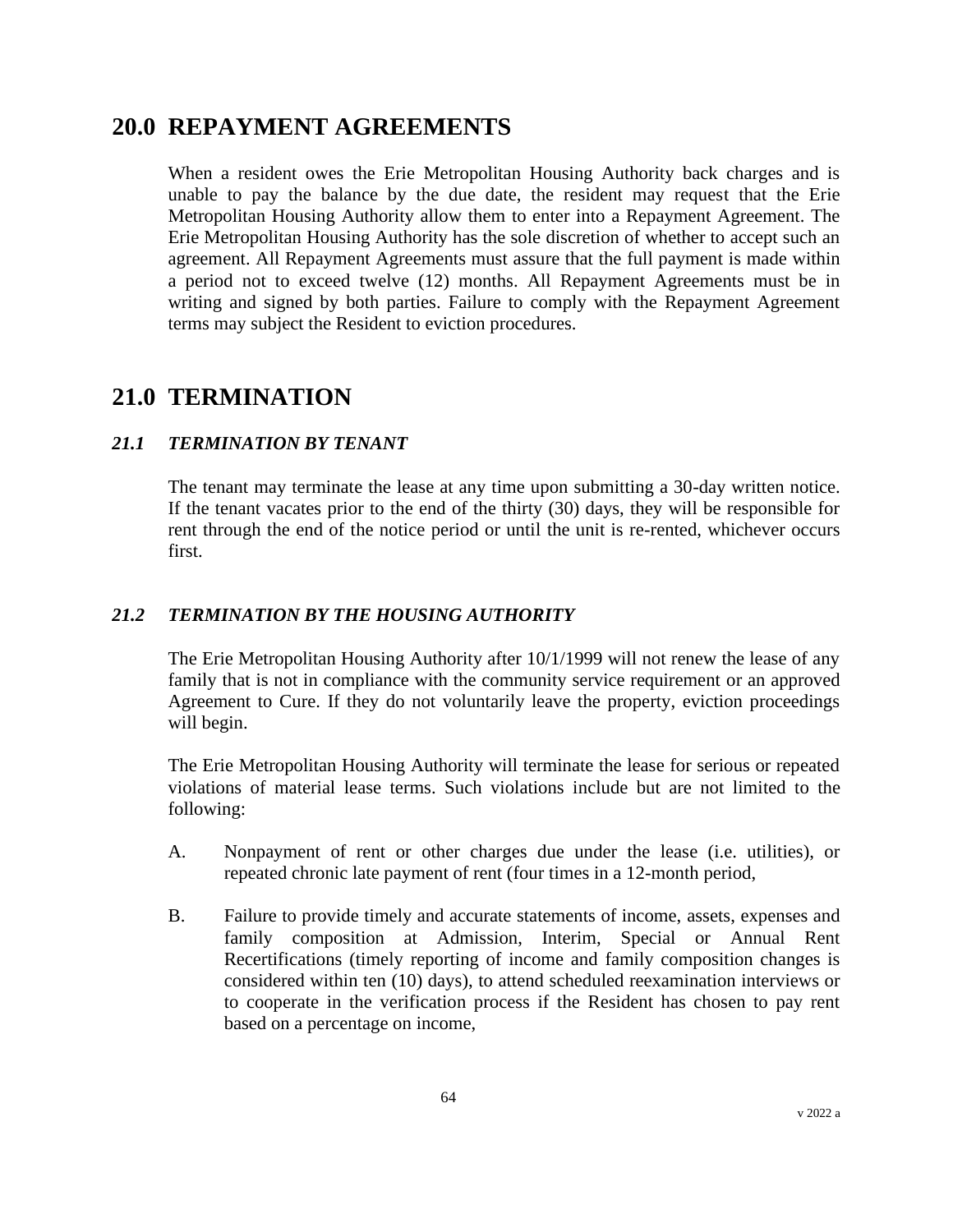- C. Furnishing false or misleading information during the application or review process,
- D. Assigning or subleasing of the premises or providing accommodation for boarders or lodgers; including unapproved visitors to a subsidized unit over fourteen (14) consecutive days or a total of thirty-six (36) days in a 12-month period are considered to be unauthorized household members; use of a subsidized unit address as a visitor's residence for any purpose that is not explicitly temporary shall be construed as permanent residence; that absence of evidence of any other address will be considered verification that the visitor is an unauthorized member of the household; that statements from neighbors and/or landlord will be considered; that the burden of proof that an individual is a visitor rests on the family, and in the absence of such proof the individual will be considered an unauthorized member of the household causing the family to be subject to termination of program assistance,
- E. Use of the premises for purposes other than solely as a dwelling unit for the Resident and Resident's household as identified in this lease, or permitting its use for any other purpose without the written permission of the Housing Authority, (unapproved visitors to a subsidized unit over fourteen (14) consecutive days or a total of thirty-six (36) days in a 12-month period are considered to be unauthorized household members; use of a subsidized unit address as a visitor's residence for any purpose that is not explicitly temporary shall be construed as permanent residence; that absence of evidence of any other address will be considered verification that the visitor is a member of the household; that statements from neighbors and/or landlord will be considered; that the burden of proof that an individual is a visitor rests on the family, and in the absence of such proof the individual will be considered an unauthorized member of the household causing the family to be subject to termination of program assistance.)
- F. Failure to abide by necessary and reasonable rules made by the Housing Authority for the benefit and well-being of the housing development and the Residents,
- G. Failure to abide by applicable building and housing codes materially affecting health or safety,
- H. Failure to dispose of garbage, waste and rubbish in a safe and sanitary manner,
- I. Failure to use electrical, plumbing, sanitary, heating, ventilating, air conditioning and other equipment, including elevators, in a safe manner,
- J. Acts of destruction, defacement or removal of any part of the premises, or failure to cause guests to refrain from such acts,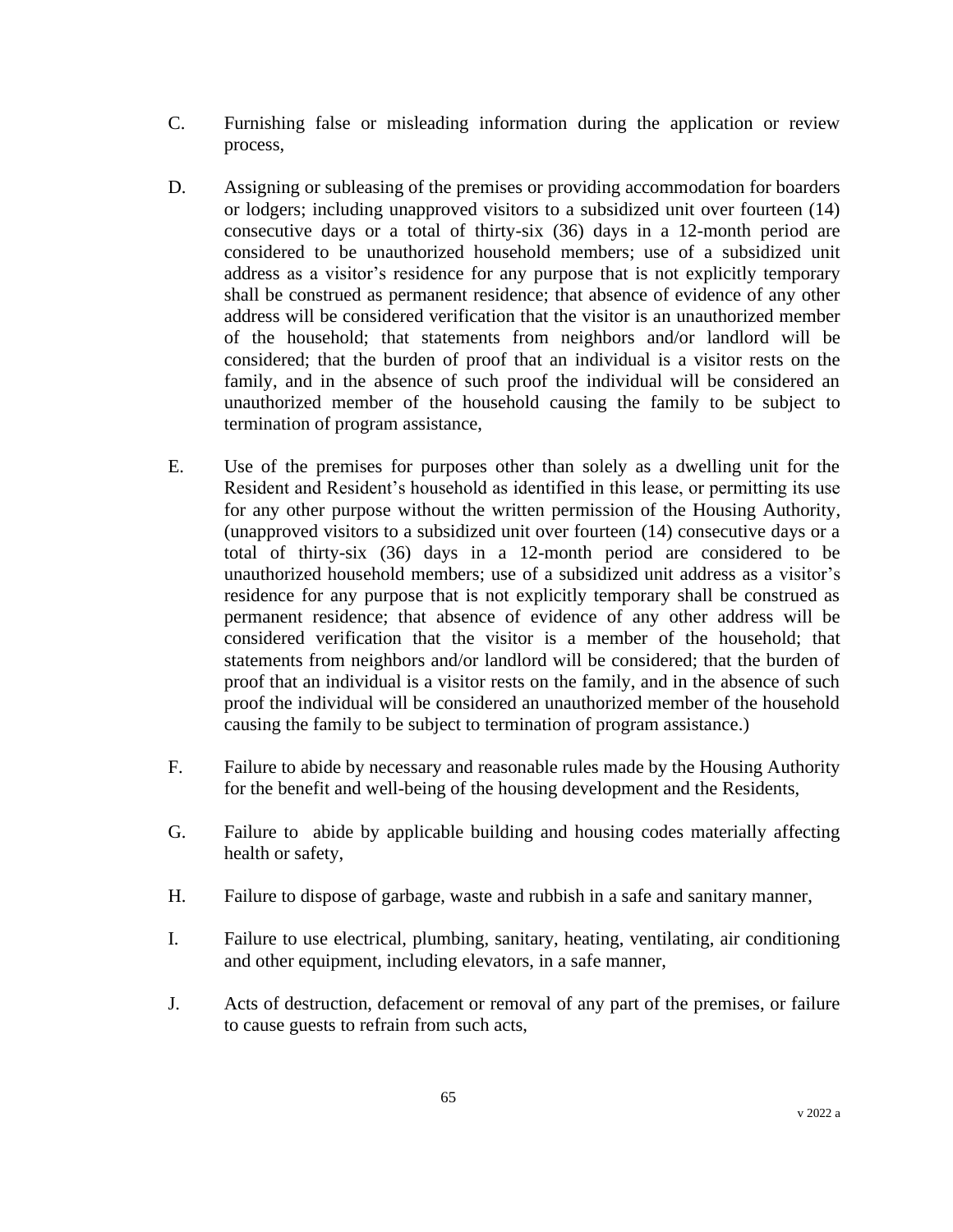- K. Failure to pay reasonable charges for the repair of damages to the premises, property buildings, facilities or common areas,
- L. Any activity that threatens the health, safety, or right to peaceful enjoyment of the premises by other Residents or employees of the Authority,
- M. Any violent crime or drug-related criminal activity on or off the premises, not just on or near the premises,
- N. Alcohol abuse that the Landlord determines interferes with the health, safety, or right to peaceful enjoyment of the premises by other residents,
- O. Failure to perform required community service,
- P. Determination that a family member has knowingly permitted an ineligible noncitizen not listed on the lease to permanently reside in their public housing unit,
- Q. Failure to allow inspection of the unit,
- R. Determination or discovery that a resident is a registered sex offender, or
- S. Any other good cause.

The Erie Metropolitan Housing Authority will take immediate action to evict any household that includes an individual who is subject to a lifetime registration requirement under a State sex offender registration program.

#### *21.3 ABANDONMENT*

The Erie Metropolitan Housing Authority will consider a unit to be abandoned when a resident has both fallen behind in rent **AND** has clearly indicated by words or actions an intention not to continue living in the unit.

When a unit has been abandoned, an Erie Metropolitan Housing Authority representative may enter the unit and remove any abandoned property. It will be stored in a reasonably secure place. A notice will be mailed to the resident stating where the property is being stored and when it will be sold. If the Erie Metropolitan Housing Authority does not have a new address for the resident, the notice will be mailed to the unit address so it can be forwarded by the post office.

Upon notice of abandonment, the property will be held for 30 days in a secured place. If after such time Resident has not contacted the Housing Authority, the property will be sold, donated, or disposed thereof.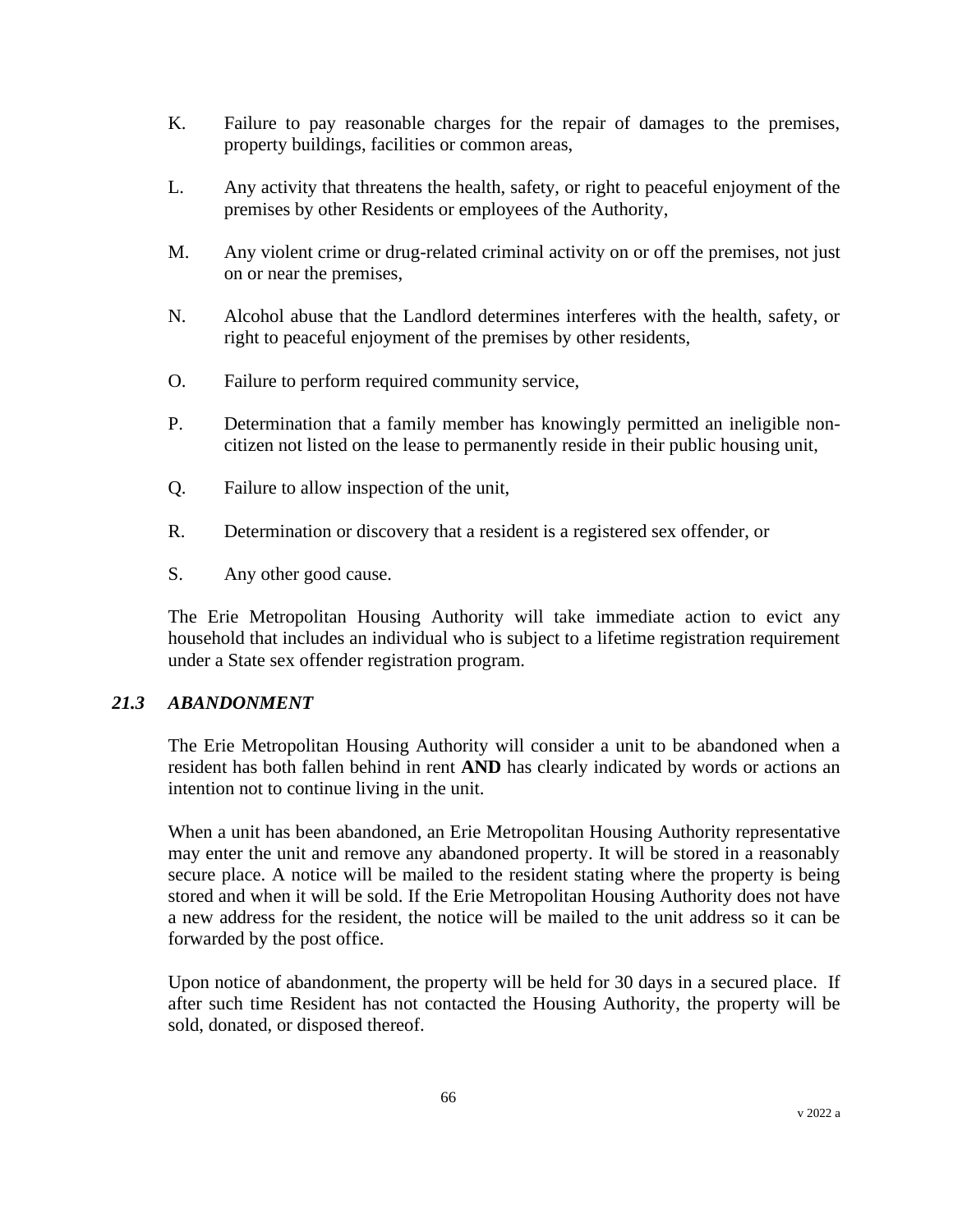Any money raised by the sale of the property goes to cover money owed by the family to the Erie Metropolitan Housing Authority such as back rent and the cost of storing and selling the goods. If there is any money left over and the family's forwarding address is known the Erie Metropolitan Housing Authority will mail it to the family. If the family's address is not known, the Erie Metropolitan Housing Authority will keep it for the resident for one year. If it is not claimed within that time, it belongs to the Erie Metropolitan Housing Authority.

Within 30 calendar days of learning of abandonment, the Erie Metropolitan Housing Authority will either return the deposit or provide a statement of why the deposit is being kept.

## *21.4 RETURN OF SECURITY DEPOSIT*

After a family moves out, the Erie Metropolitan Housing Authority will return the security deposit within 60 calendar days or give the family a written statement of why all or part of the security deposit is being kept. The rental unit must be restored to the same conditions as when the family moved in, except for normal wear and tear. Deposits will not be used to cover normal wear and tear or damage that existed when the family moved in.

If State law requires the payment of interest on security deposits; it shall be complied with.

The Erie Metropolitan Housing Authority will be considered in compliance with the above if the required payment, statement, or both, are deposited in the U.S. mail with first class postage paid within \_60 calendar days.

# **22.0 VIOLENCE AGAINST WOMEN ACT (VAWA)**

In accordance with VAWA 2005 and 2013, Erie Metropolitan Housing Authority incorporated and provides to applicants the following at time of admission to the public housing program:

- 1. Admission, Occupancy, and Termination of Assistance Policies. Sections 606 and 607 of the VAWA 2005 amendments provide that:
	- a. Being a victim of domestic violence, dating violence, or stalking, as these terms are defined in the law (hereafter collectively referred to as ''abuse''), is not a basis for denial of assistance or admission to public or assisted housing if the applicant otherwise qualifies for assistance or admission;
	- b. Incidents or threats of abuse will not be construed as serious or repeated violations of the lease or other ''good cause'' for termination of the assistance, tenancy, or occupancy rights of a victim of abuse; and
	- c. Criminal activity directly relating to abuse, engaged in by a member of a tenant's household or any guest or other person under the tenant's control, shall not be cause for termination of assistance, tenancy, or occupancy rights if the tenant or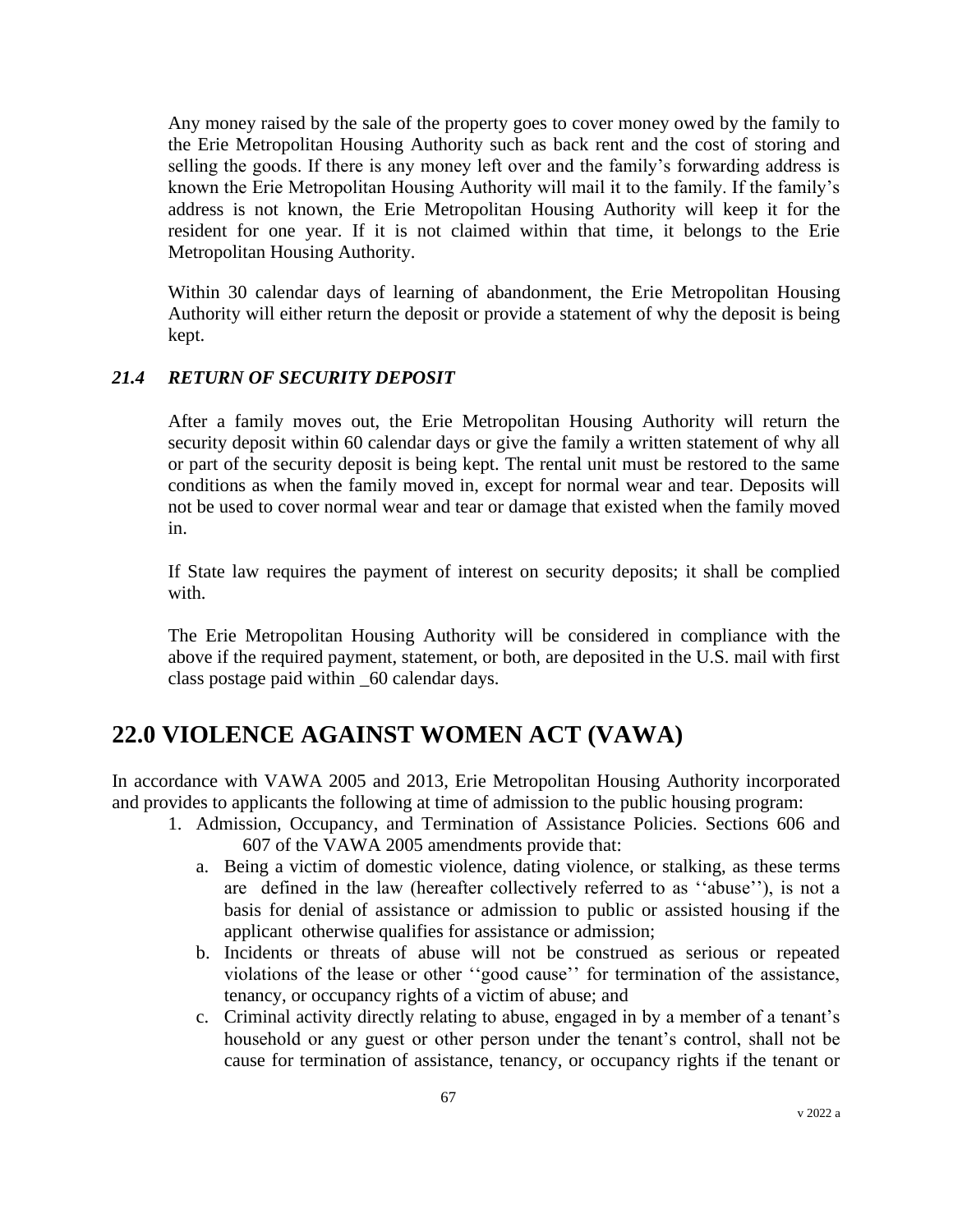an immediate member of the tenant's family is the victim or threatened victim of that abuse.

- 2. Rights and Responsibilities of PHAs, Owners, and Managers. The VAWA 2005 amendments, as recently amended by the technical corrections statute, and as applicable to public housing leases, provide that:
	- a. Notwithstanding the restrictions that VAWA 2005 places on admission, occupancy, and terminations of occupancy or assistance, as discussed in paragraph 1, or any federal, state, or local law to the contrary, a PHA, owner or manager may ''bifurcate'' a lease under this section, or remove a household member from a lease under this section, without regard to whether a household member is a signatory to the lease, in order to evict, remove, terminate occupancy rights, or terminate assistance to any individual who is a tenant or lawful occupant and who engages in criminal acts of physical violence against family members or others, without evicting, removing, terminating assistance to, or otherwise penalizing the victim of such violence who is also a tenant or lawful occupant, and such eviction, removal, termination of occupancy rights, or termination of assistance shall be effected in accordance with the procedures prescribed by federal, state, and local law for the termination of leases or assistance under the relevant program of HUD-assisted housing. VAWA 2005 also provides that the restrictions the law places on admission, occupancy, and termination of occupancy or assistance:
		- i. May not be construed to limit a PHA, owner, or manager from honoring various court orders issued to either protect the victim or address the distribution of property in case a family breaks up;
		- ii. Does not limit any otherwise available authority of a PHA, owner, or manager to terminate assistance or evict due to any lease violation not premised on the act of violence in question against the tenant or member of the tenant's household, provided that the owner or manager does not subject an individual who is or has been a victim of domestic violence, dating violence, or stalking to a more demanding standard than other tenants in determining whether to evict or terminate assistance;
		- iii. May not be construed to limit the authority of a PHA, owner, or manager to terminate the assistance of, or evict, any occupant who can be demonstrated to pose an actual or imminent threat to other tenants or the property's employees; and
		- iv. Shall not be construed to supersede any provisions of federal, state, or local laws that provide greater protection for victims of abuse.
	- b. VAWA 2013 established that if a covered housing provider exercises the option to bifurcate a lease and the individual who was evicted or for whom assistance was terminated was the eligible tenant under the covered housing program, the covered housing provider shall provide to any remaining tenant or tenants that were not already eligible, unless prohibited, a period of 90 calendar days from the date of the bifurcation of the lease to: 1 – establish eligibility for the same covered housing program under which the evicted or terminated tenant was the recipient of assistance at the time of bifurcation of the lease; or  $2$  – establish eligibility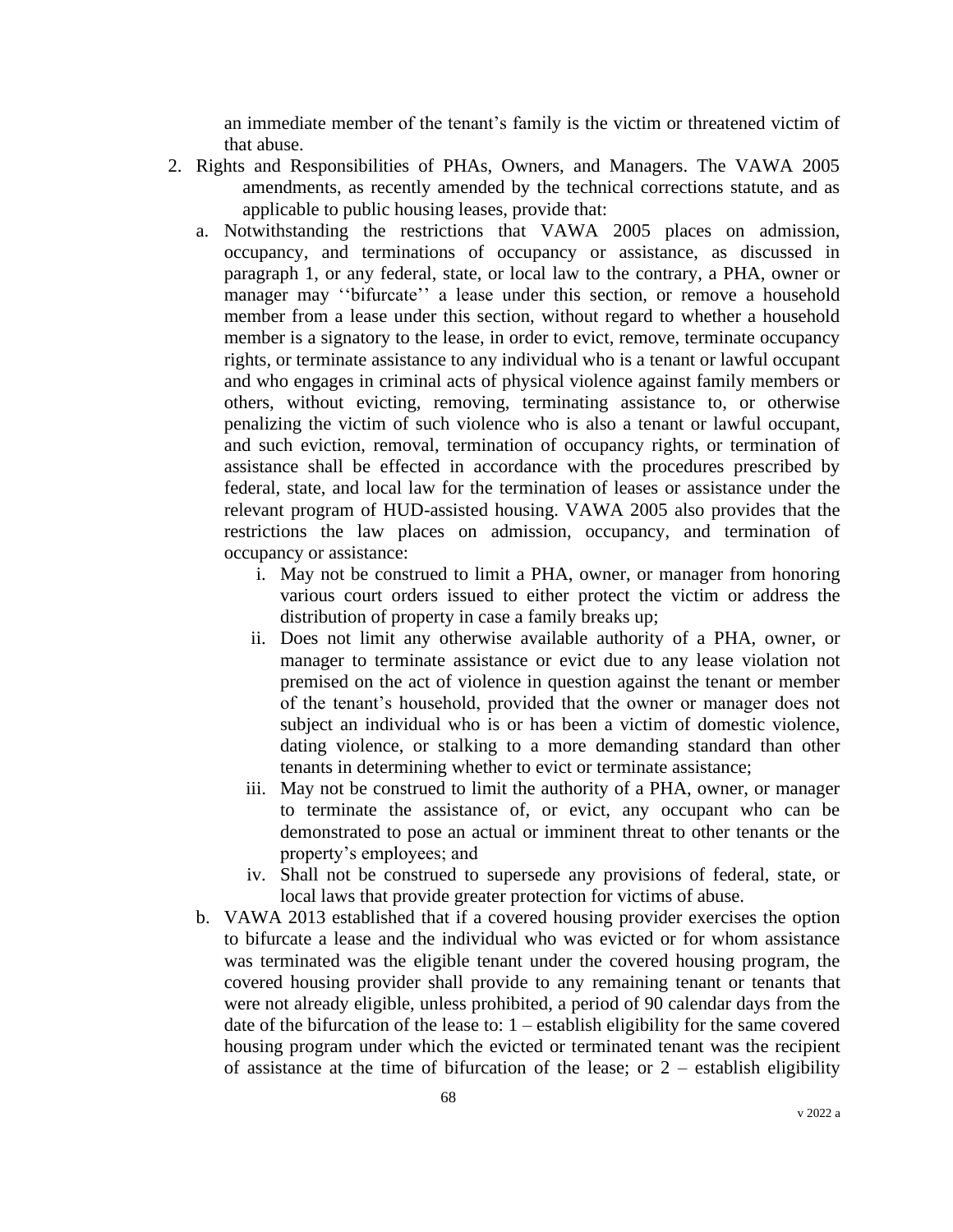under another covered housing program; or  $3 - \text{find}$  alternative housing. The 90 day period will not apply beyond the expiration of a lease, unless permitted. The covered housing provider may extend the 90 calendar day period up to an additional 60 calendar days, unless prohibited by statutory requirements or unless the time period would extend beyond expiration of the lease. Reference Section 5.2009(b)(2).

*3.* Certification of Abuse and Confidentiality. Sections 606 and 607 of VAWA 2005, and as recently amended by the technical corrections statute, add certification and confidentiality provisions that allow for a PHA, owner, or manager to request an individual to certify that the individual is a victim of abuse and that the incidences of abuse are bona fide. The certification must include the name of the perpetrator, and any other statutorily required information, and the victim must provide the certification within 14 business days after the individual receives a request for such certification from the PHA, owner, or manager. Without the certification, a PHA, owner, or manager may terminate assistance. All information provided to a PHA, owner, or manager is confidential. Notice of these rights must be given to tenants. The statute allows for the victim to self-certify and also allows for the certification requirement to be satisfied with documentation signed by an employee, agent, or volunteer of a victim service provider, an attorney, or a medical professional from whom the victim has sought assistance in addressing domestic violence, dating violence, or stalking or the effects of the abuse in which the professional attests under penalty of perjury (28 U.S.C. 1746) to the professional's belief that the incident or incidents in question are bona fide incidents of abuse, and the victim of domestic violence, dating violence, or stalking has signed or attested to the documentation. The statute also allows for the certification requirement to be satisfied by producing a federal, state, tribal, territorial, or local police or court record.

> VAWA 2013 requires keeping confidential the new location of the dwelling unit of the tenant, if one is provided, from the person(s) that committed an act(s) of domestic violence, dating violence, sexual assault or stalking against the tenant which is included in EMHA's emergency transfer form. Further, all information provided to the PHA/owner relating to the incident, including the fact of being a victim must be retained in confidence; this information must not be entered in to any shared data base nor provided to a related entity, except: 1. If requested or consented by the individual in writing; 2. If required for eviction or termination; or 3. Otherwise required by law.

- 4. Definitions Added to U.S. Housing Act of 1937. Section 606(3) and section 607(5) of VAWA 2005, and as recently amended by the technical corrections statute, also amend section 8(f) and section 6(d) of the U.S. Housing Act of 1937 to provide important definitions of terms, most notably:
	- a. A definition of ''domestic violence'' (42 U.S.C. 1437f(f)(8) and 42 U.S.C.  $436d(u)(3)(A)$ , which is given the same meaning as this term is defined in section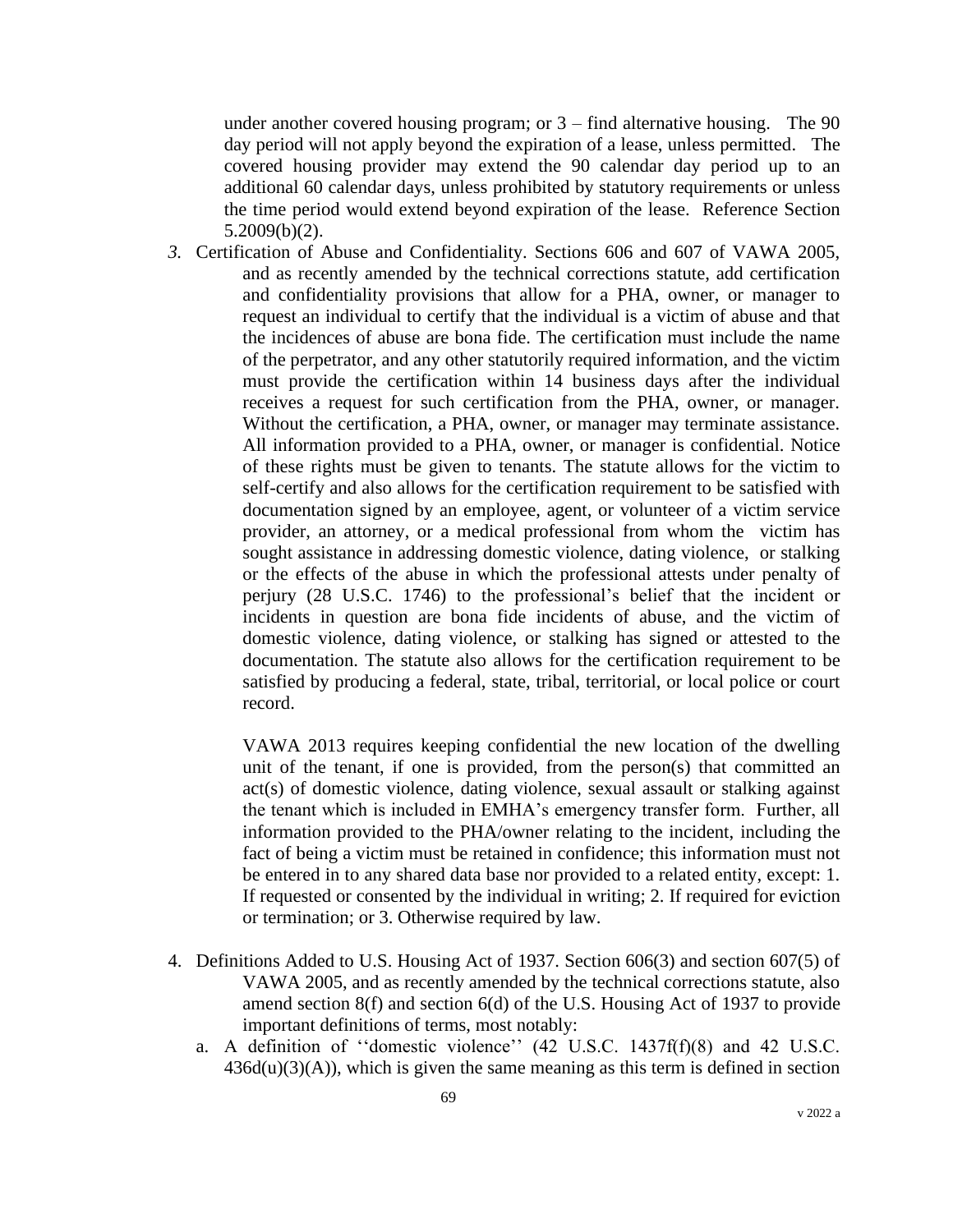40002 of the Violence Against Women Act of 1994 (VAWA 1994) as added by VAWA 2005. VAWA 2005 defines ''domestic violence'' to include ''felony or misdemeanor crimes of violence committed by a current or former spouse of the victim, by a person with whom the victim shares a child in common, by a person who is cohabitating with or has cohabitated with the victim as a spouse, by a person similarly situated to a spouse of the victim under the domestic or family violence laws of the jurisdiction receiving grant monies, or by any other person against an adult or youth victim who is protected from that person's acts under the domestic or family violence laws of the jurisdiction'';

- b. A definition of ''dating violence'' (42 U.S.C. 1473f(f)(9) and 42 U.S.C.  $1436d(u)(3)(B)$ , which is given the same meaning as this term as defined in section 40002 of VAWA 1994, as added by VAWA 2005. VAWA 2005 defines ''dating violence'' to mean ''violence committed by a person (A) who is or has been in a social relationship of a romantic or intimate nature with the victim; and (B) where the existence of such a relationship shall be determined based on a consideration of the following factors: (i) The length of the relationship; (ii) the type of relationship; and (iii) the frequency of interaction between the persons involved in the relationship.''
- c. A definition of ''stalking'' (42 U.S.C. 1437f(f)(10) and 42 U.S.C.  $14736d(u)(3)(C)$ , that differs from the meaning of this term as defined in section 40002 of VAWA 1994, as added by VAWA 2005. The definition that is applicable to HUD's public housing and section 8 assisted programs is a more detailed definition than that provided in section 40002 of VAWA 1994, as amended by VAWA 2005. For HUD covered programs, the definition of ''stalking'' is defined as follows. ''Stalking means (A)(i) to follow, pursue, or repeatedly commit acts with the intent to kill, injure, harass, or intimidate another person; or (ii) to place under surveillance with the intent to kill, injure, harass, or intimidate another person; and (B) in the course of, or as a result of, such following, pursuit, surveillance, or repeatedly committed acts, to place a person in reasonable fear of the death of, or serious bodily injury to, or to cause substantial emotional harm to (i) that person; (ii) a member of the immediate family of that person; or (iii) the spouse or intimate partner of that person''; and
- d. A definition of ''immediate family member'' (42 U.S.C. 1437f(f)(11) and  $1437d(u)(3)(D)$ . "Immediate family member" is defined to mean, "with respect to a person (A) a spouse, parent, brother or sister, or child of that person, or an individual to whom that person stands in loco parentis; or (B) any other person living in the household of that person and related to that person by blood or marriage.''
- 5. Further, EMHA has updated its policy as of April 5, 2017, to adopt regulations in accordance with the 2013 Violence Against Women Act reauthorization. Specifically, EMHA incorporates the following and use of HUD Forms: HUD 5380, HUD 5381, HUD 5382, and HUD 5383.
	- a. EMHA specifies "sexual assault" as a crime covered by VAWA in HUD-covered programs.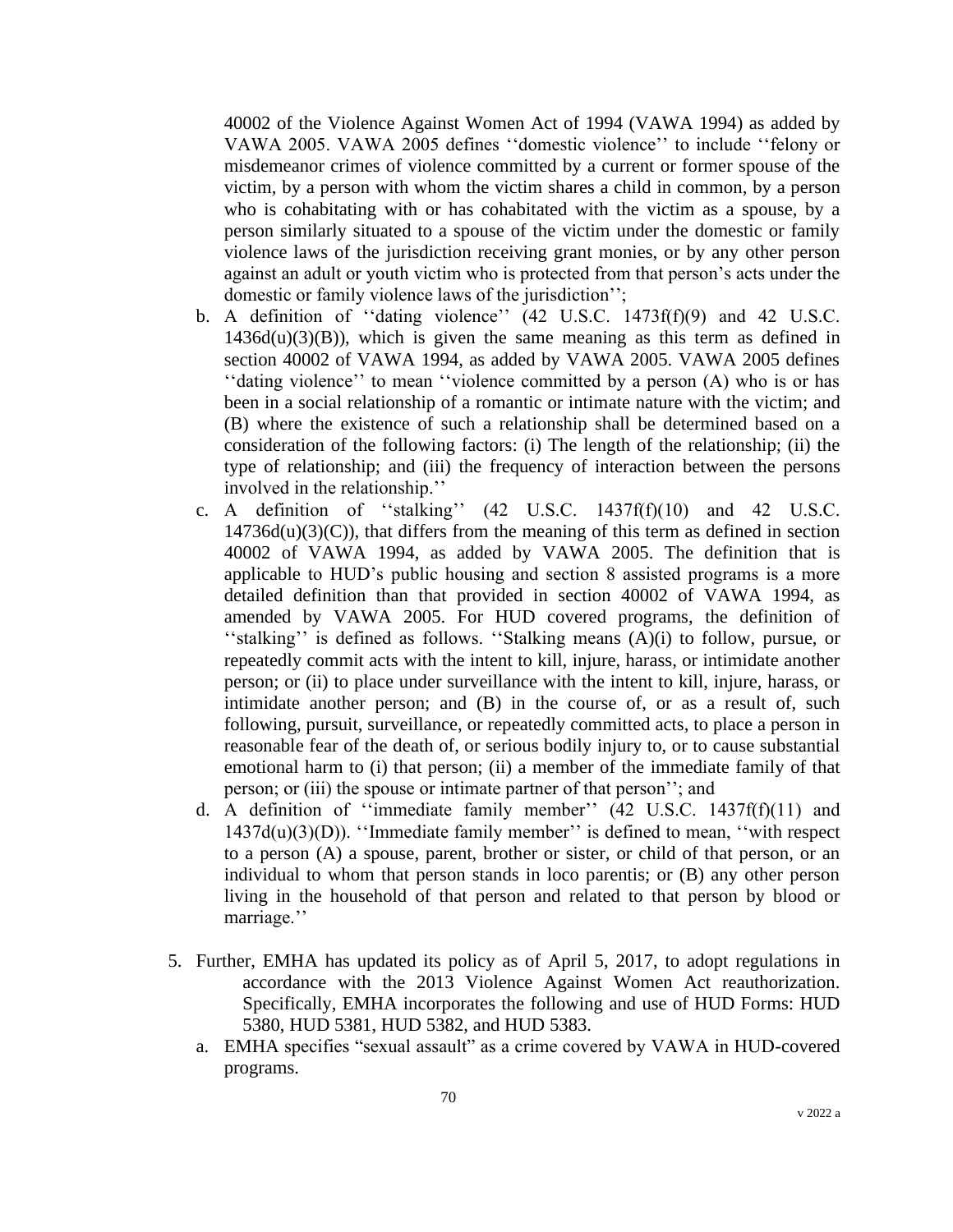- b. EMHA establishes the definition of "affiliated individual" based on the statutory definition and that is usable and workable for HUD-covered programs.
- c. EMHA ensures that all existing and new tenants receive notification of their rights under VAWA regulations and that applicants/tenants receive notice at time of denial or termination of assistance.
- d. The Final Rule published on 11/16/2016 specifically incorporates the following for the voucher program and is adopted by EMHA as of 04/05/2017:

## **(Reference § 960.103) Equal opportunity requirements and protection for victims of domestic violence, dating violence, sexual assault, or stalking.**

EMHA (PHA/housing provider) applies the requirements in 24 CFR part 5, subpart L (Protection. for Victims of Domestic Violence, Dating Violence, Sexual Assault, or Stalking). For purposes of compliance with HUD's regulations in 24 CFR part 5, subpart L, the covered housing provider is the PHA or owner, as applicable given the responsibilities of the covered housing provider as set forth in 24 CFR part 5, subpart L.

#### **(Reference §960.203) Standards for PHA tenant selection criteria.**

The PHA tenant selection criteria are subject to 24 CFR part 5, subpart L (Protection. for Victims of Domestic Violence, Dating Violence, Sexual Assault, or Stalking). In cases of requests for emergency transfers under VAWA, with the written consent of the victim of domestic violence, dating violence, sexual assault, or stalking, the receiving PHA may accept and use the prior covered housing provider's determination of eligibility and tenant screening and all related verification information, including form HUD 50058 (Family Report).

# **PART 966—PUBLIC HOUSING LEASE AND GRIEVANCE PROCEDURE (Reference § 966.4) Lease requirements.**

HUD's regulations in 24 CFR part 5, subpart L (Protection for Victims of Domestic Violence, Dating Violence, Sexual Assault, or Stalking) apply.

To consider lease bifurcation, as provided in 24 CFR 5.2009, in circumstances involving domestic violence, dating violence, sexual assault, or stalking addressed in 24 CFR part 5, subpart L (Protection for Victims of Domestic Violence, Dating Violence, Sexual Assault, or Stalking), provided that, if a PHA chooses to bifurcate a lease, no assistance will be given for an individual who does not meet public housing eligibility and 24 CFR 5.508(h)(2) applies to submission of evidence of citizenship or eligible immigration status.

#### **Move costs**

The housing provider is not required to bear moving costs that tenants and their household members generally pay, including application fees and deposits, in addition to costs to physically move household and their belongings for emergency transfer.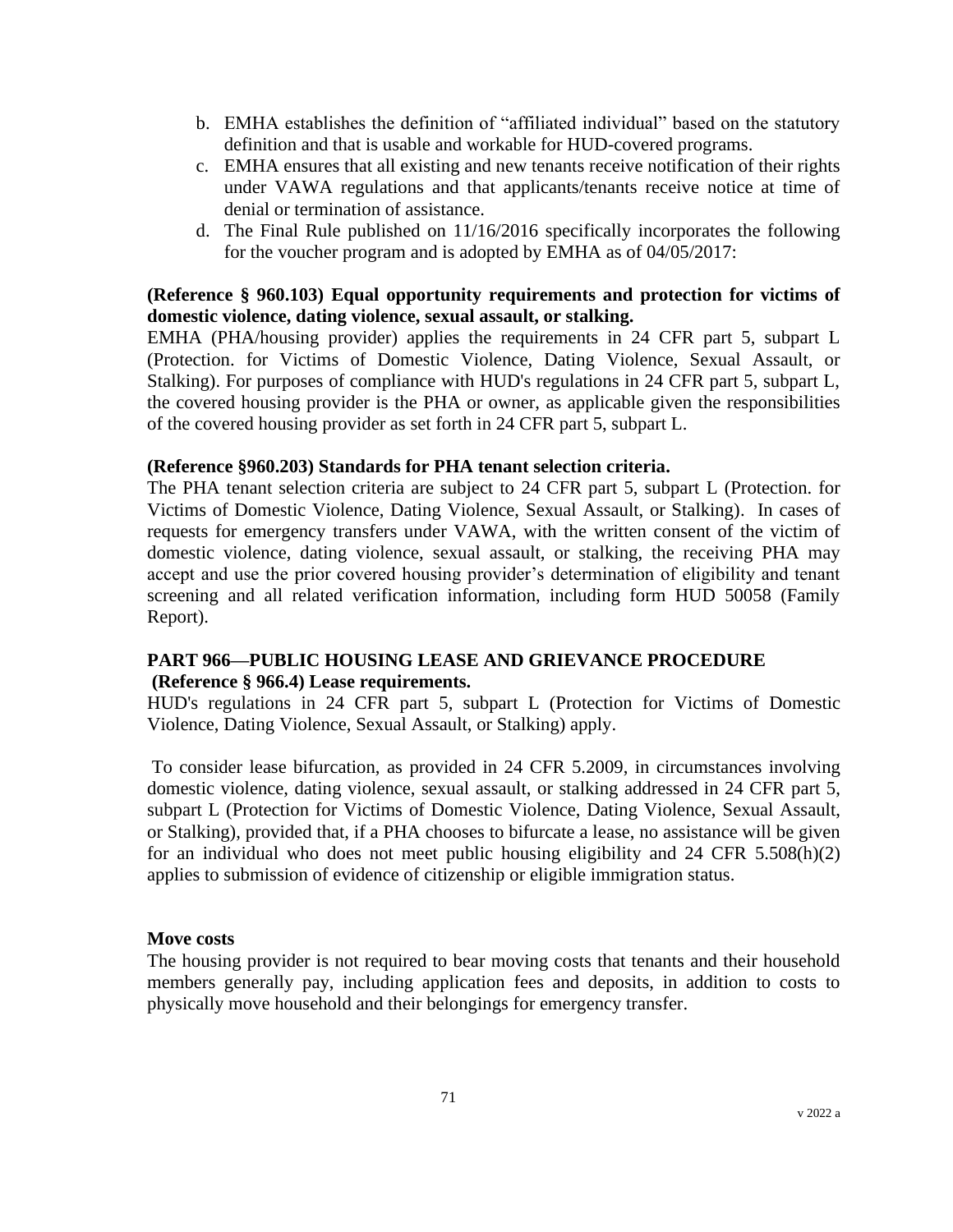# **23.0 LEAD-BASED PAINT**

Lead-Based Paint Reference Subpart L—Public Housing Programs

# Reference §35.1100 *PURPOSE AND APPLICABILITY.*

The purpose of this subpart L is to establish procedures to eliminate as far as practicable leadbased paint hazards in residential property assisted under the U.S. Housing Act of 1937 (42 U.S.C. 1437 et seq.) but not including housing assisted under section 8 of the 1937 Act.

# Reference §35.1105 *DEFINITIONS AND OTHER GENERAL REQUIREMENTS.*

# Reference §35.110 *DEFINITIONS.*

Abatement means any set of measures designed to permanently eliminate lead-based paint or lead-based paint hazards (see definition of "permanent"). Abatement includes:

(1) The removal of lead-based paint and dust-lead hazards, the permanent enclosure or encapsulation of lead-based paint, the replacement of components or fixtures painted with lead-based paint, and the removal or permanent covering of soil-lead hazards; and (2) All preparation, cleanup, disposal, and post abatement clearance testing activities associated with such measures.

Act means the Lead-Based Paint Poisoning Prevention Act, as amended, 42 U.S.C. 4822 et seq.

Bare soil means soil or sand not covered by grass, sod, other live ground covers, wood chips, gravel, artificial turf, or similar covering.

Certified means certified to perform such activities as risk assessment, lead-based paint inspection, abatement supervision, or renovation, either by a State or Indian tribe with a leadbased paint certification program authorized by the Environmental Protection Agency (EPA), in accordance with 40 CFR part 745, subpart Q, or by the EPA, in accordance with 40 CFR part 745, subparts E or L.

Chewable surface means an interior or exterior surface painted with lead-based paint that a young child can mouth or chew. A chewable surface is the same as an "accessible surface" as defined in 42 U.S.C. 4851b(2)). Hard metal substrates and other materials that cannot be dented by the bite of a young child are not considered chewable.

Clearance examination means an activity conducted following lead-based paint hazard reduction activities to determine that the hazard reduction activities are complete and that no soil-lead hazards or settled dust-lead hazards, as defined in this part, exist in the dwelling unit or worksite.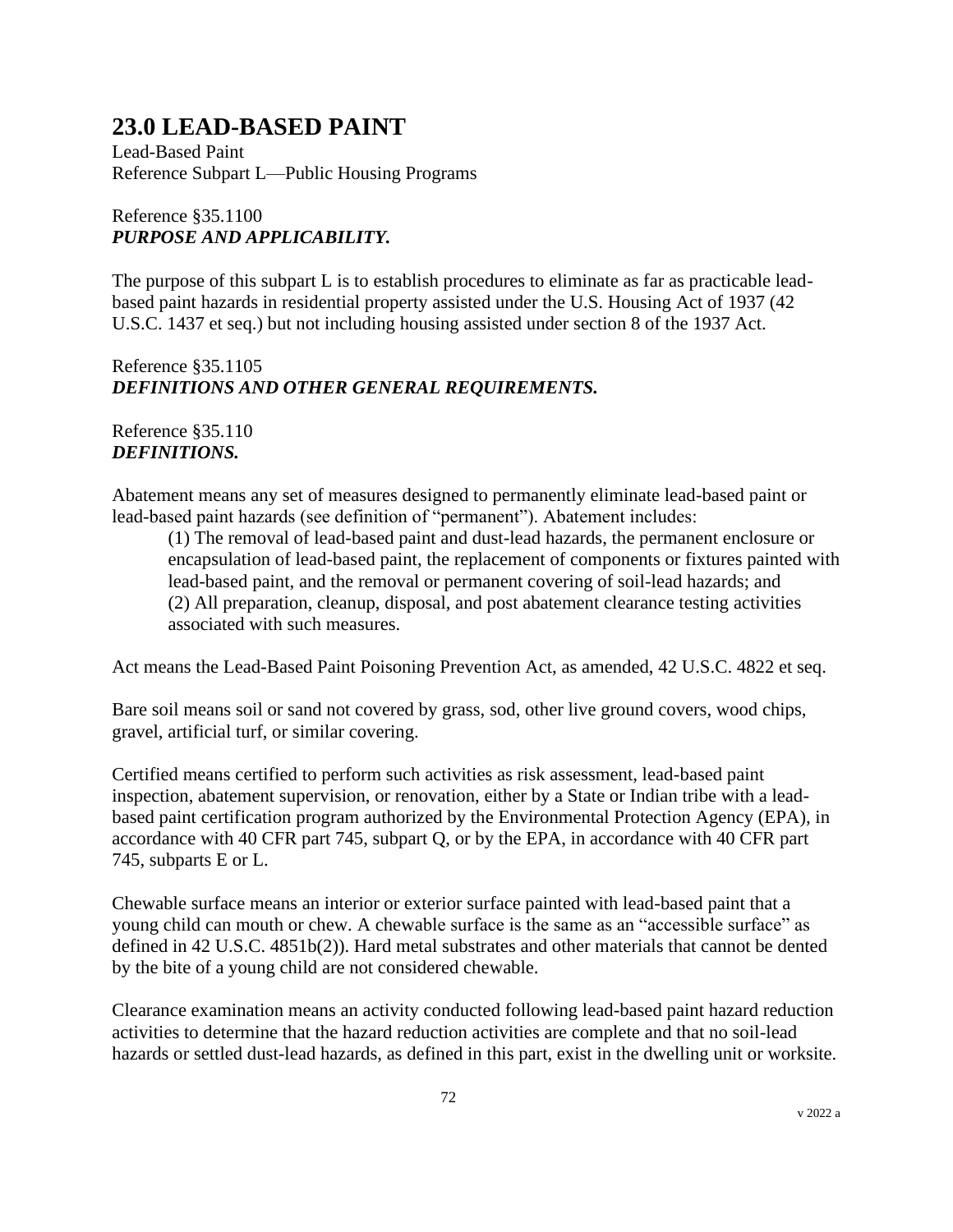The clearance process includes a visual assessment and collection and analysis of environmental samples. Dust-lead standards for clearance are found at §35.1320.

Common area means a portion of a residential property that is available for use by occupants of more than one dwelling unit. Such an area may include, but is not limited to, hallways, stairways, laundry and recreational rooms, playgrounds, community centers, on-site day care facilities, garages and boundary fences.

Component means an architectural element of a dwelling unit or common area identified by type and location, such as a bedroom wall, an exterior window sill, a baseboard in a living room, a kitchen floor, an interior window sill in a bathroom, a porch floor, stair treads in a common stairwell, or an exterior wall.

Composite sample means a collection of more than one sample of the same medium (e.g., dust, soil or paint) from the same type of surface (e.g., floor, interior window sill, or window trough), such that multiple samples can be analyzed as a single sample.

Containment means the physical measures taken to ensure that dust and debris created or released during lead-based paint hazard reduction are not spread, blown or tracked from inside to outside of the worksite.

Designated party means a Federal agency, grantee, subrecipient, participating jurisdiction, housing agency, Indian Tribe, tribally designated housing entity (TDHE), sponsor, or property owner responsible for complying with applicable requirements.

Deteriorated paint means any interior or exterior paint or other coating that is peeling, chipping, chalking or cracking, or any paint or coating located on an interior or exterior surface or fixture that is otherwise damaged or separated from the substrate.

Dry sanding means sanding without moisture and includes both hand and machine sanding.

Dust-lead hazard means surface dust that contains a dust-lead loading (area concentration of lead) equal to or exceeding the levels promulgated by the EPA at 40 CFR 745.65 or, if such levels are not in effect, the standards for dust-lead hazards in §35.1320.

Dwelling unit means a:

(1) Single-family dwelling, including attached structures such as porches and stoops; or (2) Housing unit in a structure that contains more than 1 separate housing unit, and in which each such unit is used or occupied, or intended to be used or occupied, in whole or in part, as the home or separate living quarters of 1 or more persons.

Elevated blood lead level means a confirmed concentration of lead in whole blood of a child under age 6 equal to or greater than the concentration in the most recent guidance published by the U.S. Department of Health and Human Services (HHS) on recommending that an environmental intervention be conducted. (When HHS changes the value, HUD will publish a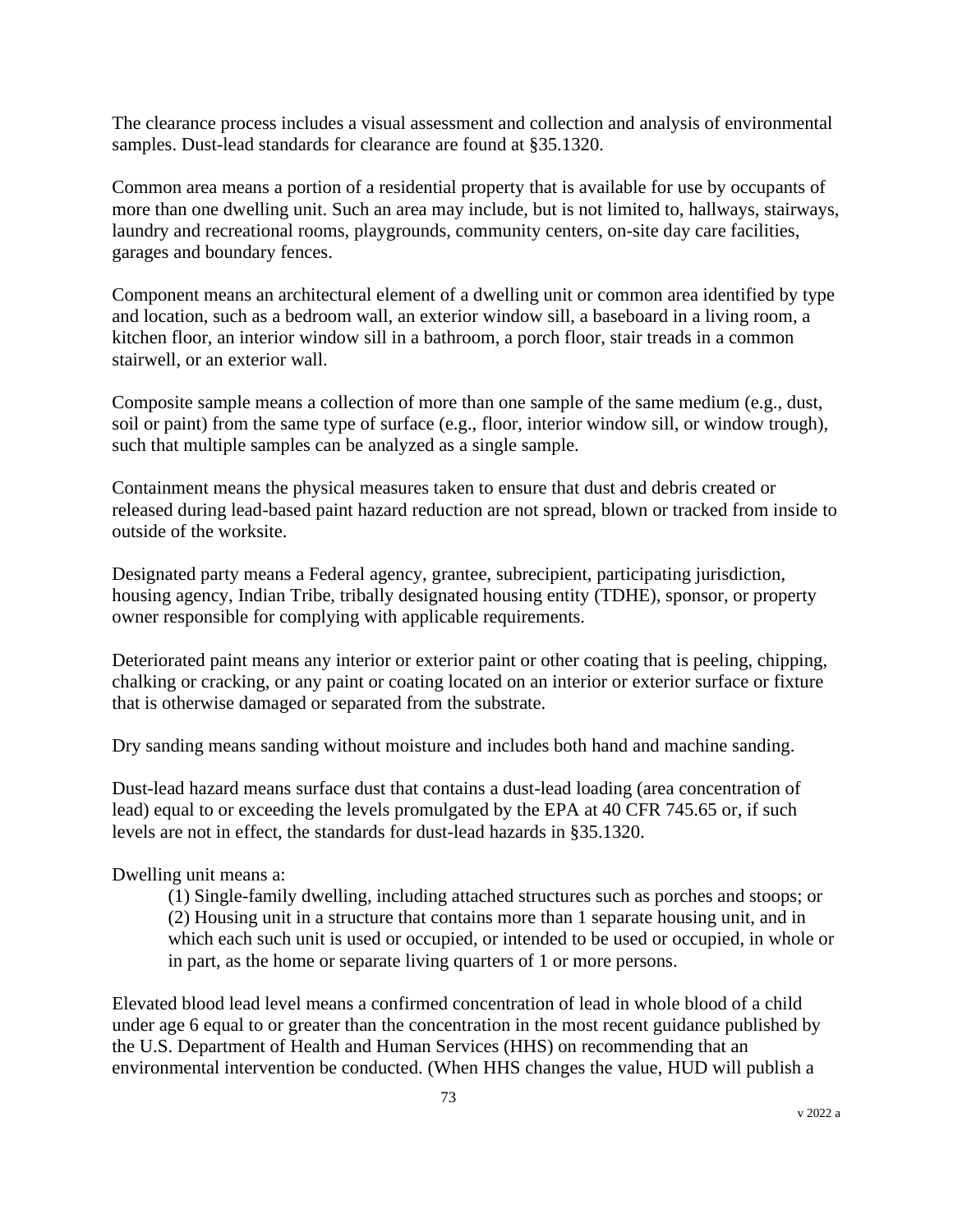notice in the Federal Register, with the opportunity for public comment, on its intent to apply the changed value to this part, and, after considering comments, publish a notice on its applying the changed value to this part.)

Encapsulation means the application of a covering or coating that acts as a barrier between the lead-based paint and the environment and that relies for its durability on adhesion between the encapsulant and the painted surface, and on the integrity of the existing bonds between paint layers and between the paint and the substrate. Encapsulation may be used as a method of abatement if it is designed and performed so as to be permanent (see definition of "permanent").

Enclosure means the use of rigid, durable construction materials that are mechanically fastened to the substrate in order to act as a barrier between lead-based paint and the environment. Enclosure may be used as a method of abatement if it is designed to be permanent (see definition of "permanent").

Environmental investigation means the process of determining the source of lead exposure for a child under age 6 with an elevated blood lead level, consisting of administration of a questionnaire, comprehensive environmental sampling, case management, and other measures, in accordance with chapter 16 of the HUD Guidelines for the Evaluation and Control of Lead-Based Paint Hazards in Housing ("Guidelines").

Evaluation means a risk assessment, a lead hazard screen, a lead-based paint inspection, paint testing, or a combination of these to determine the presence of lead-based paint hazards or leadbased paint, or an environmental investigation.

Expected to reside means there is actual knowledge that a child will reside in a dwelling unit reserved or designated exclusively for the elderly or reserved or designated exclusively for persons with disabilities. If a resident woman is known to be pregnant, there is actual knowledge that a child will reside in the dwelling unit.

Federal agency means the United States or any executive department, independent establishment, administrative agency and instrumentality of the United States, including a corporation in which all or a substantial amount of the stock is beneficially owned by the United States or by any of these entities. The term "Federal agency" includes, but is not limited to, Rural Housing Service (formerly Rural Housing and Community Development Service that was formerly Farmer's Home Administration), Resolution Trust Corporation, General Services Administration, Department of Defense, Department of Veterans Affairs, Department of the Interior, and Department of Transportation.

Federally owned property means residential property owned or managed by a Federal agency, or for which a Federal agency is a trustee or conservator.

Firm commitment means a valid commitment issued by HUD or the Federal Housing Commissioner setting forth the terms and conditions upon which a mortgage will be insured or guaranteed.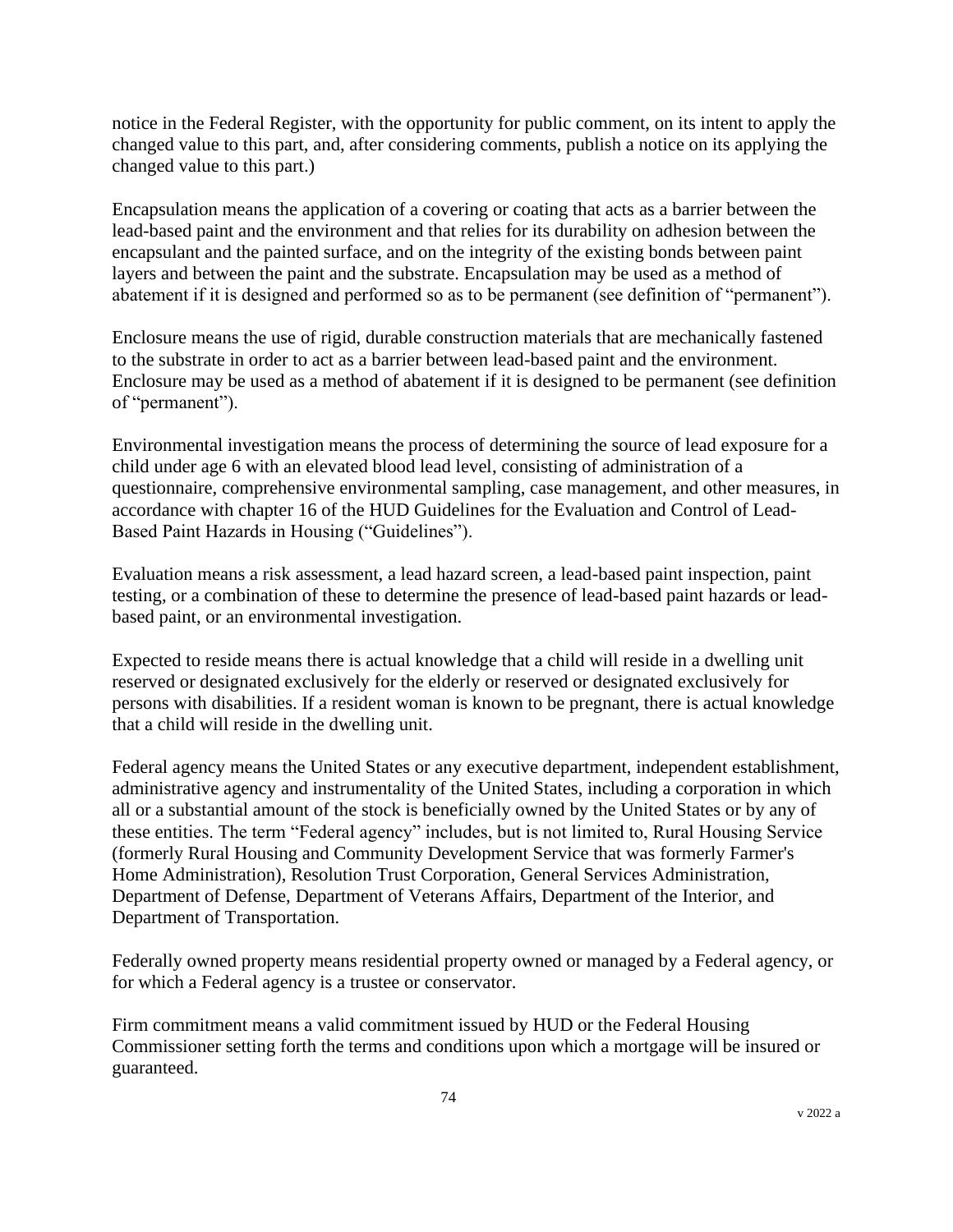Friction surface means an interior or exterior surface that is subject to abrasion or friction, including, but not limited to, certain window, floor, and stair surfaces.

g means gram, mg means milligram (thousandth of a gram), and µg means microgram (millionth of a gram).

Grantee means any state or local government, Indian Tribe, IHBG recipient, insular area or nonprofit organization that has been designated by HUD to administer Federal housing assistance under a program covered by subparts J and K of this part, except the HOME program.

Hard costs of rehabilitation means:

(1) Costs to correct substandard conditions or to meet applicable local rehabilitation standards;

(2) Costs to make essential improvements, including energy-related repairs, and those necessary to permit use by persons with disabilities; and costs to repair or replace major housing systems in danger of failure; and

(3) Costs of non-essential improvements, including additions and alterations to an existing structure; but

(4) Hard costs do not include administrative costs (e.g., overhead for administering a rehabilitation program, processing fees, etc.).

Hazard reduction means measures designed to reduce or eliminate human exposure to lead-based paint hazards through methods including interim controls or abatement or a combination of the two.

HEPA vacuum means a vacuum cleaner device with an included high-efficiency particulate air (HEPA) filter through which the contaminated air flows, operated in accordance with the instructions of its manufacturer. A HEPA filter is one that captures at least 99.97 percent of airborne particles of at least 0.3 micrometers in diameter.

Housing for the elderly means retirement communities or similar types of housing reserved for households composed of one or more persons 62 years of age or more, or other age if recognized as elderly by a specific Federal housing assistance program.

Housing receiving Federal assistance means housing which is covered by an application for HUD mortgage insurance, receives housing assistance payments under a program administered by HUD, or otherwise receives more than \$5,000 in project-based assistance under a Federal housing program administered by an agency other than HUD.

HUD means the United States Department of Housing and Urban Development.

HUD-owned property means residential property owned or managed by HUD, or for which HUD is a trustee or conservator.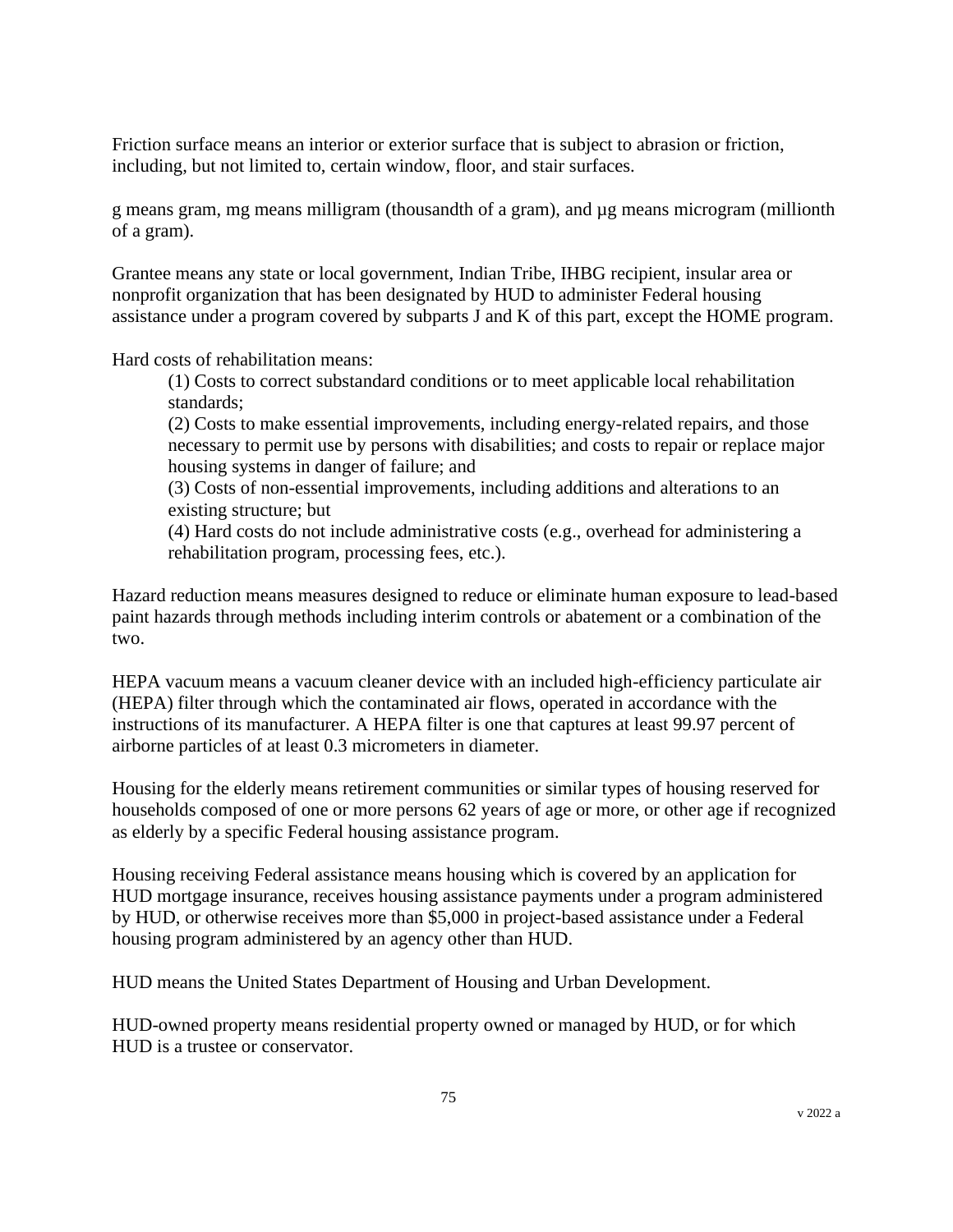Impact surface means an interior or exterior surface that is subject to damage by repeated sudden force, such as certain parts of door frames.

Indian Housing Block Grant (IHBG) recipient means a tribe or a tribally designated housing entity (TDHE) receiving IHBG funds.

Indian tribe means a tribe as defined in the Native American Housing Assistance and Self-Determination Act of 1996 (25 U.S.C. 4101 et seq.)

Inspection (See Lead-based paint inspection).

Insular areas means Guam, the Northern Mariana Islands, the United States Virgin Islands and American Samoa.

Interim controls means a set of measures designed to reduce temporarily human exposure or likely exposure to lead-based paint hazards. Interim controls include, but are not limited to, repairs, painting, temporary containment, specialized cleaning, clearance, ongoing lead-based paint maintenance activities, and the establishment and operation of management and resident education programs.

Interior window sill means the portion of the horizontal window ledge that protrudes into the interior of the room, adjacent to the window sash when the window is closed. The interior window sill is sometimes referred to as the window stool.

Lead-based paint means paint or other surface coatings that contain lead equal to or exceeding 1.0 milligram per square centimeter or 0.5 percent by weight or 5,000 parts per million (ppm) by weight.

Lead-based paint hazard means any condition that causes exposure to lead from dust-lead hazards, soil-lead hazards, or lead-based paint that is deteriorated or present in chewable surfaces, friction surfaces, or impact surfaces, and that would result in adverse human health effects.

Lead-based paint inspection means a surface-by-surface investigation to determine the presence of lead-based paint and the provision of a report explaining the results of the investigation.

Lead hazard screen means a limited risk assessment activity that involves paint testing and dust sampling and analysis as described in 40 CFR 745.227(c) and soil sampling and analysis as described in 40 CFR 745.227(d).

Mortgagee means a lender of a mortgage loan.

Mortgagor means a borrower of a mortgage loan.

Multifamily property means a residential property containing five or more dwelling units.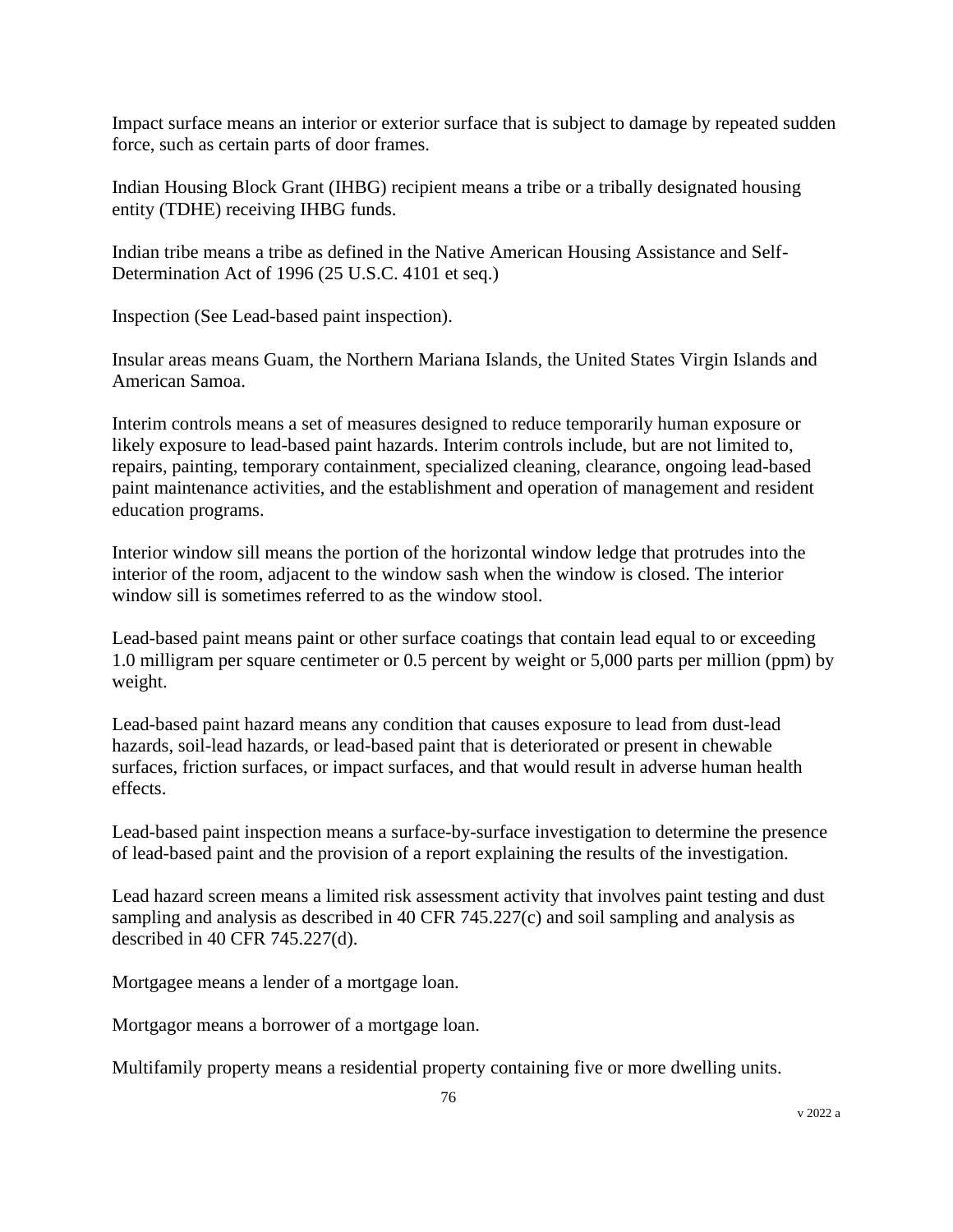Occupant means a person who inhabits a dwelling unit.

Owner means a person, firm, corporation, nonprofit organization, partnership, government, guardian, conservator, receiver, trustee, executor, or other judicial officer, or other entity which, alone or with others, owns, holds, or controls the freehold or leasehold title or part of the title to property, with or without actually possessing it. The definition includes a vendee who possesses the title, but does not include a mortgagee or an owner of a reversionary interest under a ground rent lease.

Paint stabilization means repairing any physical defect in the substrate of a painted surface that is causing paint deterioration, removing loose paint and other material from the surface to be treated, and applying a new protective coating or paint.

Paint testing means the process of determining, by a certified lead-based paint inspector or risk assessor, the presence or the absence of lead-based paint on deteriorated paint surfaces or painted surfaces to be disturbed or replaced.

Paint removal means a method of abatement that permanently eliminates lead-based paint from surfaces.

Painted surface to be disturbed means a paint surface that is to be scraped, sanded, cut, penetrated or otherwise affected by rehabilitation work in a manner that could potentially create a lead-based paint hazard by generating dust, fumes, or paint chips.

Participating jurisdiction means any State or local government that has been designated by HUD to administer a HOME program grant.

Permanent means an expected design life of at least 20 years.

Play area means an area of frequent soil contact by children of less than 6 years of age, as indicated by the presence of play equipment (e.g. sandboxes, swing sets, sliding boards, etc.) or toys or other children's possessions, observations of play patterns, or information provided by parents, residents or property owners.

Project-based rental assistance means Federal rental assistance that is tied to a residential property with a specific location and remains with that particular location throughout the term of the assistance.

Public health department means a State, tribal, county or municipal public health department or the Indian Health Service.

Public housing development means a residential property assisted under the United States Housing Act of 1937 (42 U.S.C. 1437 et seq.), but not including housing assisted under section 8 of the 1937 Act.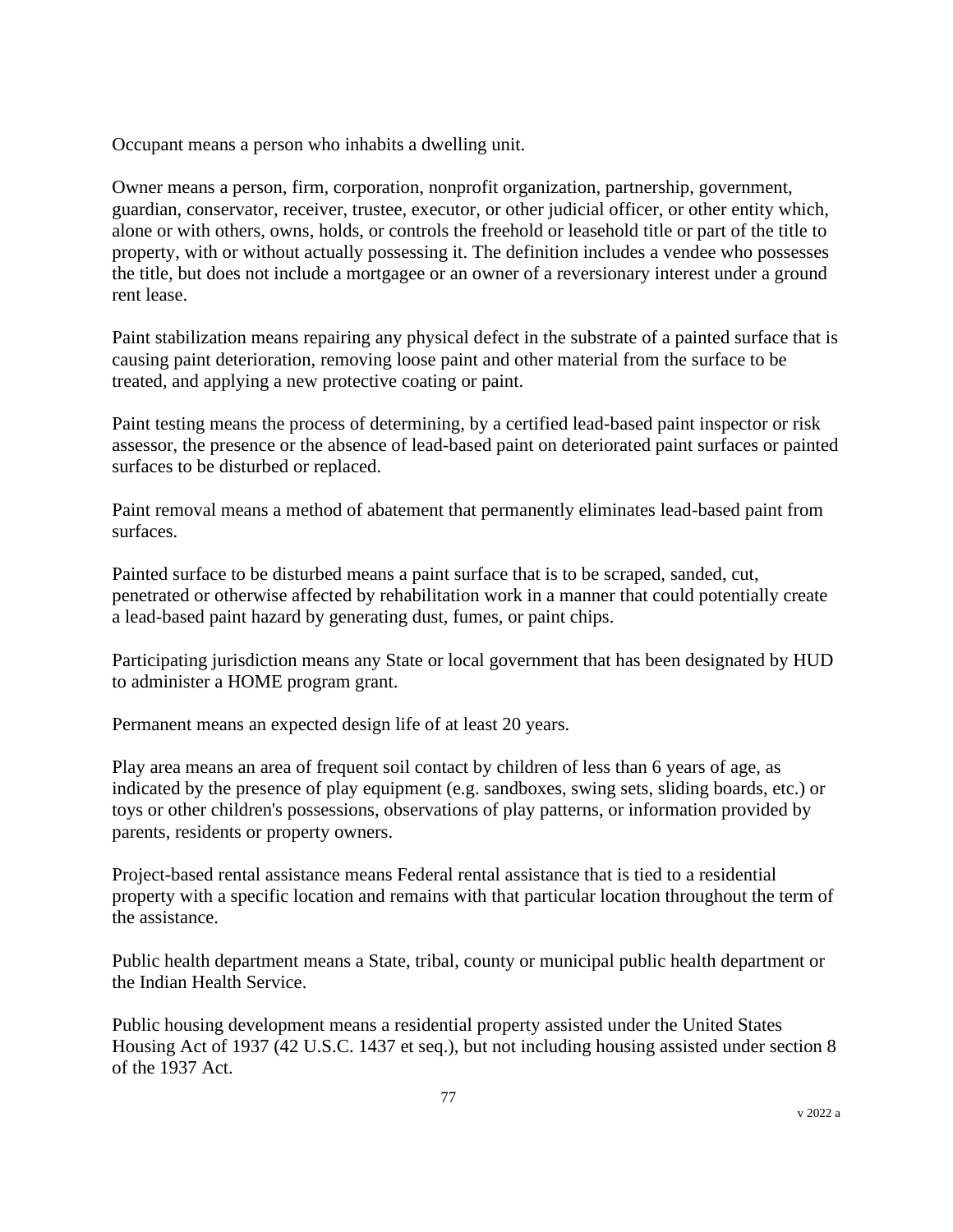Reevaluation means a visual assessment of painted surfaces and limited dust and soil sampling conducted periodically following lead-based paint hazard reduction where lead-based paint is still present.

Rehabilitation means the improvement of an existing structure through alterations, incidental additions or enhancements. Rehabilitation includes repairs necessary to correct the results of deferred maintenance, the replacement of principal fixtures and components, improvements to increase the efficient use of energy, and installation of security devices.

Replacement means a strategy of abatement that entails the removal of building components that have surfaces coated with lead-based paint and the installation of new components free of leadbased paint.

Residential property means a dwelling unit, common areas, building exterior surfaces, and any surrounding land, including outbuildings, fences and play equipment affixed to the land, belonging to an owner and available for use by residents, but not including land used for agricultural, commercial, industrial or other non-residential purposes, and not including paint on the pavement of parking lots, garages, or roadways.

Risk assessment means:

(1) An on-site investigation to determine the existence, nature, severity, and location of lead-based paint hazards; and

(2) The provision of a report by the individual or firm conducting the risk assessment explaining the results of the investigation and options for reducing lead-based paint hazards.

Single family property means a residential property containing one through four dwelling units.

Single room occupancy (SRO) housing means housing consisting of zero-bedroom dwelling units that may contain food preparation or sanitary facilities or both (see Zero-bedroom dwelling).

Soil-lead hazard means bare soil on residential property that contains lead equal to or exceeding levels promulgated by the EPA at 40 CFR 745.65 or, if such levels are not in effect, the standards for soil-lead hazards in §35.1320.

Sponsor means mortgagor (borrower).

Subrecipient means any nonprofit organization selected by the grantee or participating jurisdiction to administer all or a portion of the Federal rehabilitation assistance or other nonrehabilitation assistance, or any such organization selected by a subrecipient of the grantee or participating jurisdiction. An owner or developer receiving Federal rehabilitation assistance or other assistance for a residential property is not considered a subrecipient for the purposes of carrying out that project.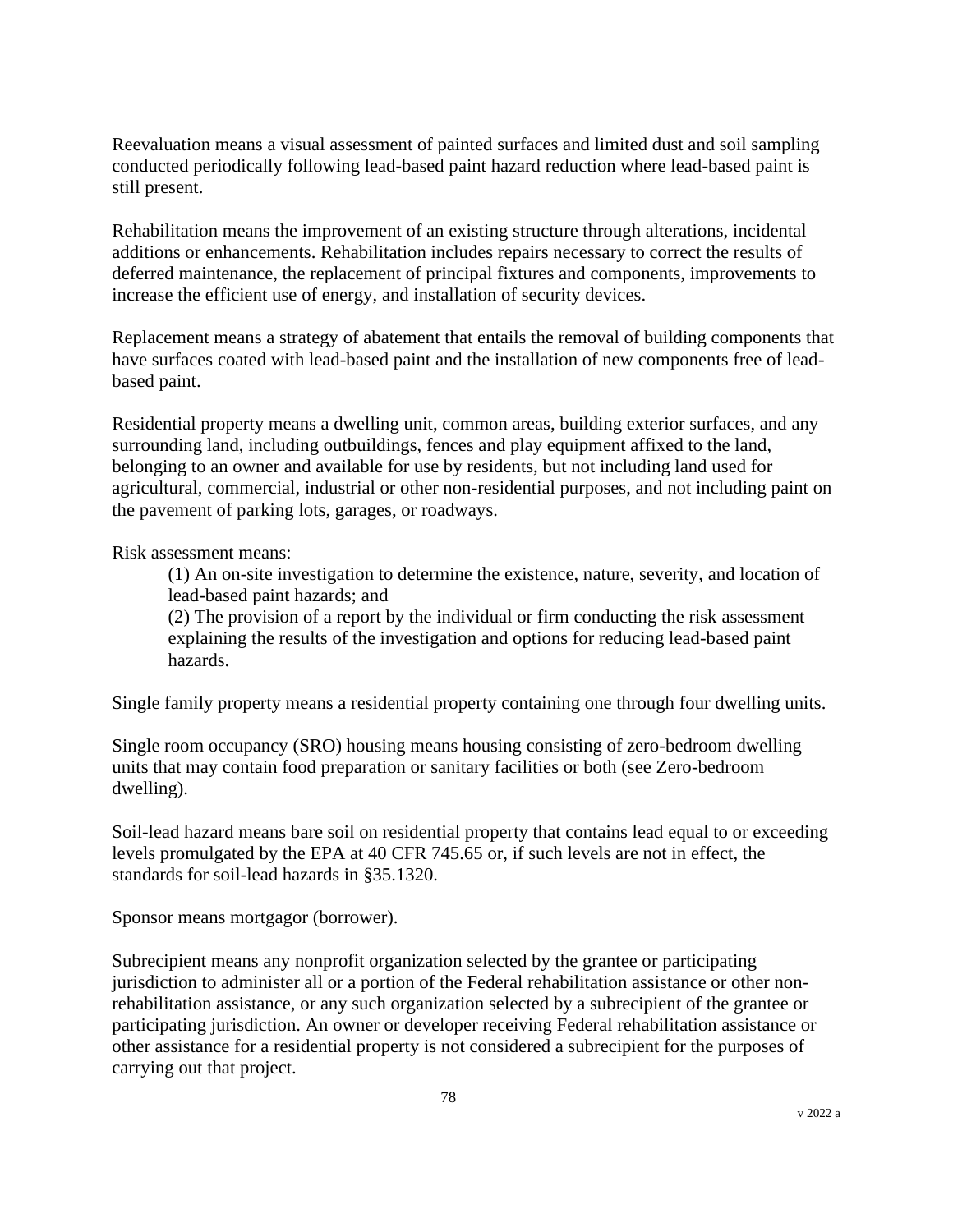Standard treatments means a series of hazard reduction measures designed to reduce all leadbased paint hazards in a dwelling unit without the benefit of a risk assessment or other evaluation.

Substrate means the material directly beneath the painted surface out of which the components are constructed, including wood, drywall, plaster, concrete, brick or metal.

Target housing means any housing constructed prior to 1978, except housing for the elderly or persons with disabilities (unless a child of less than 6 years of age resides or is expected to reside in such housing for the elderly or persons with disabilities) or any zero-bedroom dwelling. In the case of jurisdictions which banned the sale or use of lead-based paint prior to 1978, HUD may designate an earlier date.

Tenant means the individual named as the lessee in a lease, rental agreement or occupancy agreement for a dwelling unit.

A visual assessment alone is not considered an evaluation for the purposes of this part. Visual assessment means looking for, as applicable:

(1) Deteriorated paint;

(2) Visible surface dust, debris, and residue as part of a risk assessment or clearance examination; or

(3) The completion or failure of a hazard reduction measure.

Wet sanding or wet scraping means a process of removing loose paint in which the painted surface to be sanded or scraped is kept wet to minimize the dispersal of paint chips and airborne dust.

Window trough means the area between the interior window sill (stool) and the storm window frame. If there is no storm window, the window trough is the area that receives both the upper and lower window sashes when they are both lowered.

Worksite means an interior or exterior area where lead-based paint hazard reduction activity takes place. There may be more than one worksite in a dwelling unit or at a residential property.

Zero-bedroom dwelling means any residential dwelling in which the living areas are not separated from the sleeping area. The term includes efficiencies, studio apartments, dormitory or single room occupancy housing, military barracks, and rentals of individual rooms in residential dwellings (see Single room occupancy (SRO)).

Reference §35.115 *EXEMPTIONS.*

(a) Subparts B through R of this part do not apply to the following: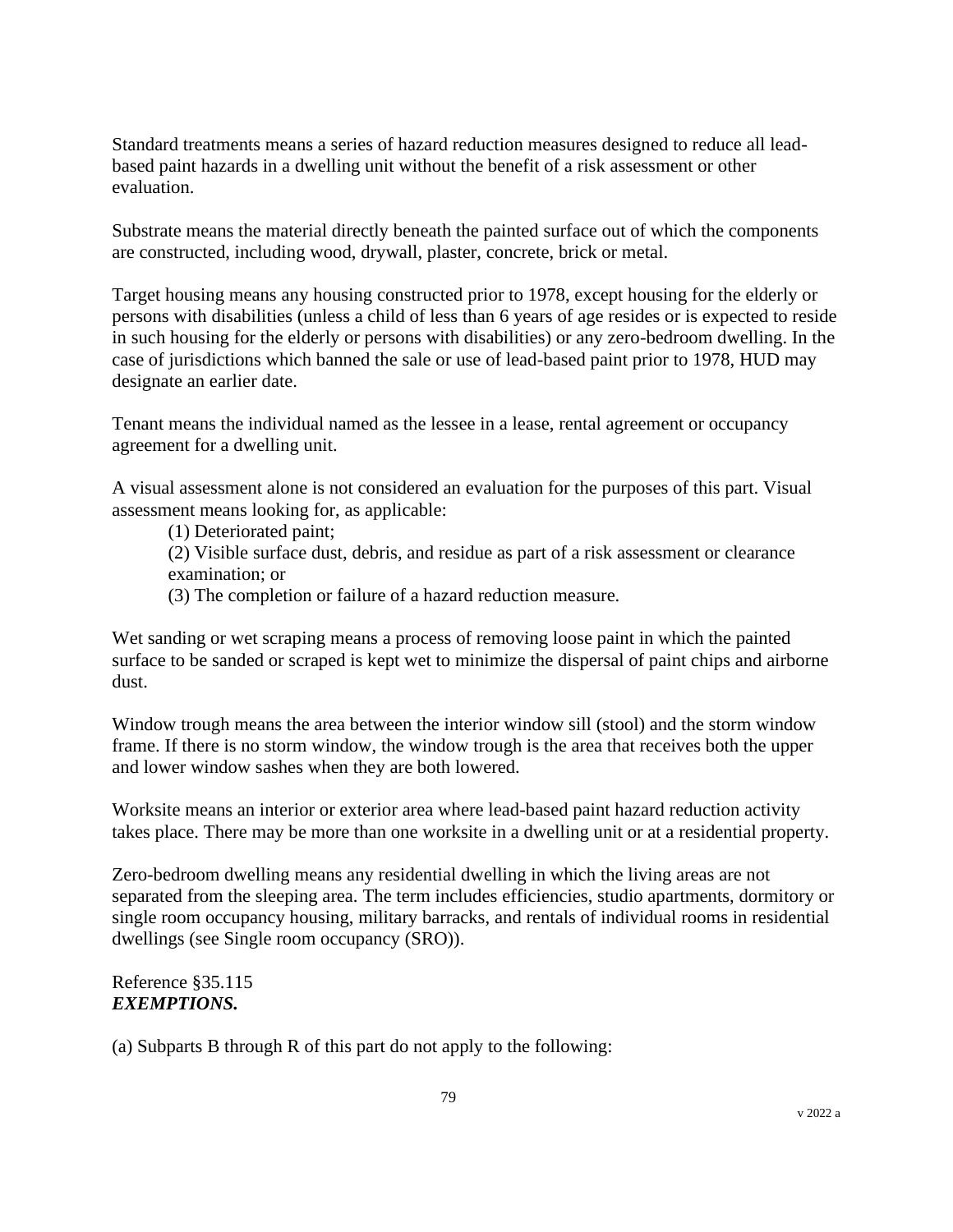(1) A residential property for which construction was completed on or after January 1, 1978, or, in the case of jurisdictions which banned the sale or residential use of leadcontaining paint prior to 1978, an earlier date as HUD may designate (see §35.160). (2) A zero-bedroom dwelling unit, including a single room occupancy (SRO) dwelling unit.

(3) Housing for the elderly, or a residential property designated exclusively for persons with disabilities; except this exemption shall not apply if a child less than age 6 resides or is expected to reside in the dwelling unit (see definitions of "housing for the elderly" and "expected to reside" in §35.110).

(4) Residential property found not to have lead-based paint by a lead-based paint inspection conducted in accordance with §35.1320(a) (for more information regarding inspection procedures consult the 1997 edition of Chapter 7 of the HUD Guidelines). Results of additional test(s) by a certified lead-based paint inspector may be used to confirm or refute a prior finding.

(5) Residential property in which all lead-based paint has been identified, removed, and clearance has been achieved in accordance with 40 CFR 745.227(b)(e) before September 15, 2000, or in accordance with §§35.1320, 35.1325 and 35.1340 on or after September 15, 2000. This exemption does not apply to residential property where enclosure or

encapsulation has been used as a method of abatement.

(6) An unoccupied dwelling unit or residential property that is to be demolished, provided the dwelling unit or property will remain unoccupied until demolition.

(7) A property or part of a property that is not used and will not be used for human residential habitation, except that spaces such as entryways, hallways, corridors, passageways or stairways serving both residential and nonresidential uses in a mixed-use property shall not be exempt.

(8) Any rehabilitation that does not disturb a painted surface.

(9) For emergency actions immediately necessary to safeguard against imminent danger to human life, health or safety, or to protect property from further structural damage (such as when a property has been damaged by a natural disaster, fire, or structural collapse), occupants shall be protected from exposure to lead in dust and debris generated by such emergency actions to the extent practicable, and the requirements of subparts B through R of this part shall not apply. This exemption applies only to repairs necessary to respond to the emergency. The requirements of subparts B through R of this part shall apply to any work undertaken subsequent to, or above and beyond, such emergency actions. (10) If a Federal law enforcement agency has seized a residential property and owns the property for less than 270 days, §§35.210 and 35.215 shall not apply to the property. (11) The requirements of subpart K of this part do not apply if the assistance being provided is emergency rental assistance or foreclosure prevention assistance, provided that this exemption shall expire for a dwelling unit no later than 100 days after the initial payment or assistance.

(12) Performance of an evaluation or lead-based paint hazard reduction or lead-based paint abatement on an exterior painted surface as required under this part may be delayed for a reasonable time during a period when weather conditions are unsuitable for conventional construction activities.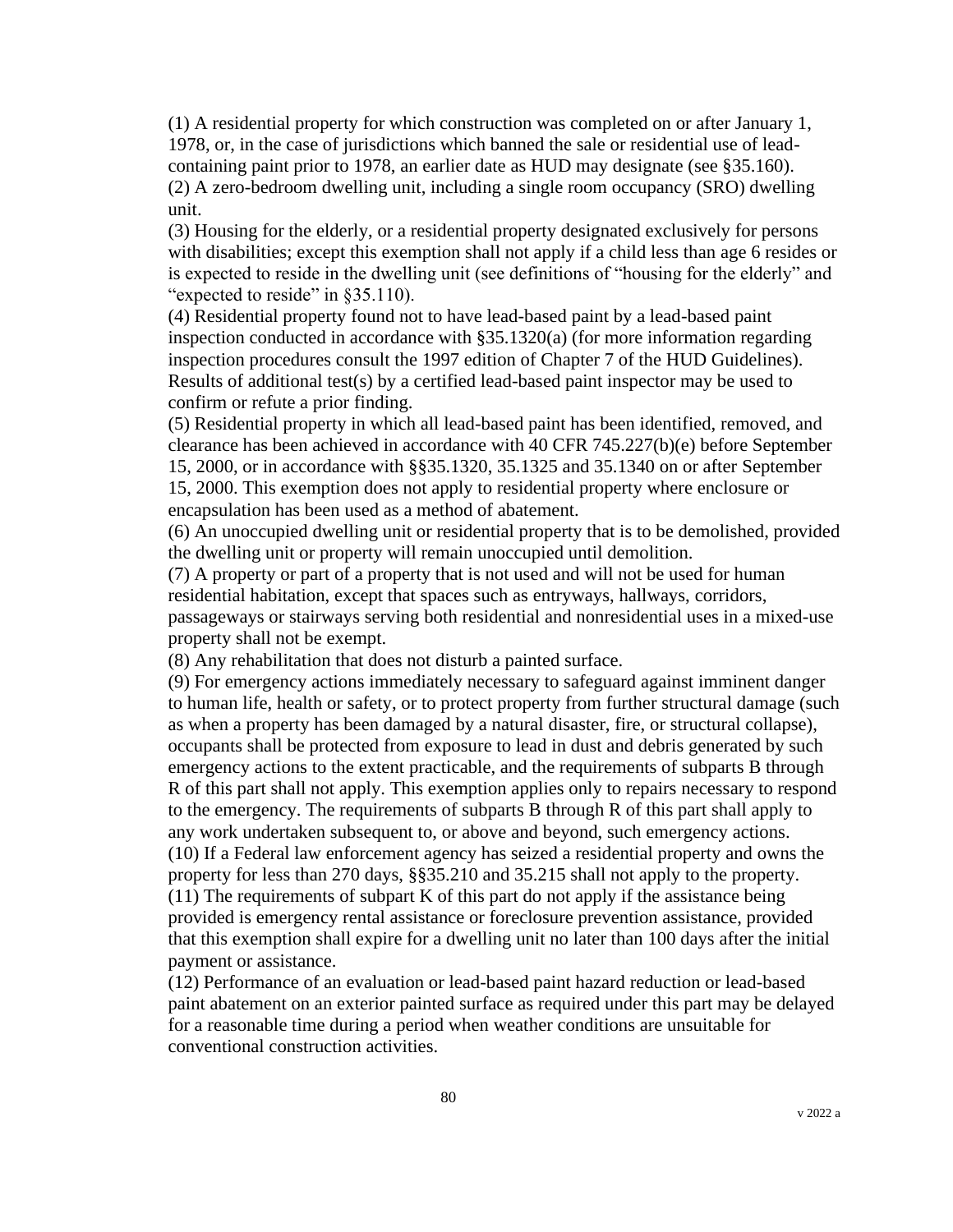(13) Where abatement of lead-based paint hazards or lead-based paint is required by this part and the property is listed or has been determined to be eligible for listing in the National Register of Historic Places or contributing to a National Register Historic District, the designated party may, if requested by the State Historic Preservation Office, conduct interim controls in accordance with §35.1330 instead of abatement. If interim controls are conducted, ongoing lead-based paint maintenance and reevaluation shall be conducted as required by the applicable subpart of this part in accordance with §35.1355.

(b) For the purposes of subpart C of this part, each Federal agency other than HUD will determine whether appropriations are sufficient to implement this rule. If appropriations are not sufficient, subpart C of this part shall not apply to that Federal agency. If appropriations are sufficient, subpart C of this part shall apply.

Reference §35.120 *OPTIONS.*

(a) Standard treatments. Where interim controls are required by this part, the designated party has the option to presume that lead-based paint or lead-based paint hazards or both are present throughout the residential property. In such a case, evaluation is not required. Standard treatments shall then be conducted in accordance with §35.1335 on all applicable surfaces, including soil. Standard treatments are completed only when clearance is achieved in accordance with §35.1340.

(b) Abatement. Where abatement is required by this part, the designated party may presume that lead-based paint or lead-based paint hazards or both are present throughout the residential property. In such a case, evaluation is not required. Abatement shall then be conducted on all applicable surfaces, including soil, in accordance with §35.1325, and completed when clearance is achieved in accordance with §35.1340. This option is not available in public housing, where inspection is required.

(c) Lead hazard screen. Where a risk assessment is required, the designated party may choose first to conduct a lead hazard screen in accordance with §35.1320(b). If the results of the lead hazard screen indicate the need for a full risk assessment (e.g., if the environmental measurements exceed levels established for lead hazard screens in §35.1320(b)(2)), a complete risk assessment shall be conducted. Environmental samples collected for the lead hazard screen may be used in the risk assessment. If the results of the lead hazard screen do not indicate the need for a follow-up risk assessment, a risk assessment is not required.

(d) Paint testing. Where paint stabilization or interim controls of deteriorated paint surfaces are required by this rule, the designated party has the option to conduct paint testing of all surfaces with non-intact paint. If paint testing indicates the absence of lead-based paint on a specific surface, paint stabilization or interim controls are not required on that surface.

Reference §35.125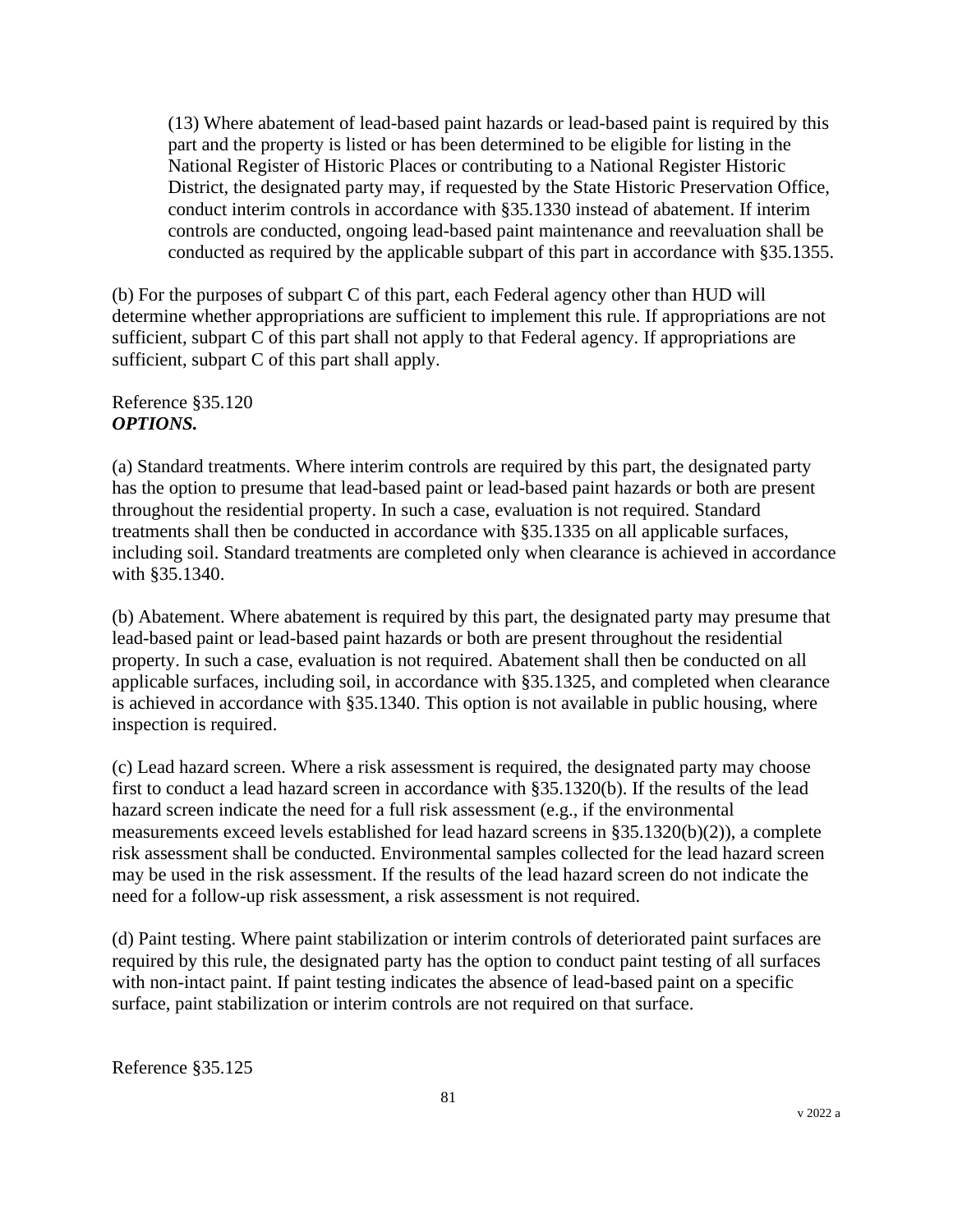# *NOTICE OF EVALUATION AND HAZARD REDUCTION ACTIVITIES.*

The following activities shall be conducted if notice is required by subparts D and F through M of this part.

(a) Notice of evaluation or presumption. When evaluation is undertaken and lead-based paint or lead-based paint hazards are found to be present, or if a presumption is made that lead-based paint or lead-based paint hazards are present in accordance with the options described in §35.120, the designated party shall provide a notice to occupants within 15 calendar days of the date when the designated party receives the report or makes the presumption. A visual assessment alone is not considered an evaluation for the purposes of this part. If only a visual assessment alone is required by this part, and no evaluation is performed, a notice of evaluation or presumption is not required.

(1) The notice of the evaluation shall include:

(i) A summary of the nature, dates, scope, and results of the evaluation; (ii) A contact name, address and telephone number for more information, and to obtain access to the actual evaluation report; and (iii) The date of the notice.

(2) The notice of presumption shall include:

(i) The nature and scope of the presumption;

- (ii) A contact name, address and telephone number for more information; and
- (iii) The date of the notice.

(b) Notice of hazard reduction activity. When hazard reduction activities are undertaken, each designated party shall:

(1) Provide a notice to occupants not more than 15 calendar days after the hazard reduction activities (including paint stabilization) have been completed. Notice of hazard reduction shall include, but not be limited to:

(i) A summary of the nature, dates, scope, and results (including clearance) of the hazard reduction activities;

(ii) A contact name, address, and telephone number for more information;

(iii) Available information on the location of any remaining lead-based paint in the rooms, spaces, or areas where hazard reduction activities were conducted, on a surface-by-surface basis; and

(iv) The date of the notice.

(2) Update the notice, based on reevaluation of the residential property and as any additional hazard reduction work is conducted.

(3) Provision of a notice of hazard reduction is not required if a clearance examination is not required.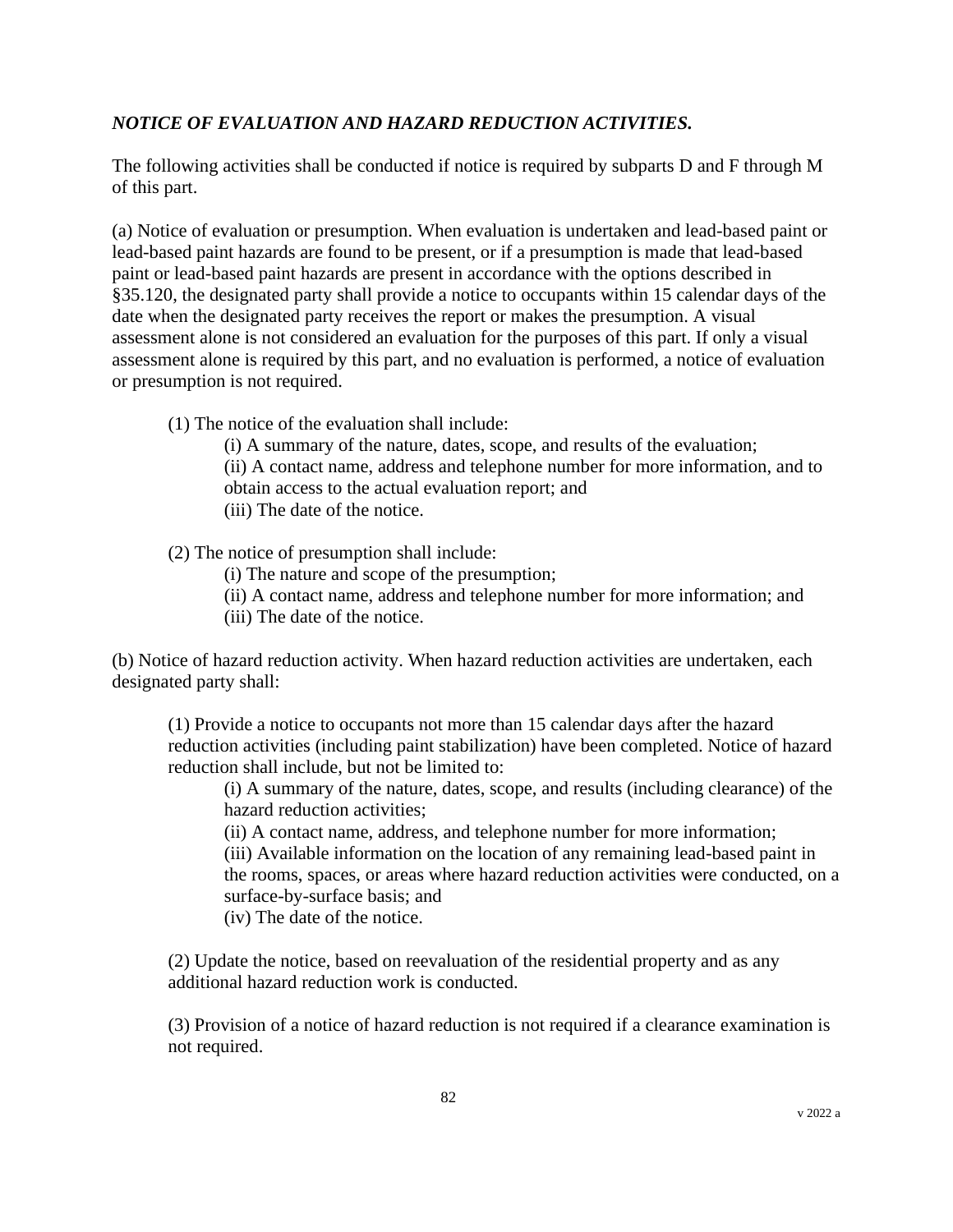(c) Availability of notices of evaluation, presumption, and hazard reduction activities. (1) The notices of evaluation, presumption, and hazard reduction shall be of a size and type that is easily read by occupants.

(2) To the extent practicable, each notice shall be made available, upon request, in a format accessible to persons with disabilities (e.g., Braille, large type, computer disk, audio tape).

(3) Each notice shall be provided in the occupants' primary language or in the language of the occupants' contract or lease.

(4) The designated party shall provide each notice to the occupants by:

(i) Posting and maintaining it in centrally located common areas and distributing it to any dwelling unit if necessary because the head of household is a person with a known disability; or

(ii) Distributing it to each occupied dwelling unit affected by the evaluation, presumption, or hazard reduction activity or serviced by common areas in which an evaluation, presumption or hazard reduction has taken place.

(iii) However, for the protection of the privacy of the child and the child's family or guardians, no notice of environmental investigation shall be posted to any centrally located common area.

[64 FR 50202, Sept. 15, 1999, as amended at 69 FR 34271, June 21, 2004; 82 FR 4167, Jan. 13, 2017]

#### Reference §35.130 *LEAD HAZARD INFORMATION PAMPHLET.*

If provision of a lead hazard information pamphlet is required in subparts D and F through M of this part, the designated party shall provide to each occupied dwelling unit to which subparts D and F through M of this part apply, the lead hazard information pamphlet developed by EPA, HUD and the Consumer Product Safety Commission pursuant to section 406 of the Toxic Substances Control Act (15 U.S.C. 2686), or an EPA-approved alternative; except that the designated party need not provide a lead hazard information pamphlet if the designated party can demonstrate that the pamphlet has already been provided in accordance with the lead-based paint notification and disclosure requirements at  $$35.88(a)(1)$ , or 40 CFR 745.107(a)(1) or in accordance with the requirements for hazard education before renovation at 40 CFR part 745, subpart E.

Reference §35.135 *USE OF PAINT CONTAINING LEAD.*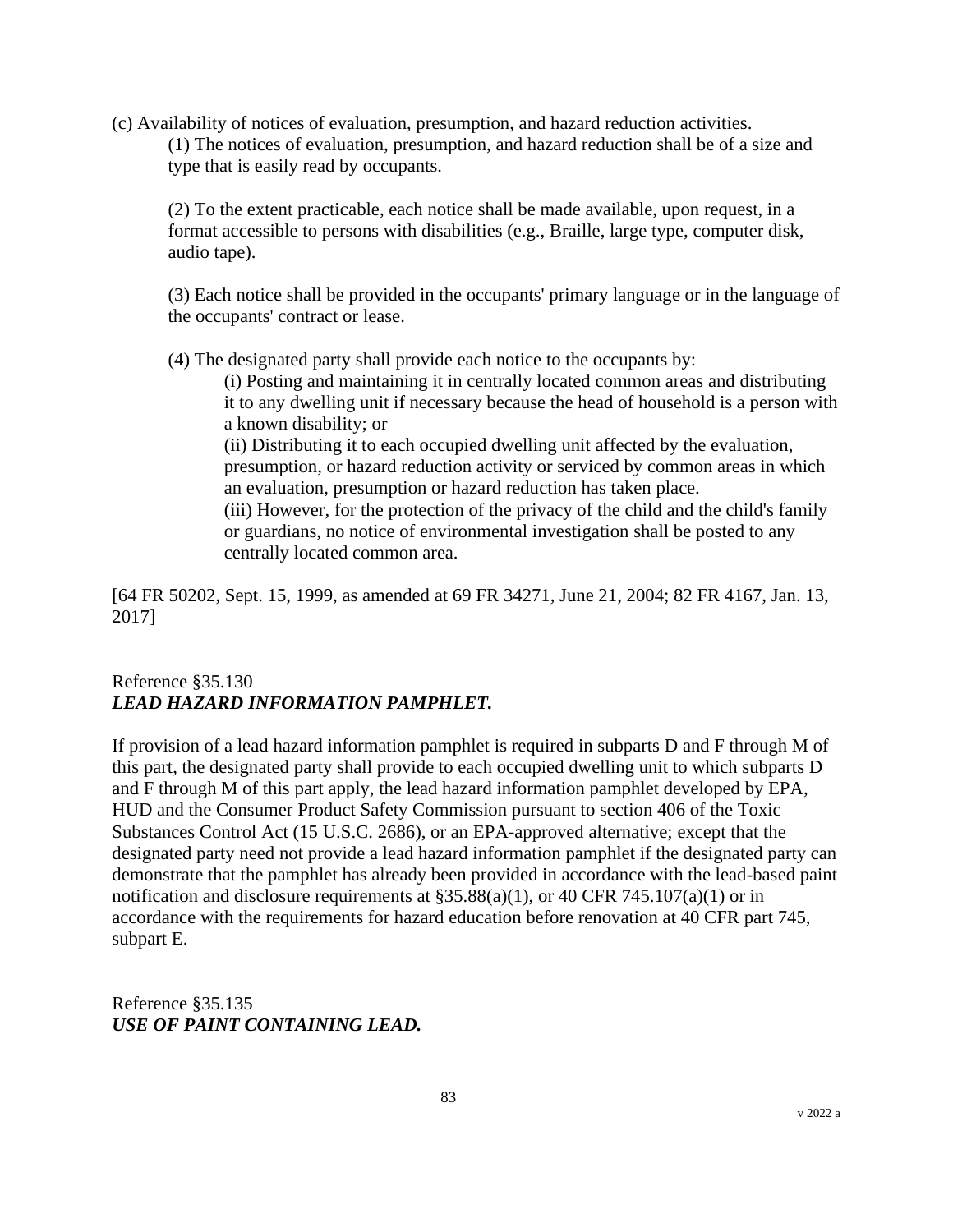(a) New use prohibition. The use of paint containing more than 0.06 percent dry weight of lead on any interior or exterior surface in federally owned housing or housing receiving Federal assistance is prohibited. As appropriate, each Federal agency shall include the prohibition in contracts, grants, cooperative agreements, insurance agreements, guaranty agreements, trust agreements, or other similar documents.

(b) Pre-1978 prohibition. In the case of a jurisdiction which banned the sale or residential use of lead-containing paint before 1978, HUD may designate an earlier date for certain provisions of subparts D and F through M of this part.

# Reference §35.140 *PROHIBITED METHODS OF PAINT REMOVAL.*

The following methods shall not be used to remove paint that is, or may be, lead-based paint:

(a) Open flame burning or torching.

(b) Machine sanding or grinding without a high-efficiency particulate air (HEPA) local exhaust control.

(c) Abrasive blasting or sandblasting without HEPA local exhaust control.

(d) Heat guns operating above 1100 degrees Fahrenheit or charring the paint.

(e) Dry sanding or dry scraping, except dry scraping in conjunction with heat guns or within 1.0 ft. (0.30 m.) of electrical outlets, or when treating defective paint spots totaling no more than 2 sq. ft. (0.2 sq. m.) in any one interior room or space, or totaling no more than 20 sq. ft. (2.0 sq. m.) on exterior surfaces.

(f) Paint stripping in a poorly ventilated space using a volatile stripper that is a hazardous substance in accordance with regulations of the Consumer Product Safety Commission at 16 CFR 1500.3, and/or a hazardous chemical in accordance with the Occupational Safety and Health Administration regulations at 29 CFR 1910.1200 or 1926.59, as applicable to the work.

### Reference §35.145 *COMPLIANCE WITH FEDERAL LAWS AND AUTHORITIES.*

All lead-based paint activities, including waste disposal, performed under this part shall be performed in accordance with applicable Federal laws and authorities. For example, such activities are subject to the applicable environmental review requirements of the National Environmental Policy Act of 1969 (42 U.S.C. 4321 et seq.), the Toxic Substances Control Act, Title IV (15 U.S.C. 2860 et seq.), and other environmental laws and authorities (see, e.g., laws and authorities listed in §50.4 of this title).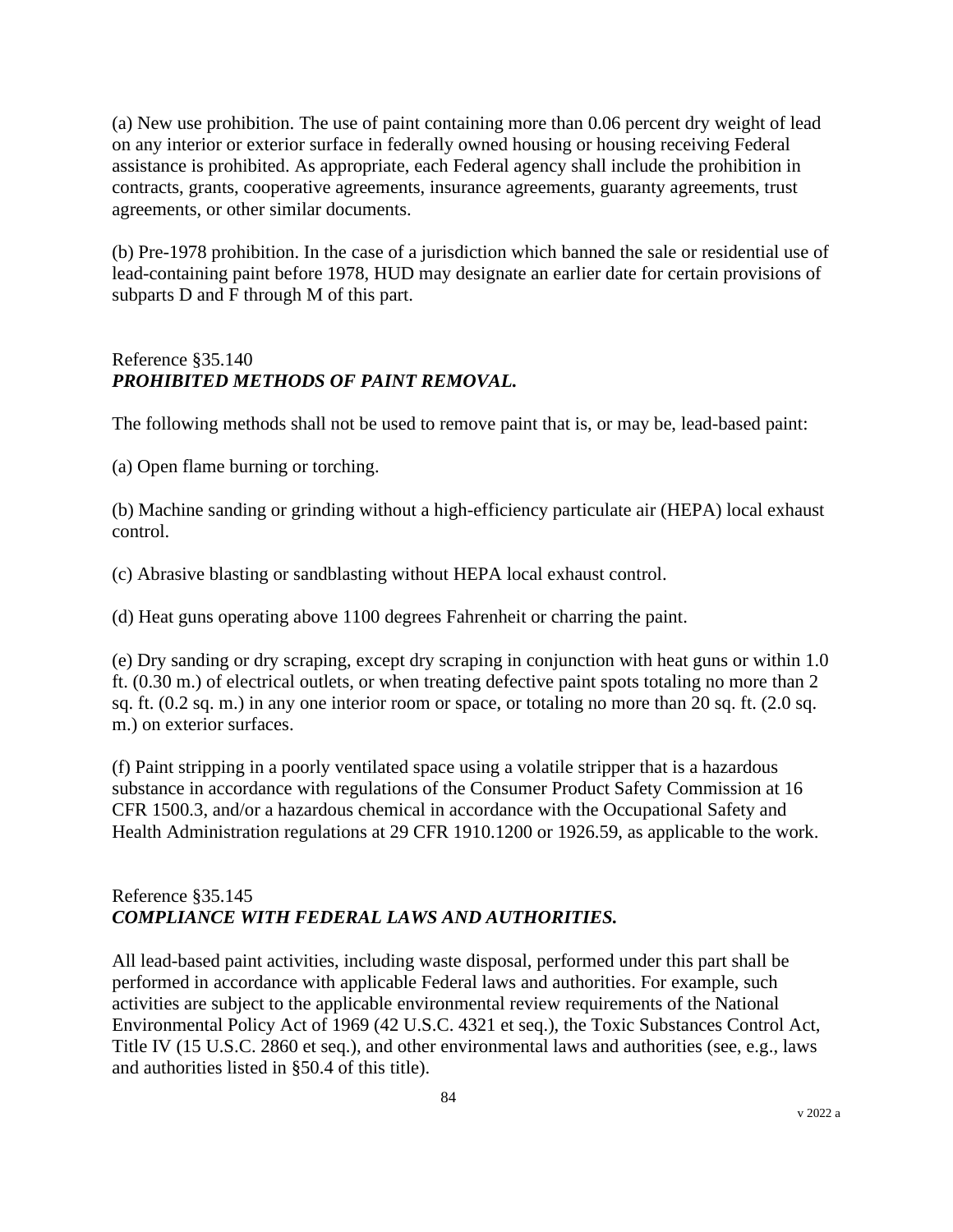# Reference §35.150 *COMPLIANCE WITH OTHER STATE, TRIBAL, AND LOCAL LAWS.*

(a) HUD responsibility. If HUD determines that a State, tribal or local law, ordinance, code or regulation provides for evaluation or hazard reduction in a manner that provides a comparable level of protection from the hazards of lead-based paint poisoning to that provided by the requirements of subparts B, C, D, F through M and R of this part and that adherence to the requirements of subparts B, C, D, F through M, and R of this part, would be duplicative or otherwise cause inefficiencies, HUD may modify or waive some or all of the requirements of the subparts in a manner that will promote efficiency while ensuring a comparable level of protection.

(b) Participant responsibility. Nothing in this part is intended to relieve any participant in a program covered by this subpart of any responsibility for compliance with State, tribal or local laws, ordinances, codes or regulations governing evaluation and hazard reduction. If a State, tribal or local law, ordinance, code or regulation defines lead-based paint differently than the Federal definition, the more protective definition (i.e., the lower level) shall be followed in that State, tribal or local jurisdiction.

### Reference §35.155 *MINIMUM REQUIREMENTS.*

(a) Nothing in subparts B, C, D, F through M, and R of this part is intended to preclude a designated party or owner from conducting additional evaluation or hazard reduction measures beyond the minimum requirements established for each program in this regulation. For example, if the applicable subpart requires visual assessment, the designated party may choose to perform a risk assessment in accordance with §35.1320. Similarly, if the applicable subpart requires interim controls, a designated party or owner may choose to implement abatement in accordance with §35.1325.

(b) To the extent that assistance from any of the programs covered by subparts B, C, D, and F through M of this part is used in conjunction with other HUD program assistance, the most protective requirements prevail.

[64 FR 50202, Sept. 15, 1999, as amended at 82 FR 4167, Jan. 13, 2017]

Reference §35.160 *WAIVERS.*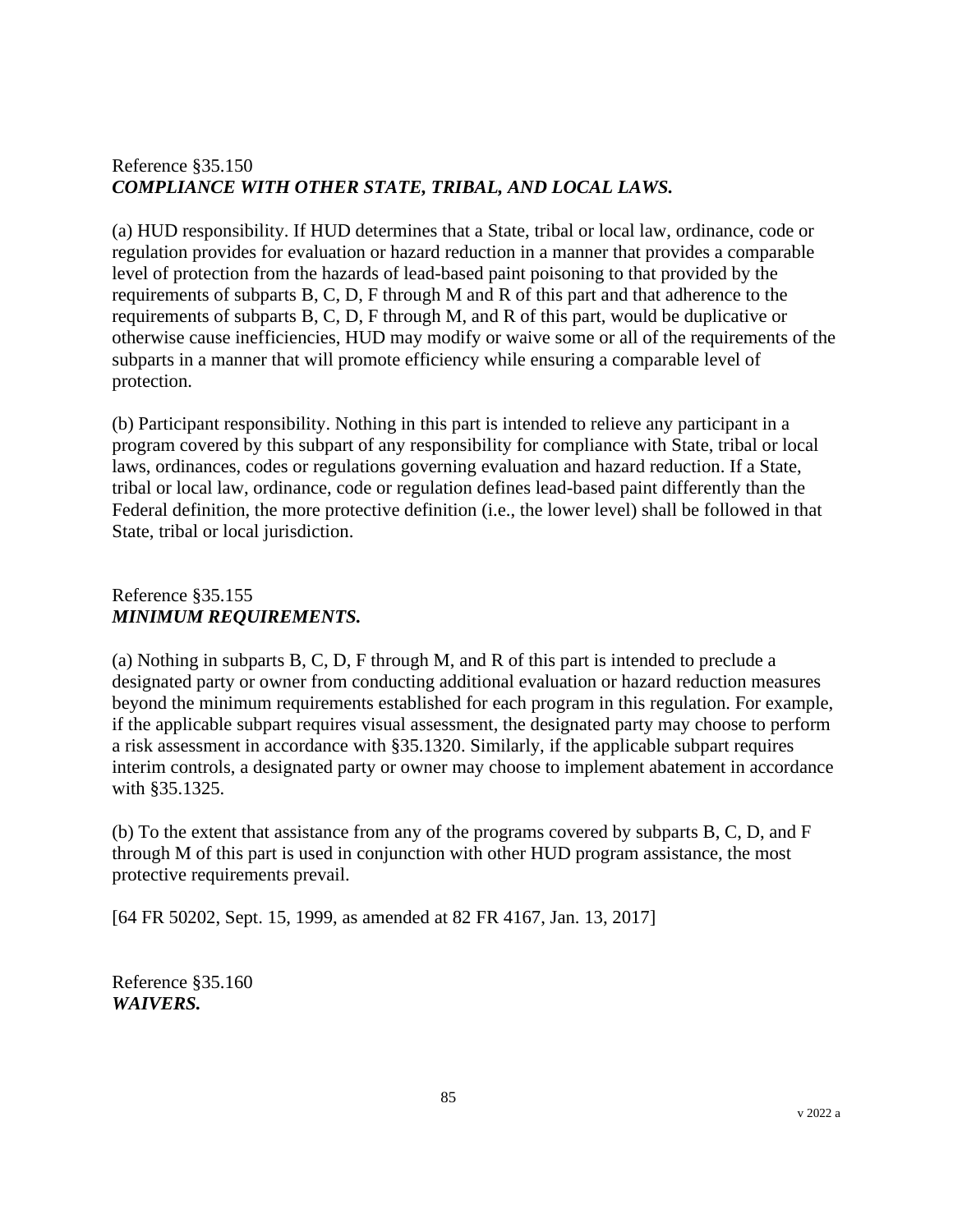In accordance with §5.110 of this title, on a case-by-case basis and upon determination of good cause, HUD may, subject to statutory limitations, waive any provision of subparts B, C, D, F through M, and R of this part.

#### Reference §35.165 *PRIOR EVALUATION OR HAZARD REDUCTION.*

If an evaluation or hazard reduction was conducted at a residential property or dwelling unit before the property or dwelling unit became subject to the requirements of subparts B, C, D, F through M, and R of this part, such an evaluation, hazard reduction or abatement meets the requirements of subparts B, C, D, F through M, and R of this part and need not be repeated under the following conditions:

(a) Lead-based paint inspection.

(1) A lead-based paint inspection conducted before March 1, 2000, meets the requirements of this part if:

(i) At the time of the inspection the lead-based paint inspector was approved by a State or Indian tribe to perform lead-based paint inspections. It is not necessary that the State or tribal approval program had EPA authorization at the time of the inspection.

(ii) Notwithstanding paragraph  $(a)(1)(i)$  of this section, the inspection was conducted and accepted as valid by a housing agency in fulfillment of the leadbased paint inspection requirement of the public and Indian housing program.

(2) A lead-based paint inspection conducted on or after March 1, 2000, must have been conducted by a certified lead-based paint inspector.

(b) Risk assessment.

(1) A risk assessment must be no more than 12 months old to be considered current.

(2) A risk assessment conducted before March 1, 2000, meets the requirements of this part if, at the time of the risk assessment, the risk assessor was approved by a state or Indian Tribe to perform risk assessments. It is not necessary that the state or tribal approval program had EPA authorization at the time of the risk assessment.

(3) A risk assessment conducted on or after March 1, 2000, must have been conducted by a certified risk assessor.

(4) Paragraph (b) of this section does not apply in a case where a risk assessment is required in response to the identification of a child with an elevated blood lead level. In such a case, the requirements in the applicable subpart for responding to a child with an elevated blood lead level shall apply.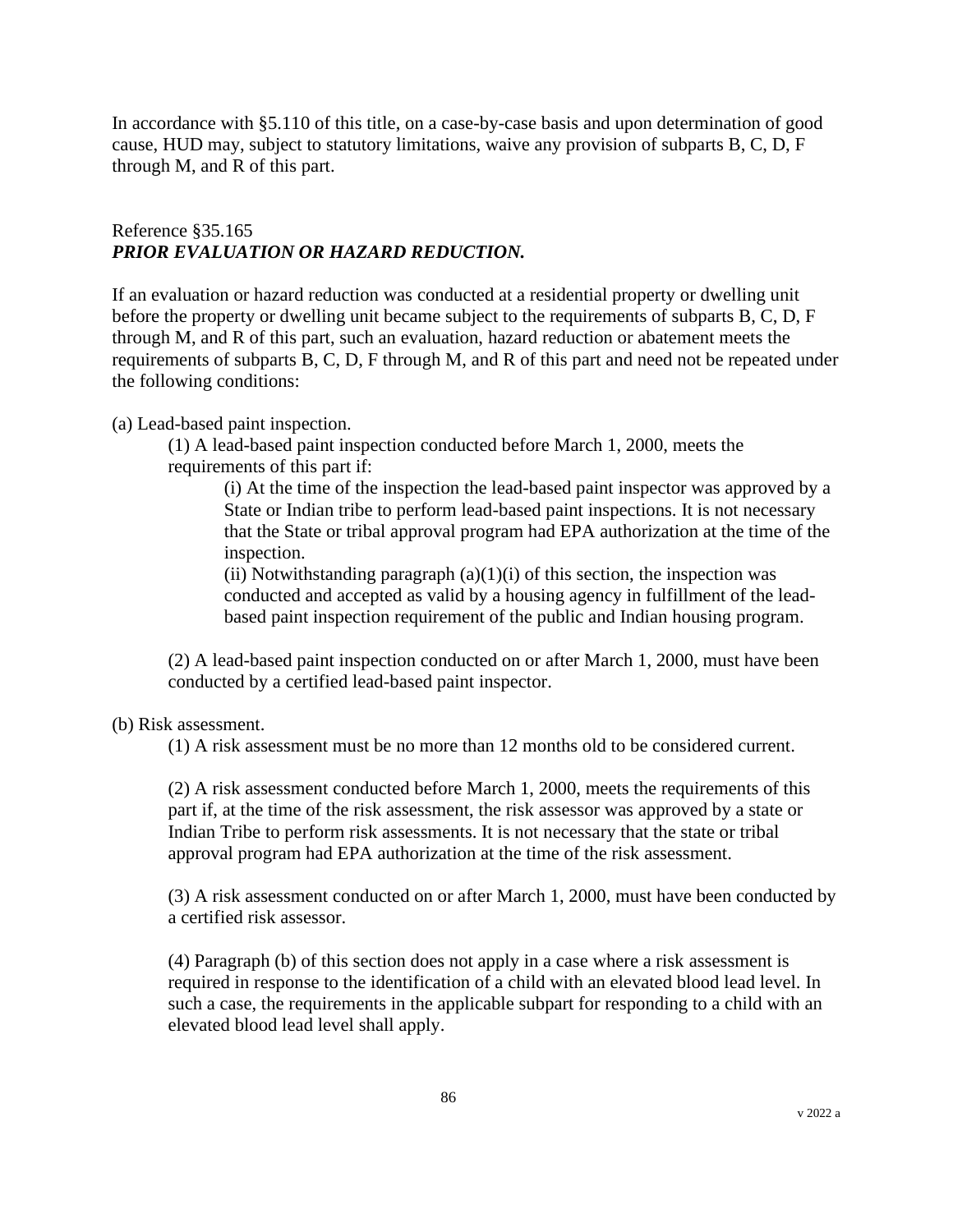(c) Interim controls. If a residential property is under a program of interim controls and ongoing lead-based paint maintenance and reevaluation activities established pursuant to a risk assessment conducted in accordance with paragraph (b) of this section, the interim controls that have been conducted meet the requirements of this part if clearance was achieved after such controls were implemented. In such a case, the program of interim controls and ongoing activities shall be continued in accordance with the requirements of this part.

(d) Abatement.

(1) An abatement conducted before March 1, 2000, meets the requirements of this part if:

(i) At the time of the abatement the abatement supervisor was approved by a State or Indian tribe to perform lead-based paint abatement. It is not necessary that the State or tribal approval program had EPA authorization at the time of the abatement.

(ii) Notwithstanding paragraph  $(d)(1)(i)$  of this section, it was conducted and accepted by a housing agency in fulfillment of the lead-based paint abatement requirement of the public housing program or by an Indian housing authority (as formerly defined under the U.S. Housing Act of 1937) in fulfillment of the leadbased paint requirement of the Indian housing program formerly funded under the U.S. Housing Act of 1937.

(2) An abatement conducted on or after March 1, 2000, must have been conducted under the supervision of a certified lead-based paint abatement supervisor.

[64 FR 50202, Sept. 15, 1999; 65 FR 3387, Jan. 21, 2000, as amended at 69 FR 34272, June 21, 2004; 82 FR 4167, Jan. 13, 2017]

#### Reference §35.170 *NONCOMPLIANCE WITH THE REQUIREMENTS OF SUBPARTS B THROUGH R OF THIS PART.*

(a) Monitoring and enforcement. A designated party who fails to comply with any requirement of subparts B, C, D, F through M, and R of this part shall be subject to the sanctions available under the relevant Federal housing assistance or ownership program and may be subject to other penalties authorized by law.

(b) A property owner who informs a potential purchaser or occupant of lead-based paint or possible lead-based paint hazards in a residential property or dwelling unit, in accordance with subpart A of this part, is not relieved of the requirements to evaluate and reduce lead-based paint hazards in accordance with subparts B through R of this part as applicable.

Reference §35.175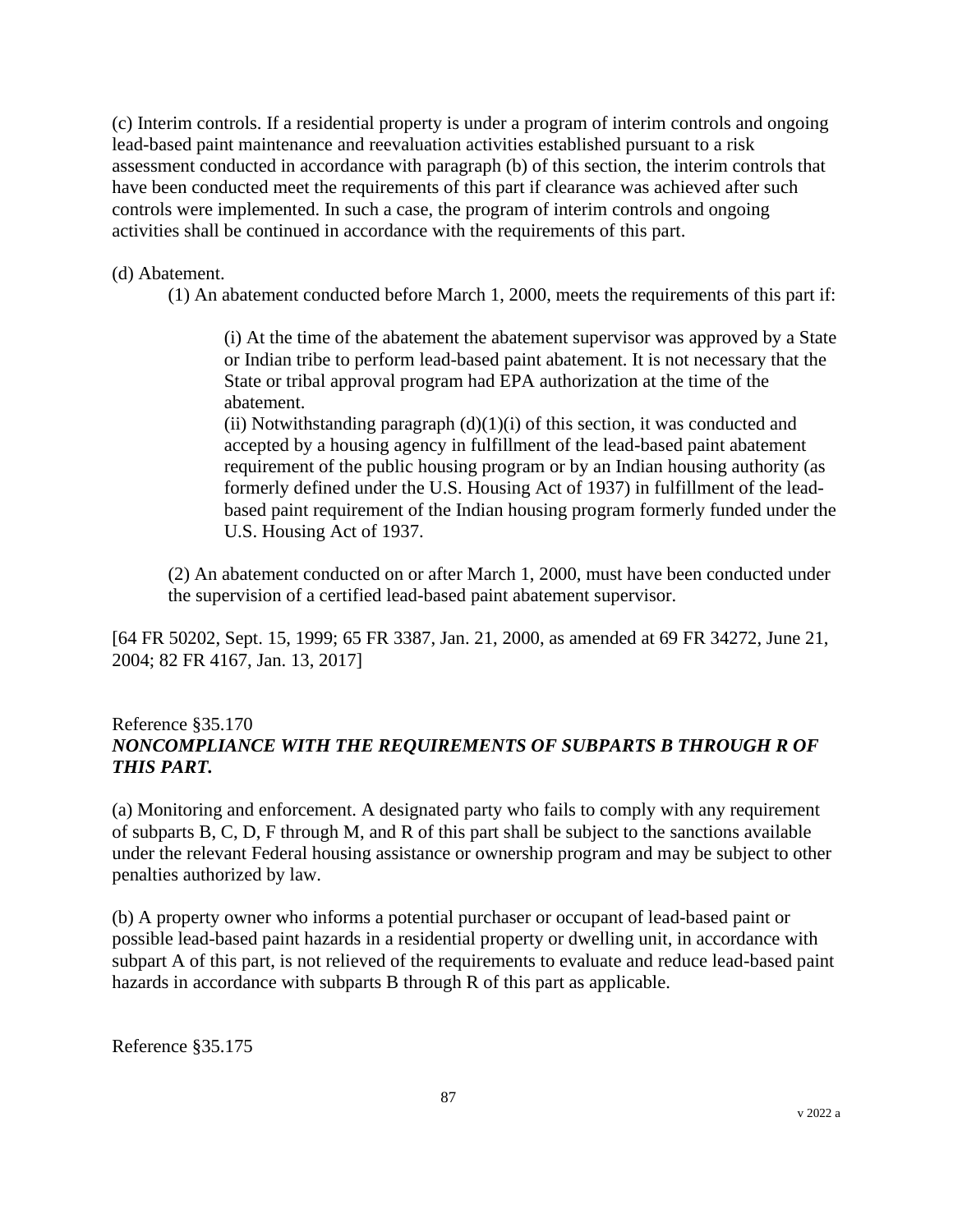#### *RECORDS.*

The designated party, as specified in subparts C, D, and F through M of this part, shall keep a copy of each notice, evaluation, and clearance or abatement report required by subparts C, D, and F through M of this part for at least three years. Those records applicable to a portion of a residential property for which ongoing lead-based paint maintenance and/or reevaluation activities are required shall be kept and made available for the Department's review, until at least three years after such activities are no longer required.

#### Reference §35.1110 *NOTICES AND PAMPHLET.*

(a) Notice. In cases where evaluation or hazard reduction is undertaken, each public housing agency (PHA) shall provide a notice to residents in accordance with §35.125. A visual assessment alone is not considered an evaluation for purposes of this part.

(b) Lead hazard information pamphlet. The PHA shall provide the lead hazard information pamphlet in accordance with §35.130.

[64 FR 50215, Sept. 15, 1999, as amended at 69 FR 34273, June 21, 2004]

Reference §35.1115 *EVALUATION.*

(a) A lead-based paint inspection shall be conducted in all public housing unless a lead-based paint inspection that meets the conditions of §35.165(a) has already been completed. If a leadbased paint inspection was conducted by a lead-based paint inspector who was not certified, the PHA shall review the quality of the inspection, in accordance with quality control procedures established by HUD, to determine whether the lead-based paint inspection has been properly performed and the results are reliable. Lead-based paint inspections of all housing to which this subpart applies shall be completed no later than September 15, 2000. Revisions or augmentations of prior inspections found to be of insufficient quality shall be completed no later than September 17, 2001.

(b) If a lead-based paint inspection has found the presence of lead-based paint, or if no leadbased paint inspection has been conducted, the PHA shall conduct a risk assessment according to the following schedule, unless a risk assessment that meets the conditions of §35.165(b) has already been completed:

(1) Risk assessments shall be completed on or before March 15, 2001, in a multifamily residential property constructed before 1960.

(2) Risk assessments shall be completed on or before March 15, 2002, in a multifamily residential property constructed after 1959 and before 1978.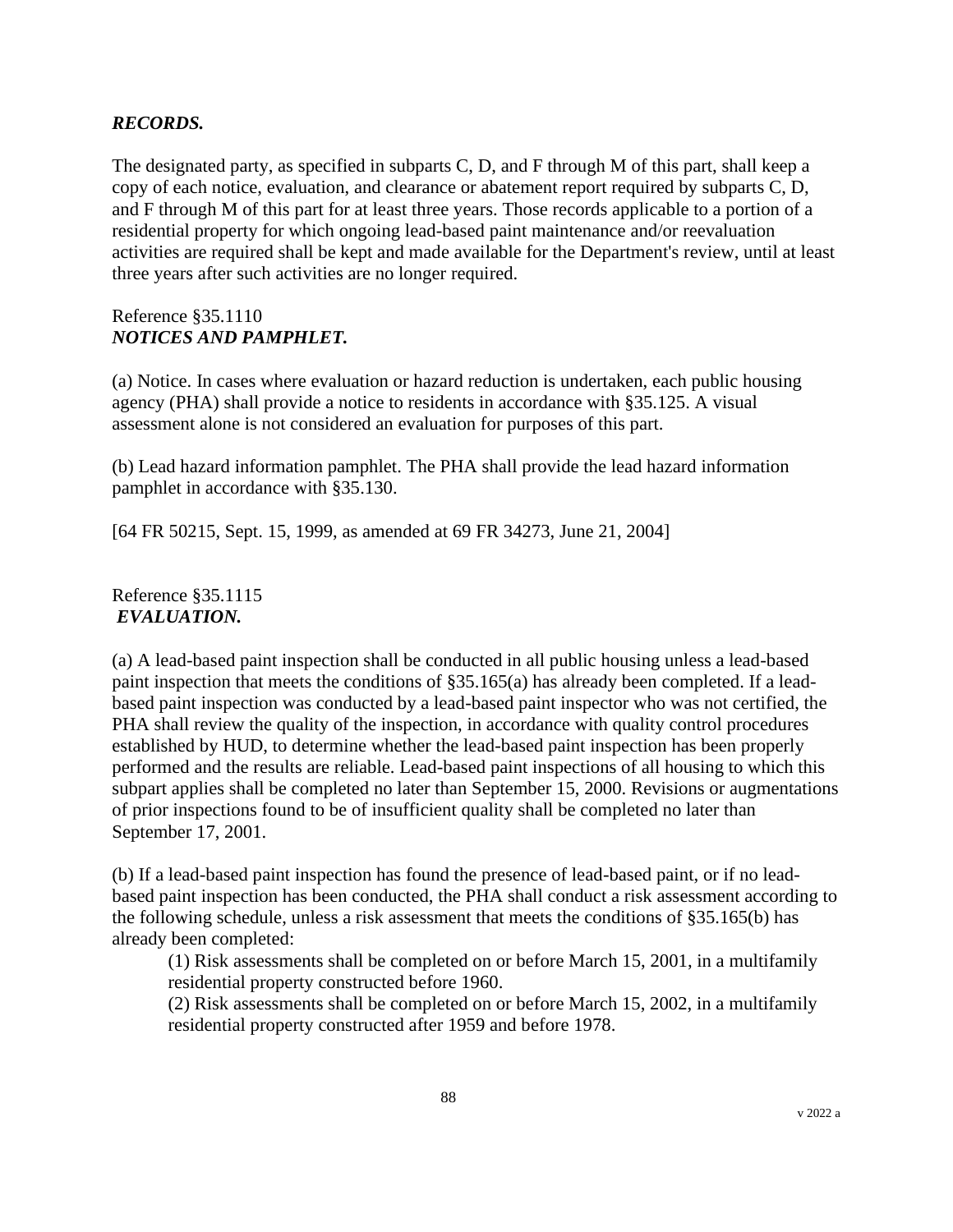(c) A PHA that advertises a construction contract (including architecture/engineering contracts) for bid or award or plans to start force account work shall not execute such contract until a leadbased paint inspection and, if required, a risk assessment, has taken place and any necessary abatement is included in the modernization budget, except for contracts solely for emergency work in accordance with §35.115(a)(9).

(d) The five-year funding request plan for CIAP and CGP shall be amended to include the schedule and funding for lead-based paint activities.

## Reference §35.1120 *HAZARD REDUCTION.*

(a) Each PHA shall, in accordance with §35.1325, abate all lead-based paint and lead-based paint hazards identified in the evaluations conducted pursuant to §35.1115. The PHA shall abate leadbased paint and lead-based paint hazards in accordance with §35.1325 during the course of physical improvements conducted under the modernization.

(b) In all housing where abatement of all lead-based paint and lead-based paint hazards required in paragraph (a) of this section has not yet occurred, each PHA shall conduct interim controls, in accordance with §35.1330, of the lead-based paint hazards identified in the most recent risk assessment.

(1) Interim controls of dwelling units in which any child who is less than 6 years of age resides and common areas servicing those dwelling units shall be completed within 90 days of the evaluation under §35.1330. If a unit becomes newly occupied by a family with a child of less than 6 years of age or such child moves into a unit, interim controls shall be completed within 90 days after the new occupancy or move-in if they have not already been completed.

(2) Interim controls in dwelling units not occupied by families with one or more children of less than 6 years of age, common areas servicing those units, and the remaining portions of the residential property shall be completed no later than 12 months after completion of the evaluation conducted under §35.1115.

(c) The PHA shall incorporate ongoing lead-based paint maintenance and reevaluation activities into regular building operations in accordance with §35.1355. In accordance with §35.115(a) (6) and (7), this requirement does not apply to a development or part thereof if it is to be demolished or disposed of in accordance with disposition requirements in part 970 of this title, provided the dwelling unit will remain unoccupied until demolition, or if it is not used and will not be used for human habitation.

Reference §35.1125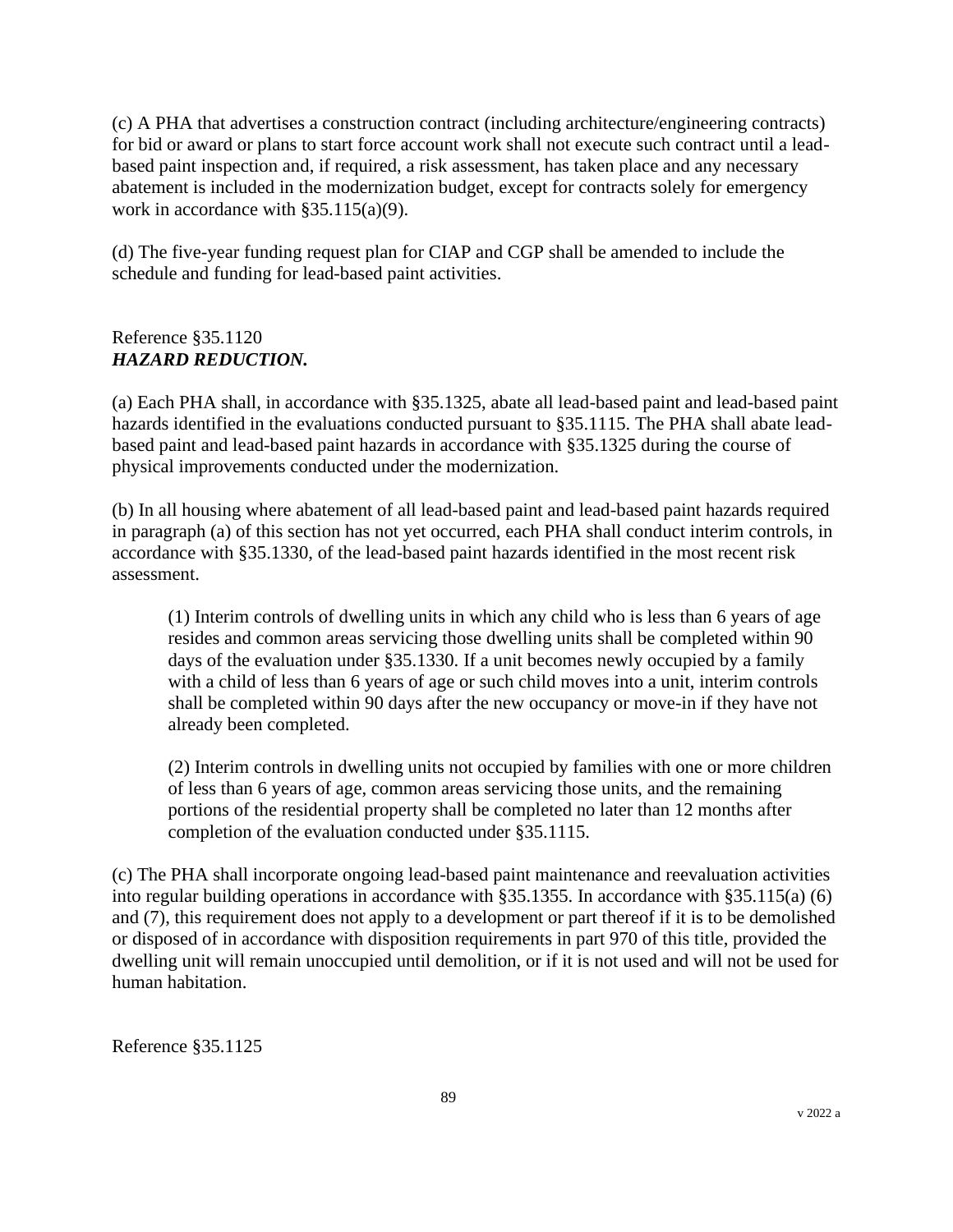## *EVALUATION AND HAZARD REDUCTION BEFORE ACQUISITION AND DEVELOPMENT.*

(a) For each residential property constructed before 1978 and proposed to be acquired for a family project (whether or not it will need rehabilitation) a lead-based paint inspection and risk assessment for lead-based paint hazards shall be conducted in accordance with §35.1320.

(b) If lead-based paint is found in a residential property to be acquired, the cost of evaluation and abatement shall be considered when making the cost comparison to justify new construction, as well as when meeting maximum total development cost limitations.

(c) If lead-based paint is found, compliance with this subpart is required, and abatement of leadbased paint and lead-based paint hazards shall be completed in accordance with §35.1325 before occupancy.

# Reference §35.1130 *CHILD WITH AN ELEVATED BLOOD LEAD LEVEL.*

(a) Environmental investigation. Within 15 calendar days after being notified by a public health department or other medical health care provider that a child of less than 6 years of age living in a dwelling unit to which this subpart applies has been identified as having an elevated blood lead level, the PHA shall complete an environmental investigation of the dwelling unit in which the child lived at the time the blood was last sampled and of common areas servicing the dwelling unit. The environmental investigation is considered complete when the PHA receives the environmental investigation report. The requirements of this paragraph apply regardless of whether the child is or is not still living in the unit when the PHA receives the notification of the elevated blood lead level. The requirements of this paragraph shall not apply if the PHA conducted an environmental investigation of the unit and common areas servicing the unit between the date the child's blood was last sampled and the date when the PHA received the notification of the elevated blood lead level. If the PHA conducted a risk assessment of the unit and common areas servicing the unit during that period, the PHA need not conduct another risk assessment there but shall conduct the elements of an environmental investigation not already conducted during the risk assessment. If a public health department has already conducted an evaluation of the dwelling unit in regard to the child's elevated blood lead level case, the requirements of this paragraph shall not apply.

(b) Verification. After receiving information from a person who is not a medical health care provider that a child of less than 6 years of age living in a dwelling unit covered by this subpart may have an elevated blood lead level, the PHA shall immediately verify the information with the public health department or other medical health care provider. If that department or provider denies the request, such as because it does not have the capacity to verify that information, the PHA shall send documentation of the denial to its HUD field office, who shall make an effort to verify the information. If that department or provider verifies that the child has an elevated blood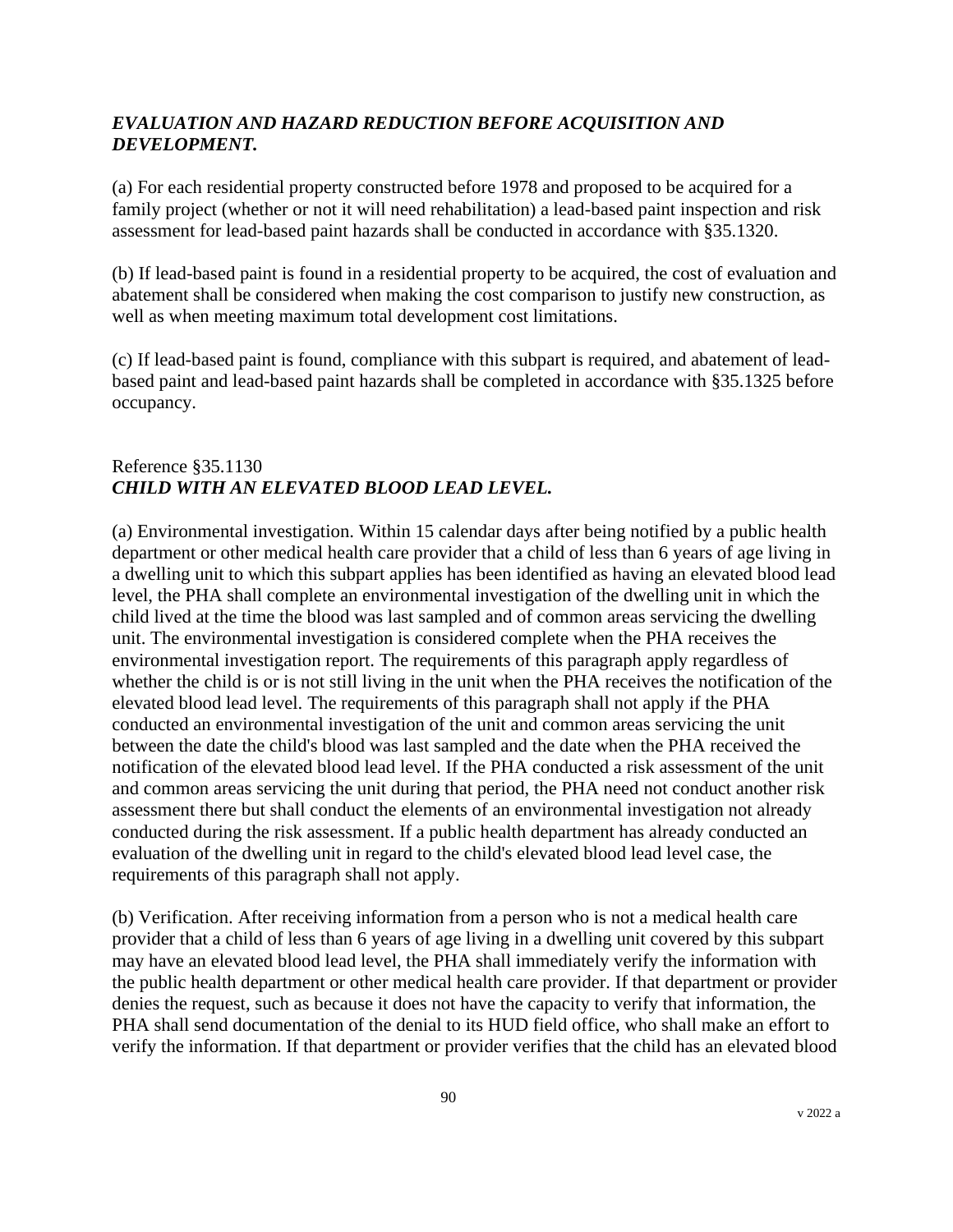lead level, such verification shall constitute notification, and the housing agency shall take the action required in paragraphs (a) and (c) of this section.

(c) Lead-based paint hazard reduction. Within 30 calendar days after receiving the report of the environmental investigation conducted pursuant to paragraph (a) of this section or the evaluation from the public health department, the PHA shall complete the reduction of identified lead-based paint hazards in accordance with §35.1325 or §35.1330. Lead-based paint hazard reduction is considered complete when clearance is achieved in accordance with §35.1340 and the clearance report states that all lead-based paint hazards identified in the environmental investigation have been treated with interim controls or abatement or the local or State health department certifies that the lead-based paint hazard reduction is complete. The requirements of this paragraph do not apply if the PHA, between the date the child's blood was last sampled and the date the PHA received the notification of the elevated blood lead level, already conducted an environmental investigation of the unit and common areas servicing the unit and completed reduction of identified lead-based paint hazards. If the PHA conducted a risk assessment of the unit and common areas servicing the unit during that period, it is not required to conduct another risk assessment there but it shall conduct the elements of an environmental investigation not already conducted during the risk assessment. If the PHA does not complete the lead-based paint hazard reduction required by this section, the dwelling unit is in violation of the standards of 24 CFR 965.601, which incorporates the uniform physical condition standards of §5.703(f), including that it be free of lead-based paint hazards.

(d) Notice of lead-based paint hazard evaluation and reduction. The PHA shall notify building residents of any lead-based paint hazard evaluation or reduction activities in accordance with §35.125.

(e) Reporting requirement.

(1) The PHA shall report the name and address of a child identified as having an elevated blood lead level to the public health department within 5 business days of being so notified by any other medical health care professional.

(2) The PHA shall report each confirmed case of a child with an elevated blood lead level to the HUD field office and the HUD Office of Lead Hazard Control and Healthy Homes within 5 business days of being so notified.

(3) The PHA shall provide to the HUD field office documentation that it has conducted the activities of paragraphs (a) through (d) of this section, within 10 business days of the deadline for each activity.

(f) Other units in the property.

(1) If the environmental investigation conducted pursuant to paragraph (a) of this section identifies lead-based paint hazards, the PHA shall conduct a risk assessment of other units of the building in which a child under age 6 resides or is expected to reside on the date lead-based paint hazard reduction under paragraph (c) of this section is complete, and the common areas servicing those units within 30 calendar days after receipt of the environmental investigation report if there are 20 or fewer such other units, or 60 calendar days if there are more such units.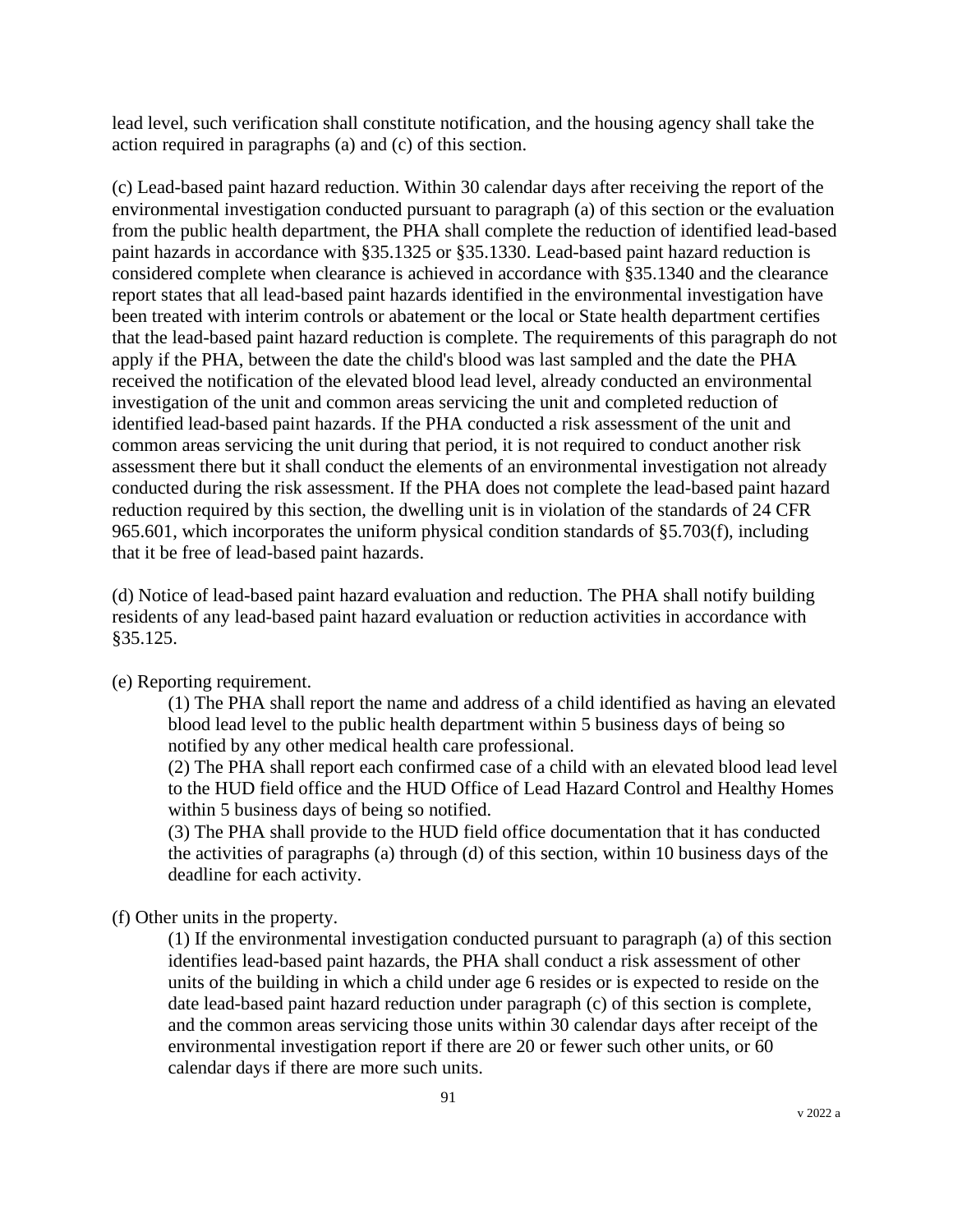(2) If the risk assessment conducted under paragraph  $(f)(1)$  of this section identifies leadbased paint hazards, the PHA shall control the hazards, in accordance with Sec. 35.1325 or §35.1330, in those units and common areas within 30 calendar days, or within 90 calendar days if more than 20 units have lead-based paint hazards such that the control work would disturb painted surfaces that total more than the de minimis threshold of §35.1350(d). Lead-based paint hazard reduction is considered complete when clearance is achieved in accordance with §35.1340 and the clearance report states that all lead-based paint hazards identified in the risk assessment have been treated with interim controls or abatement.

(3) The PHA shall provide to the HUD field office documentation that it has conducted the activities of paragraphs  $(f)(1)$  and  $(2)$  of this section, within 10 business days of the deadline for each activity.

(4) The requirements of this paragraph (f) of this section do not apply if:

(i) The PHA, between the date the child's blood was last sampled and the date the PHA received the notification of the elevated blood lead level, both conducted a risk assessment of the other assisted dwelling units covered by paragraph (f)(1) of this section and the common areas servicing those units, and conducted interim controls of identified hazards in accordance with §35.1120(b); or

(ii) If the PHA has documentation of compliance with evaluation, notification, lead disclosure, ongoing lead-based paint maintenance, and lead-based paint management requirements under this part throughout the 12 months preceding the date the PHA received the environmental investigation report pursuant to paragraph (a) of this section; and,

(iii) In either case, the PHA provided the HUD field office, within 10 business days after receiving the notification of the elevated blood lead level, documentation that it has conducted the activities described in this paragraph (f)(4) of this section.

[82 FR 4169, Jan. 13, 2017]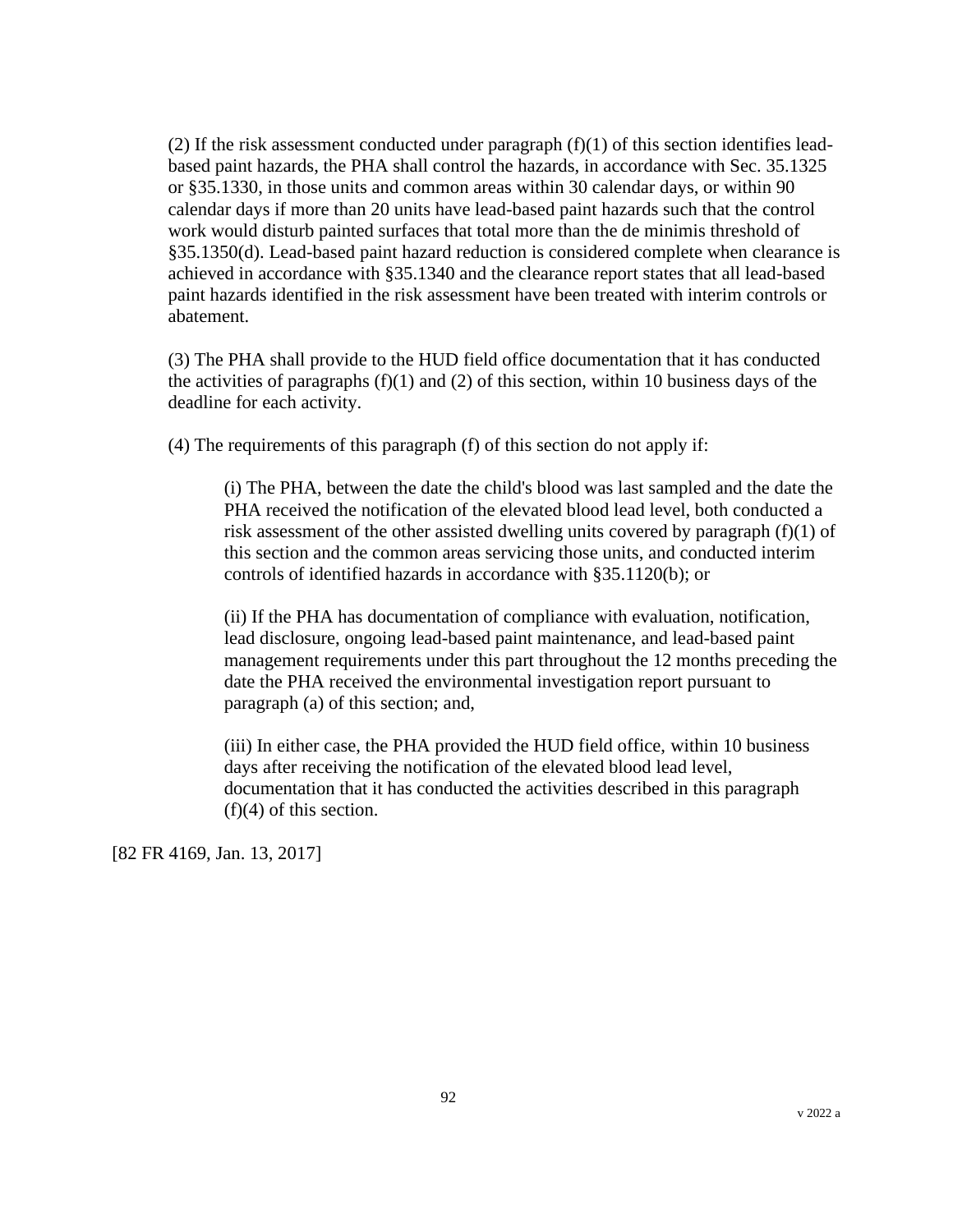# **GLOSSARY**

**50058 Form:** The HUD form that housing authorities are required to complete for each assisted household in public housing to record information used in the certification and re-certification process and, at the option of the housing authority, for interim reexaminations.

**1937 Housing Act:** The United States Housing Act of 1937 (42 U.S.C. 1437 et seq.) (24 CFR 5.100)

**Adjusted Annual Income:** The amount of household income, after deductions for specified allowances, on which tenant rent is based. (24 CFR 5.611)

**Adult:** A household member who is 18 years or older or who is the head of the household, or spouse, or co-head.

**Affiliated Individual:** A – A spouse, parent, brother, sister, or child of that individual, or a person to whom that individual stands in the place of a parent or guardian (for example, the affiliated individual is a person in the care, custody, or control of that individual); or  $B - any$ individual, tenant, or lawful occupant living in the household of that individual.

**Allowances:** Amounts deducted from the household's annual income in determining adjusted annual income (the income amount used in the rent calculation). Allowances are given for elderly families, dependents, medical expenses for elderly families, disability expenses, and child care expenses for children under 13 years of age. Other allowance can be given at the discretion of the housing authority.

**Annual Contributions Contract (ACC):** The written contract between HUD and a housing authority under which HUD agrees to provide funding for a program under the 1937 Act, and the housing authority agrees to comply with HUD requirements for the program. (24 CFR 5.403)

**Annual Income:** All amounts, monetary or not, that:

- A. Go to (or on behalf of) the family head or spouse (even if temporarily absent) or to any other family member; or
- B. Are anticipated to be received from a source outside the family during the 12 month period following admission or annual reexamination effective date; and
- C. Are not specifically excluded from annual income.

Annual Income also includes amounts derived (during the 12-month period) from assets to which any member of the family has access. (1937 Housing Act; 24 CFR 5.609*)*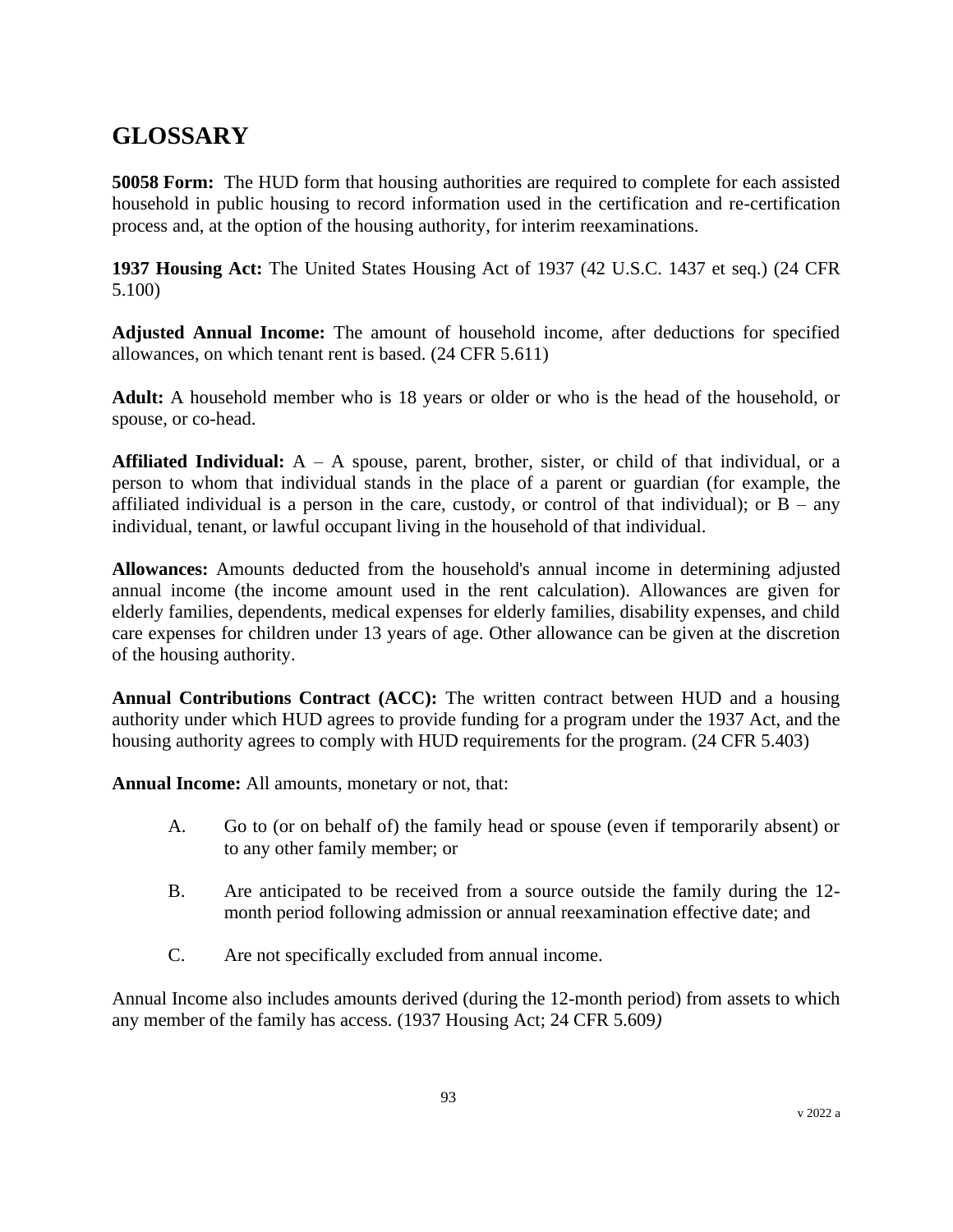**Applicant (applicant family):** A person or family that has applied for admission to a program but is not yet a participant in the program. (24 CFR 5.403)

**As Paid States:** States where the welfare agency adjusts the shelter and utility component of the welfare grant in accordance with actual housing costs. Currently, the four as-paid States are New Hampshire, New York, Oregon, and Vermont.

**Assets:** The value of equity in savings, checking, IRA and Keogh accounts, real property, stocks, bonds, and other forms of capital investment. The value of necessary items of personal property such as furniture and automobiles are not counted as assets. (Also see "net family assets.")

Asset Income: Income received from assets held by family members. If assets total more than \$5,000, income from the assets is "imputed" and the greater of actual asset income and imputed asset income is counted in annual income. (See "imputed asset income" below.)

**Ceiling Rent:** Maximum rent allowed for some units in public housing projects.

**Certification:** The examination of a household's income, expenses, and family composition to determine the family's eligibility for program participation and to calculate the family's share of rent.

**Child:** For purposes of citizenship regulations, a member of the family other than the family head or spouse who is under 18 years of age. (24 CFR 5.504(b))

**Child Care Expenses:** Amounts anticipated to be paid by the family for the care of children under 13 years of age during the period for which annual income is computed, but only where such care is necessary to enable a family member to actively seek employment, be gainfully employed, or to further his or her education and only to the extent such amounts are not reimbursed. The amount deducted shall reflect reasonable charges for child care. In the case of child care necessary to permit employment, the amount deducted shall not exceed the amount of employment income that is included in annual income. (24 CFR 5.603(d))

**Citizen:** A citizen or national of the United States. (24 CFR 5.504(b))

**Consent Form:** Any consent form approved by HUD to be signed by assistance applicants and participants for the purpose of obtaining income information from employers and SWICAs, return information from the Social Security Administration, and return information for unearned income from the Internal Revenue Service. The consent forms may authorize the collection of other information from assistance applicants or participant to determine eligibility or level of benefits. (24 CFR 5.214)

**Covered Housing Provider:** For HUD's public housing program, "covered housing provider," is the public housing authority (PHA).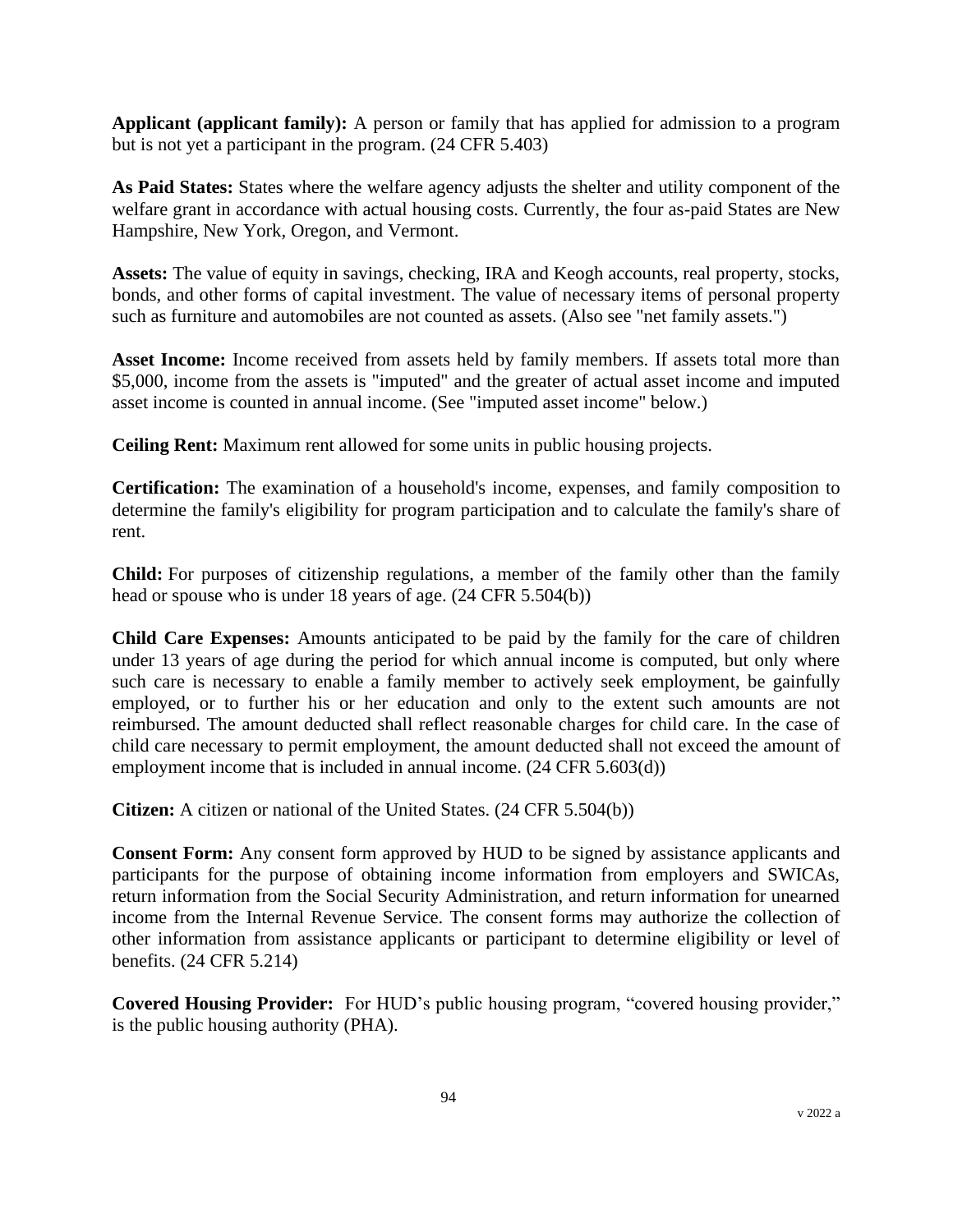**Decent, Safe, and Sanitary:** Housing is decent, safe, and sanitary if it satisfies the applicable housing quality standards.

**Department:** The Department of Housing and Urban Development. (24 CFR 5.100)

**Dependent:** A member of the family (except foster children and foster adults), other than the family head or spouse, who is under 18 years of age or is a person with a disability or is a full-time student. (24 CFR 5.603(d))

**Dependent Allowance:** An amount, equal to \$480 multiplied by the number of dependents, that is deducted from the household's annual income in determining adjusted annual income.

**Disability Assistance Expenses:** Reasonable expenses that are anticipated, during the period for which annual income is computed, for attendant care and auxiliary apparatus for a disabled family member and that are necessary to enable a family member (including the disabled member) to be employed, provided that the expenses are neither paid to a member of the family nor reimbursed by an outside source*.* (24 CFR 5.603(d))

**Disability Assistance Expense Allowance:** In determining adjusted annual income, the amount of disability assistance expenses deducted from annual income for families with a disabled household member.

**Disabled Family:** A family whose head, spouse, or sole member is a person with disabilities; two or more persons with disabilities living together; or one or more persons with disabilities living with one or more live-in aides.  $(24 \text{ CFR } 5.403(b))$  (Also see "person with disabilities.")

**Disabled Person:** See "person with disabilities."

**Displaced Family:** A family in which each member, or whose sole member, is a person displaced by governmental action (such as urban renewal), or a person whose dwelling has been extensively damaged or destroyed as a result of a disaster declared or otherwise formally recognized pursuant to Federal disaster relief laws. (24 CFR 5.403(b))

**Displaced Person:** A person displaced by governmental action or a person whose dwelling has been extensively damaged or destroyed as a result of a disaster declared or otherwise formally recognized pursuant to Federal disaster relief laws*. [1937 Act]*

**Drug-Related Criminal Activity**: Drug trafficking or the illegal use, or possession for personal use, of a controlled substance as defined in Section 102 of the Controlled Substances Act (21 U.S.C. 802.

**Elderly Family:** A family whose head, spouse, or sole member is a person who is at least 62 years of age; two or more persons who are at least 62 years of age living together; or one or more persons who are at least 62 years of age living with one or more live-in aides. (24 CFR 5.403)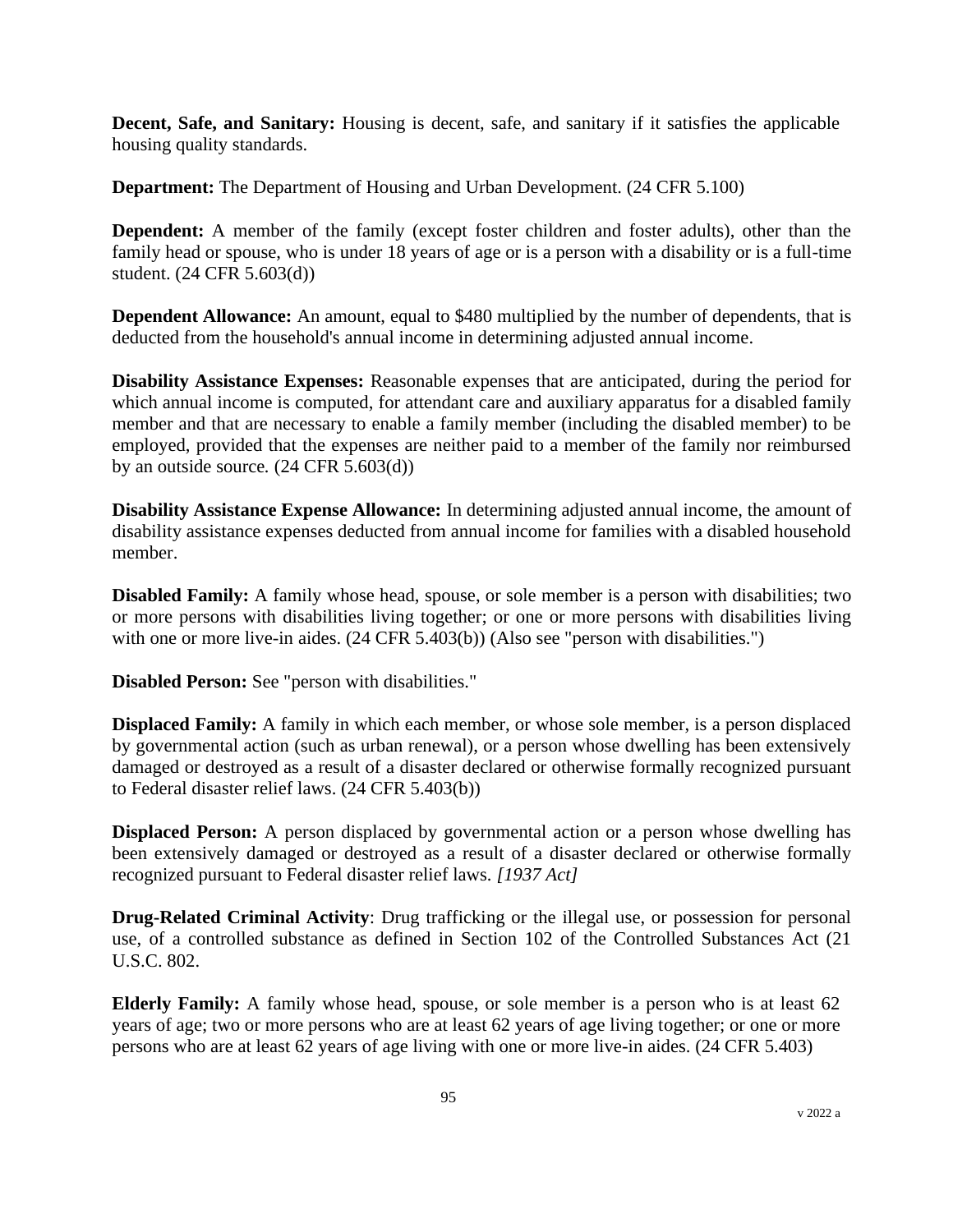**Elderly Family Allowance:** For elderly families, an allowance of \$400 is deducted from the household's annual income in determining adjusted annual income.

**Elderly Person:** A person who is at least 62 years of age. (1937 Housing Act)

**Extremely low-income families:** Very low-income families whose income does not exceed the higher of 30 percent of the area median income or the federal poverty level. (PIH Notice 2016-05 - 24 CFR 5.603, 903.7, and 960.102)

**Fair Housing Act:** Title VIII of the Civil Rights Act of 1968, as amended by the Fair Housing Amendments Act of 1988 (42 U.S.C. 3601 et seq.)*.* (24 CFR 5.100)

**Family** includes but is not limited to**:**

- A. A family with or without children;
- B. An elderly family;
- C. A near-elderly family;
- D. A disabled family;
- E. A displaced family;
- F. The remaining member of a tenant family; and
- G. A single person who is not an elderly or displaced person, a person with disabilities, or the remaining member of a tenant family. (24 CFR 5.403)

**Family Members:** All members of the household other than live-in aides, foster children, and foster adults. All family members permanently reside in the unit, though they may be temporarily absent. All family members are listed on the lease.

**Family Self-Sufficiency Program (FSS Program):** The program established by a housing authority to promote self-sufficiency among participating families, including the coordination of supportive services. (24 CFR 984.103(b))

**Flat Rent:** A rent amount the family may choose to pay in lieu of having their rent determined under the formula method. The flat rent is established by the housing authority set at the lesser of the market value for the unit or the cost to operate the unit. Families selecting the flat rent option have their income evaluated once every three years, rather than annually.

**Formula Method:** A means of calculating a family's rent based on 10% of their monthly income, 30% of their adjusted monthly income, the welfare rent, or the minimum rent. Under the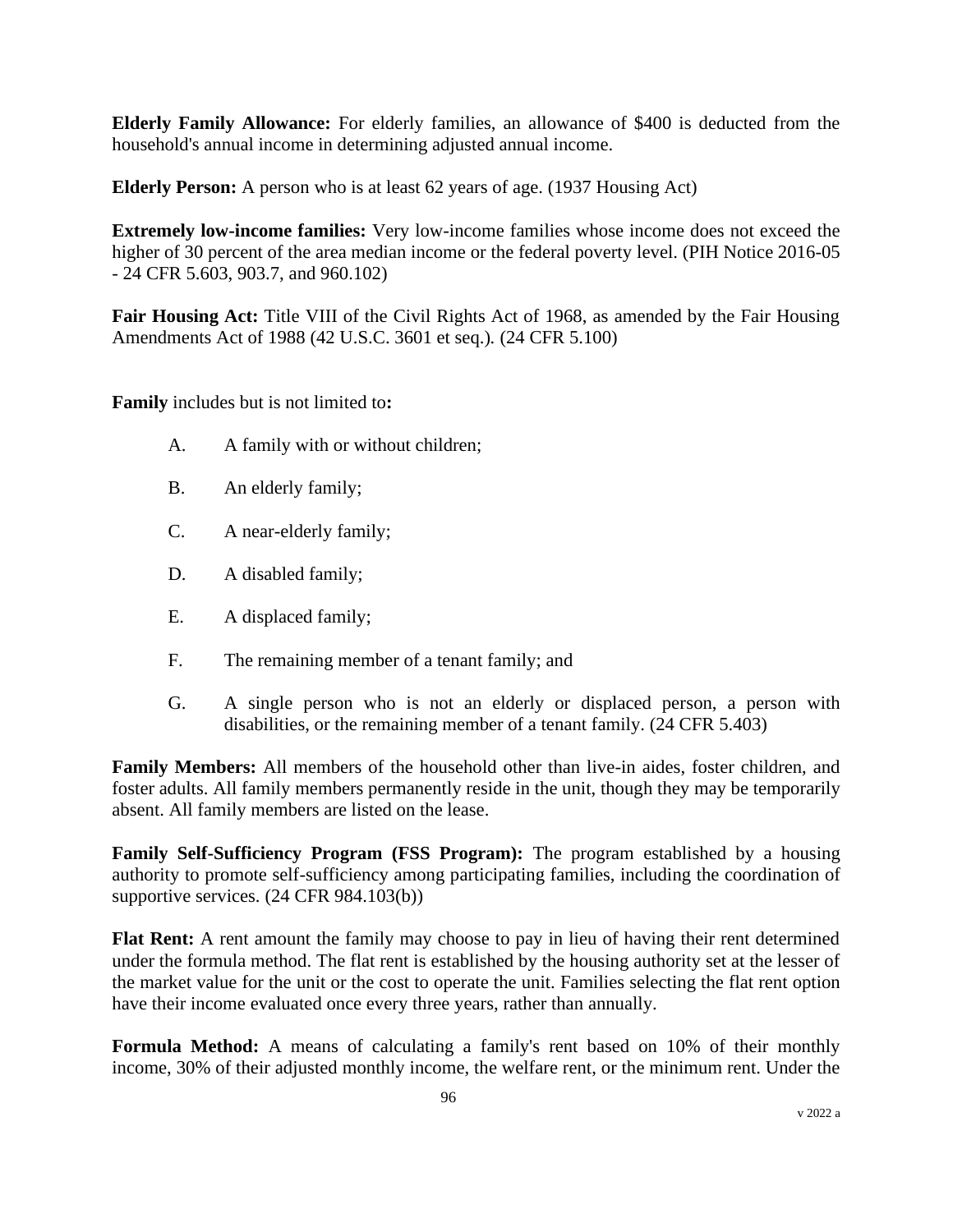formula method, rents may be capped by a ceiling rent. Under this method, the family's income is evaluated at least annually.

**Full-Time Student:** A person who is carrying a subject load that is considered full-time for day students under the standards and practices of the educational institution attended. An educational institution includes a vocational school with a diploma or certificate program, as well as an institution offering a college degree. (24 CFR 5.603(d))

**Head of Household:** The adult member of the family who is the head of the household for purposes of determining income eligibility and rent. (24 CFR 5.504(b))

**Household Members**: All members of the household including members of the family, live-in aides, foster children, and foster adults. All household members are listed on the lease, and no one other than household members are listed on the lease.

**Housing Assistance Plan:** A housing plan that is submitted by a unit of general local government and approved by HUD as being acceptable under the standards of 24 CFR 570.

**Imputed Income**: For households with net family assets of more than \$5,000, the amount calculated by multiplying net family assets by a HUD-specified percentage. If imputed income is more than actual income from assets, the imputed amount is used as income from assets in determining annual income.

**In-Kind Payments:** Contributions other than cash made to the family or to a family member in exchange for services provided or for the general support of the family (e.g., groceries provided on a weekly basis, baby sitting provided on a regular basis).

**Interim (examination):** A reexamination of a family income, expenses, and household composition conducted between the regular annual re-certifications when a change in a household's circumstances warrants such a reexamination.

**Intimate Partner:** The term "spouse or intimate partner of the victim" includes a person who is or has been in a social relationship of a romantic or intimate nature with the victim, as determined by the length of the relationship, the type of the relationship, and the frequency of interaction between the persons involved in the relationship.

**Live-In Aide:** A person who resides with one or more elderly persons, near-elderly persons, or persons with disabilities and who:

- A. Is determined to be essential to the care and well- being of the persons;
- B. Is not obligated for the support of the persons; and
- C. Would not be living in the unit except to provide the necessary supportive services. (24 CFR 5.403(b))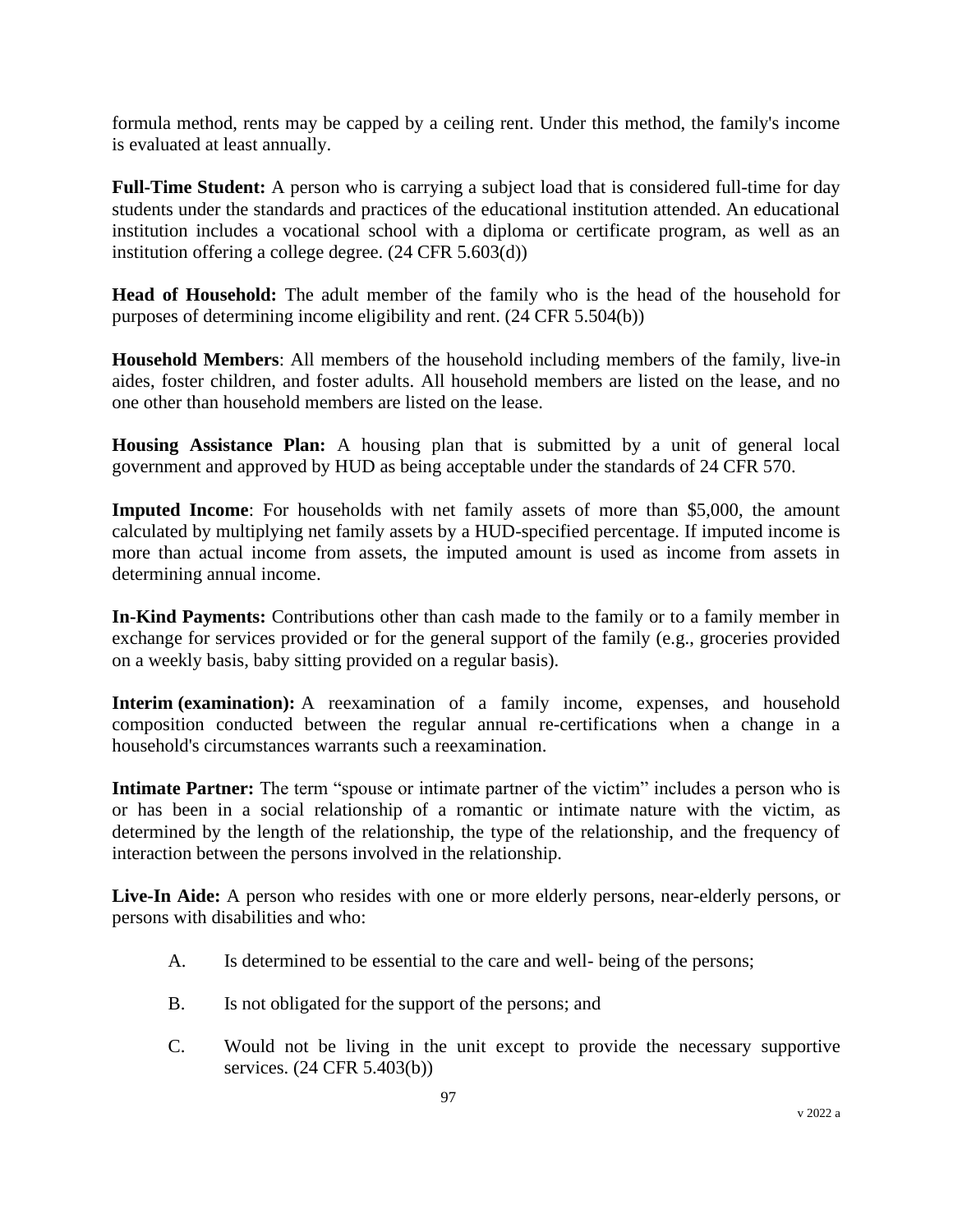**Low-Income Families:** Those families whose incomes do not exceed 80% of the median income for the area, as determined by the Secretary with adjustments for smaller and larger families, except that the Secretary may establish income ceilings higher or lower than 80% of the median for the area on the basis of the Secretary's findings that such variations are necessary because of prevailing levels of construction costs or unusually high or low family incomes. (1937Act)

**Medical Expenses:** Medical expenses (of all family members of an elderly or disabled family), including medical insurance premiums, that are anticipated during the period for which annual income is computed and that are not covered by insurance. (24 CFR 5.603(d)). These expenses include, but are not limited to, prescription and non-prescription drugs, costs for doctors, dentists, therapists, medical facilities, care for a service animals, transportation for medical purposes.

**Mixed Family:** A family whose members include those with citizenship or eligible immigration status and those without citizenship or eligible immigration status. (24 CFR 5.504(b))

**Monthly Adjusted Income:** One twelfth of adjusted income. (24 CFR 5.603(d))

**Monthly Income:** One twelfth of annual income. (24 CFR 5.603(d))

**National:** A person who owes permanent allegiance to the United States, for example, as a result of birth in a United States territory or possession. (24 CFR 5.504(b))

**Near-Elderly Family:** A family whose head, spouse, or sole member is a person who is at least 50 years of age but below the age of 62; two or more persons, who are at least 50 years of age but below the age of 62, living together; or one or more persons who are at least 50 years of age but below the age of 62 living with one or more live-in aides. (24 CFR 5.403(b))

#### **Net Family Assets:**

- A. Net cash value after deducting reasonable costs that would be incurred in disposing of real property, savings, stocks, bonds, and other forms of capital investment, excluding interests in Indian trust land and excluding equity accounts in HUD homeownership programs. The value of necessary items of personal property such as furniture and automobiles shall be excluded.
- B. In cases where a trust fund has been established and the trust is not revocable by, or under the control of, any member of the family or household, the value of the trust fund will not be considered an asset so long as the fund continues to be held in trust. Any income distributed from the trust fund shall be counted when determining annual income.
- C. In determining net family assets, housing authorities or owners, as applicable, shall include the value of any business or family assets disposed of by an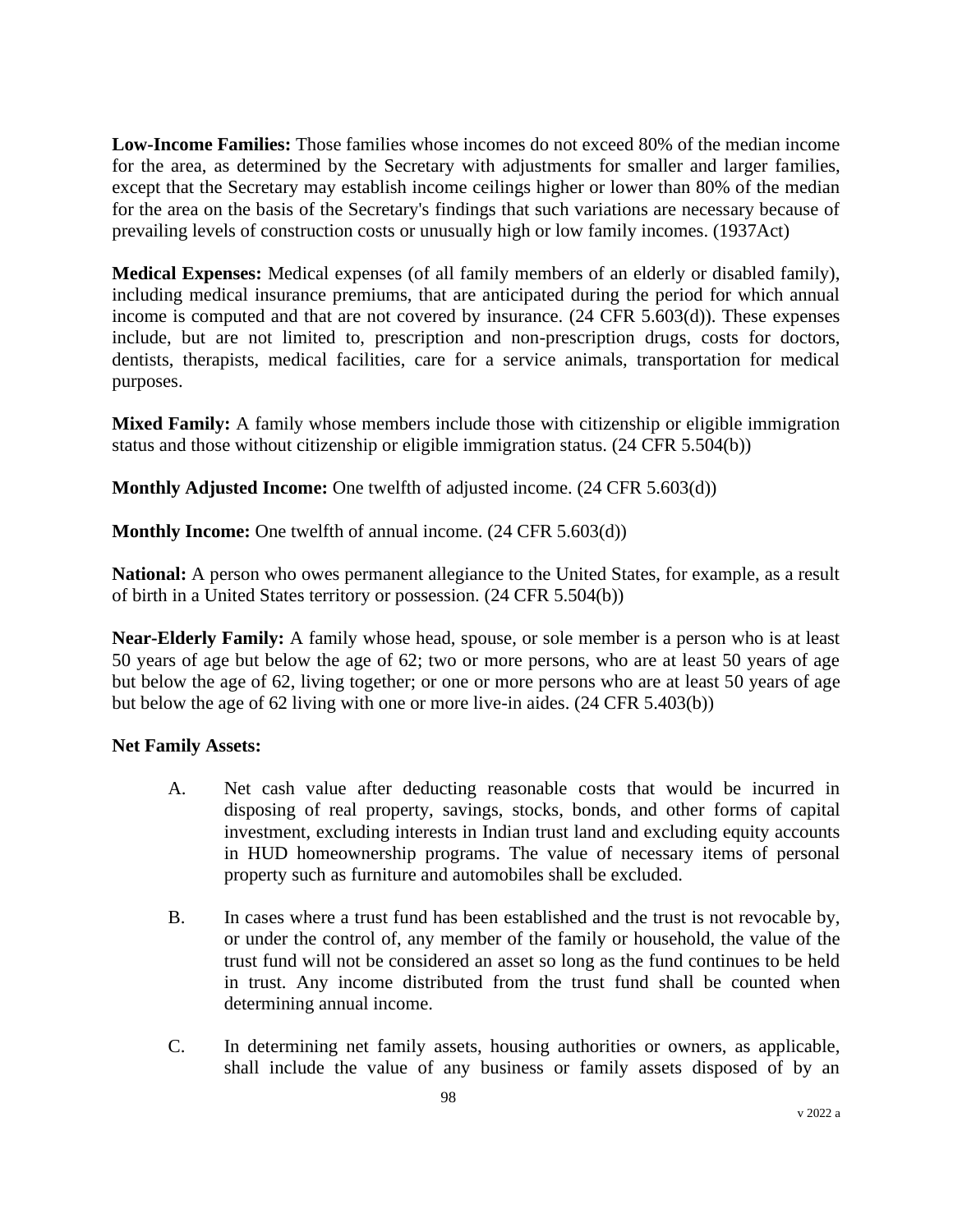applicant or tenant for less than fair market value (including a disposition in trust, but not in a foreclosure or bankruptcy sale) during the two years preceding the date of application for the program or reexamination, as applicable, in excess of the consideration received therefor. In the case of a disposition as part of a separation or divorce settlement, the disposition will not be considered to be for less than fair market value if the applicant or tenant receives important consideration not measurable in dollar terms. (24 CFR 5.603(d))

**Non-Citizen:** A person who is neither a citizen nor national of the United States. (24 CFR 5.504(b))

**Occupancy Standards:** The standards that a housing authority establishes for determining the appropriate number of bedrooms needed to house families of different sizes or composition*.*

#### **Person with Disabilities:** A person who:

A. Has a disability as defined in Section 223 of the Social Security Act, which states:

"Inability to engage in any substantial, gainful activity by reason of any medically determinable physical or mental impairment that can be expected to result in death or that has lasted or can be expected to last for a continuous period of not less than 12 months, or

In the case of an individual who attained the age of 55 and is blind and unable by reason of such blindness to engage in substantial, gainful activity requiring skills or ability comparable to those of any gainful activity in which he has previously engaged with some regularity and over a substantial period of time."

- B. Is determined, pursuant to regulations issued by the Secretary, to have a physical, mental, or emotional impairment that:
	- 1. Is expected to be of long-continued and indefinite duration;
	- 2. Substantially impedes his or her ability to live independently; and
	- 3. Is of such a nature that such ability could be improved by more suitable housing conditions, or
- C. Has a developmental disability as defined in Section 102(7) of the Developmental Disabilities Assistance and Bill of Rights Act, which states:

"Severe chronic disability that:

1. Is attributable to a mental or physical impairment or combination of mental and physical impairments;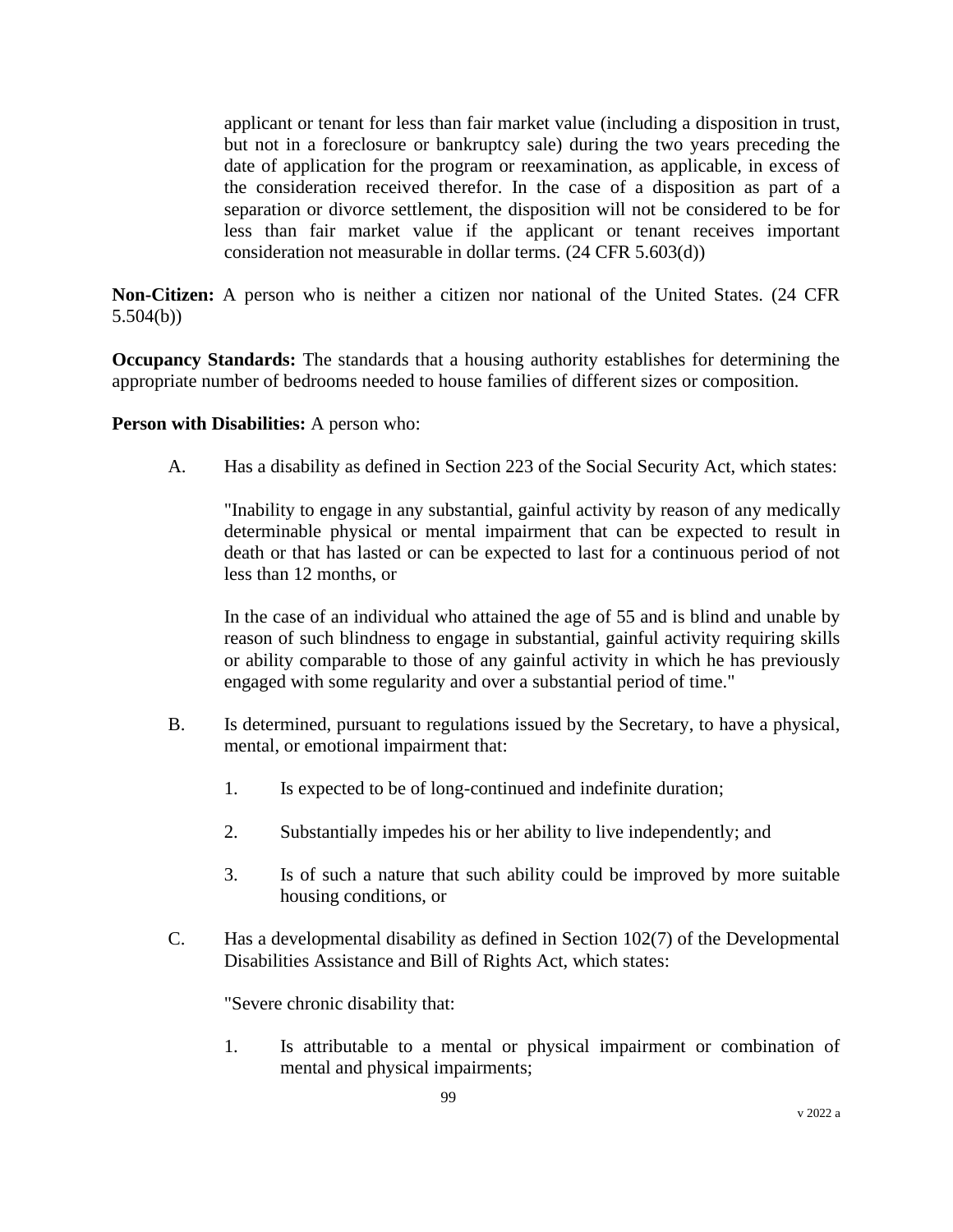- 2. Is manifested before the person attains age 22;
- 3. Is likely to continue indefinitely;
- 4. Results in substantial functional limitation in three or more of the following areas of major life activity: (1) self-care, (2) receptive and responsive language, (3) learning, (4) mobility, (e) self-direction, (6) capacity for independent living, and (7) economic self-sufficiency; and
- 5. Reflects the person's need for a combination and sequence of special, interdisciplinary, or generic care, treatment, or other services that are of lifelong or extended duration and are individually planned and coordinated."

This definition does not exclude persons who have the disease of acquired immunodeficiency syndrome or any conditions arising from the etiologic agent for acquired immunodeficiency syndrome. (1937 Act)

No individual shall be considered to be a person with disabilities for purposes of eligibility solely based on any drug or alcohol dependence.

**Pro-ration of Assistance:** The reduction in a family's housing assistance payment to reflect the proportion of family members in a mixed family who are eligible for assistance. (24 CFR5.520)

Public Housing Agency (PHA): Any State, county, municipality, or other governmental entity or public body (or agency or instrumentality thereof) which is authorized to engage in or assist in the development or operation of low-income housing under the 1937 Housing Act. (24 CFR 5.100)

**Re-certification:** The annual reexamination of a family's income, expenses, and composition to determine the family's rent.

**Remaining Member of a Tenant Family:** A member of the family listed on the lease who continues to live in the public housing dwelling after all other family members have left. (Handbook 7565.1 REV-2, 3-5b.)

**Self-Declaration:** A type of verification statement by the tenant as to the amount and source of income, expenses, or family composition. Self-declaration is acceptable verification only when third-party verification or documentation cannot be obtained.

**Shelter Allowance:** That portion of a welfare benefit (e.g., TANF) that the welfare agency designates to be used for rent and utilities.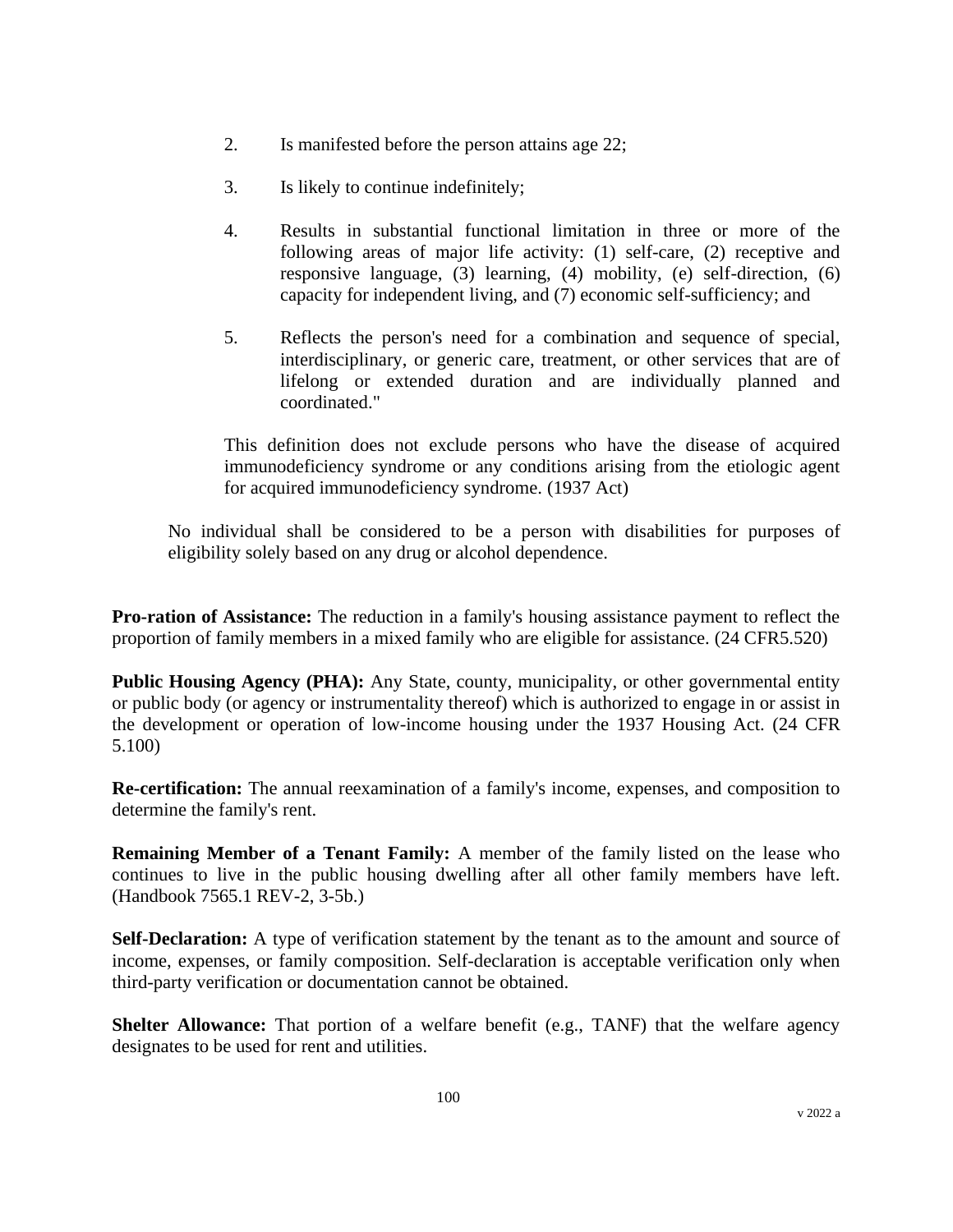**Single Person:** Someone living alone or intending to live alone who does not qualify as an elderly family, a person with disabilities, a displaced person, or the remaining member of a tenant family. (Public Housing: Handbook 7465.1 REV-2, 3-5)

**Spouse:** The term "spouse or intimate partner of the victim" includes a person who is or has been in a social relationship of a romantic or intimate nature with the victim, as determined by the length of the relationship, the type of the relationship, and the frequency of interaction between the persons involved in the relationship.

**State Wage Information Collection Agency (SWICA):** The State agency receiving quarterly wage reports from employers in the State or an alternative system that has been determined by the Secretary of Labor to be as effective and timely in providing employment-related income and eligibility information. (24 CFR 5.214)

**Temporary Assistance to Needy Families (TANF):** The program that replaced the Assistance to Families with Dependent Children (AFDC) that provides financial assistance to needy families who meet program eligibility criteria. Benefits are limited to a specified time period.

**Tenant:** The person or family renting or occupying an assisted dwelling unit. (24 CFR 5.504(b)) VAWA 2015: "tenant" refers to an assisted family and the members of the household on their lease, but does not include guest or unreported members of a household. Additionally, a live-in aide or caregiver is not a tenant, unless otherwise provided by program regulations, and cannot invoke VAWA protections.

**Tenant Rent:** The amount payable monthly by the family as rent to the housing authority. Where all utilities (except telephone) and other essential housing services are supplied by the housing authority or owner, tenant rent equals total tenant payment. Where some or all utilities (except telephone) and other essential housing services are supplied by the housing authority and the cost thereof is not included in the amount paid as rent, tenant rent equals total tenant payment less the utility allowance. (24 CFR 5.603(d))

**Third-Party (verification):** Written or oral confirmation of a family's income, expenses, or household composition provided by a source outside the household.

### **Total Tenant Payment (TTP):**

- A. Total tenant payment for families whose initial lease is effective on or after August 1, 1982:
	- 1. Total tenant payment is the amount calculated under Section  $3(a)(1)$  of the 1937 Act which is the higher of :
		- a. 30% of the family's monthly adjusted income;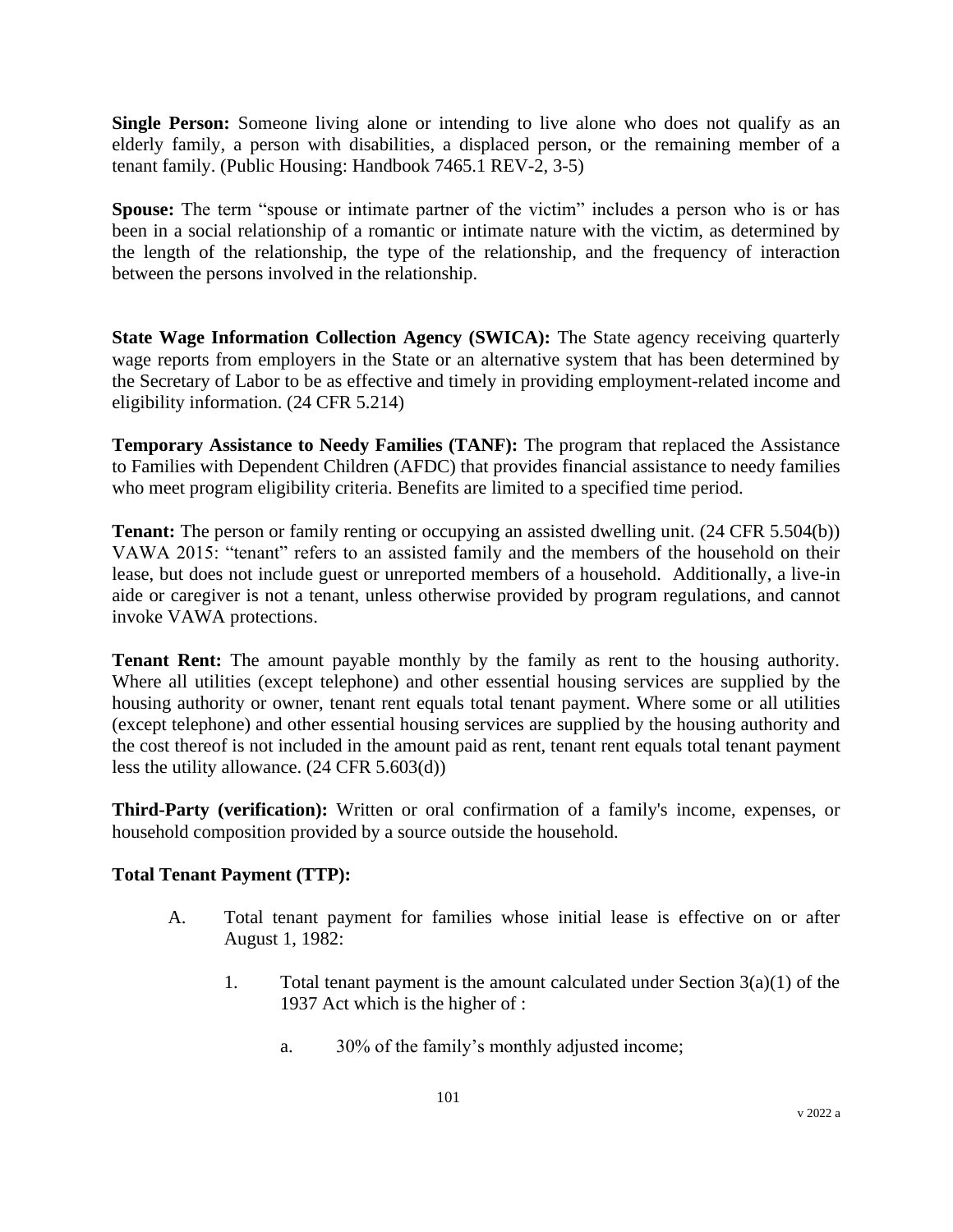- b. 10% of the family's monthly income; or
- c. If the family is receiving payments for welfare assistance from a public agency and a part of such payments, adjusted in accordance with the family's actual housing costs, is specifically designated by such agency to meet the family's housing costs, the portion of such payments which is so designated.

If the family's welfare assistance is ratably reduced from the standard of need by applying a percentage, the amount calculated under section  $3(a)(1)$  shall be the amount resulting from one application of the percentage.

- 2. Total tenant payment for families residing in public housing does not include charges for excess utility consumption or other miscellaneous charges.
- B. Total tenant payment for families residing in public housing whose initial lease was effective before August 1, 1982: Paragraphs (b) and (c) of 24 CFR 913.107, as it existed immediately before November 18, 1996), will continue to govern the total tenant payment of families, under a public housing program, whose initial lease was effective before August 1, 1982.

**Unauthorized Household Member(s):** Unapproved visitors to a subsidized unit over fourteen (14) consecutive days or a total of thirty-six (36) days in a 12-month period are considered to be unauthorized household members.

**Utility Allowance:** If the cost of utilities (except telephone) and other housing services for an assisted unit is not included in the tenant rent but is the responsibility of the family occupying the unit, an amount equal to the estimate made by a housing authority of the monthly cost of a reasonable consumption of such utilities and other services for the unit by an energyconservative household of modest circumstances consistent with the requirements of a safe, sanitary, and healthful living environment. (24 CFR 5.603)

**Utility Reimbursement:** The amount, if any, by which the utility allowance for the unit, if applicable, exceeds the total tenant payment for the family occupying the unit. (24 CFR 5.603)

**Very Low-Income Families:** Low-income families whose incomes do not exceed 50% of the median family income for the area, as determined by the Secretary with adjustments for smaller and larger families, except that the Secretary may establish income ceilings higher or lower than 50% of the median for the areas on the basis of the Secretary's findings that such variations are necessary because of unusually high or low family incomes. Such ceilings shall be established in consultation with the Secretary of Agriculture for any rural area, as defined in Section 520 of the Housing Act of 1949, taking into account the subsidy characteristics and types of programs to which such ceilings apply. (1937 Act)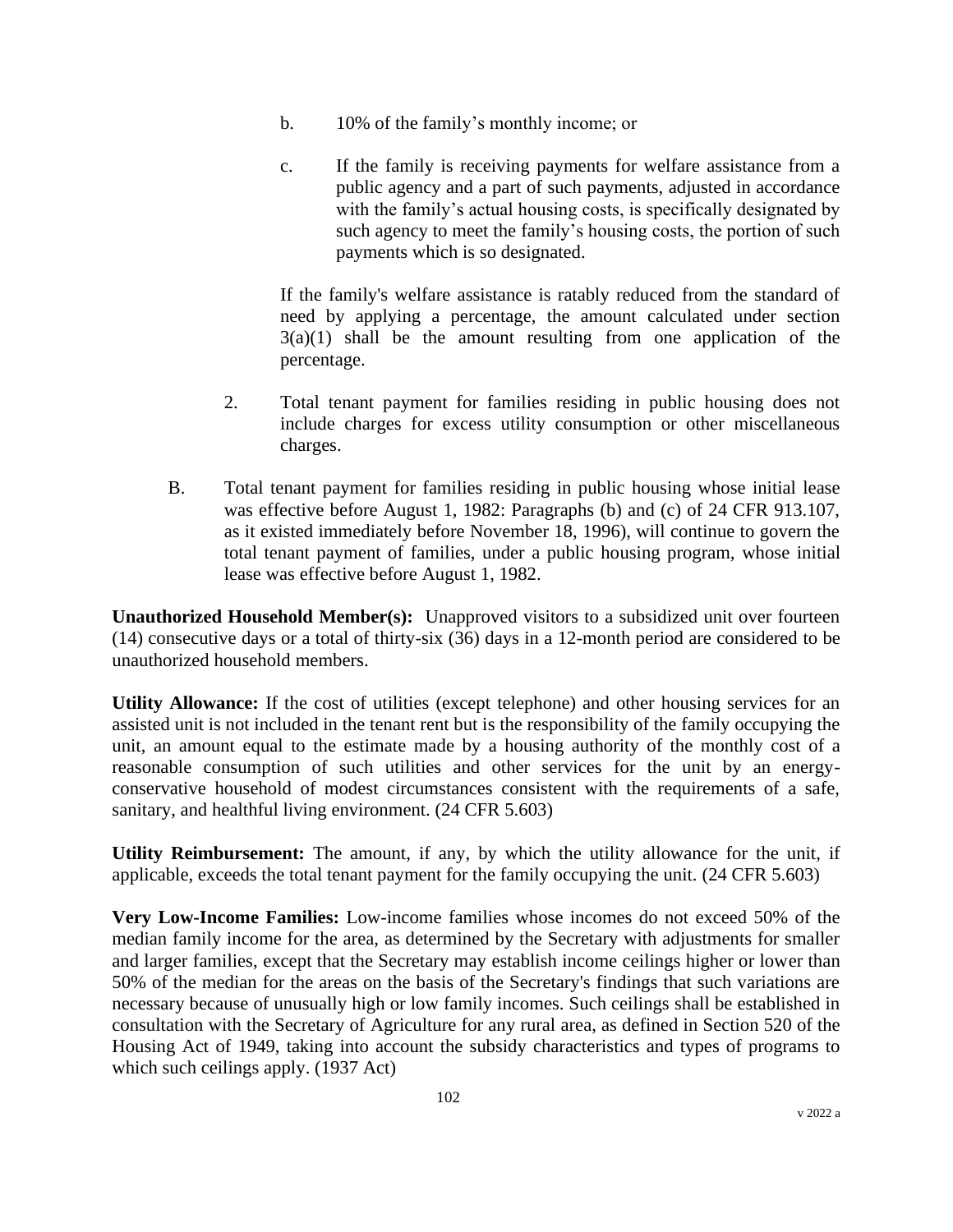**Welfare Assistance:** Welfare or other payments to families or individuals, based on need, that are made under programs funded by Federal, State or local governments. (24 CFR 5.603(d))

**Welfare Rent:** In "as-paid" welfare programs, the amount of the welfare benefit designated for shelter and utilities.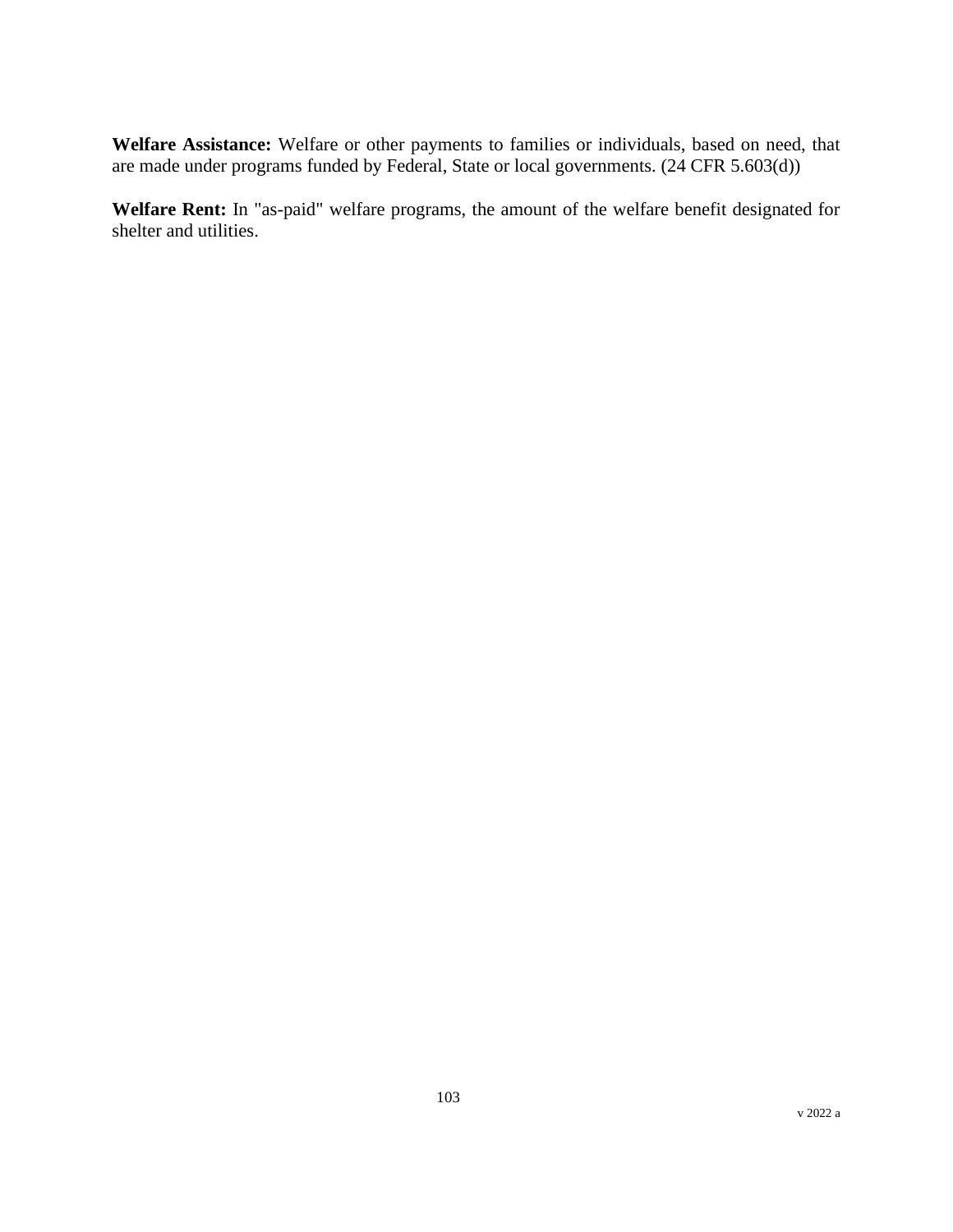# **ACRONYMS**

- ACC Annual Contributions Contract
- CFR Code of Federal Regulations
- FSS Family Self Sufficiency (program)
- HCDA Housing and Community Development Act
- HQS Housing Quality Standards
- HUD Department of Housing and Urban Development
- INS (U.S.) Immigration and Naturalization Service
- NAHA (Cranston-Gonzalez) National Affordable Housing Act
- NOFA Notice of Funding Availability
- OMB (U.S.) Office of Management and Budget
- PHA Public Housing Agency
- QHWR Quality Housing and Work Responsibility Act of 1998
- SSA Social Security Administration
- TTP Total Tenant Payment